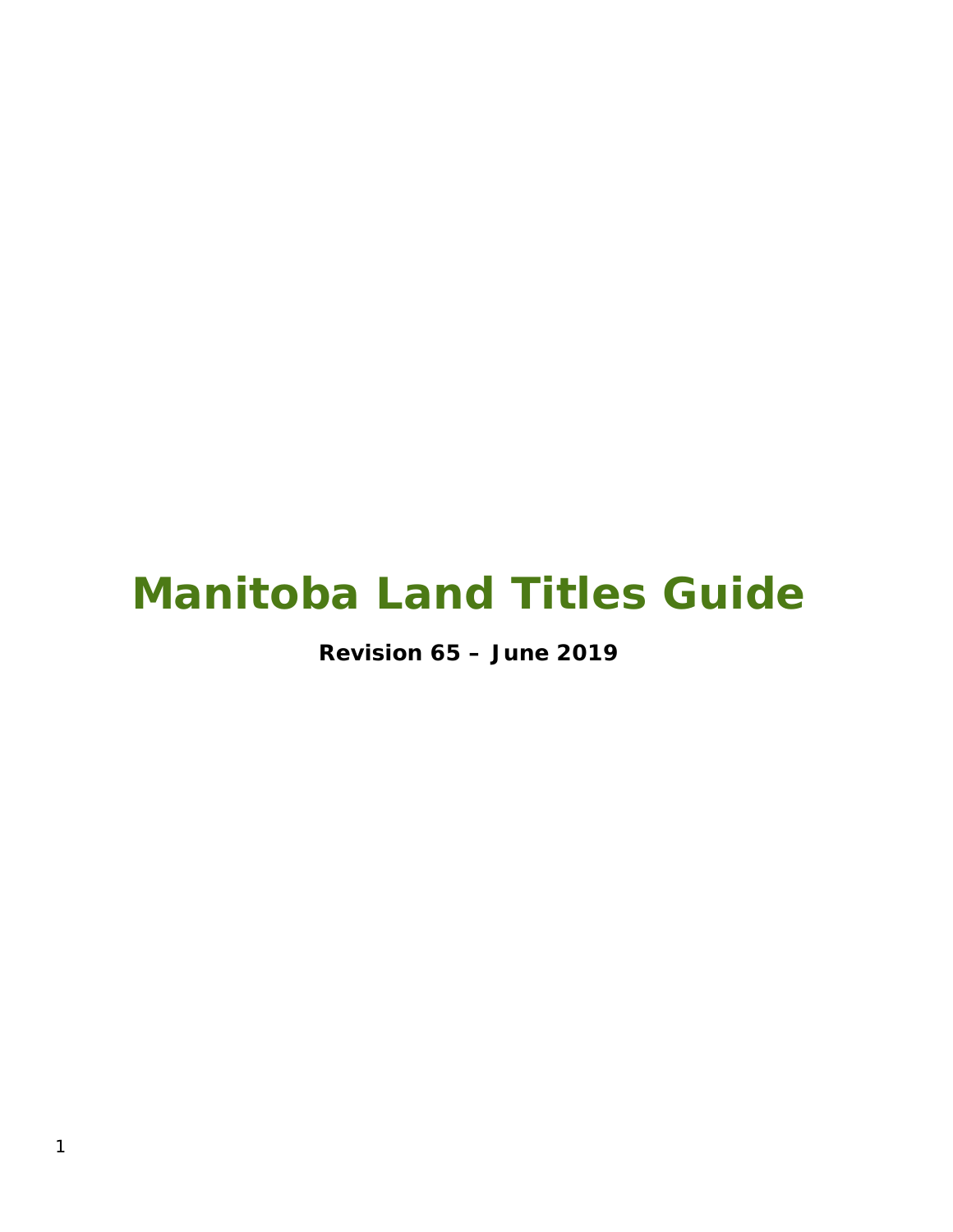## **LAND TITLES GUIDE**

## **Introduction and Caution**

Please be advised that the purpose of this guide is to provide users of the Manitoba Land Titles System with assistance in certain areas where we see our clients having difficulty.

This document is not intended to be an exhaustive or comprehensive users' guide.

This document is intended to be used by parties who have a working knowledge of the laws and policies that govern the Manitoba Land Titles System (such as lawyers, legal assistants and surveyors) as a supplement to their existing body of knowledge.

Parties who do not have this essential knowledge are advised that this document cannot take the place of proper professional advice, either from a lawyer or a surveyor.

All references in these materials to legislation should be confirmed by a review of the relevant act to ensure that the legislation has not changed since the creation of these materials.

Manitoba legislation can be found here: [http://web2.gov.mb.ca/laws/statutes/index\\_ccsm.php](http://web2.gov.mb.ca/laws/statutes/index_ccsm.php)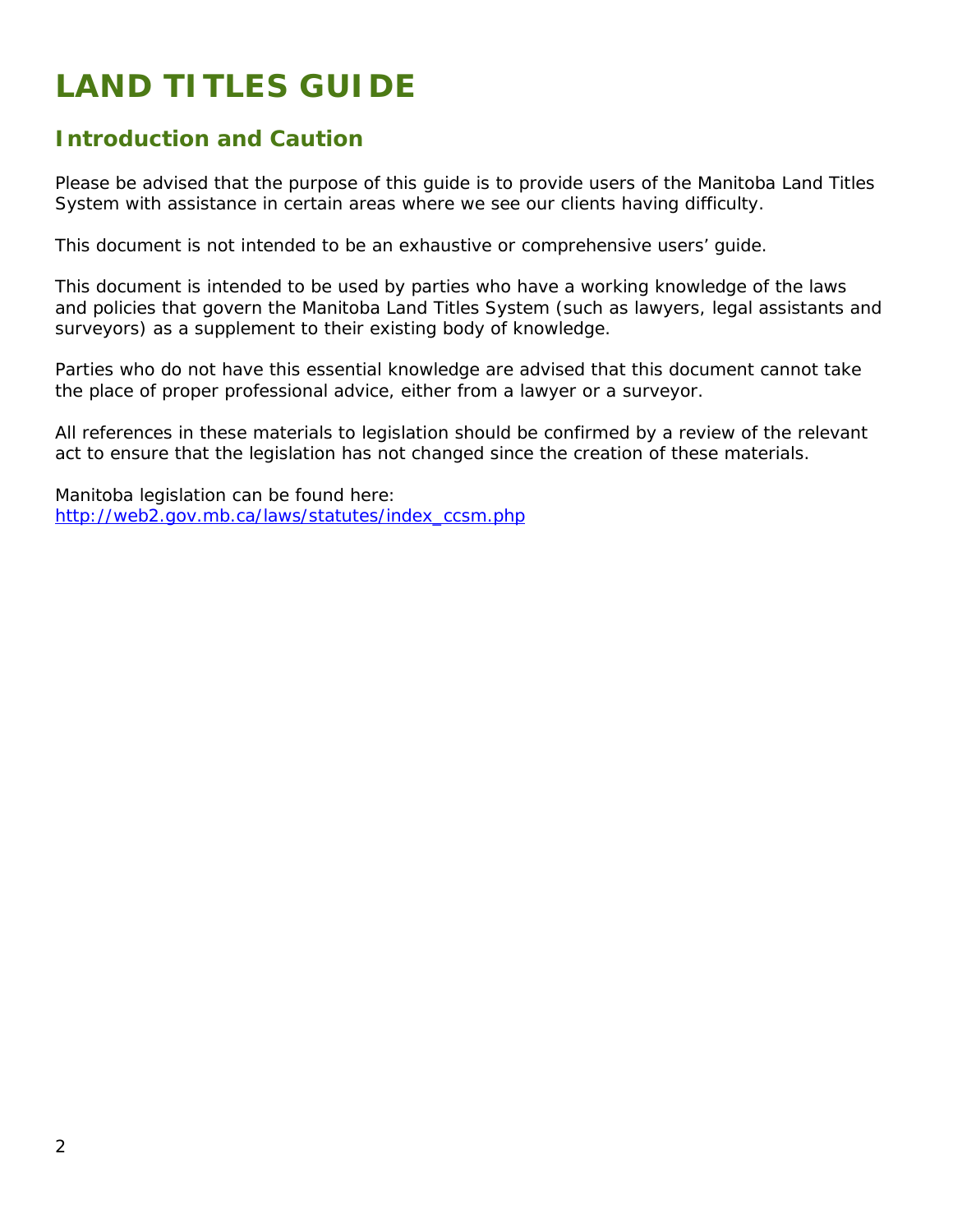## **Contents**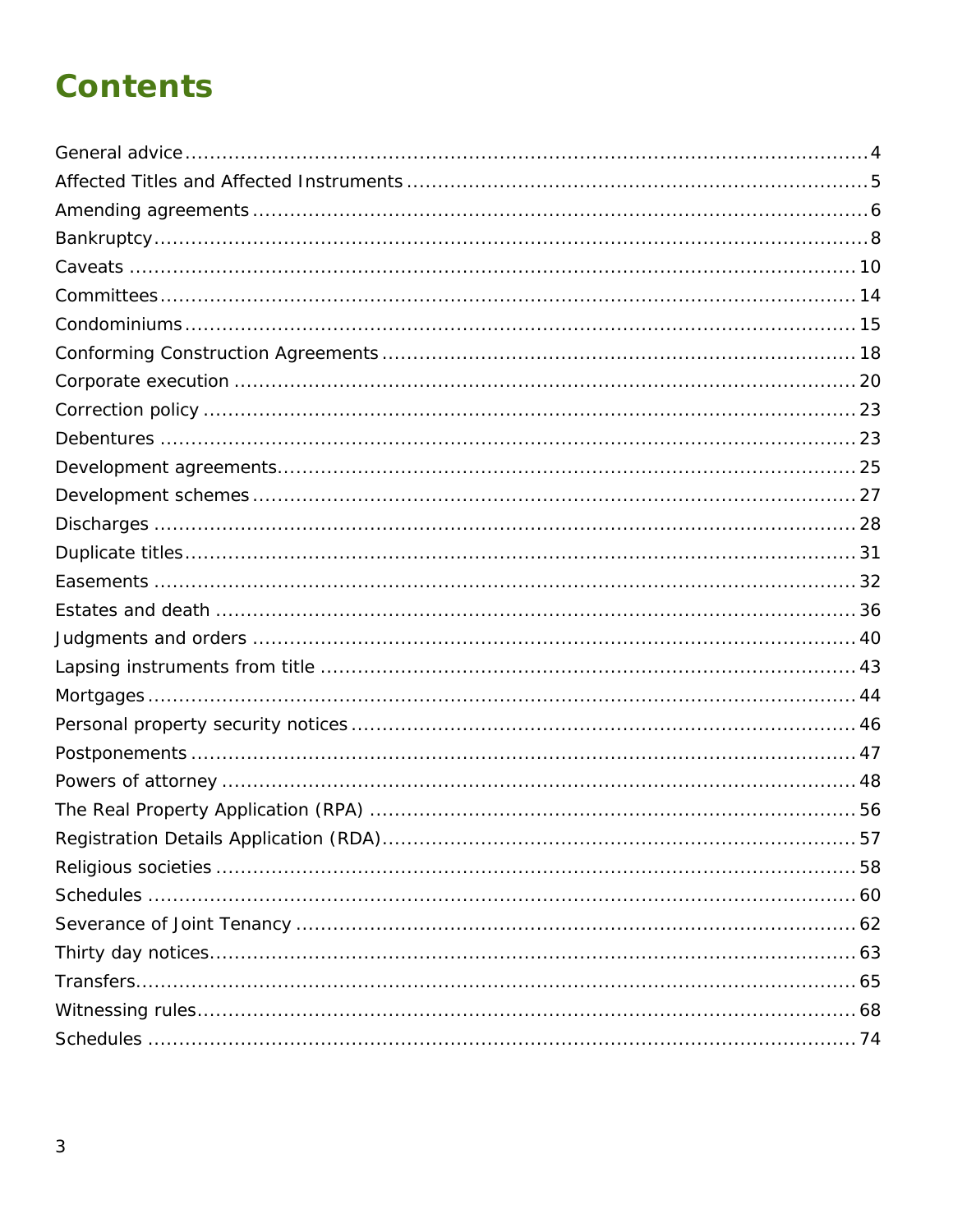## <span id="page-3-0"></span>**General advice**

Having documents either rejected or held up for a correction letter or document can add considerably to the processing time of that document, resulting in stress and frustration for all involved. The following advice should help to make the registration process smoother.

#### **New forms (including eForms)**

Effective December 17, 2017, new versions of all land titles forms have been approved for use by the Registrar-General. Of particular note, this approval included the most current versions of the smart eForms (eDischarge, eCaveat, eMortgage and eTransfer). These new versions of all forms must be used. All references in these materials are to these forms. Up to date versions of land titles forms can be found here: <https://teranetmanitoba.ca/land-titles/land-titles-forms/>

### **eRegistration**

For most regular land titles clients the use of eRegistration became mandatory on April 3, 2018. This included all lawyers and all financial institutions. It also included all other clients who submit more than 500 documents per year. Clients who submit more than 100 documents per year will be required to use eRegistration beginning October 1, 2018. Information about eRegistration, including system requirements can be found here: <https://teranetmanitoba.ca/land-titles/land-titles-training-materials/>

## **Up-to-date title search**

An up-to-date title search done prior to registration is a wise idea. It helps prevent the registration of documents that have not been made subject to all encumbrances, that contain incorrect legal descriptions or that do not show the current registered owners.

### **Proof-read documents**

Proof-reading documents is crucial and will help to avoid common errors such as missing encumbrances, missing signatures, missing dates, and incorrect legal descriptions.

### **Duplicate titles**

Where a duplicate certificate of title has been issued and that duplicate it still outstanding, it must be accounted for when documents are submitted by or on behalf of the registered owners of the lands in the title. Where a duplicate title is outstanding, either an affidavit of lost title or an affidavit of destroyed title must accompany the dealing. See **Duplicate Titles** for further information**.**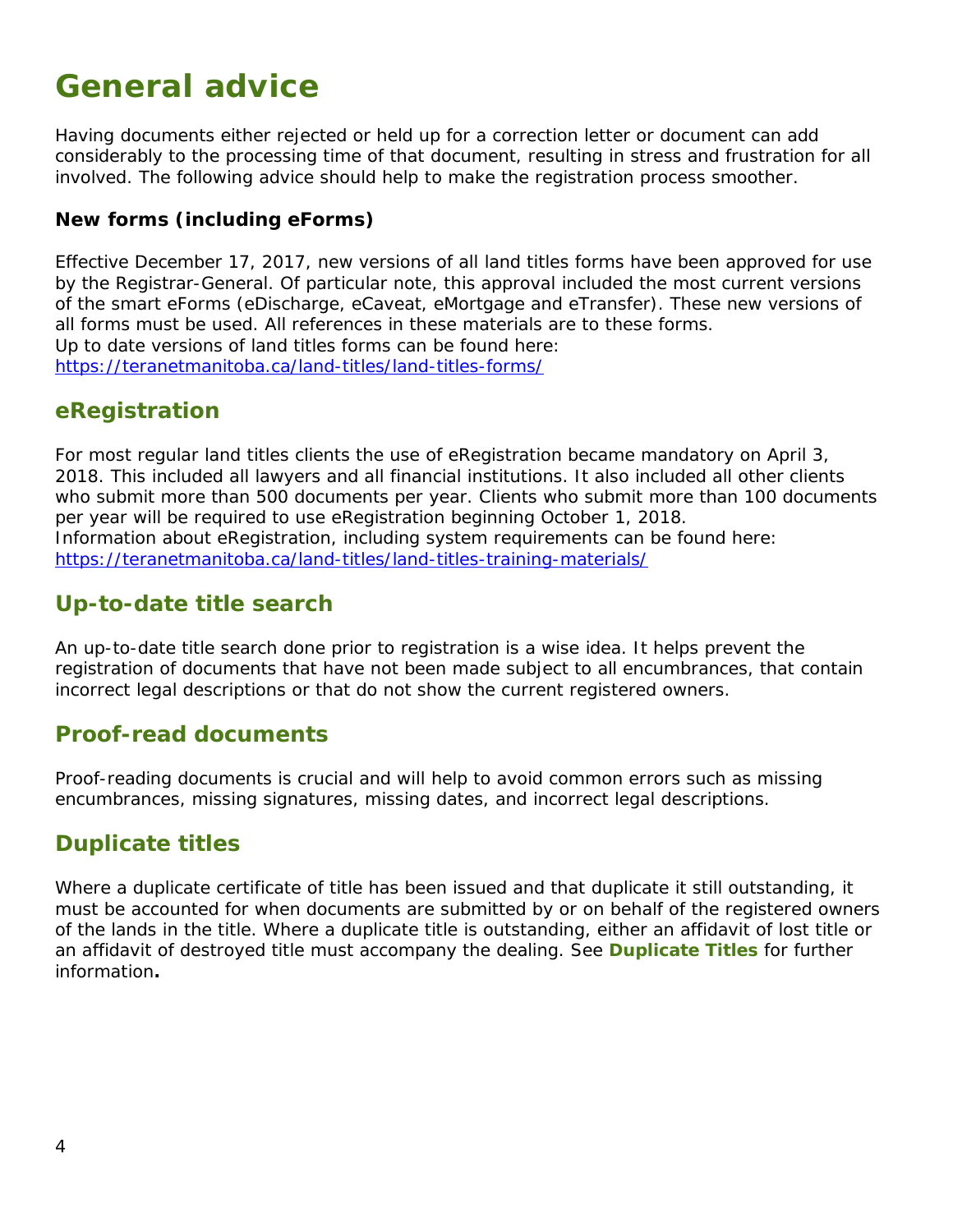## <span id="page-4-0"></span>**Affected Titles and Affected Instruments**

In order to keep documents to manageable sizes and to avoid the registration of documents that can have a negative impact on system processing, The Registrar-General has limited the maximum number of titles and instruments that certain registrations can affect.

### **Caveat**

A caveat may affect any number of titles.

#### **Change of address for an instrument**

A change of address may affect up to ten instruments. If those instruments affect multiple titles only a total of ten titles may be affected; however, if there is only one affected instrument and it affects more than ten titles that is acceptable.

#### **Discharge**

A discharge may affect any number of titles.

#### **Mortgage**

A mortgage may affect any number of titles.

#### **Request/Transmission**

A request/transmission may affect up to twenty titles.

### **Transfer of Land**

A transfer of land may affect up to ten titles; however, there are two exceptions to this: a transfer of land may affect all units in a condominium plan or all lots, blocks and parcels in a plan.

### **Transfer of Mortgage**

A transfer of mortgage may affect up to ten instruments. If those instruments affect multiple titles only a total of ten titles may be affected; however, if there is only one affected instrument and it affects more than ten titles that is acceptable.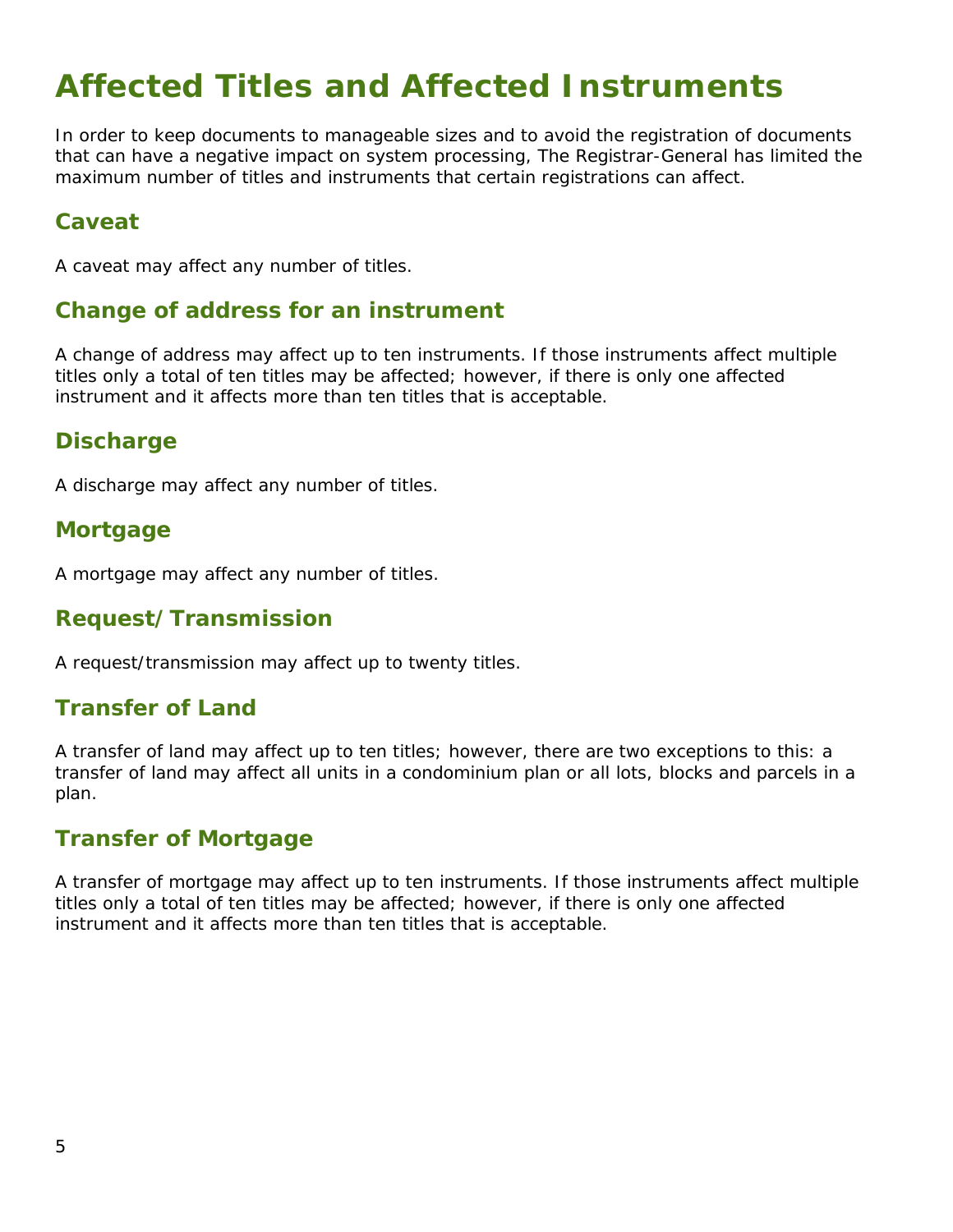## <span id="page-5-0"></span>**Amending agreements**

#### **Vary terms and correct errors**

Amending agreements can be registered to vary almost all of the terms of a mortgage, including increasing the principal amount. They can also be used to correct an error in a mortgage that was made prior to the execution of the mortgage.

#### **The affected lands**

Amending agreements can be used to add new lands to the mortgage, provided that these lands are owned by a current mortgagor. Amending agreements cannot be used to remove lands from a mortgage. A partial discharge is to be used to remove a mortgage from some of the lands that it affects.

#### **Changing mortgagor or mortgagee**

Amending agreements cannot be used to change mortgagors or the mortgagees. The mortgagee is changed by way of a transfer of mortgage. The mortgagor is changed by way of a transfer of the affected lands.

#### **The Homesteads Act**

Amending agreements can have the effect of being a disposition of land. Because of this, *Homesteads Act* evidence must be provided in all situations where the mortgagors are natural persons. *Homesteads Act* consents must accompany amending agreements where appropriate.

### **Witnessing**

See **Witnessing rules** (below) for the rules governing the witnessing of these agreements.

#### **Consents of encumbrancers**

All amending agreements must include the consent of encumbrancers registered subsequent to the mortgage being amended. In addition, consents must be obtained from those prior encumbrancers that have postponed their interest to the subject mortgage. Consent is not required from registrants of encumbrances that will not be affected by mortgage sale and foreclosure proceedings, including:

- Building restriction caveats
- Condominium liens, notices and change agreements
- Registered conforming construction agreements
- Contaminated Site Remediation Act notices and liens
- Court Orders that create (or pertain to) recognized exceptions (e.g. easements)
- Development Schemes (registered under s.76.2 or by way of caveat)
- Easement agreements, declarations & caveats, including party wall and right of way agreements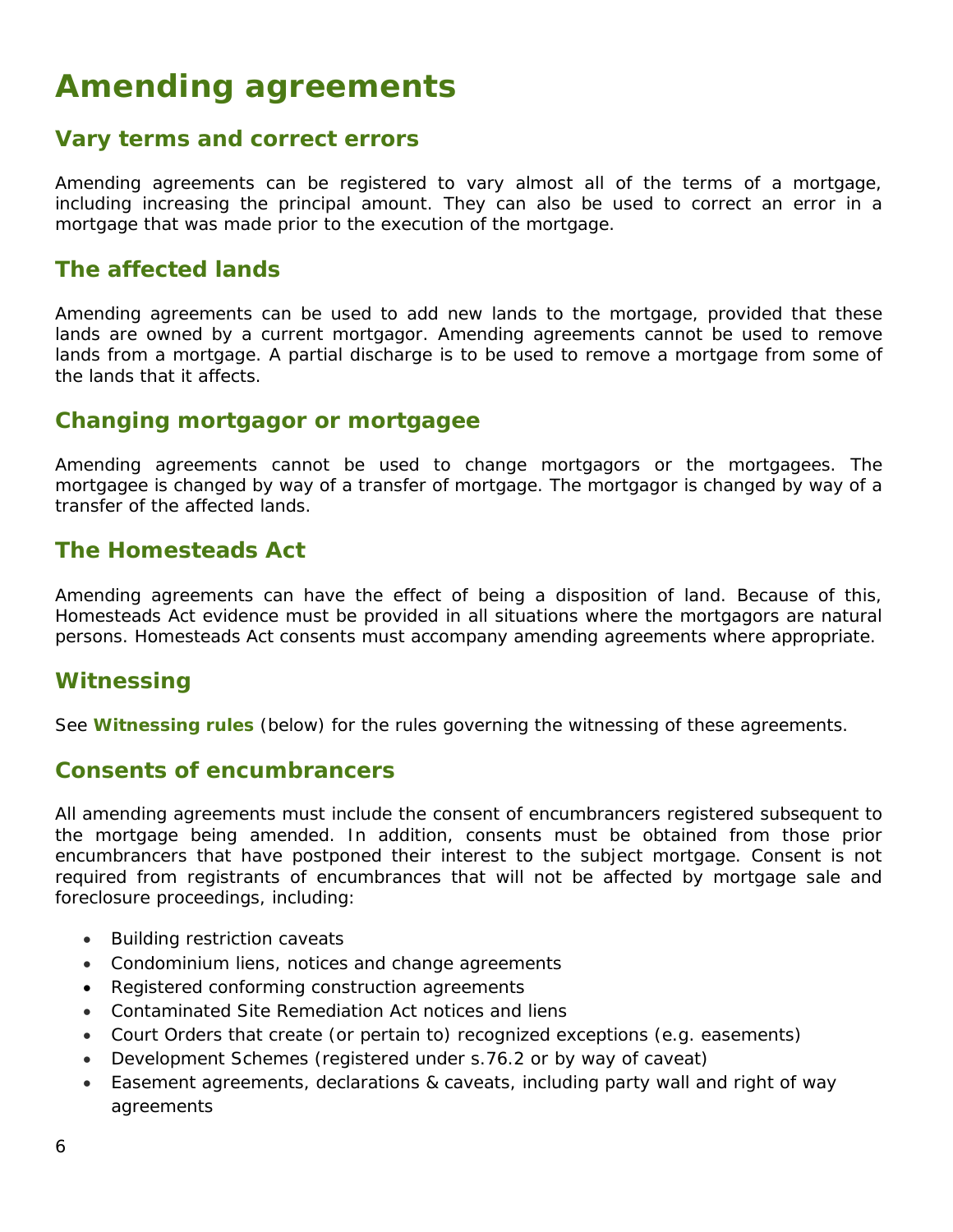- Notices under The Energy Savings Act or The Efficiency Manitoba Act
- Expropriation caveats or agreements
- Rehabilitation scheme notices
- Statutory easement agreements and caveats (including deemed statutory easements) & utility and pipeline easements
- Tax sale registrations
- *Water Resources Administration Act* order, notice, or cancellation of a notice
- Zoning caveats and development agreements
- Provincial Heritage Site designations
- Historic Property notices

## **Consent of encumbrancers unavailable**

If the consent of an encumbrancer cannot be obtained, two options can be considered:

- 1. The parties can give notice of the amending agreement by way of a caveat registered on title, targeted at the instrument being amended.
- 2. The instrument being amended can be postponed to the encumbrance in question. While this would enable the amending agreement to proceed without the consent, it would give that other encumbrance priority over the instrument being amended.

The district registrar cannot recommend either of these options as a best-practice because they both have very real limitations.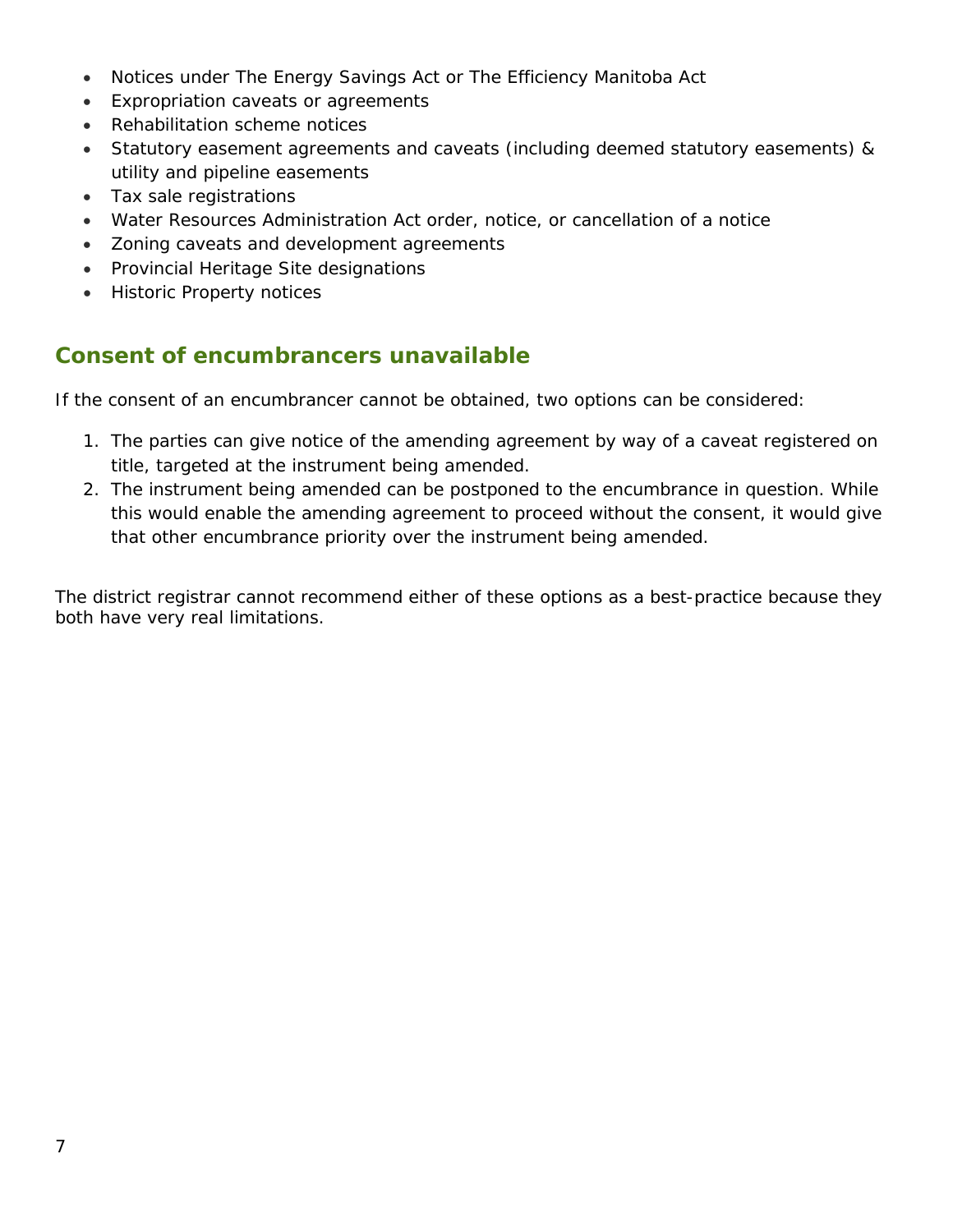## <span id="page-7-0"></span>**Bankruptcy**

## **Certified copy of appointment or assignment**

A copy certified by the official receiver of either the assignment for the benefit of creditors or the order appointing the receiver must be attached to any transmission by a licensed insolvency trustee (formerly called a trustee in bankruptcy).

### **Inspectors**

The transfer of land from a licensed insolvency trustee (formerly called a trustee in bankruptcy) must contain evidence as to whether or not inspectors were appointed. If inspectors were appointed, the transfer from the trustee must name the inspectors and the inspectors must approve of the transfer, which approval must be provided.

#### **Encumbrances**

A transmission and transfer by a licensed insolvency trustee (formerly called a trustee in bankruptcy) must be made subject to those encumbrances registered by secured creditors. A receiving order does not have precedence over the rights of a secured creditor. The holder of a judgment (including a judgment for support or maintenance) is not a secured creditor.

Where the trustee intends for title to issue free and clear of encumbrances registered by unsecured creditors like judgments, those encumbrances must not be listed in the transmission or transfer. Title will issue subject to all encumbrances registered by secured parties, **and also to all encumbrances listed in the transfer or transmission**.

The district registrar will not lapse a judgment or similar encumbrance that has been carried forward to a title created by a transfer from a licensed insolvency trustee (formerly called a trustee in bankruptcy) where the transfer was made subject to that encumbrance. Such encumbrances can be removed by way of a discharge from the registrant, or, where they were extinguished by the bankruptcy and the creditor is not willing to provide a discharge, by way of the thirty day notice process.

### **The Homesteads Act**

#### **Homesteads Act evidence required**

*Homesteads Act* evidence regarding the bankrupt must be provided by the trustee when executing a disposition of lands that have become vested in it by reason of a bankruptcy. Where the spouse or common-law partner of a bankrupt has rights under *The Homesteads Act*  in the affected lands, and that person is not a co-owner and party to the disposition by the trustee, that person will have to sign either a release of their *Homesteads Act* rights prior to the transfer or sign a consent to the disposition by the licensed insolvency trustee (formerly called a trustee in bankruptcy).

#### **Homestead rights and bankruptcy**

The rights of a bankrupt under *The Homesteads Act* vest in their licensed insolvency trustee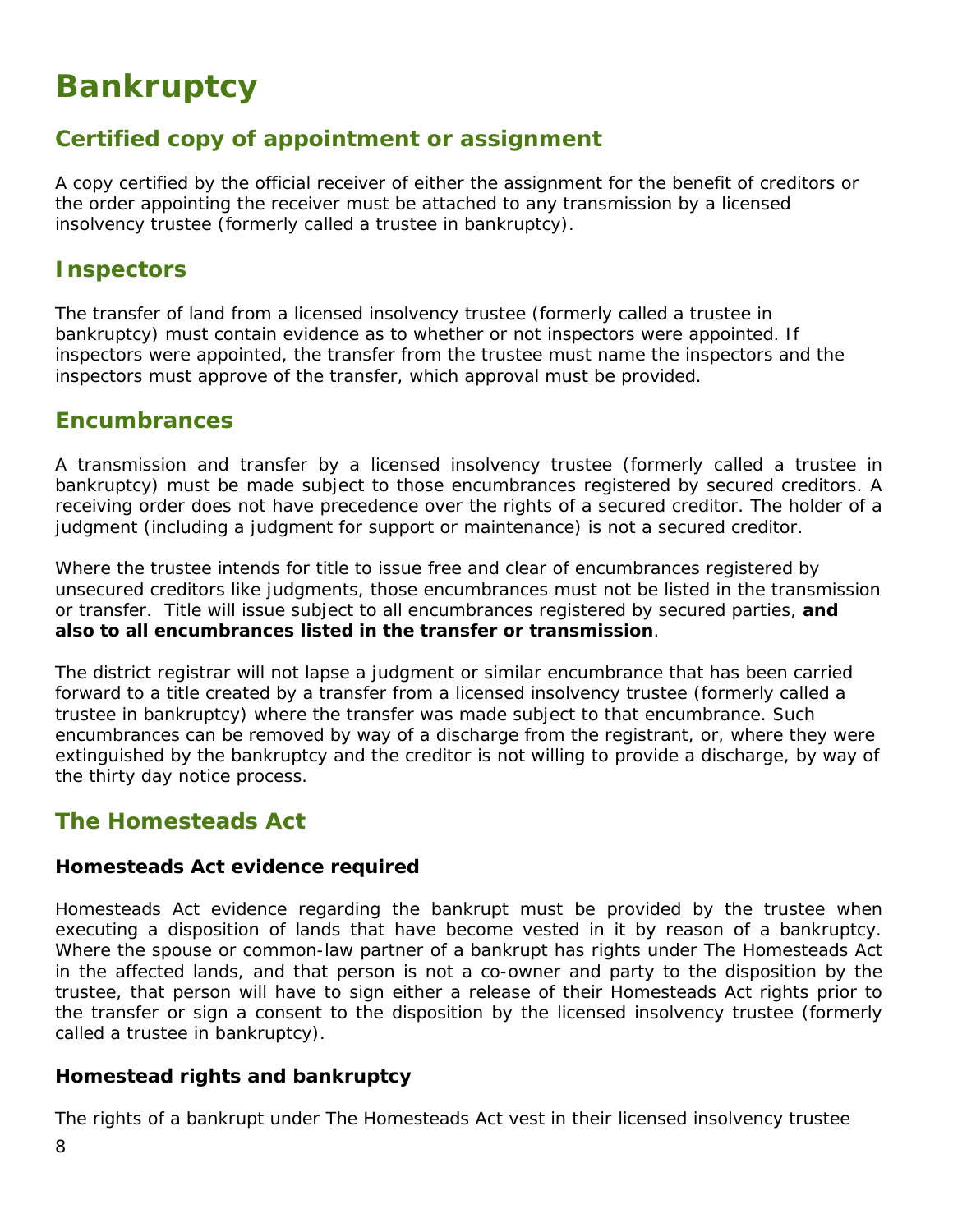(formerly called a trustee in bankruptcy). This gives the trustee and not the bankrupt the right to register homestead notices, the right to discharge such notices and the right to consent to a disposition of the homestead.

See Chartier (Bankrupt), Re, 2013, MBCA 41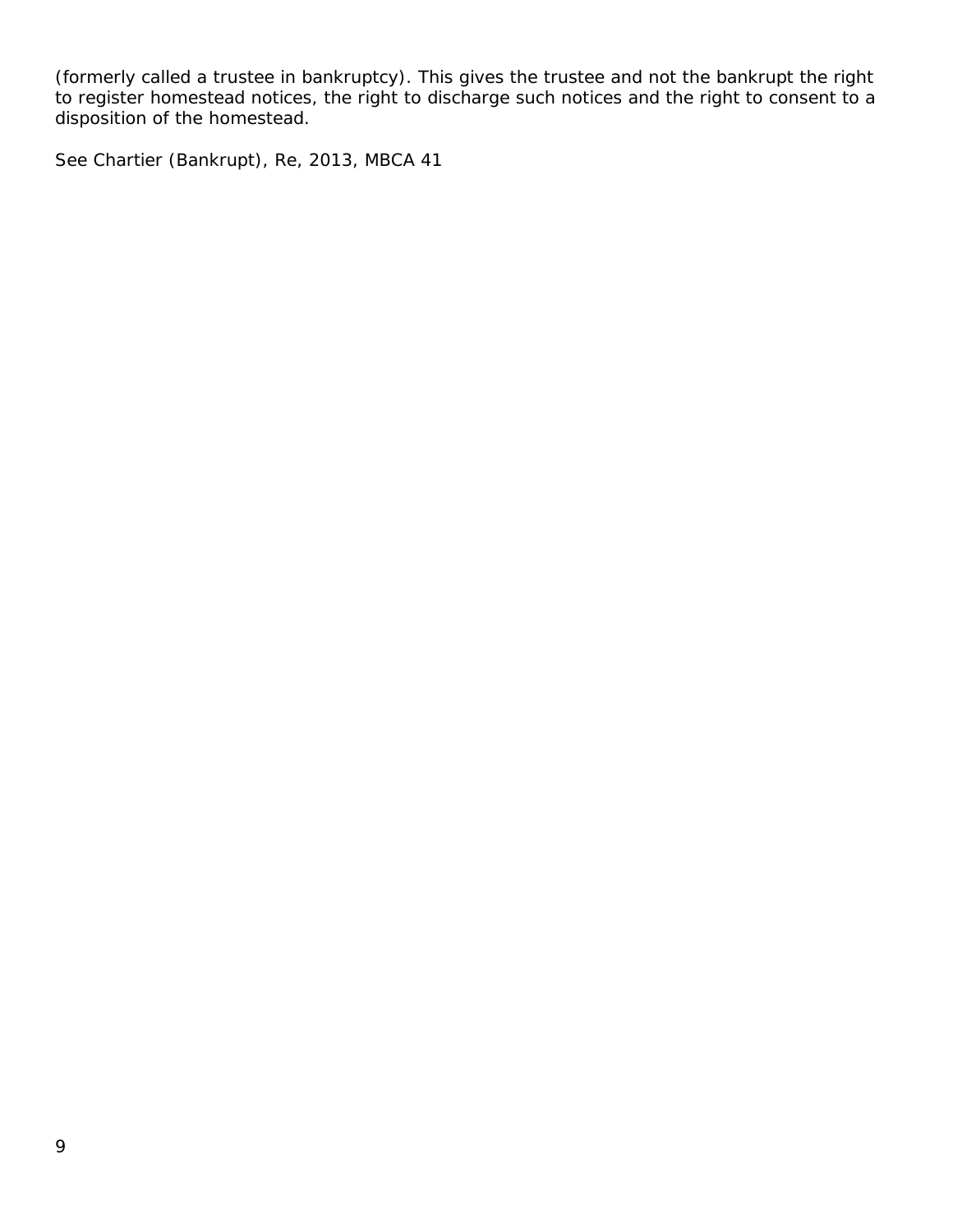## <span id="page-9-0"></span>**Caveats**

## **Use of eCaveat form**

All caveats must be completed using the eCaveat smart form.

#### **Proper caveator**

*The Real Property Act* allows a **person** who is claiming an interest in land to register a caveat. For the purposes of *The Real Property Act*, person includes a natural person and corporation. The district registrar will not accept a trust, a family trust, a limited liability partnership, a partnership or a law firm as a caveator.

### **Address for service**

Every caveat must contain a complete address for service for each caveator. These addresses must be within Canada.

### **Interest in land**

Caveats must claim at least one valid and acceptable interest in land. The drop-down list in box 3 of the eCaveat contains as exhaustive a list of interests in land as the legal staff of land titles could create.

The list is built dynamically and the items populated in it will depend on the nature of the caveator and on the nature of other interests already claimed in the caveat; certain interests can only be claimed by certain caveators and certain interests cannot be claimed in the same caveat as other interests.

If the interest that you are intending to claim is not in the drop-down list it is likely that it either isn't a valid interest in land (a right of first refusal for example) or, if it is, that you are not aware of the proper name for that interest in land (a pledge of land to secure a real estate broker's commission creates an equitable mortgage).

The list in box 3 allows a caveator to choose, "other" to enter an interest in land that is not on the drop-down list. Please consult with the district registrar prior to doing this to ensure that the interest you are claiming is a valid interest in land and to make sure that it is not already on the list with different wording.

It is both the right and the responsibility of the district registrar to ensure that the interest claimed is a valid interest in land.

### **Basis for claim**

Once you have claimed an interest in land in box 3, you must enter the basis for this claim in box 4 of the caveat. It is here that you can enter the particulars of the agreement or set of circumstances that give rise to the interest in land claimed in box 3. This should include the names of all relevant parties, the dates and particulars of relevant agreements, and any other relevant information.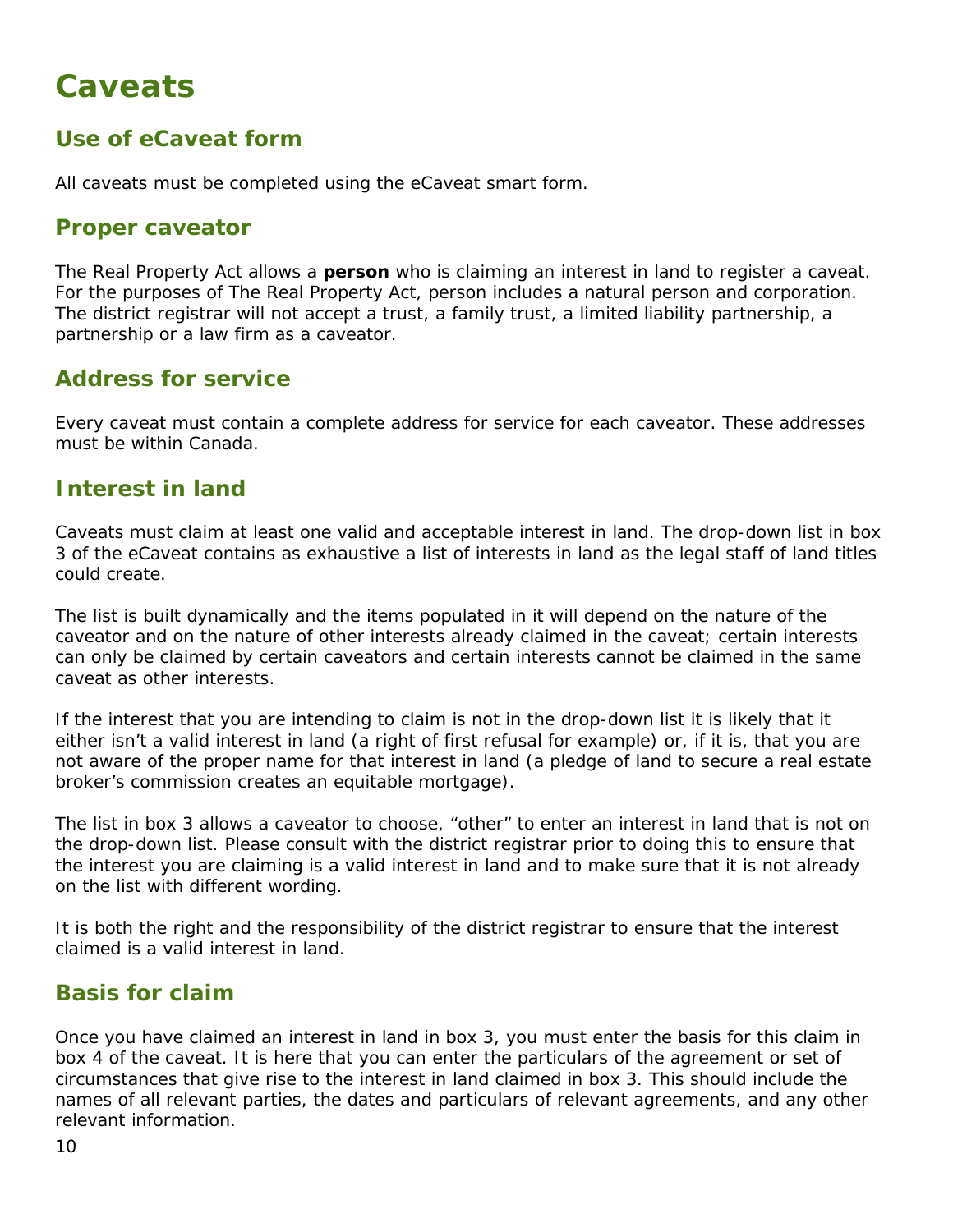## **Copies of agreements**

For the benefit of future parties, it is appropriate to attach copies of relevant agreements to caveats. This is because lawyers retire, they die, they close files, and they change firms and when they do the agreements that underlie caveated claims often become irretrievably lost.

Relevant agreements must always be attached to caveats giving notice of:

- Statutory easements
- Development agreements filed by municipal governments other than the City of Winnipeg

### **Effect of registration on the interest claimed**

The acceptance of a caveat for registration by the district registrar does not mean that the interest claimed is a valid interest in land. Further, the acceptance for registration of a caveat does not convert an invalid interest into an interest in land, capable of binding subsequent owners. Finally, the acceptance of a caveat by the district registrar is not an indication by the registrar that the caveator is legally entitled to the interest in land claimed therein.

These three Manitoba decisions are relevant to this issue:

*Kadyschuk* v. *Sawchuk* 2006 CarswellMan 41 2006 MBCA 18 Manitoba Court of Appeal, February 10, 2006

*Willman* v. *Ducks Unlimited (Canada)*, (2004) 187 Man. R. (2d) 263, 245 D.L.R. (4th) 319, 24 R.P.R. (4th) 150, [2005] 2 W.W.R. 1 (Man. C.A.)

*Jacques* v. *Alexander (District)*, 33 M.P.L.R. (2d) 81, [1996] 7 W.W.R. 677, 109 Man. R. (2d) 223

### **The Homesteads Act**

The district registrar does not examine agreements attached to caveats to ensure compliance with *The Homesteads Act* (other than *statutory easements*). Often these agreements are not attached. This does not mean that *The Homesteads Act* does not apply to dispositions registered by way of caveat.

Parties drafting agreements that they intend to register by way of caveat should ensure that they have obtained *Homesteads Act* consents where appropriate.

In *Hildebrandt* v. *Hildebrandt*, 2009 MBQB 52, [2009] W.D.F.L. 2526, 238 Man. R. (2d) 71, 68 R.F.L. (6th) 105 the Manitoba Court of Appeal held that the term *disposition* in *The Homesteads Act* applies to both legal and equitable dispositions. In *Hildebrandt*, an equitable mortgage registered by way of caveat was found to be invalid with no registration priority because it lacked the consent of the spouse with *Homesteads Act* rights. The court held that it could not dispense with the missing consent, as the consent was prerequisite to a valid disposition. The court couldn't validate an earlier and otherwise prohibited disposition.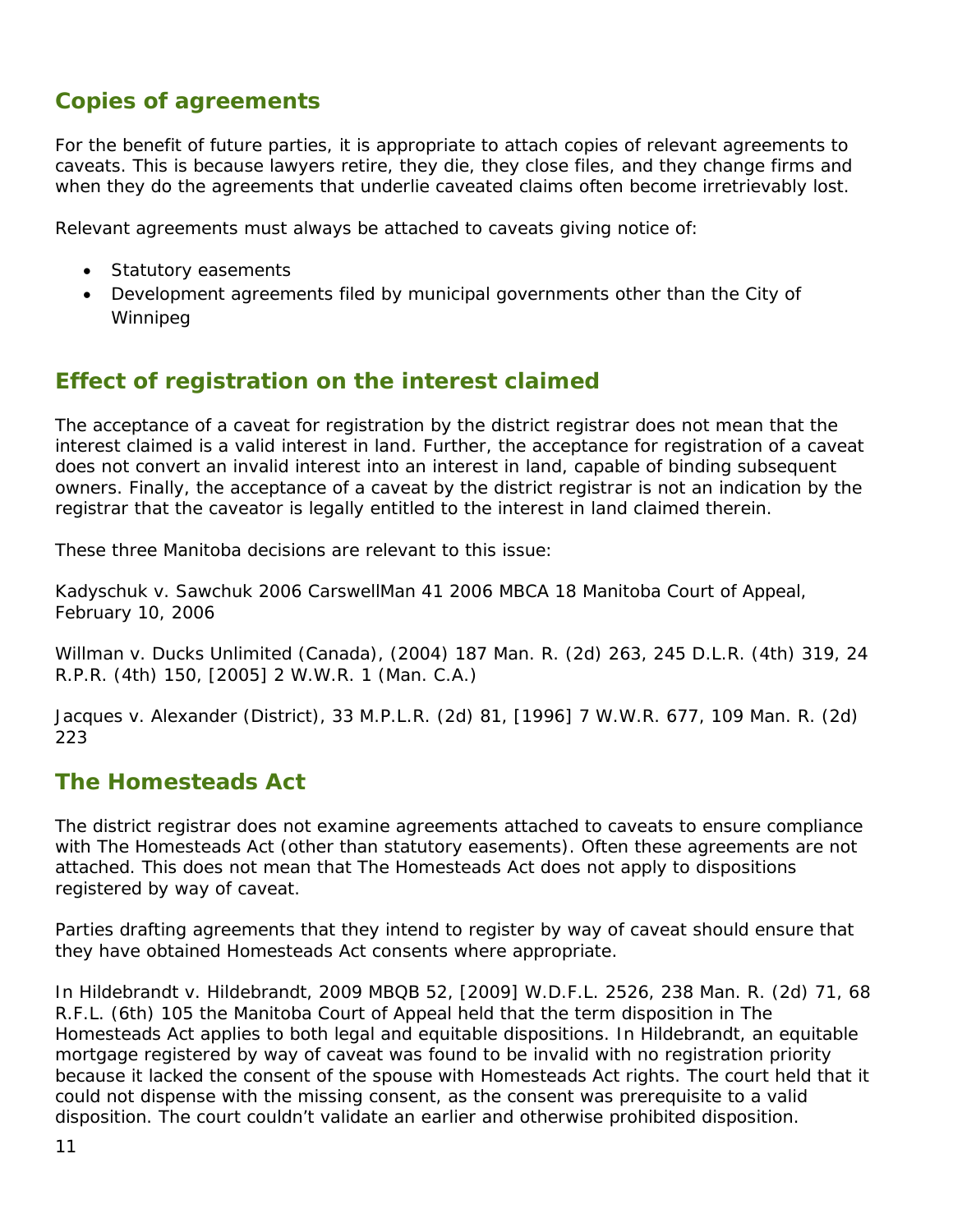### **Easement caveats**

Where the interest claimed in a caveat is based upon an easement, and the easement is not a statutory easement (as detailed in section 111 of *The Real Property Act*) the caveat must contain the legal description of both the dominant and servient lands.

Section 111 caveats do not require dominant lands. These caveats are typically registered by the Crown, a municipality, Hydro, MTS, or a similar agency, for the supply of some service – water, electricity, etc. For a discussion of these instruments, see **Statutory easements** in **Easements** (below).

#### **Restrictive covenant caveats**

There are three types of caveats that can be filed based upon restrictive covenants:

- Traditional restrictive covenants
- Building schemes / development schemes
- Restrictive covenants contained in development agreements

### **Traditional restrictive covenants**

Traditional restrictive covenant caveats give notice of an agreement entered into between a vendor and a purchaser of land wherein certain restrictions are imposed upon the uses that the purchaser can make of the subject lands, which restrictions are for the benefit of lands retained by the vendor.

These caveats must contain the legal description of both the dominant and servient lands.

### **Building schemes / development schemes**

The second sort of restrictive covenant that can be protected by a caveat is one imposed by a developer where that developer has subdivided a large piece of land into numerous lots and is selling off those lots.

In these situations, the developer will enter into separate agreements with each purchaser and, when taken as a whole, the numerous separate agreements act together to control the entire development.

In these cases, the restrictions in each separate agreement are intended to benefit all of the lots in the subdivision and not any specific land retained by the developer. In the end, in this type of situation the developer ultimately would own no lands, having sold all of the lots. This related group of caveats creates a private building scheme or development scheme.

12 In addition to the lands that are being restricted by the agreement, building scheme caveats must set forth all of the lands benefiting from the overall scheme. Typically this would be all of the land in the development. When referring to these lands, it is sufficient to use some form of short hand, for example: All lots and blocks in Plan no. 45678 WLTO or Lots nos. 1-100 Plan 45678 WLTO. Despite the fact that all the benefited lands must be shown in these caveats, each separate caveat will only be registered on the title to the land that is restricted by the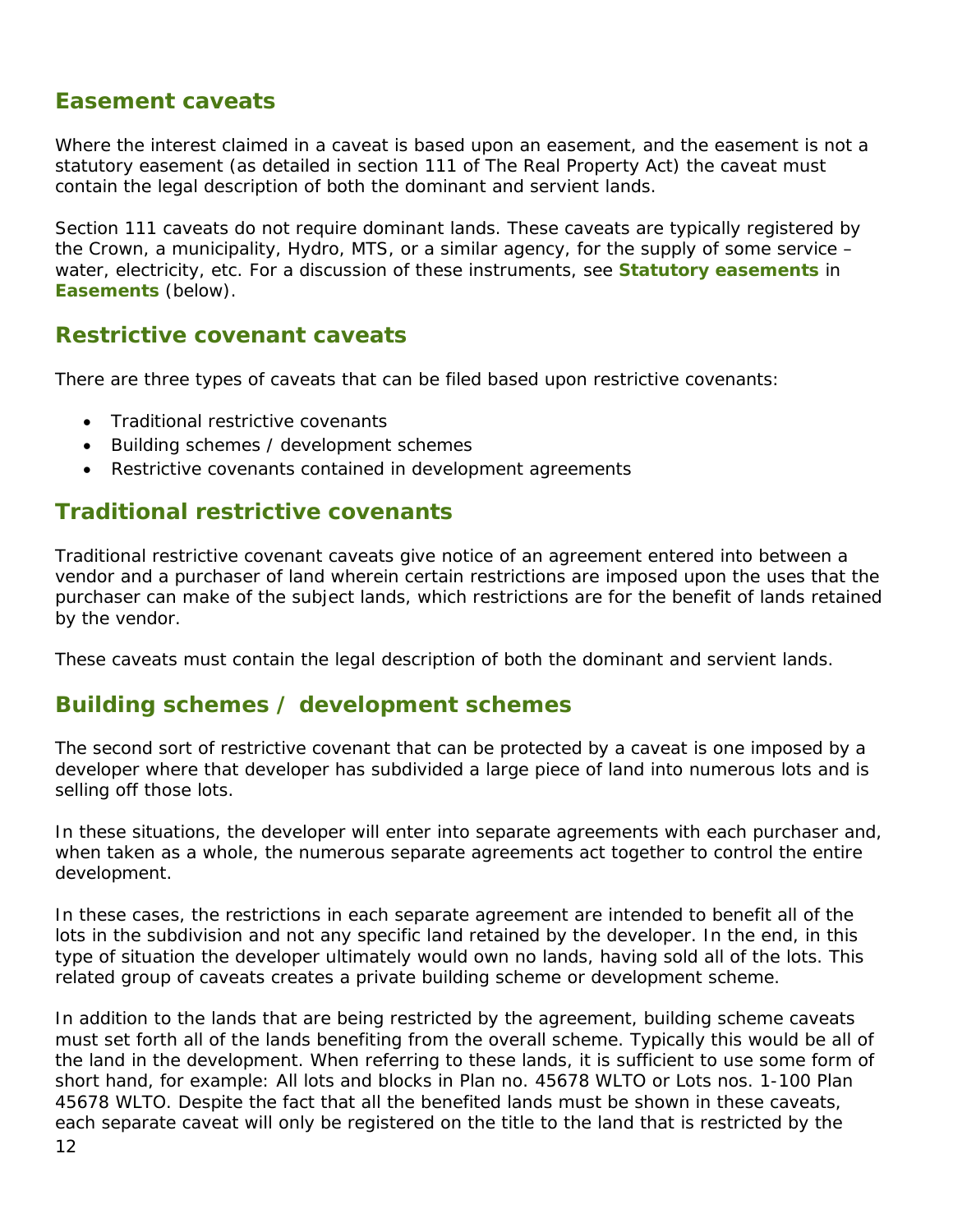particular agreement.

Section 76 of *The Real Property Act* allows building/development schemes to be created by the registration of a single document, either an agreement or a declaration. Provided that the legislation is strictly complied with, the registration of this document will create a development scheme all on its own. See **Development schemes** (below) for a more complete explanation.

Restrictive covenants contained in development agreements

By operation of *The City of Winnipeg Charter* and *The Planning Act*, both the City of Winnipeg and municipal governments outside of the City have the right to register caveats giving notice of development agreements containing restrictive covenants (and other terms).

See **Development agreements** (below) for a more complete discussion.

## **Certain interests in land**

#### **Assignment of rents**

While the district registrar will accept a caveat for an **assignment of rents and leases**, a caveat giving notice simply of an assignment of rents will not be accepted. These caveats do not contain an interest in land capable of supporting the registration of a caveat. This said, due to the provisions of *The Personal Property Security Act*, one can register a filing under that act, at land titles, protecting certain rights vis-à-vis other parties with an interest in the relevant lands.

See **Personal Property Security Notices** (below) for a more detailed discussion of registrations pursuant to *The Personal Property Security Act*.

#### **Smell and noise**

Caveats registered for the purpose of giving notice of agreements prohibiting the owners of land from complaining about or taking action with regard to smells and noises associated with agricultural processes will not be accepted for registration by the district registrar. This position is based upon the fact that the personal covenants of the land owners in these agreements do not form an interest in the underlying land, nor do they control the use of the land itself.

#### **Rights of first refusal**

Caveats claiming a right of first refusal have in the past been accepted for registration by the district registrar. The Manitoba Court of Appeal has now confirmed that a right of first refusal is not an interest in land, and only becomes one upon the receipt of an offer to purchase by the registered owner (an event that may never occur).

The court ruled that agreements containing only conditional interests, instruments that might at some future time and upon the happening of a future conditional event, do not create an interest in land capable of supporting the registration of a caveat.

See Kadyschuk v. Sawchuk 2006 CarswellMan 41 2006 MBCA 18 Manitoba Court of Appeal, February 10, 2006.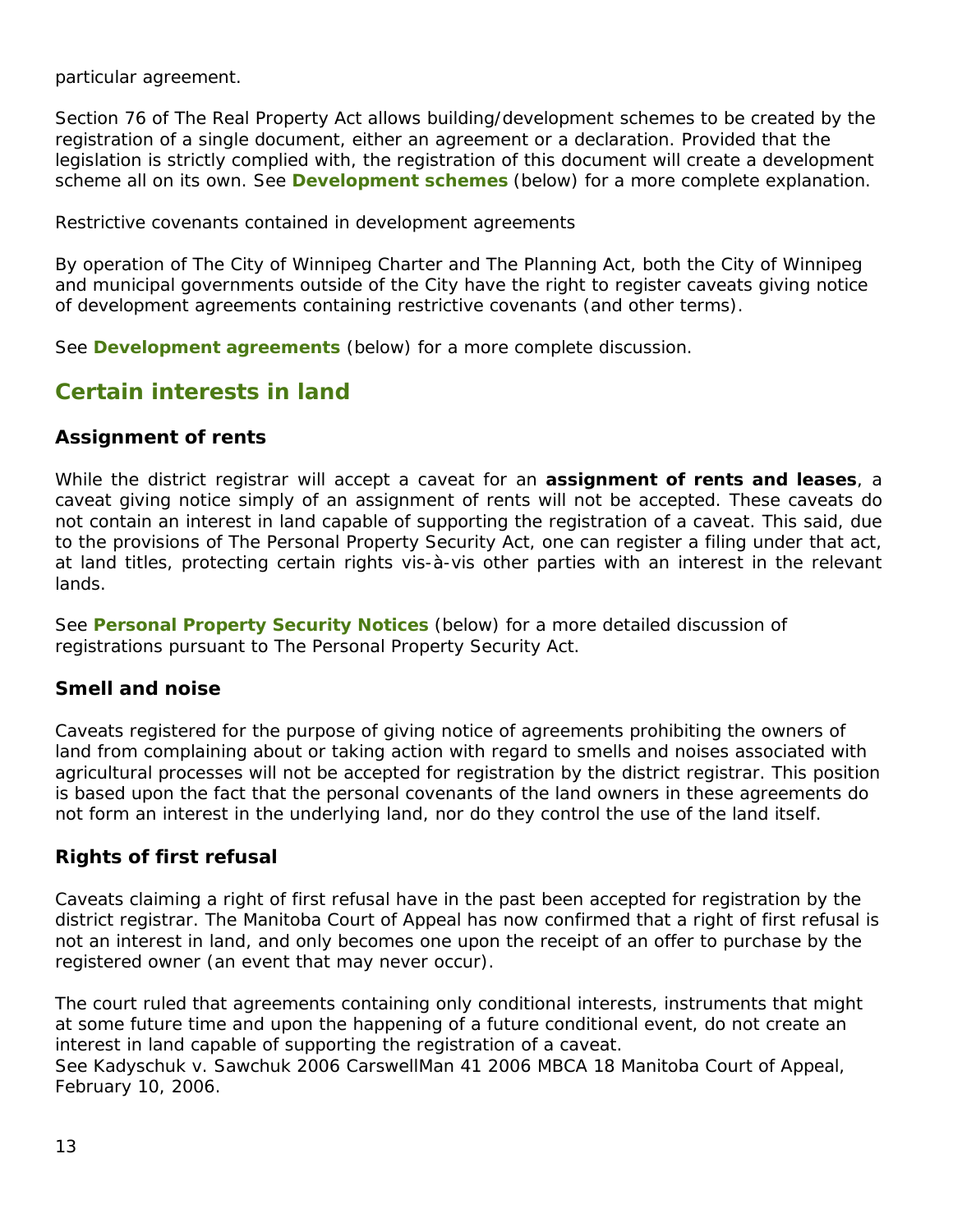## <span id="page-13-0"></span>**Committees**

## **Appointment**

Where a person residing in the province becomes incapable of managing their property because of mental incapacity and needs decisions to be made on their behalf regarding that property, the court may appoint another person as that person's committee.

See s. 71(1), *The Mental Health Act*, C.C.S.M. c M110.

Basic powers of committees See s. 80(1), The Mental Health Act

Absent specific authorization, a committee appointed under section 71(1) only has the following land related powers. They may:

- 1. Transfer property held in trust by the incapable person, either solely or jointly with another, to the person beneficially entitled to it;
- 2. Execute any document on behalf of the incapable person that is necessary to comply with *The Homesteads Act*;
- 3. Give or receive a notice on behalf of an incapable person that relates to his or her property; and
- 4. Grant or accept a lease of real property for a term not exceeding three years.

Special powers of committees See s. 81(1), *The Mental Health Act*

Certain other powers can also be exercised by a committee, but only with the specific authorization of the court. The following land related powers require the specific authorization of the court. The power to:

- 1. Mortgage or encumber real property;
- 2. Transfer real property;
- 3. Grant (or accept) a lease for more than three years; and
- 4. Surrender (or accept a surrender of) a lease.

#### **Required documents**

Where a committee is filing a document on behalf of the owner of an interest in land, the following must accompany the filing at land titles:

- 1. A court certified copy of the order appointing the committee; and
- 2. A court certified copy of the order authorizing the committee to act (required where the power exercised requires specific authorization).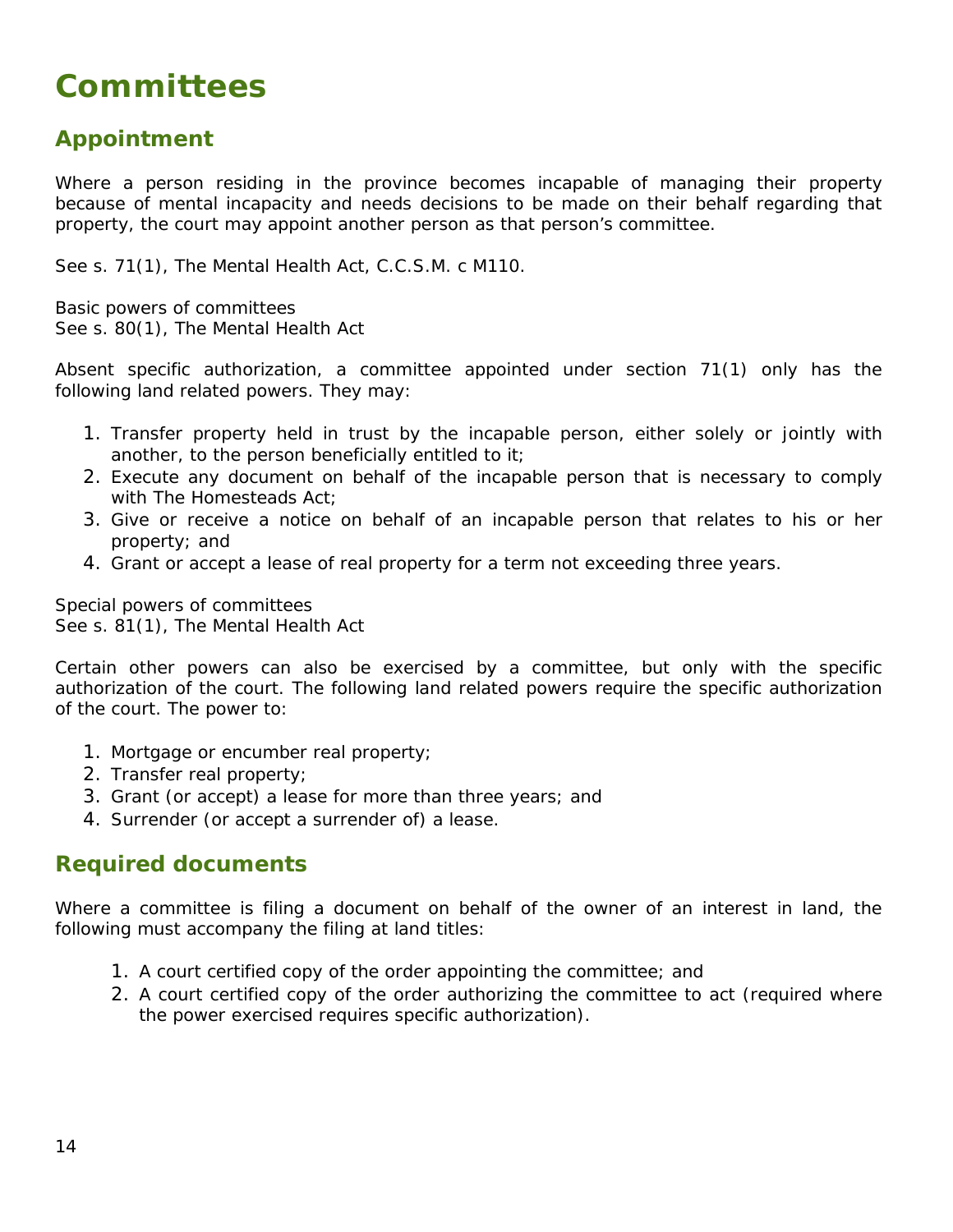## <span id="page-14-0"></span>**Condominiums**

## **Seal not required**

Under previous *Condominium Act* all condominium corporations were required to have a seal. Furthermore, that Act required the seal to be affixed to certain documents. The current Act does not contain any such requirement. Accordingly, the district registrar does not require the seal of the condominium corporation on any document registered by a condominium corporation.

### **The declaration**

#### **Percentages must add to 100**

The allocation in percentages as to the voting rights of unit owners, the share in the common elements and responsibility of unit owners to contribute to common expenses and the reserve fund must add up to exactly 100 percent. The district registrar will not accept an allocation that adds up to any smaller amount (for example 99.999 percent).

#### **Bare land units**

Declarations with one or more bare land units (where the boundaries of one or more of the units are defined by horizontal delineation without reference to any building), including phasing units, must:

- 1. Contain a description of the manner of determining the value of each unit in the event that the property ceases to be governed by *The Condominium Act*. See s. 13(3), *The Condominium Act*.
- 2. Meets the requirements of section 117 of *The Real Property Act* (plans of subdivision). See s. 17, *The Condominium Act*.

#### **Checklists**

The district registrar has prepared a number of checklists to assist with the examination of condominium declarations. These checklists can be obtained from the district registrar and can be used to help ensure that draft declarations comply with all of the requirements the district registrar will enforce. These checklists should be used with care because they do not address matters that are not of concern to the district registrar.

### **Amending the declaration**

#### **Generally**

Amendments to a condominium declaration must be signed by the condominium corporation. As discussed below, there is no need for a seal to be affixed. All amendments to a condominium declaration must be accompanied by either:

- 1. A statutory declaration made by an authorized director or officer of the condominium corporation which contains evidence that:
	- i. The person making the statutory declaration is an officer or director of the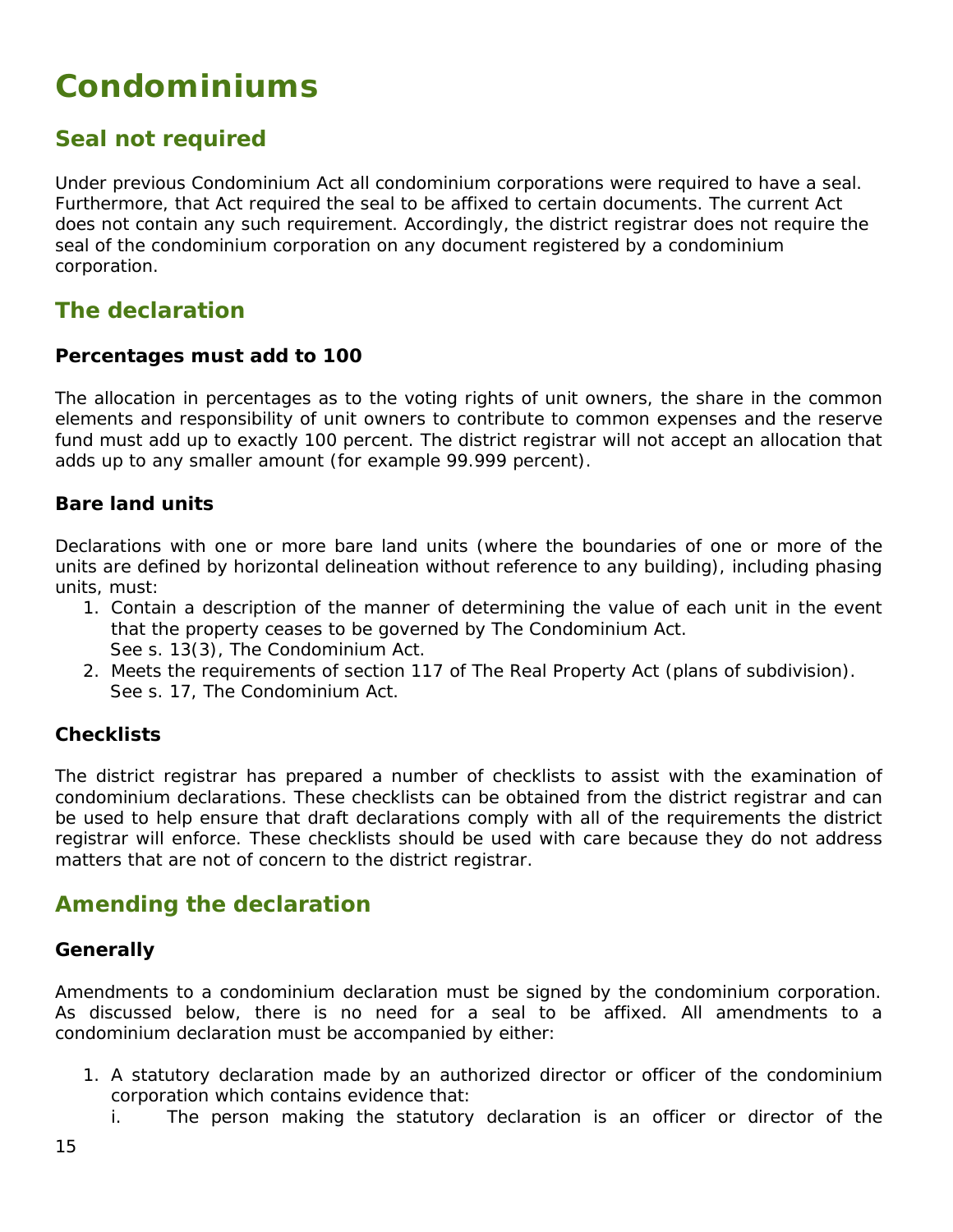corporation and is authorized to make the statutory declaration; and

- ii. The amendment was consented to in writing at a general meeting or within 180 days after that meeting by the unit owners holding not less than either 80% of the voting rights in the condominium corporation or, if a greater percentage is specified in the declaration for that matter, that percentage specified in the declaration; or
- 2. A certified copy of a court order permitting the registration. See s. 24, *The Condominium Act*.

#### **Minor amendments**

Amendments that correct minor mathematical, grammatical, clerical, typographical or printing errors, that do not affect any person's rights, interests or obligations, are referred to in *The Condominium Act* as minor amendments. Minor amendments do not need to be made with the same formality as normal amendments and as such do not need to be accompanied by any supporting declaration or court order.

See s. 25, *The Condominium Act*.

#### **Change of address for service**

A condominium corporation can change its address for service by filing a notice of that change. Use the land titles request/transmission form for this purpose. See s. 25(3), *The Condominium Act*.

## **By-laws**

#### **Effective**

A by-law is not effective until it is registered at land titles. See s. 168(1)(b), *The Condominium Act*.

#### **Initial by-law**

In addition to submitting the condominium plan and declaration, the declarant/registrant must submit the condominium corporation's initial by-law (By-law no. 1) at the time of the creation of the condominium corporation. This initial by-law is to be signed by the declarant and not the condominium corporation (it does not yet exist).

See s. 10, *The Condominium Act*.

The initial by-law of a condominium corporation may contain only those provisions that may be contained in a by-law made under Part 8 of *The Condominium Act* (Condominium Corporation By-laws and Rules).

See s. 19, *The Condominium Act*.

#### **Statutory declaration to accompany by-laws and amendments**

All by-laws (other than the initial by-law submitted at the time of the registration of the corporation – see above) and all amendments to by-laws must be accompanied at the time of registration by a statutory declaration made by an authorized director or officer of the condominium corporation which contains evidence that: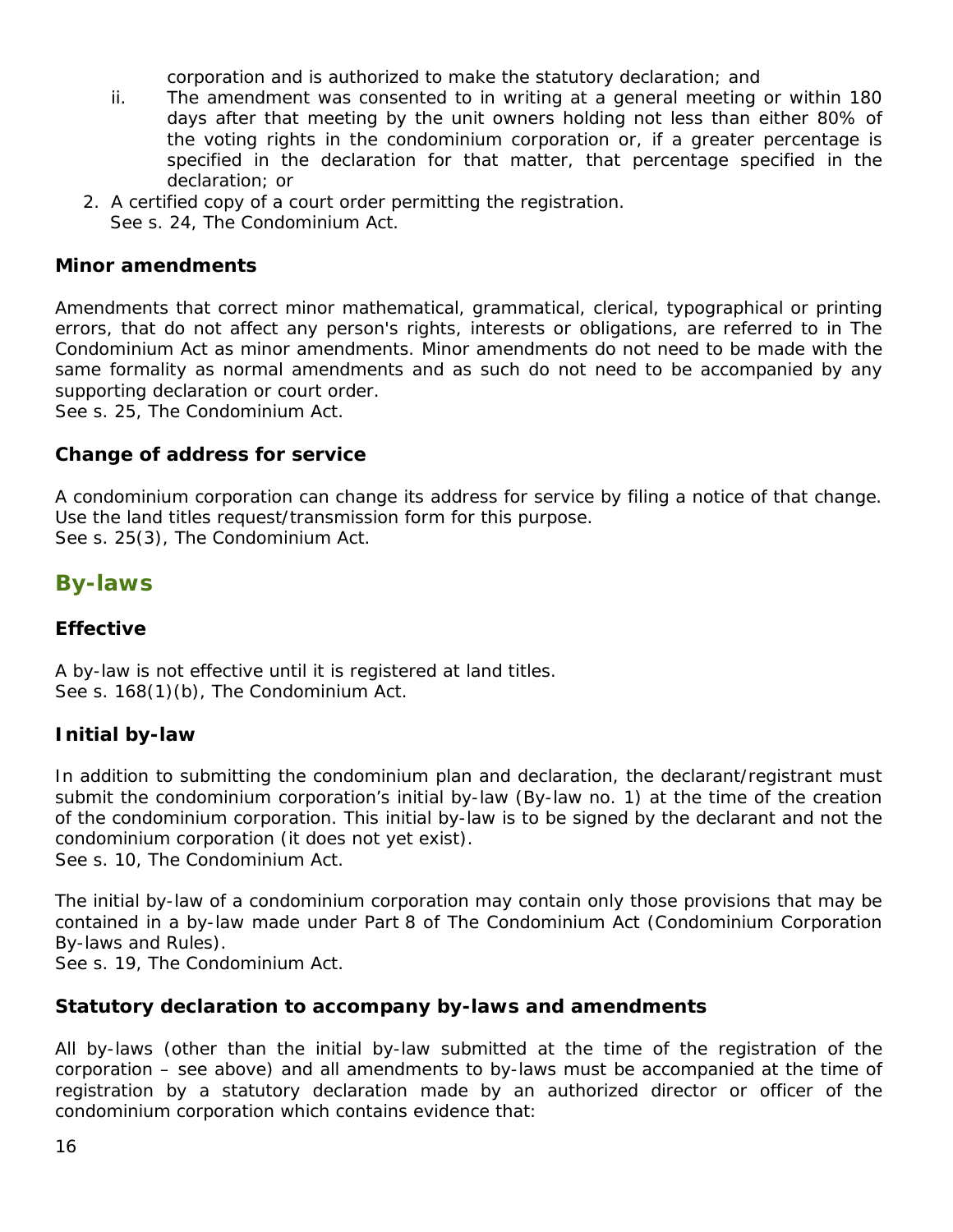- 1. The person making the statutory declaration is an officer or director of the corporation and is authorized to make the statutory declaration; and
- 2. The by-law or amendment was done in accordance with *The Condominium Act* and the corporation's declaration and by-laws.

See s. 168, *The Condominium Act*.

#### **Repealing by-laws**

Where a by-law is repealed, the condominium corporation must file a copy of either the resolution repealing the by-law or an extract of the meeting minutes respecting the vote on the repeal, certified by an authorized director or officer of the corporation as a true copy. This must be accompanied by a statutory declaration made by an authorized director or officer of the condominium corporation which contains evidence that

- 1. The person making the statutory declaration is an officer or director of the corporation and is authorized to make the statutory declaration; and
- 2. The by-law or amendment was done in accordance with *The Condominium Act* and the corporation's declaration and by-laws.

See s. 168, *The Condominium Act*.

### **Statutory declarations required on transfer**

Where a condominium unit is being transferred under an agreement of purchase and sale, both the transferor (seller) and the transferee (buyer) must provide statutory declarations. These must be attached to the transfer of land at the time that it is registered at land titles.

Samples of statutory declarations for individuals and corporations can be found here: <https://teranetmanitoba.ca/land-titles/land-titles-forms/>

Modify these as required where they are being signed on behalf of the parties by an attorney under a power of attorney, by a committee or a substitute decision maker, or by an executor, administrator or other trustee.

#### **The transferor's (seller's) statutory declaration**

Each transferor must sign a statutory declaration. These can be combined into one omnibus declaration for all to sign where circumstances permit.

See s. 57(1)(a), *The Condominium Act*.

#### **The transferee's (buyer's) statutory declaration**

#### **Only One Declaration Required**

Unlike transferors, who must each provide a statutory declaration, one and only one transferee must provide a statutory declaration regardless of how many transferees there are. Where there are multiple transferees, they must designate one transferee to give the declaration.

See s. 48(1)(c) and s. 57(1)(b), *The Condominium Act*.

#### **Where transferee not a buyer**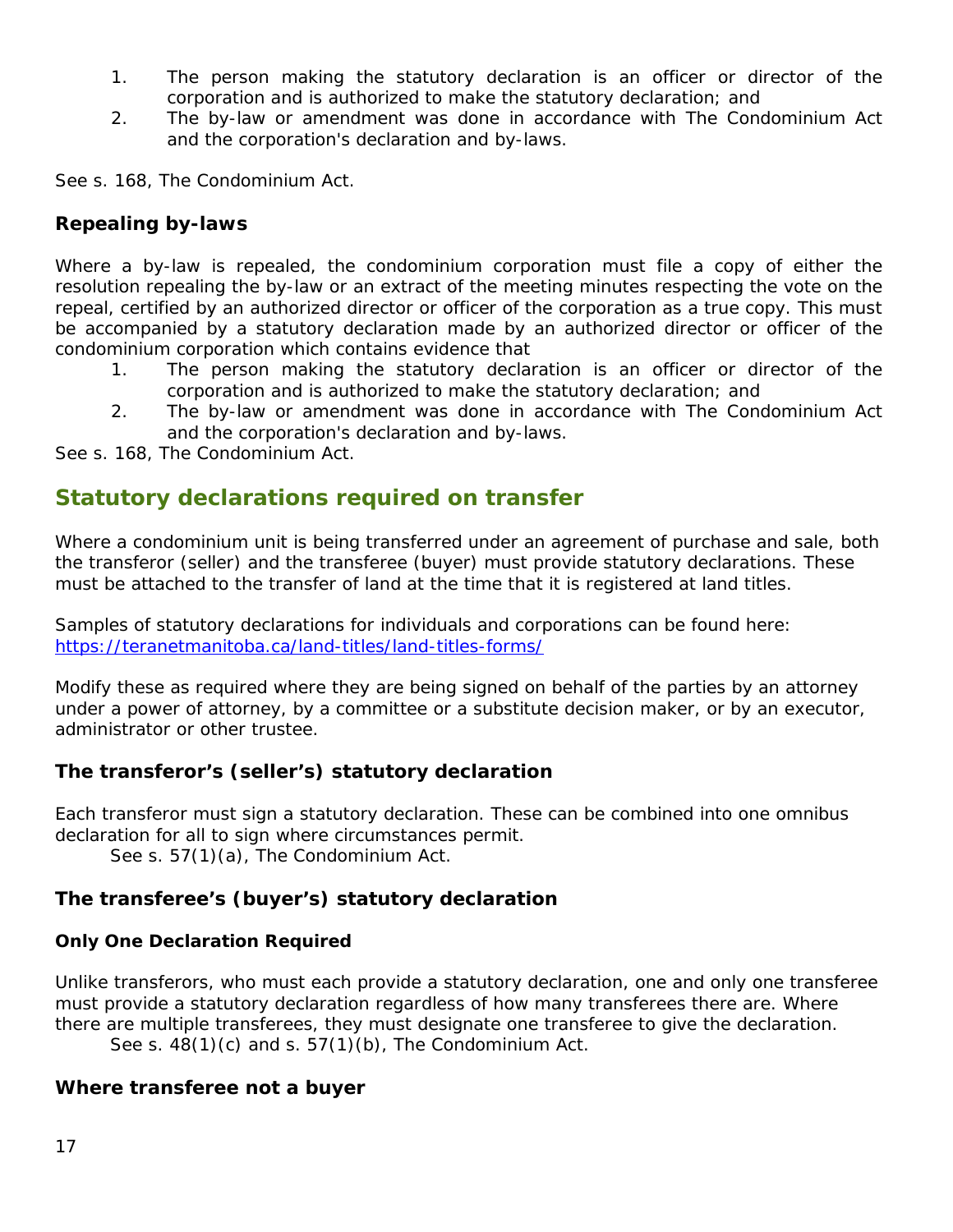When one or more of the transferees is not an original buyer of the unit (they have been added or substituted) the statutory declaration must come from one of the original buyers and it must contain a statement consenting to the title issuing into the name of the new party. Once again, one and only one statutory declaration is required, regardless of the number of original buyers.

See s. 57(1)(b)(iii), *The Condominium Act*.

#### **Declaration not required**

These statutory declarations are not required when:

1. It's not a sale. Where a condominium unit is being transferred but the transfer is not as a result of a sale (for example it is being gifted), the statutory declarations are not required.

In such a case either:

- i. Insert the following statement into one of the signature pages for the transfer: This unit is not being transferred under an agreement of purchase and sale. *The Condominium Act* s. 57 declarations are not required; or
- ii. Attach a letter from the buyers' or sellers' lawyer making that statement.

The unit is sold by court order or pursuant to an order in mortgage sale proceedings.

- In such a case either:
	- i. Insert the following statement into one of the signature pages of the transfer: The Transfer of this unit is exempt under *The Condominium Act* s. 46. *The Condominium Act* s. 57 declarations are not required; or
	- ii. Attach a letter from the buyers' or sellers' lawyer making that statement.

## **Website**

The Province of Manitoba maintains a website with condominium information: <http://www.gov.mb.ca/condo/>

## <span id="page-17-0"></span>**Conforming Construction Agreements**

Both *The City of Winnipeg Charter* and *The Planning Act* allow for the registration at land titles of documents called conforming construction agreements. These agreements address the required separation between exposed face buildings, the location of these buildings on the parcels on which they are constructed and access from these buildings' exits to public thoroughfares and public streets.

See s. 240.2(2) and (3) The City of Winnipeg Charter See s. 151.1(2) and (3) *The Planning Act*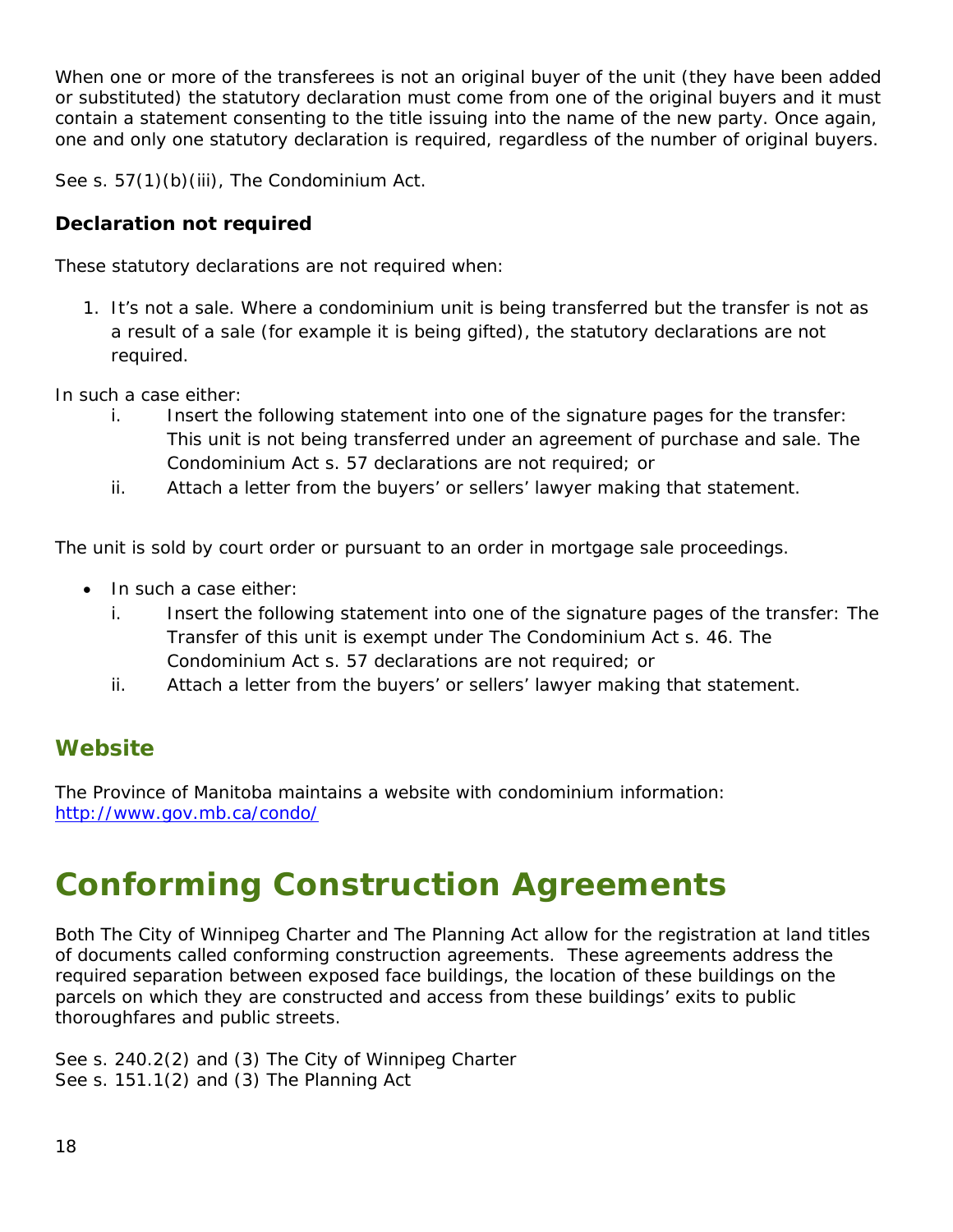## **Authority**

The authority to enter into these agreements:

For the City of Winnipeg: The City can require an owner to enter into such an agreement as a condition of issuing a building permit or approving a variance. See s. 240.2(1) The City of Winnipeg Charter

For an authority under The Planning Act: The authority can require an owner to enter into such an agreement as a condition of issuing a building permit or making a variance order. See s. 151.1(1) *The Planning Act*

## **Content**

These agreements must:

- Contain the legal description of each affected parcel.
- Contain a recital of the specific circumstances that allow for the registration of the agreement.

Example: This agreement is being entered into as a condition of making a variance order.

- Contain a provision that they run with the land.
- See s. 240.2(3)(a) The City of Winnipeg Charter
- See s. 151.1(3)(a) *The Planning Act*
- Be limited to terms and conditions within the scope of the authority granted by the empowering legislation.
- See *Jacques* v. *Alexander (District),* 33 M.P.L.R. (2d) 81, [1996] 7 W.W.R. 677, 109 Man. R. (2d) 223
- Be executed in accordance with the standard land titles execution rules.
- Be witnessed in accordance with the land titles standard witnessing rules:
- Signatures of the owners of affected lands: These are to be witnessed a lawyer, or if not a by lawyer, by any other person provided that there is a witness and an affidavit of subscribing witness.
- The signatures of the authority: These can be witnessed in the same manner as the signatures of the owners or, in the absence of a witness, the authority can affix their seal.
- See 2. 72.9 *The Real Property Act*
- Do not need to contain evidence under *The Homesteads Act*. These are not dispositions as defined in that Act.
- Must conform to the land titles rules regarding schedules. See **Schedules, Document incorporates schedule by reference** (below).

## **Registration**

These agreements are to be registered in their right and are not to be attached to caveats.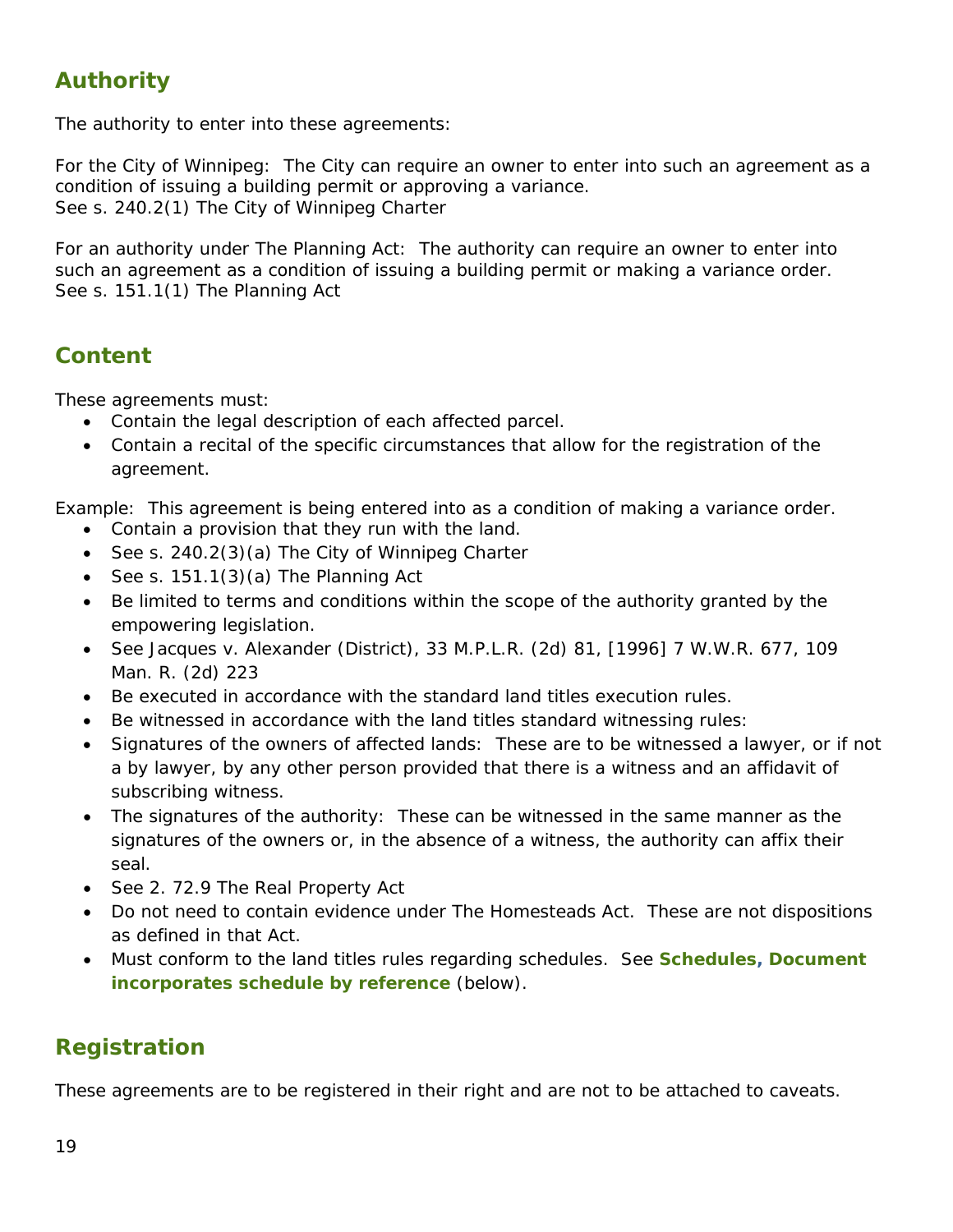## **Survive Tax Sales and Mortgage Sale and Foreclosure Proceedings**

Conforming construction agreements survive both tax sales and mortgage sale and foreclosure proceedings. One consequence of this is that no consent is required from the registrant of a conforming construction agreement to the amendment of a mortgage on an affected title. See s. 45(5)(f.1) and s. 141 *The Real Property Act*

#### **Amendment**

Conforming construction agreements can be amended by the parties to the agreement. The word "parties" is interpreted by the District Registrar to mean the authority and the *current* owner of the affected lands. These amending agreements must conform to land titles execution and witnessing rules. See s. 76.5(4) *The Real Property Act*

#### **Discharge**

Conforming construction agreements can be discharged by the authority. See s. 76.5(5)*The Real Property Act*

## <span id="page-19-0"></span>**Corporate execution**

## **Smart forms**

The signature pages generated by the four smart forms, the eDischarge, eMortgage, eCaveat and eTransfer, will assist parties completing those forms when it comes to complying with the rules regarding corporate execution. The pages will adapt, based upon the selections made, to help ensure that the rules of corporate execution are followed. Care should be taken before deleting or amending clauses populated in the smart form signature pages.

### **Age of majority statement**

Do not delete the age of majority statement from approved forms. This statement is required for corporate executions.

### **Rules for documents generally**

All documents (without exception) executed by a corporation may be signed in any of the following ways:

1. By any employee of the corporation, regardless of their job title, so long as the document contains an express statement to the effect that they have been authorized by the corporation to execute the instrument.

Sample of acceptable statement: I am an employee of the corporation and have authority to bind same.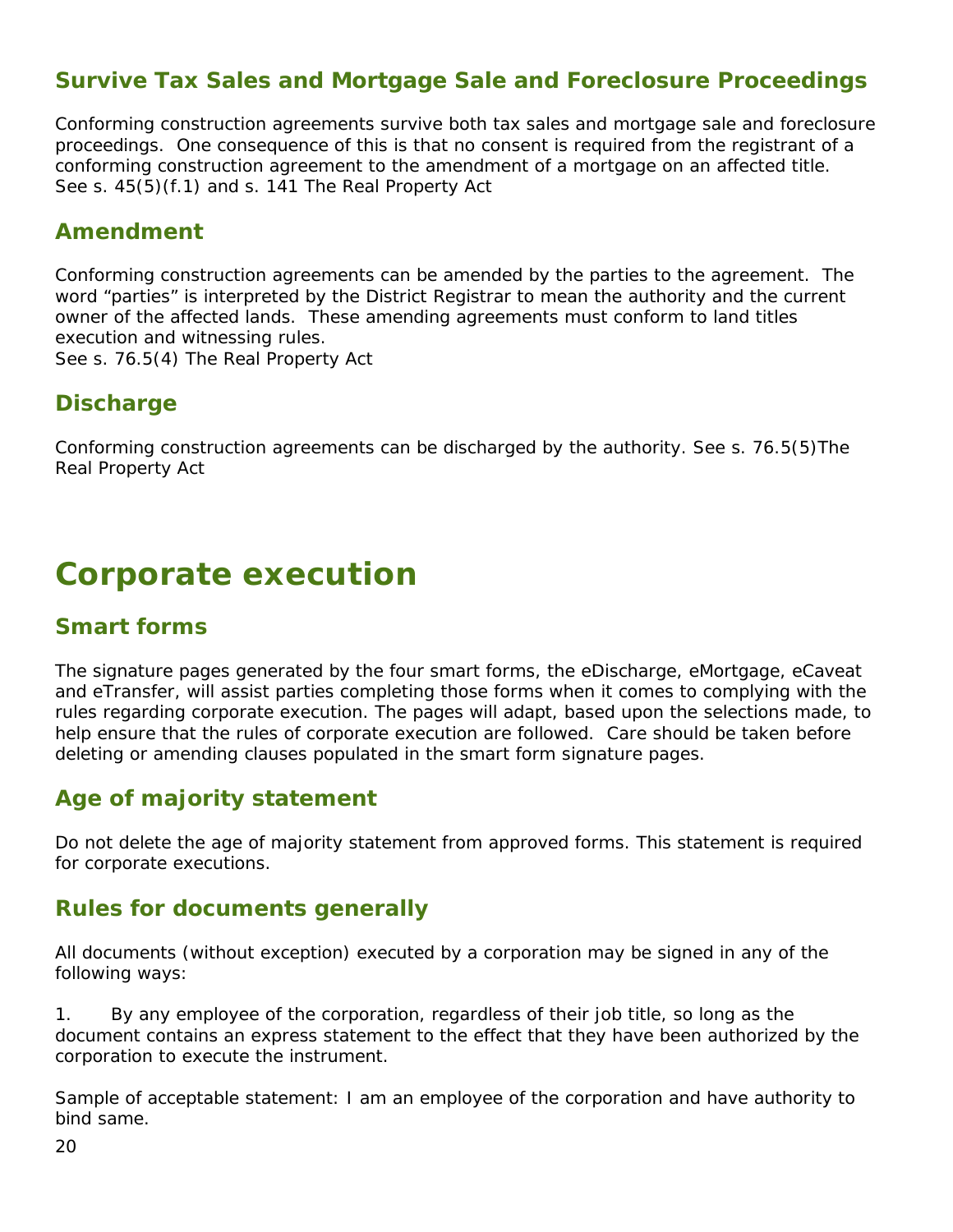2. By a director of the corporation;

3. By an officer of the corporation. Where an officer signs on behalf of a company, no further statement is required (in other words, they don't have to put in the statement, *I am an employee of the corporation and have authority to bind same*).

Officer includes:

President Vice-President **Treasurer Secretary** 

Officer will be deemed to include variations on the offices set out above, including such offices as:

Assistant Vice-President First Vice-President Secretary-Treasurer

The following will not be accepted as corporate officers:

Chief Operating Officer Chief Financial Officer Chief Executive Officer Any Manager Assistant to the secretary (or any other Assistant to…)

4. By a person who is an attorney for the corporation under a power of attorney. Where a party signs pursuant to a power of attorney:

- i. The party must explicitly state that they are signing pursuant to a power of attorney;
- ii. The power of attorney document must either be attached to the document, filed in series with the document or already be on file at a land titles office. If the power of attorney relied upon is one on file at a land titles office the registration number assigned to the power of attorney document must be specifically set out; and
- iii. The party signing may not be an employee of the donor. If the party is an employee of the donor, use the statement, *I am an employee of the corporation and have authority to bind same*, and do not refer to the power of attorney document.

Here is a sample of acceptable execution pursuant to a power of attorney:

ABC Company Ltd.

Per: \_\_\_\_\_\_\_\_\_\_\_\_\_\_\_\_\_\_\_\_\_\_\_\_\_\_\_\_\_\_\_\_\_\_

 John Tupper Executed pursuant to POA  $#$  12345678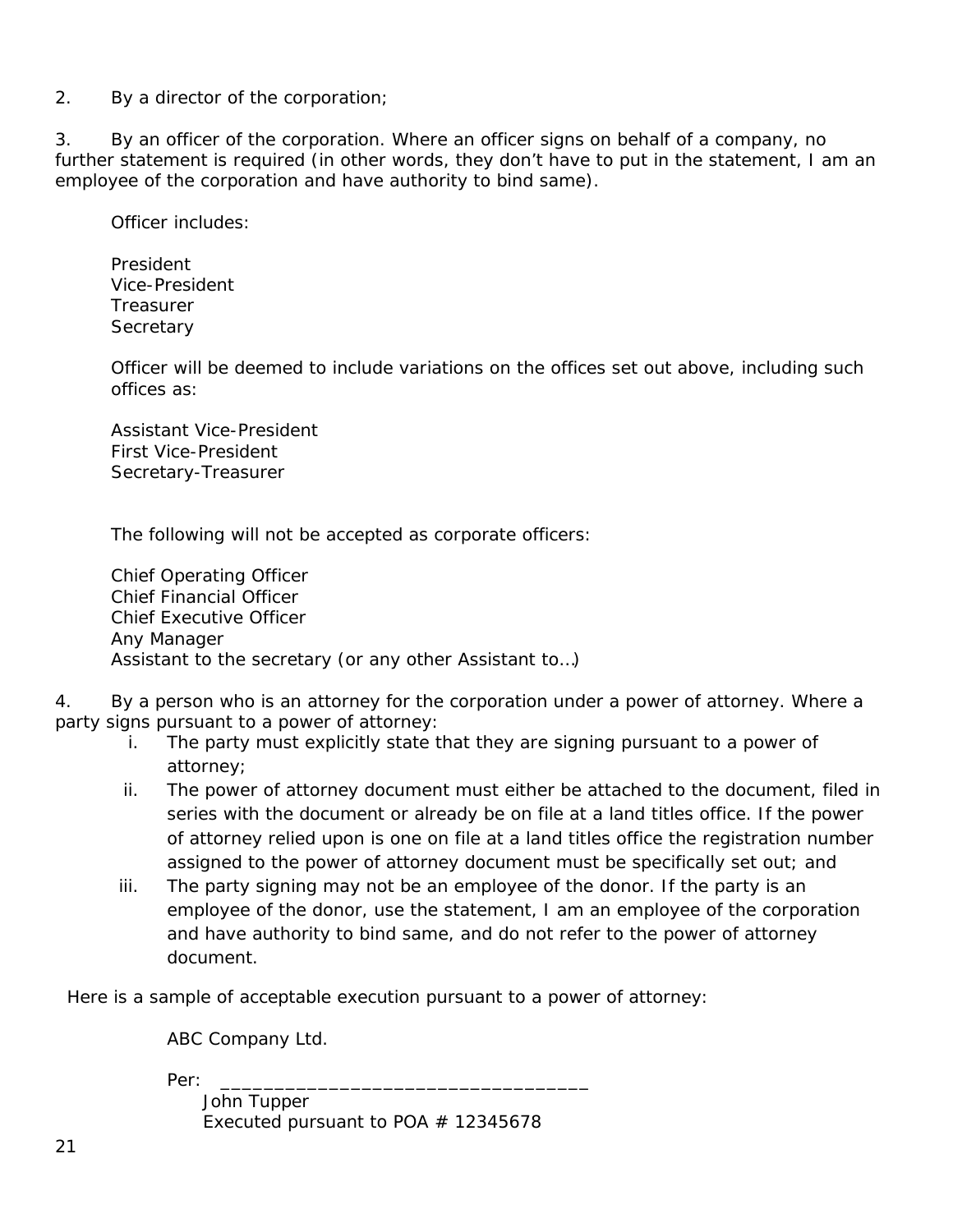See below for additional methods of execution for caveats, requests and personal property security notices.

## **Rules may not apply to the Crown, religious organizations, et al.**

The rules regarding corporate execution may not apply to agencies of government, Her Majesty the Queen (Manitoba and Canada), Crown corporations, religious societies and organizations, rural and urban municipalities (including the City of Winnipeg), Legions, school divisions and similar organizations.

The execution requirements for these entities are often regulated by a specific piece of legislation. If there is any doubt please consult the district registrar.

The corporate execution rules *do* apply to credit unions and banks.

### **Corporate resolutions**

Corporate resolutions as proof of signing authority for a party who is not an officer, director, or attorney under a power of attorney will not be accepted.

### **Caveats**

The rules regarding corporate execution generally apply to the signing of caveats, with the following additions:

1. Caveats may also be signed by an attorney/agent of the caveator. This person does not need to be an employee of the corporation.

2. Where a person signs a caveat on behalf of a corporation and lists a position from which it can be reasonably inferred that the person is an employee of the company, the district registrar will accept this execution. The statement that the party is an employee and has the authority to bind the corporation may be added but is not required.

The rule allowing a caveat signed on behalf of a corporation by an agent to be discharged by that agent continues to apply to these documents.

## **Requests**

The rules regarding corporate execution generally apply to the signing of requests (not transmissions) made using the request/transmission form, with the following additions:

1. Requests may also be signed by a solicitor and agent on behalf of a corporation. This person does not need to be an employee of the corporation.

2. Where a person signs a request on behalf of a corporation and lists a position from which it can be reasonably inferred that the person is an employee of the company, the district registrar will accept this execution. The statement that the party is an employee and has the authority to bind the corporation may be added but is not required.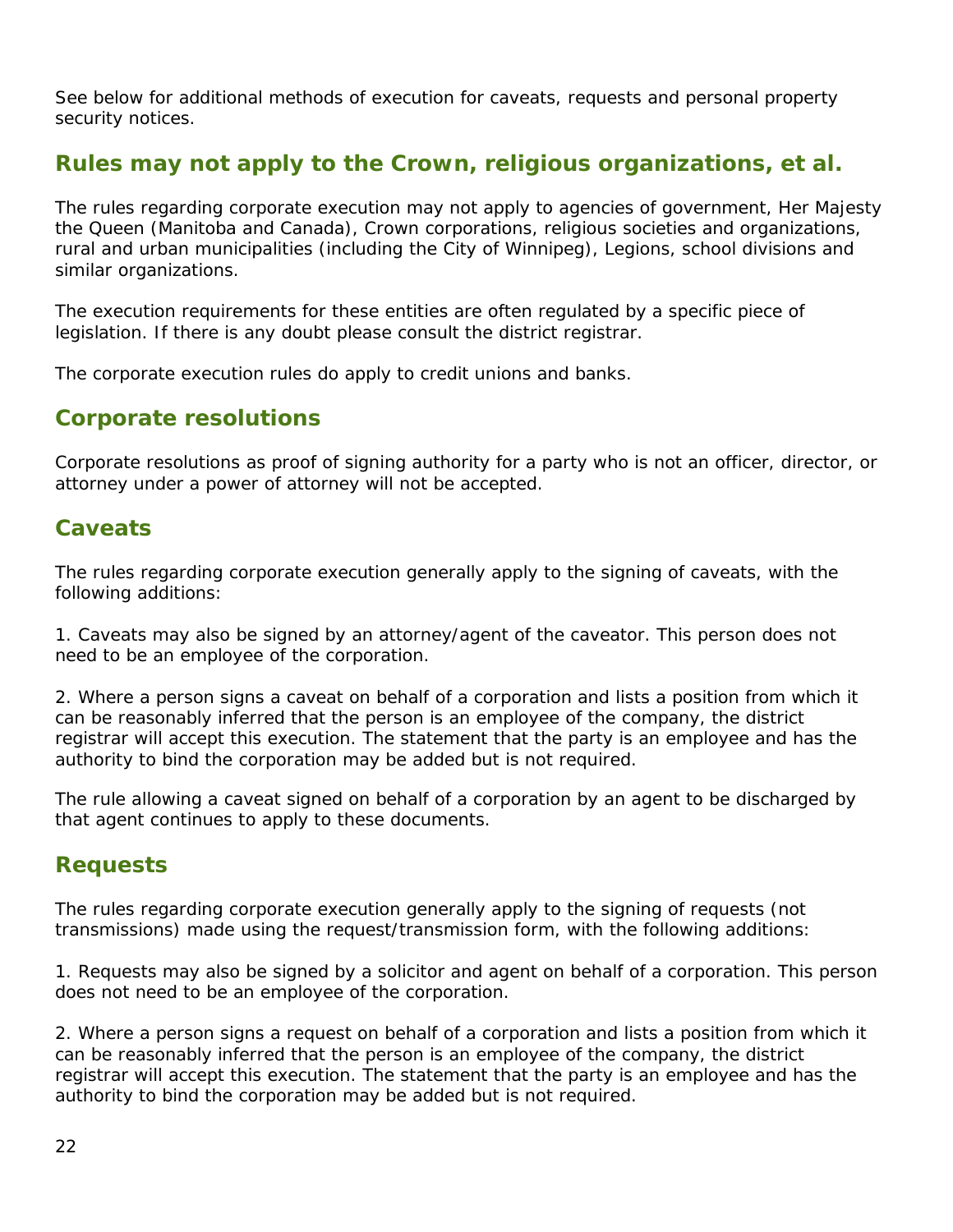## **Personal Property Security Notices**

The rules regarding corporate execution generally apply to the signing of personal property security notices, with the following additions:

1. Personal property security notices may also be signed by a solicitor and agent on behalf of the corporation. This person does not need to be an employee of the corporation.

2. Where a person signs a personal property security notice on behalf of a corporation and lists a position from which it can be reasonably inferred that the person is an employee of the company, the district registrar will accept this execution. The statement that the party is an employee and has the authority to bind the corporation may be added but is not required.

## <span id="page-22-0"></span>**Correction policy**

The correction policy established by the Registrar-General allows for the correction of most errors, omission and mistakes. With the exception of corrections to sworn evidence, most errors can be corrected by way of letter or an email, provided that the correction does not change the substance of the subject document.

Letters may be emailed to the examiner without any need for the original to follow in the regular mail.

Corrections to sworn evidence can often be made using the new Correction to Statutory Evidence form (Form 30).

The entire correction policy has been removed from this guide and constituted into a separate document. That document can be found here: [http://tprmb.patternhosting.com/wp-content/uploads/2019/11/corrections\\_policy\\_en.pdf](http://tprmb.patternhosting.com/wp-content/uploads/2019/11/corrections_policy_en.pdf)

## <span id="page-22-1"></span>**Debentures**

### **Process**

Prior to the registration of a debenture in any one of the six Manitoba land titles offices, the document must be submitted to a district registrar for "fiating".

Once a debenture has been fiated, it can be registered either as a mortgage or as a mortgage amending agreement. That choice is up to the filing party. Absent specific instructions, the district registrar will assume a fiat as a mortgage is required.

Document can either be fiated as part of the registration process or they can be submitted to the district registrar for fiating, and then returned to the client for registration at a later date.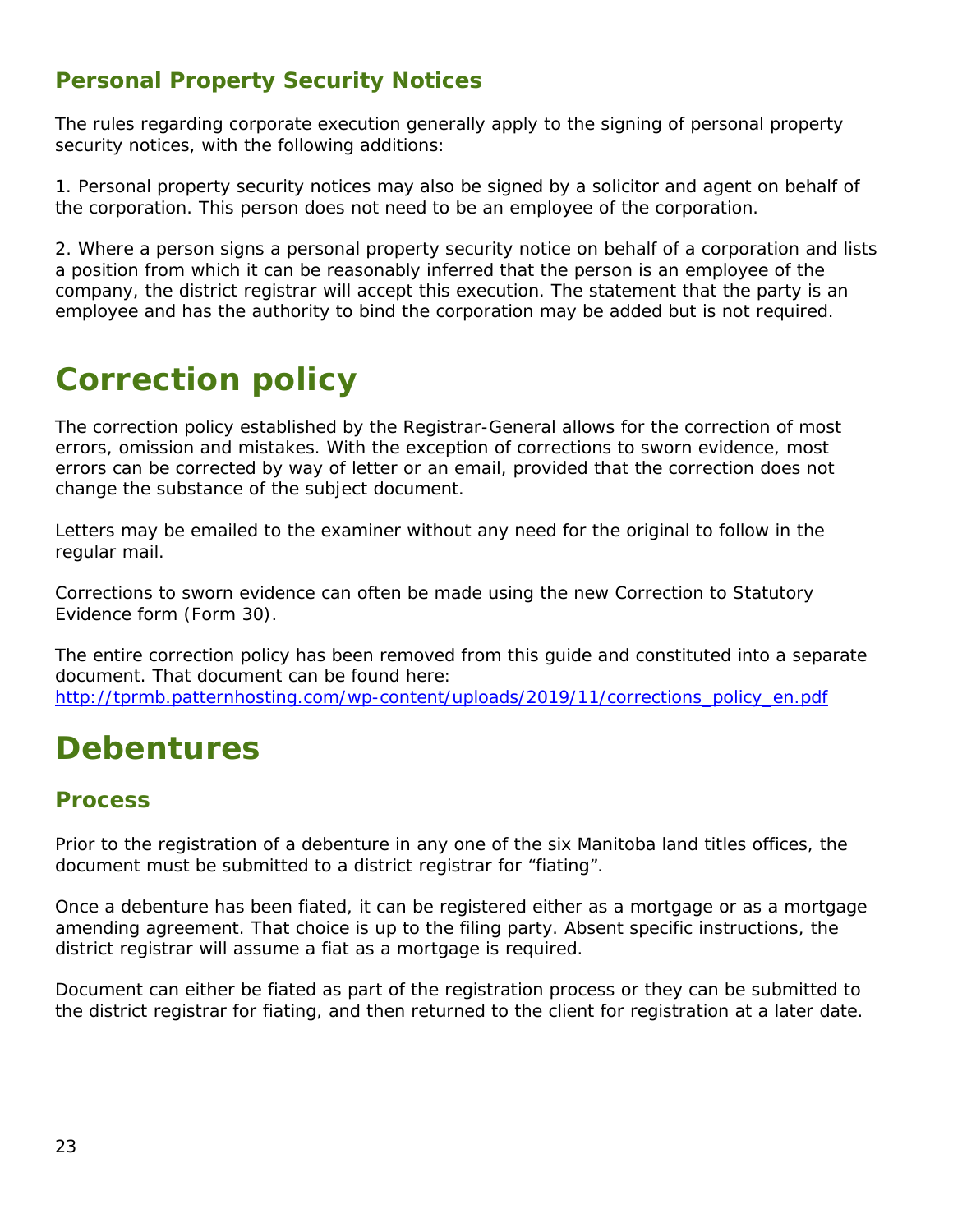Documents that are to be fiated as part of the registration process should be submitted through the eRegistration portal in the same manner as any other paper document. These should be accompanied by a letter asking the district registrar to fiat and register the relevant document. The letter should specify if the debenture is to be fiated as a mortgage or as an amending agreement.

Debentures that are to be fiated and then returned for registration at a later date must be submitted in paper form to the district registrar. The district registrar will endorse the fiat on the paper document prior to return. Only one copy needs to be submitted for fiating, even if the debenture affects lands in multiple land titles districts.

There is no fee for having a debenture fiated. The fee to register the fiated debenture is the same as the fee to register a mortgage.

## **Requirements**

- The document must stand on its own.
- The parties to the debenture must be persons (i.e. natural people and/or corporate entities) and the document must set forth their full true and correct names.
- A debenture should set forth a principal amount, however the district registrar does not require this. Where no principal amount has been set forth we will call to confirm this is the client's intent.
- The debenture must have a specific provision charging land unless the document is to be fiated as a mortgage amending agreement. In those cases, while charging language is not required, like all other amending agreements, the debenture must be signed by all parties to the original debenture, and not just the mortgagor.
- The debenture must contain a complete legal description of the land charged.
- The interest in land charged must be a titled interest in land. A debenture cannot charge a leasehold interest if there is no leasehold title. The title number of the charged land must be provided.
- The debenture must list those prior encumbrances affecting the charged land that it is made subject to. Land titles prefers the following order:
	- a) Title number;
	- b) Legal description; and
	- c) Encumbrances affecting the title.
- To be a debenture, the document must charge more than just land in Manitoba. It must either charge personalty, be a floating debenture or charge land in a jurisdiction other than Manitoba. Where all that is charged is land in Manitoba, a mortgage using the form prescribed by *The Real Property Act* is to be registered and not a debenture.
- Debentures will not be accepted where they only charge a future interest in land.
- All debentures must contain an address for service for each of the mortgagees. These addresses do not have to be Manitoba addresses.
- Debentures must be executed in accordance with the land titles rules concerning execution/corporate execution.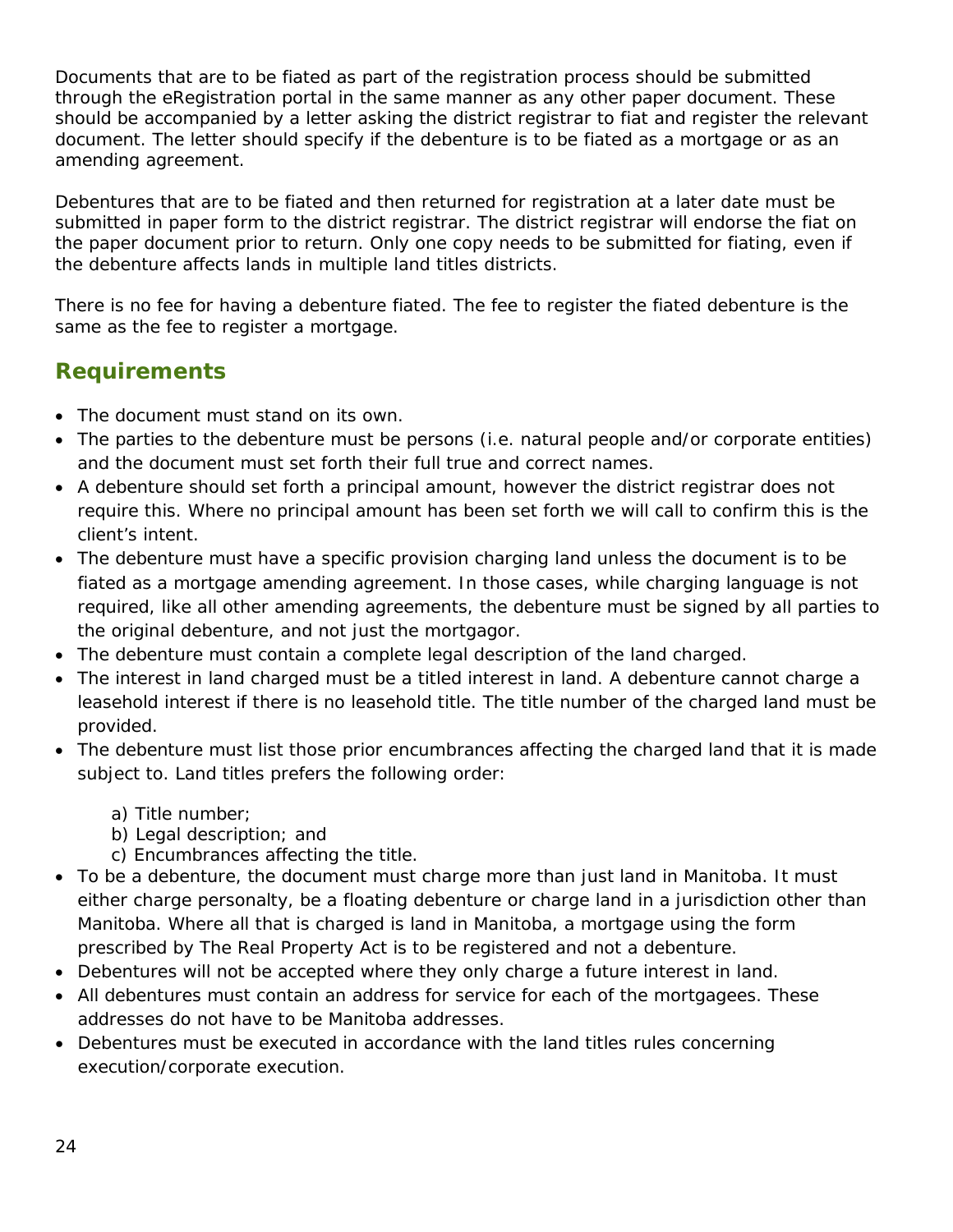- Debentures must contain *Farmlands Ownership Act* evidence. This evidence should come in the form of a statutory declaration. This requirement is waived where the mortgagee is a charter bank.
- Where the debtors are natural people the document must contain *Homesteads Act* evidence. This evidence should come in the form of a statutory declaration.
- All schedules must conform to land titles requirements for schedules. Specifically they must contain a legend at the bottom in the same format as in the LTO prescribed schedule form and the legend is to be executed and dated. See **Schedules** (below) for further information on the proper completion of schedules.

Notwithstanding the fact that the district registrar examines the debenture to ensure that it contains title numbers, legal descriptions and encumbrances at the time of fiating, he or she does not check to see if this information is correct. It is only when the document is ultimately registered that this information is verified by a document examiner.

## <span id="page-24-0"></span>**Development agreements**

## **Authority to register**

By operation of *The City of Winnipeg Charter* and *The Planning Act*, both the City of Winnipeg and municipal governments outside of the City have the right to register caveats giving notice of development agreements containing restrictive covenants (and other terms).

## **Restriction**

The Manitoba Court of Queen's Bench in the case of *Jacques* v. *Alexander (District),* 33 M.P.L.R. (2d) 81, [1996] 7 W.W.R. 677, 109 Man. R. (2d) 223 has held that agreements of this type have no force and effect and are in fact void unless they are enacted in accordance with empowering legislation. As such, all development agreements registered by a municipal government must conform to the terms of the legislation that allows for their creation (the empowering legislation).

## **Authorizing legislation**

The right to register development agreements by way of caveat arises from and is constrained by the following legislative sections:

#### **The City of Winnipeg**

The City of Winnipeg has the authority to enter into development agreements in the following circumstances:

- 1. As a condition of adopting or amending a zoning bylaw subsection 240(1) of *City of Winnipeg Charter*; and
- 2. As a condition of subdivision approval subsection 259(1)(f) of *City of Winnipeg Charter.*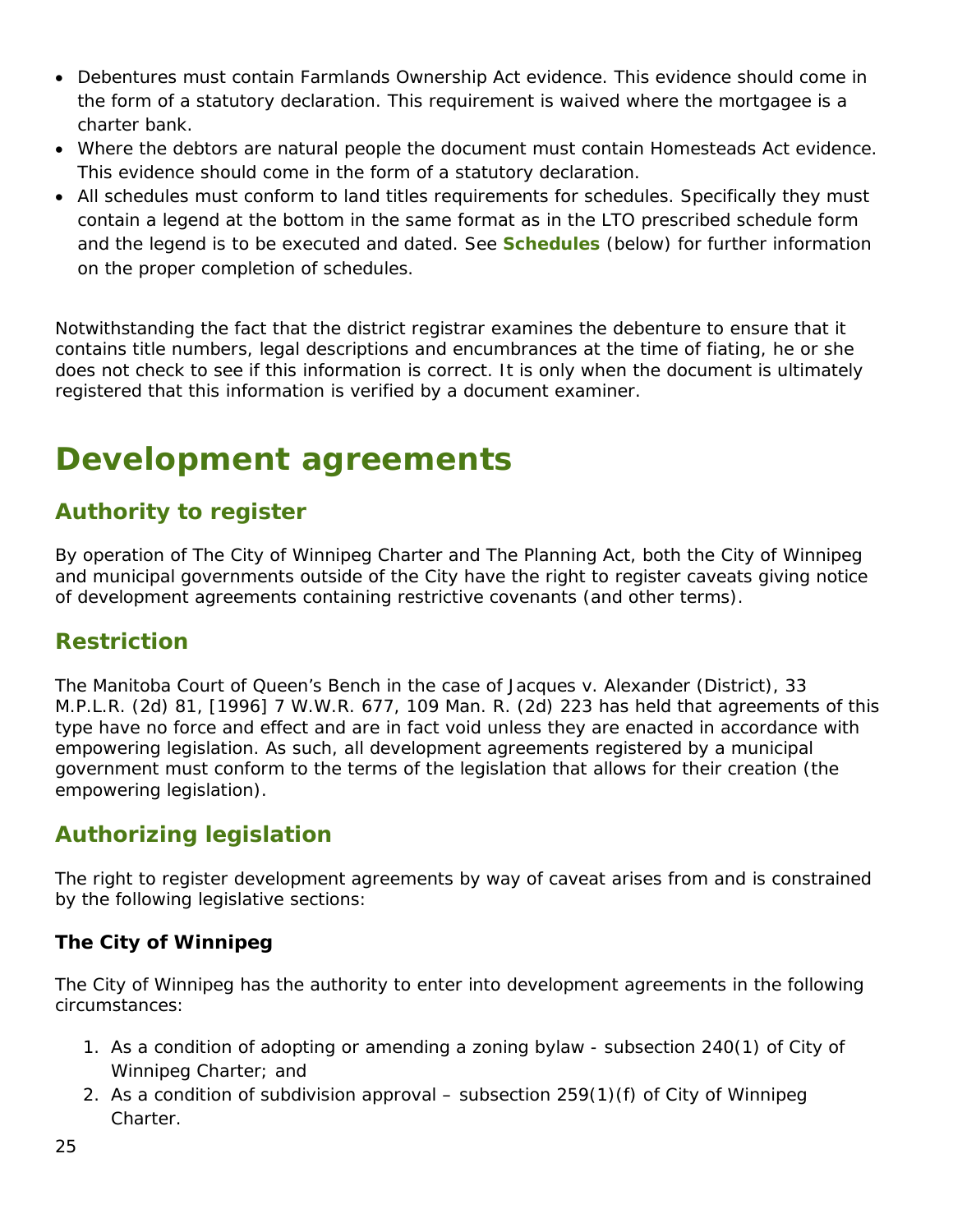#### **Municipal governments outside of the City of Winnipeg**

Municipal governments outside the City of Winnipeg have the authority to enter into development agreements in the following circumstances:

- 1. As a condition of amending a zoning bylaw section 150 of *The Planning Act*;
- 2. As a condition of making a variance order section 150 of *The Planning Act*;
- 3. As a condition of approving a conditional use section 150 of *The Planning Act*;
- 4. As a condition of approving a conditional use for a livestock operation section 107 and 116 of *The Planning Act*;
- 5. As a condition of subdivision approval section 135 of *The Planning Act.*

Note: Section 151(1) of *The Planning Act* specifies that development agreements must contain a specific statement that the agreement runs with the land it affects. That act also requires that a copy of the actual agreement be attached to the caveat registered.

## **Requirements for registration**

Caveats giving notice of development agreements must contain evidence that the development agreement was entered into in accordance with the relevant legislation. The following additional requirements must be complied with:

#### **Caveator is the City of Winnipeg**

- In box 3 of the caveat, the caveator must select the following interest from the dropdown list: Development Agreement. The City of Winnipeg Charter
- The appropriate statutory authority must be selected in box 3.
- Details of the constituting agreement must be set out in box 4.
- The agreement must be between the City of Winnipeg and those parties who are the registered owners of the affected lands at the time the caveat is registered.

#### **Caveator is a municipal government other than the City of Winnipeg**

- In box 3 of the caveat, the caveator must select the following interest from the dropdown list: Development Agreement. The Planning Act
- The appropriate statutory authority must be selected in box 3.
- Details of the constituting agreement must be set out in box 4.
- The agreement must be between the municipality and those parties who are the registered owners of the affected lands at the time the caveat is registered.
- The actual development agreement or a copy of it, including all schedules, must be attached to the caveat.
- The agreement must specifically state that it "runs with the land". Please use this expression in the agreement, preferably in a prominent place.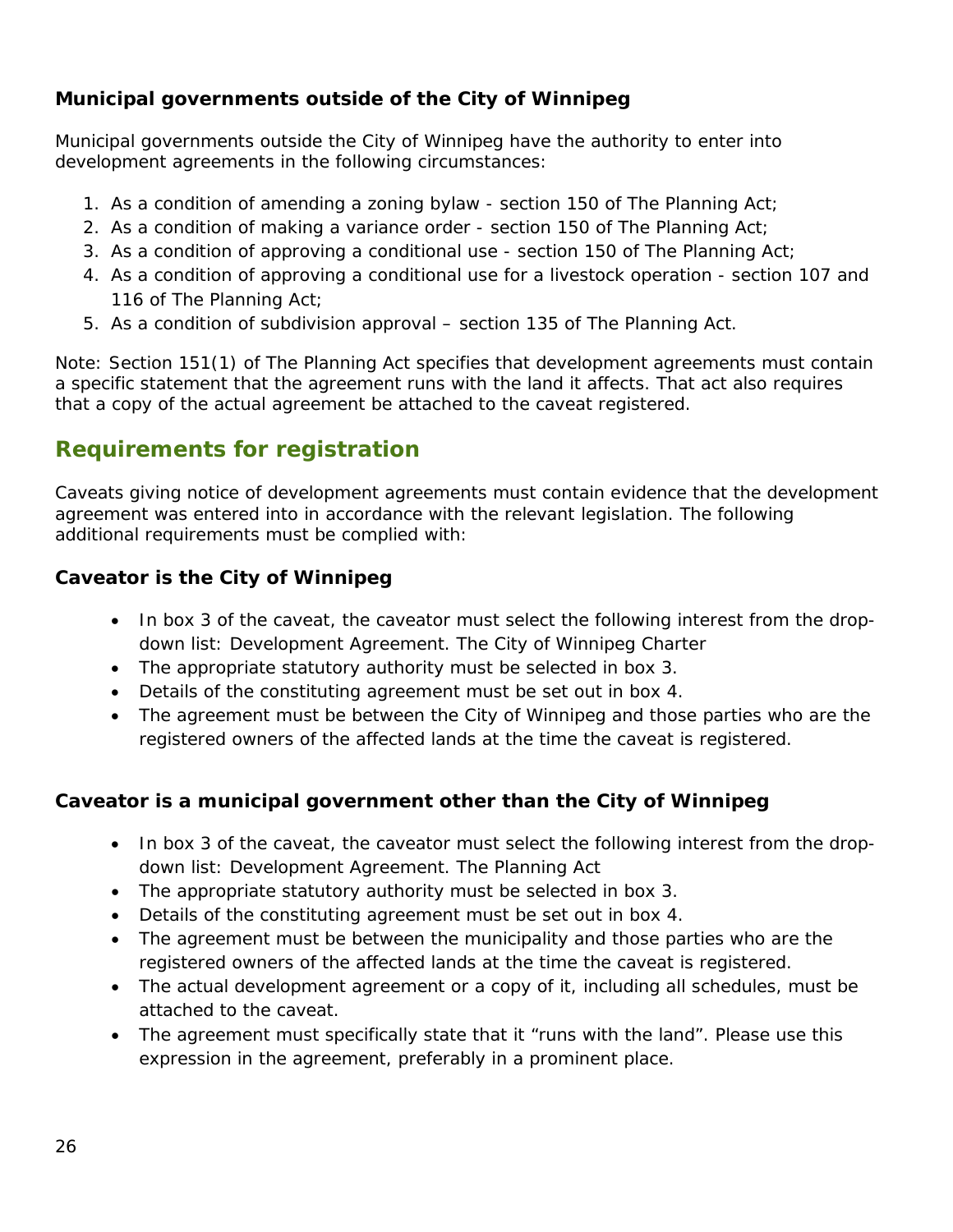• Where the development agreement has been entered into as a condition of subdivision approval and the certificate of approval refers to an agreement of a specific date, the agreement attached to the caveat must bear that date.

## <span id="page-26-0"></span>**Development schemes**

## **Creation**

In addition to the rules for the creation of building/development schemes that arise from the common law (see **Caveats**, **Restrictive covenant caveats** (above)), subsection 76.2 of *The Real Property Act* allows for the creation of development scheme by a document, either an agreement or a declaration. An agreement is to be used where the affected lands do not have common ownership while a declaration is to be filed if all of the affected lands have common ownership.

## **Registration requirements**

The following requirements apply to all development schemes, regardless of whether they are created by agreement or declaration. Development schemes must:

- Be executed by the owners of all of the affected lands.
- Contain consents from all the owners of all encumbrances affecting the lands (other than the holders of statutory easements).
- Be executed and witnessed in accordance with the Registrar-General's rules governing execution.
- Clearly identify which lands are restricted and which are benefit by the scheme. In most cases the list of lands restricted and those benefited will be the same.
- Contain a statement that the restrictions benefit each of the parcels.
- Contain a statement that the burdens and benefits run with the lands.
- Contain restrictions that are negative in effect.
- The affected lands must be proximate, but they do not have to be contiguous.

The actual development scheme agreement or declaration document is to be registered. It is not to be attached to a caveat.

#### **Discharge and Amendment**

Development schemes can be discharged and amended by either:

- 1. An order from the Municipal Board; or
- 2. By an instrument executed by the owners of all affected lands, which has attached thereto the consents of the owners of all affecting encumbrancers (other than the owners of statutory easements).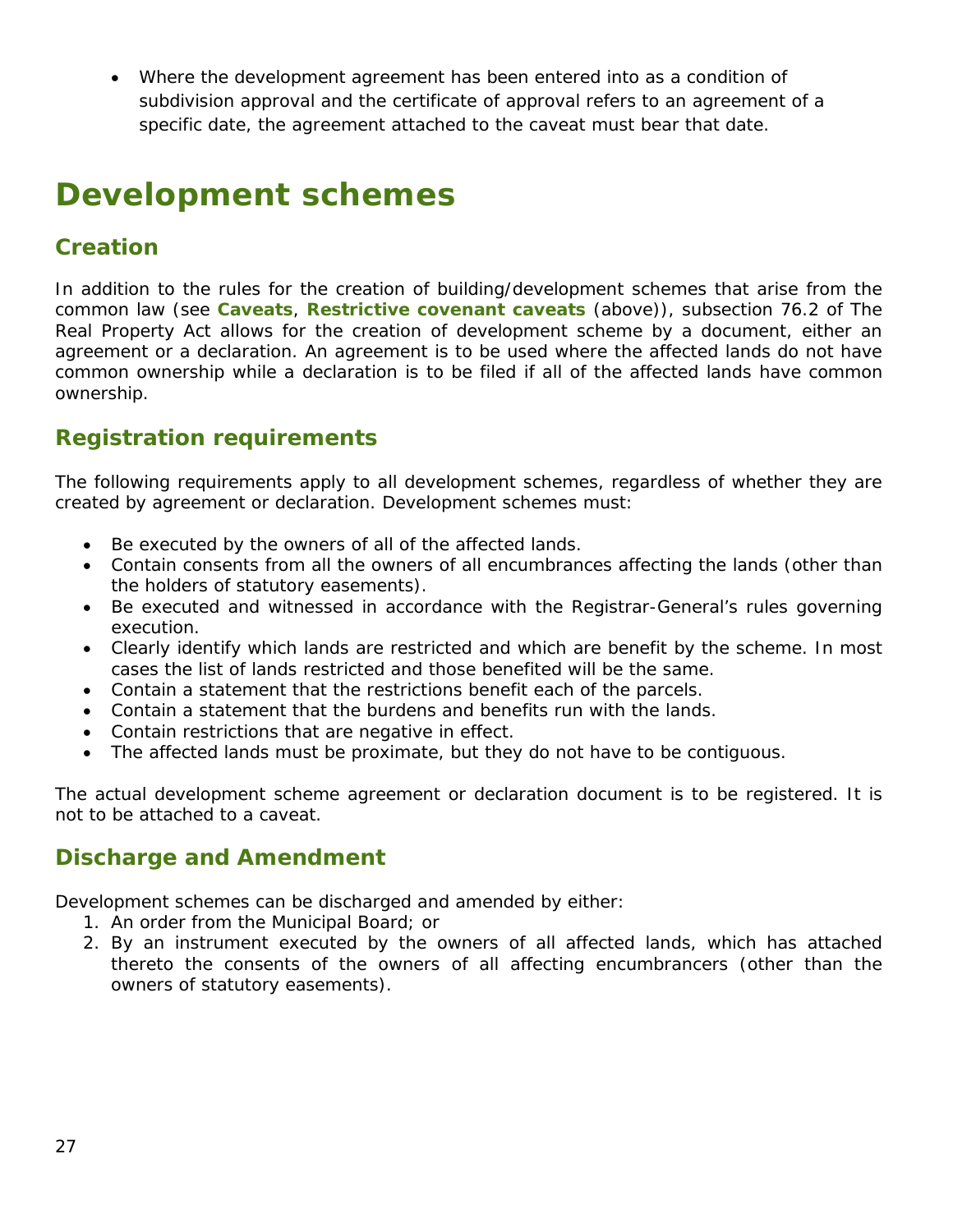## <span id="page-27-0"></span>**Discharges**

## **Use of eDischarge form**

All discharges must be completed using the eDischarge smart form.

## **Types of discharges**

#### **Full discharge**

A full discharge releases all of the lands and titles that the subject instrument affects. Because of the broad effect of the full discharge, there is no need to list specific title numbers or lands. The eDischarge will not allow such entries if the Full Discharge option is selected in box 3.

The status of the subject instrument will be changed to *discharged* upon the registration of a full discharge.

Do not use a full discharge unless you are intending to fully remove the subject instrument from all affected titles.

#### **Part discharge releasing all lands in one or more titles**

This variant of the discharge releases **all of the lands** in one or more (but not all) of the titles affected by the subject instrument. Because the intention is to release all of the lands in the specified titles, there is no need to provide a description of the land. The eDischarge will not allow for the entry of specified lands if the Partial Discharge option is selected in box 3 and the registrant indicates that the discharge affects all of the lands in the specified title.

The status of the subject instrument will not change to discharged upon the registration of a partial discharge.

Use this type of partial discharge if you are intending to completely remove the subject instrument from some but not all of the titles that it affects.

#### **Part discharge releasing only some of the lands in a title**

In certain cases, and subject to the rules governing the subdivision of land, it is also possible to release only some of the lands in a title affected by an instrument. In such a case, after selecting the Partial Discharge option in box 3 of the eDischarge, select the Part option rather than the All option for those (and only those) titles. Once Part has been selected you will then need to list the lands from which the instrument is to be removed.

If you are intending to remove the subject instrument from all of some titles and from part of other titles, make sure that you select the ALL or Part options as are relevant for each separate title.

The status of the subject instrument will not change to discharged upon the registration of a partial discharge.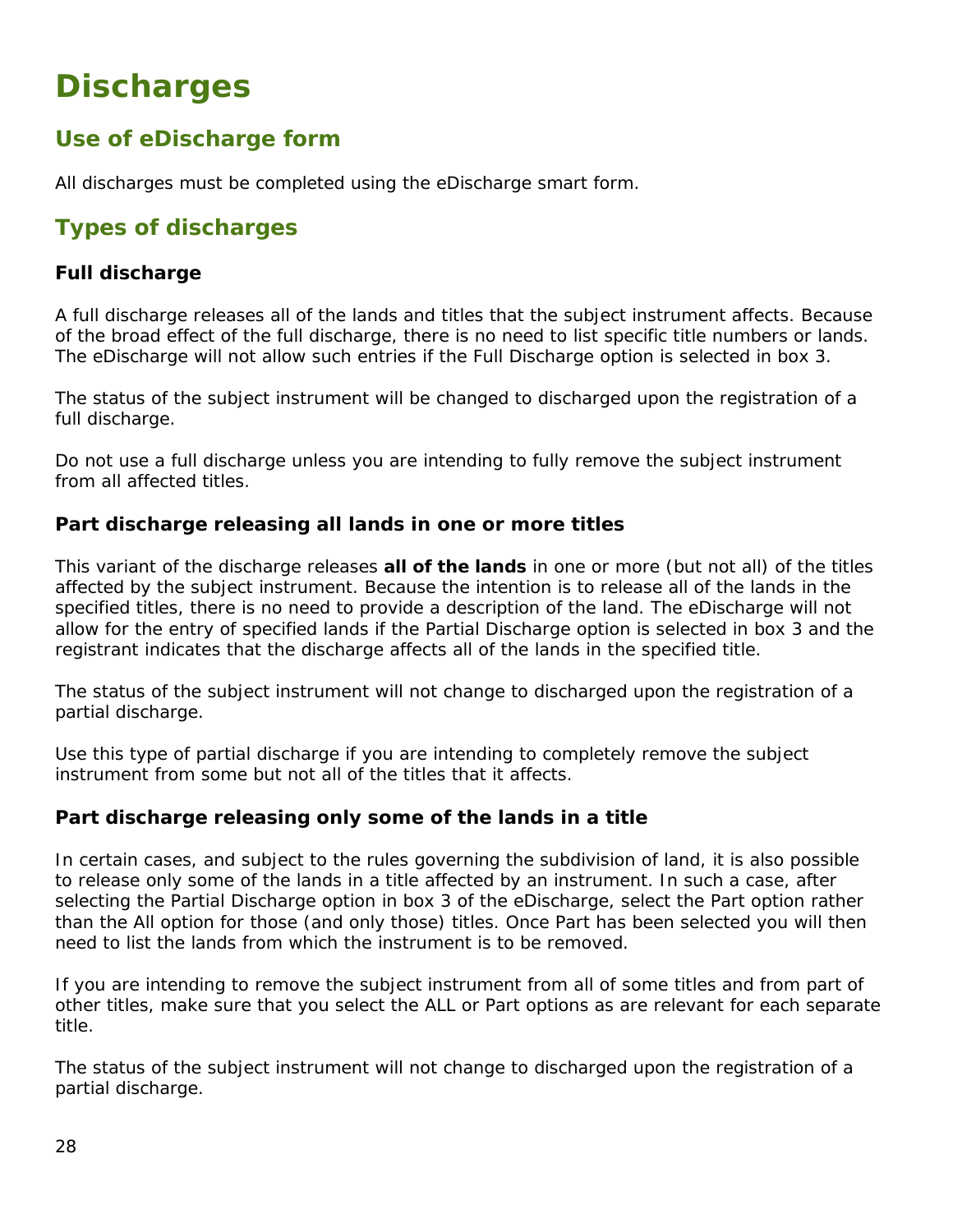Do not use the Part option unless you are intending to release only some of the land in at least one title.

## **Partial discharge changed to full discharge by district registrar**

A partial discharge that has the effect of releasing all or the balance of the titles affected by the subject instrument will be registered as a full discharge.

The status of the subject instrument will be changed to discharged upon the registration of a partial discharge that releases all or the balance of the titles affected by the subject instrument.

See s. 103(2), *The Real Property Act*.

## **Discharge of an instrument that have been transferred, assigned or amended**

When discharging an instrument that have been transferred, assigned or amended, discharge the original instrument, not the transfer, assignment, or amendment. Discharging the original instrument will remove all of the instruments affecting it. In cases where the instrument has been transferred or assigned, details of the transfer or assignment must be set out.

The discharge of an instrument that has been assigned or transferred must be signed by the assignee/transferee.

## **Discharge of a mortgage that has been mortgaged**

A mortgage of mortgage has virtually the same effect as a transfer of mortgage. Accordingly, a discharge of a mortgage that has been mortgaged must be signed by the mortgagee in the mortgage of mortgage and not the original mortgagee.

Extra care must be taken where a mortgage has been mortgaged. The mortgagee in the mortgage of mortgage actually has the option of discharging the mortgage of mortgage or the original mortgage. If the mortgage of mortgage is discharged then the original mortgage survives and the rights vest back in the original mortgagee. If the original mortgage is the instrument specified in the discharge then the mortgage and the mortgage of mortgage will both be removed.

### **Discharge by agent**

- An agent may execute the discharge of a caveat where the agent also executed the caveat. See s. 75 (7.1), *The Real Property Act*
- An agent may discharge a builder's lien provided the agent has the authorisation in writing to do so. This authorisation must be attached to the discharge when it is filed at land titles. See s. 55(1), The Builders' Liens Act
- A judgment, provided that it is not for alimony, maintenance, or child support, may be discharged by "any person entitled to discharge the judgment". This may be an agent, provided that they are the agent who registered the judgment. See s. 20, The Judgments Act and s. 75(7.1) *The Real Property Act*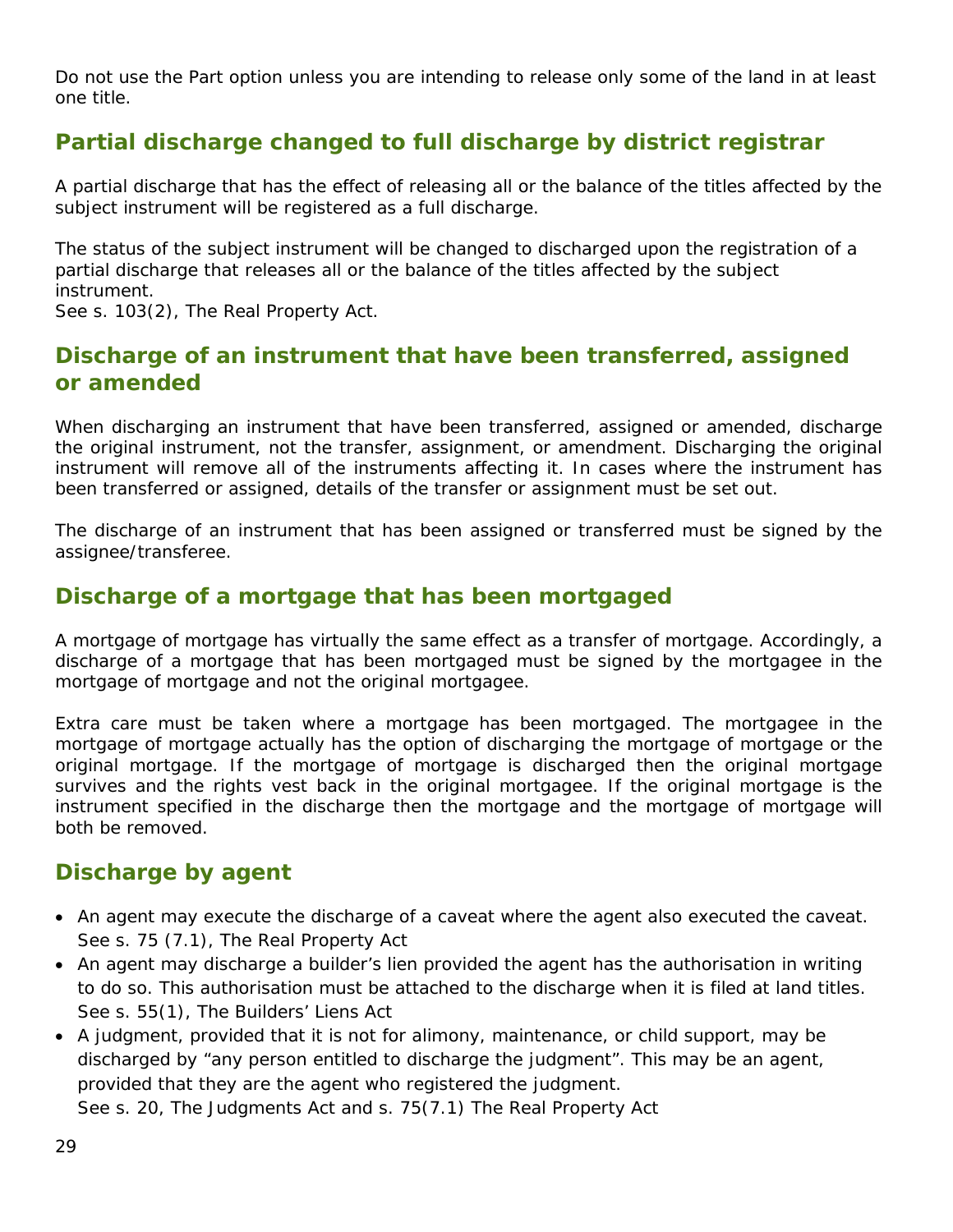• A notice exercising power of sale may be discharged by the mortgagee's agent where that agent signed the notice.

See rule 1.05 Registrar-General's Mortgage Sale & Foreclosure Rules

• A personal property security notice may be discharged by the registrant's agent where that agent signed the notice

With the exception of discharges of builders' liens, the agent signing the discharge must be the very same person who signed the initial registration.

## **Discharge of maintenance orders**

#### **Order for spousal support**

A discharge of a judgment or order for spousal support may only be signed by the person in whose favour the order was made. See s.21 (5), The Judgments Act.

#### **Order for child support**

A discharge of a judgment or order that contains a provision the support of children, may only be discharged by an order of the court. Please file a court certified copy of the order attached to a land titles request/transmission form.

See s. 21(1), The Judgments Act

## **Discharge of attaching orders**

The court may, on motion, make an order discharging the registration of an attaching order. The registration of the order at land titles discharges the attaching order. See Queen's Bench Rules 46.13(1)(i) & 46.13(2)

## **Discharge of pending litigation orders**

A pending litigation order may only be discharged by the Court of Queen's Bench.

#### **By Certificate where proceedings discontinued or with consent**

Where the proceedings in which the pending litigation order was made have been discontinued, or dismissed or otherwise finally disposed of, or where all parties' consent to the discharge of the pending litigation order, the registrar of Queen's Bench shall issue a certificate discharging the pending litigation order. The registration of the certificate discharges the pending litigation order.

See Queen's Bench Rules 42.02(2) and s. 55(6) *The Builders' Liens Act*

#### **By Order upon Application / Motion where proceedings not concluded**

At any time in the proceedings the court may, following a motion/application, make an order discharging a pending litigation order. The registration of the order discharges the pending litigation order.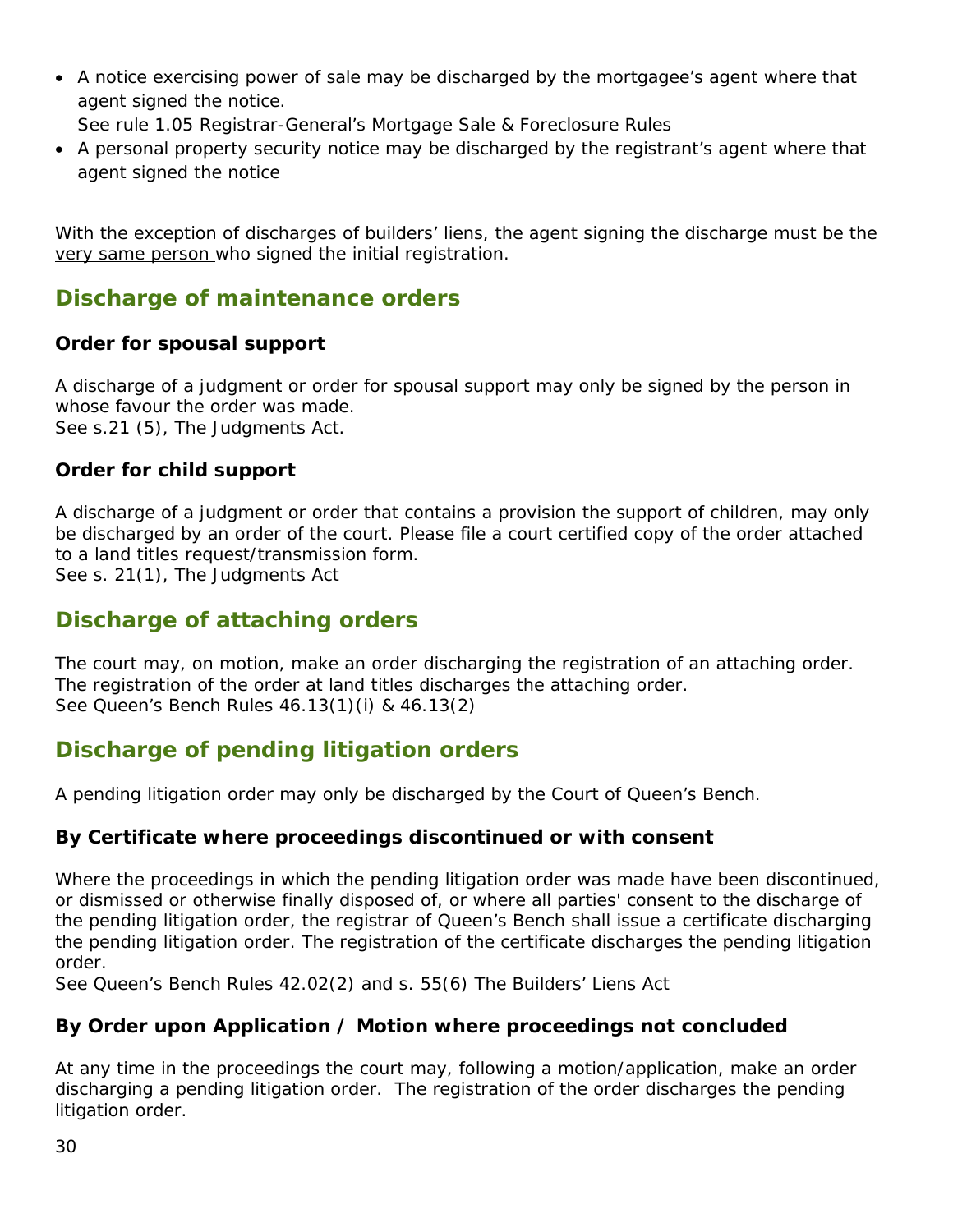See Queen's Bench Rules 42.02(1) and s. 55(4) *The Builders' Liens Act*

See **Estates** (below) for the rules governing discharges where the deceased's will has not been probated or where there is no will and letters of administration have not been granted.

## <span id="page-30-0"></span>**Duplicate titles**

Where a duplicate certificate of title has been issued and that duplicate it still outstanding, it must be accounted for when documents are submitted by or on behalf of the registered owner of the lands in the title. The district registrar has the authority to dispense with the production of that duplicate title where they are satisfied that the duplicate title has been lost or destroyed. Typically this proof comes in the form of an affidavit. See s. 26(1), *The Real Property Act*

### **Affidavit of destroyed duplicate title**

It is not possible to submit a duplicate title with a registration series filed through the eRegistration portal. Where a duplicate title is outstanding and the registered owner is in possession of the title, in lieu of the duplicate title, the district registrar will accept evidence that the duplicate title has been destroyed.

The affidavit of destroyed duplicate title must:

- 1. Confirm that the affiant had physical possession of the duplicate title;
- 2. That the affiant destroyed the duplicate title;
- 3. Specify the manner in which the title was destroyed;
- 4. Have a copy of the duplicate title affixed and marked as an exhibit.

The duplicate title can be destroyed by the lawyer, the secretary or paralegal, or one of the registered owners. Whoever it is that destroys the title must swear the affidavit.

## **Affidavit of lost duplicate title**

The affidavit of lost title must:

- 1. State that the reason the title cannot be found is that it has been lost or destroyed;
- 2. State that the title has not been deposited by way of lien or as security for a loan;
- 3. Be executed by all of the registered owners of the land, even where all of the parties believe that only one of the registered owners was in possession of the title;
- 4. Refer to the outstanding title number and not to the current title number where these numbers differ. These two numbers would be different if, for example, the land titles office registered a special plot plan and created new titles. In such a case, a note on the title created by the plan would indicate that the old duplicate title must still be produced. This will appear as a "hold for production" note.

#### **Equitable charge caveat**

If a caveat has been registered against the title by a lender giving notice of an equitable charge, in addition to the registered owner's affidavit of lost title, the registrant must provide either: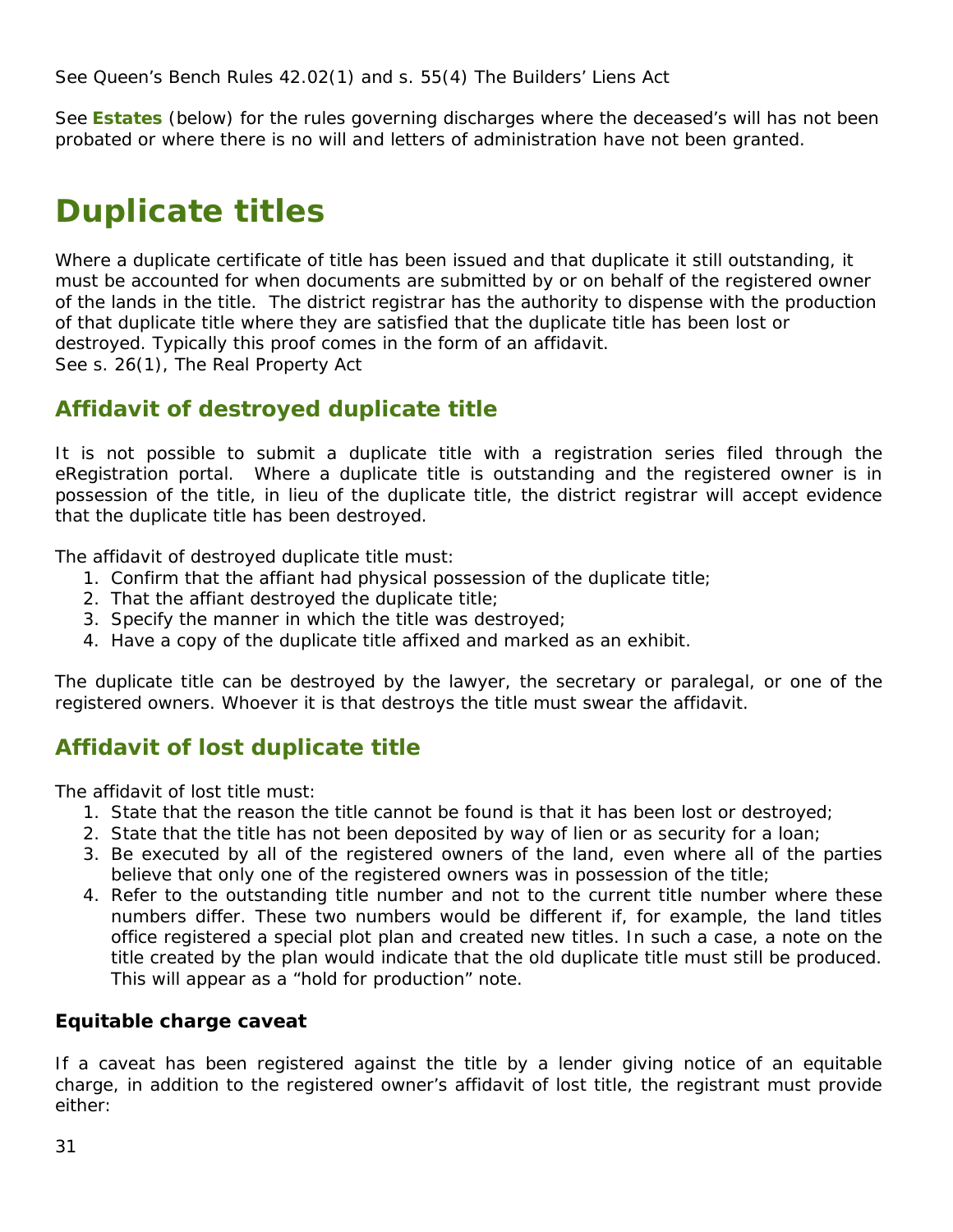- 1. A letter from the lender confirming that they were never in possession of the duplicate title; or
- 2. An affidavit of lost title from the lender.

#### **Hypothecation caveat**

If a caveat has been registered against the title by a lender giving specific notice that the duplicate title has been hypothecated, in addition to the registered owner's affidavit of lost title, the registrant must provide an affidavit of lost title from the lender.

#### **All executors/administrators must sign**

Where the affidavit of lost title is being sworn by the executors/administrators of an estate, each and every executor/administrator of the estate must swear an affidavit. They may jointly swear one affidavit where that is convenient.

### **Use of precedents**

Care should be taken when using a prior affidavit of lost title as a precedent. Often clients using these precedents forget to delete and replace the old title number. These affidavits will not contain the correct title number and will have to then be re-sworn.

See **Schedule II** for an example of an affidavit of lost title; **Schedule III** for use by a corporation; **Schedule IV** for use by the executors/administrators of an estate; and **Schedule V** for use by attorney under a power of attorney.

**Schedule VI** is an example of an affidavit which can be used by a lender where the title was lost while in the lender's possession.

## <span id="page-31-0"></span>**Easements**

#### **Registration methods**

Note: The following paragraphs do not apply to statutory easements created pursuant to section 111 of *The Real Property Act*. See STATUTORY EASEMENTS below for a discussion of easements created pursuant to that section of the legislation.

Easements and party wall agreements can be registered in one of two ways: they can either be registered pursuant to s. 76 of *The Real Property Act*, or they can be registered by way of a caveat. Each method of registration has its own requirements.

#### **Registered pursuant to s. 76**

An easement registered pursuant to s. 76 of *The Real Property Act* must conform to the following:

1. The lands affected must be clearly defined. It must affect either all of the lands in the servient land owner's title or a defined portion thereof. Where only a portion of the lands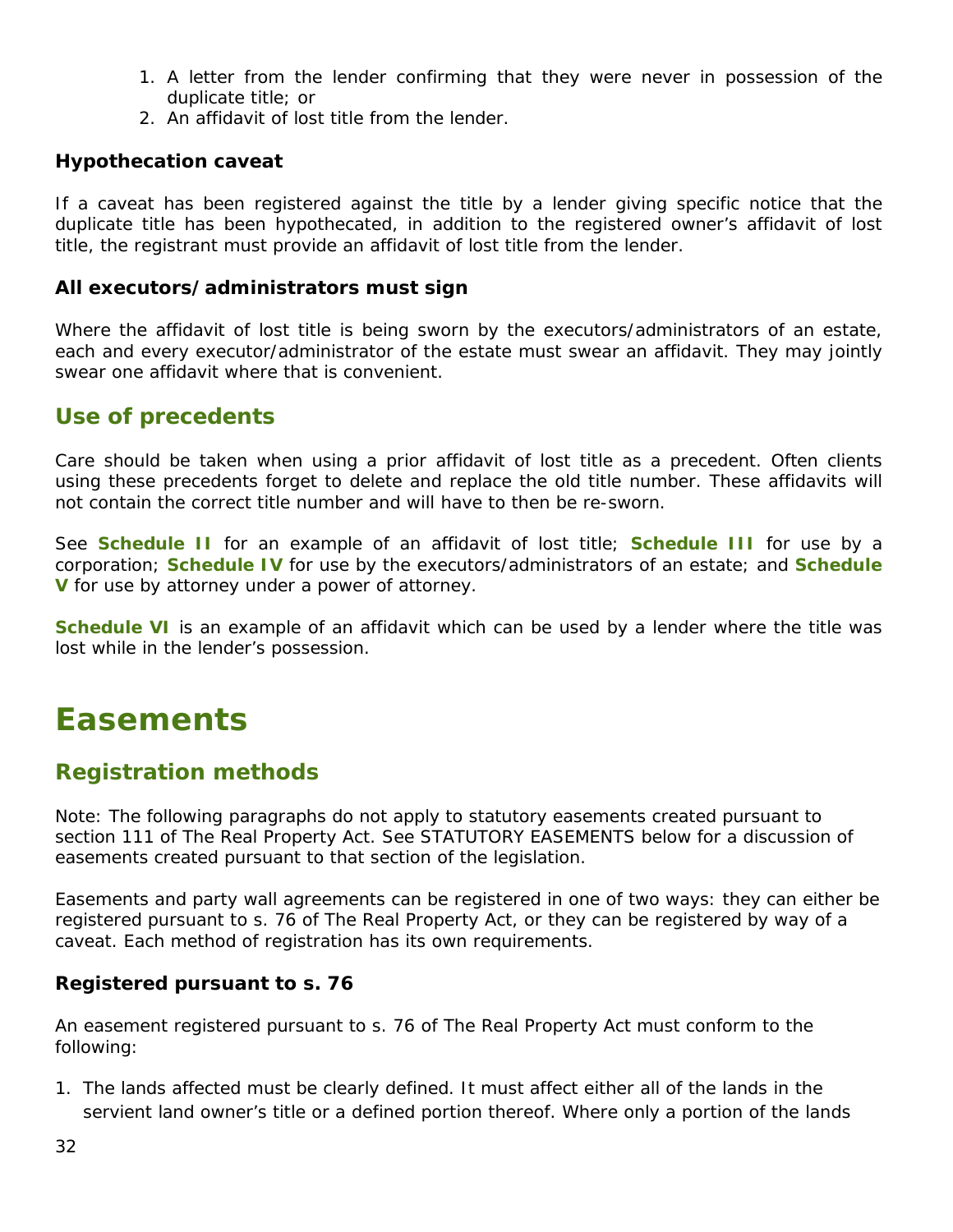are affected this portion must be identified using either a "metes and bounds" description acceptable to the examiner of surveys or a plan of survey. Registrations with sketches included or attached will not be accepted.

- 2. The easement document must be executed by all of the registered owners of all of the lands (dominant and servient). This execution must conform to land titles rules governing execution and witnessing, including proper parties and proper officers. See **Witnessing Rules** (below) for the rules governing the witnessing of these signatures*.*
- 3. The consents of all persons who have a registered interest in the lands must be attached. Consents will not be required from the holders of statutory easements. These consents must be executed in accordance with land titles rules governing execution and witnessing.
- 4. With the exception of party wall agreements and declarations, the dominant and servient lands must be reasonably proximate, though they do not need to be adjoining. For party wall agreements and declarations, the lands must be adjoining.
- 5. A statutory declaration containing evidence under The *Homesteads Act* from the owners of the servient lands (and the dominant lands if there are cross easements) must be attached. Where appropriate, consents under the *Homesteads Act* must also be attached.

Where the dominant and servient lands have common ownership, easements and party-walls can be created by declaration rather than by agreement. Because these are pure creatures of statute (at common law the dominant and servient lands must be owned by different parties), they must be registered in their own right and pursuant to s. 76 and not attached to a caveat. See s. 76(2), *The Real Property Act*

#### **Registered by caveat**

While it is to everyone's benefit, there is no rule that requires the underlying agreement to be attached to a caveat giving notice of an easement (other than a caveat for a statutory easement). Further, where such an agreement is attached, it will not be not examined.

A caveat for an easement has only two requirements:

- 1. It must contain a clear statement as to the interest claimed (easement, right-of-way or party-wall); and
- 2. It must list the dominant and servient lands.

When easement or party wall is selected from the drop-down list, the eCaveat will not lock unless it contains both dominant and servient lands.

These minimal requirements do not apply to caveats creating *statutory easements*. Please see **Statutory easements** (below) for a discussion of the requirements for these registrations.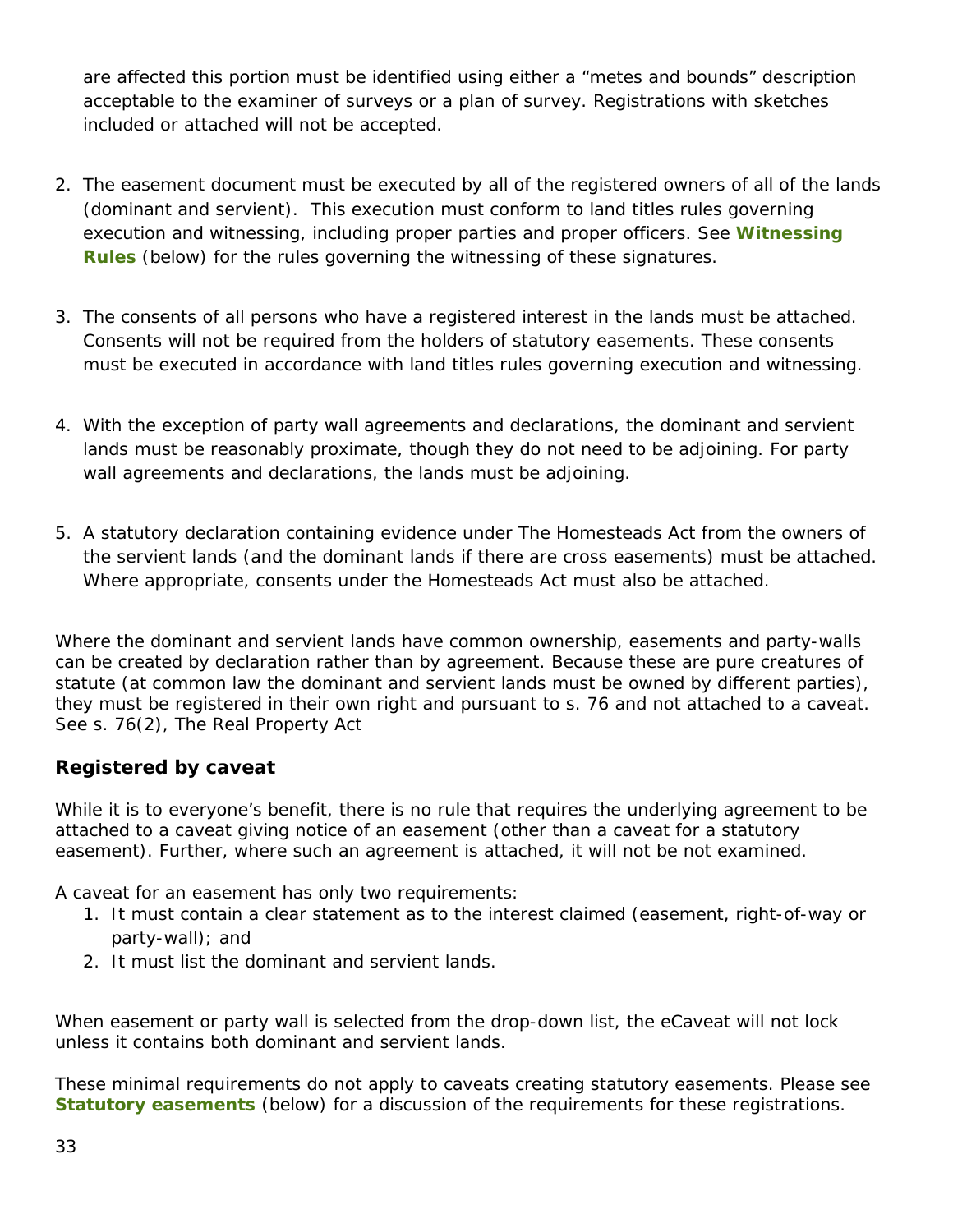Easements that arise from the circumstances and actions of the parties, those that are not created by agreement, can *only* be registered by way of caveat. This would include easements by necessity, prescriptive easements and easements by proprietary estoppel.

## **Discharge**

As noted above, a section 76 registration can only be discharged with the consent of all owners and all encumbrancers of all affected lands. A caveat protecting an easement can be discharged by the current owner of the dominant lands.

Discharges from the party who originally registered an easement by way of caveat will not be accepted if they no longer owner the dominant lands. Similarly, an agent who signed an easement caveat can only sign the discharge of it if the ownership of the dominant lands has not changed.

## **Assignment**

Because easements run with and benefit the dominant lands, they do not need to be assigned on a sale of the dominant lands. Further, given that these agreements benefit the owner of the dominant lands and cannot benefit any other party, these easement cannot be assigned to a party who is not the owner of the dominant lands.

Given that easements do not need to be assigned to a purchaser upon the sale of the dominant lands (nor do they need to be assumed by a purchaser of the servient lands) and given that they cannot be assigned to a party who is not the owner of the dominant lands, the district registrar will not accept for registration an assignment of an easement (agreement or caveat).

Easements cannot be assigned because they are un-assignable. An interest similar to an easement which is assignable is a license. Unlike an easement, a license is not an interest in land.

## **Statutory Easements**

Effective June 16, 2011, s. 111 of *The Real Property Act* was substantially amended. The effect of this amendment was to create a new type of easement called the statutory easement. These are easements created in favour of agencies such as municipal governments and utility providers. Prior to the amendment to the Act, these rights were referred to in the Act as *rights analogous to easements*. As a result of the legislative amendment:

- 1. Agreements entered into on or after June 16, 2011 that comply with the new section 111 can be registered on title, and when so registered, they create easements.
- 2. Agreements entered into prior to June 16, 2011 pursuant to the old section 111(1) and registered *either before or after* the date of the change to the legislation (provided they are registered within 10 years) also create statutory easements.

Statutory easements are, by operation of *The Real Property Act*, easements for all purposes. They are unique for several reasons:

1. There is no requirement for dominant lands;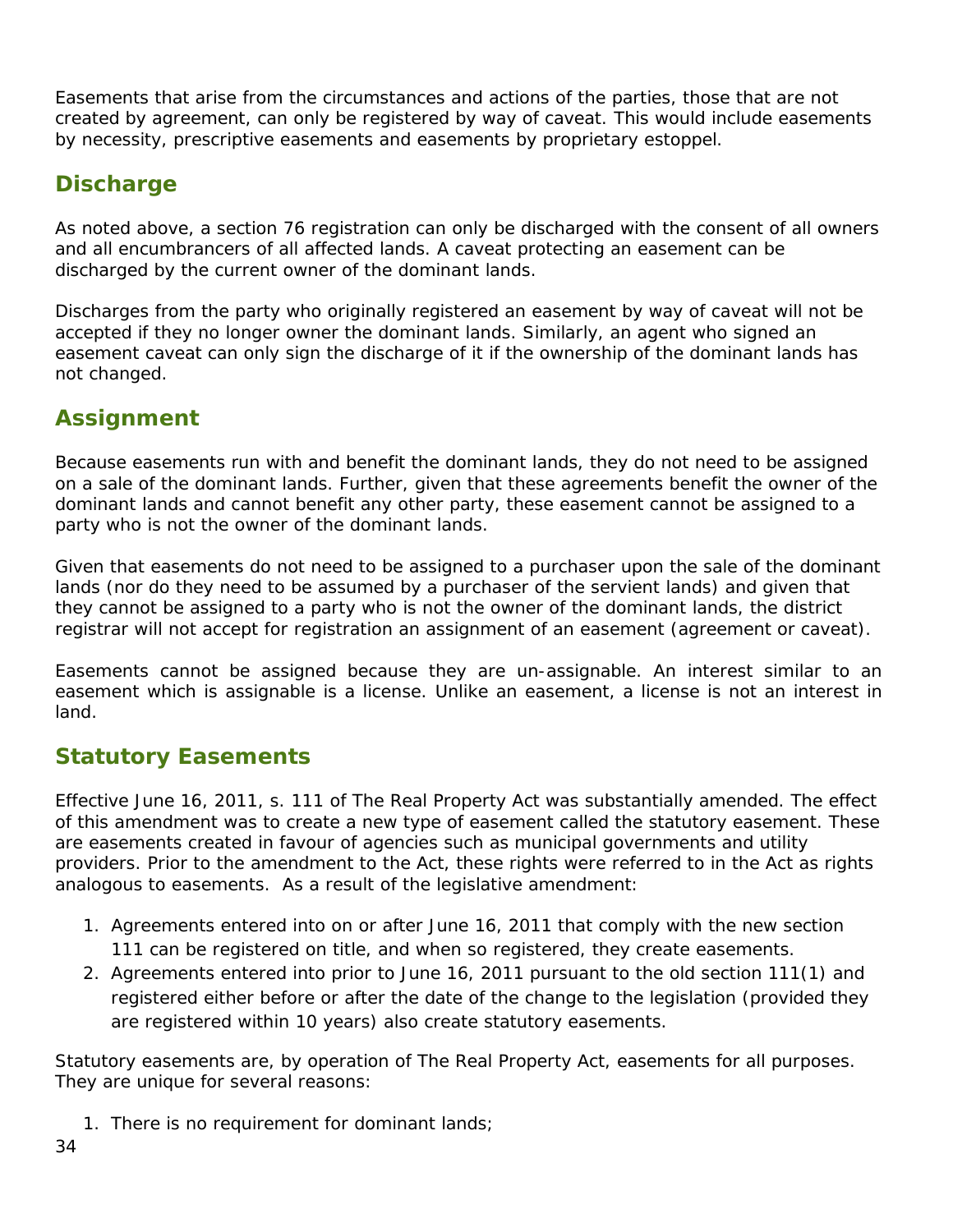- 2. Statutory easements come into being only once the constituting document has been registered at land titles; and
- 3. Because the rights created by the agreement benefit a person and not dominant lands, these easements can be transferred.

#### **Requirements for agreements dated on or after June 16, 2011**

- The grantee may register either the agreement or a caveat with the agreement attached. The examination requirements are the same regardless of the method of registration.
- The agreement must be between the grantee and either the current owner of land or a person entitled to be the owner of lands who becomes the owner by the time the easement is registered.
- The rights granted by the agreement must be of the type specified in section 111(3) of *The Real Property Act* (which includes easements for municipal purposes, pipelines and power generation and wind farms).
- The grantee must be one of the parties specified in the section (which includes the Crown, MTS, Manitoba Hydro, rural municipalities, and other parties carrying on those activities specified in section 111(3)).
- The registration must be accompanied by a statutory declaration satisfying the district registrar that the grantee is one of the eligible grantees specified in the legislation. This declaration can be as simple as a statement made on the caveator's signature page that the party is an eligible grantee within the meaning of section 111(1) of The Real Property Act.
- The agreement must contain evidence from the grantors under The Homesteads Act and, where the situation warrants, Homesteads Act consents.

#### **Requirements for agreements dated prior to June 16, 2011**

Agreements executed prior to June 16, 2011, pursuant to the old section 111(1), created rights analogous to easements. The interests created by these old agreements can now become statutory easements if the agreements are in compliance with the previous section 111(1) and:

- 1. If they were registered (on their own right or by way of a caveat with the agreement attached) prior to June 16, 2011; or
- 2. If they are registered (either in its own right or by way of a caveat with the agreement attached) within 10 years of June 16, 2011

Unlike those agreements signed on or after June 16, 2011, there is no requirement for agreements executed under the old section 111(1) to be with the current registered owner. Provided these agreements were entered into with the correct party at the time they were executed, the district registrar will accept these registrations regardless of who the current owner happens to be.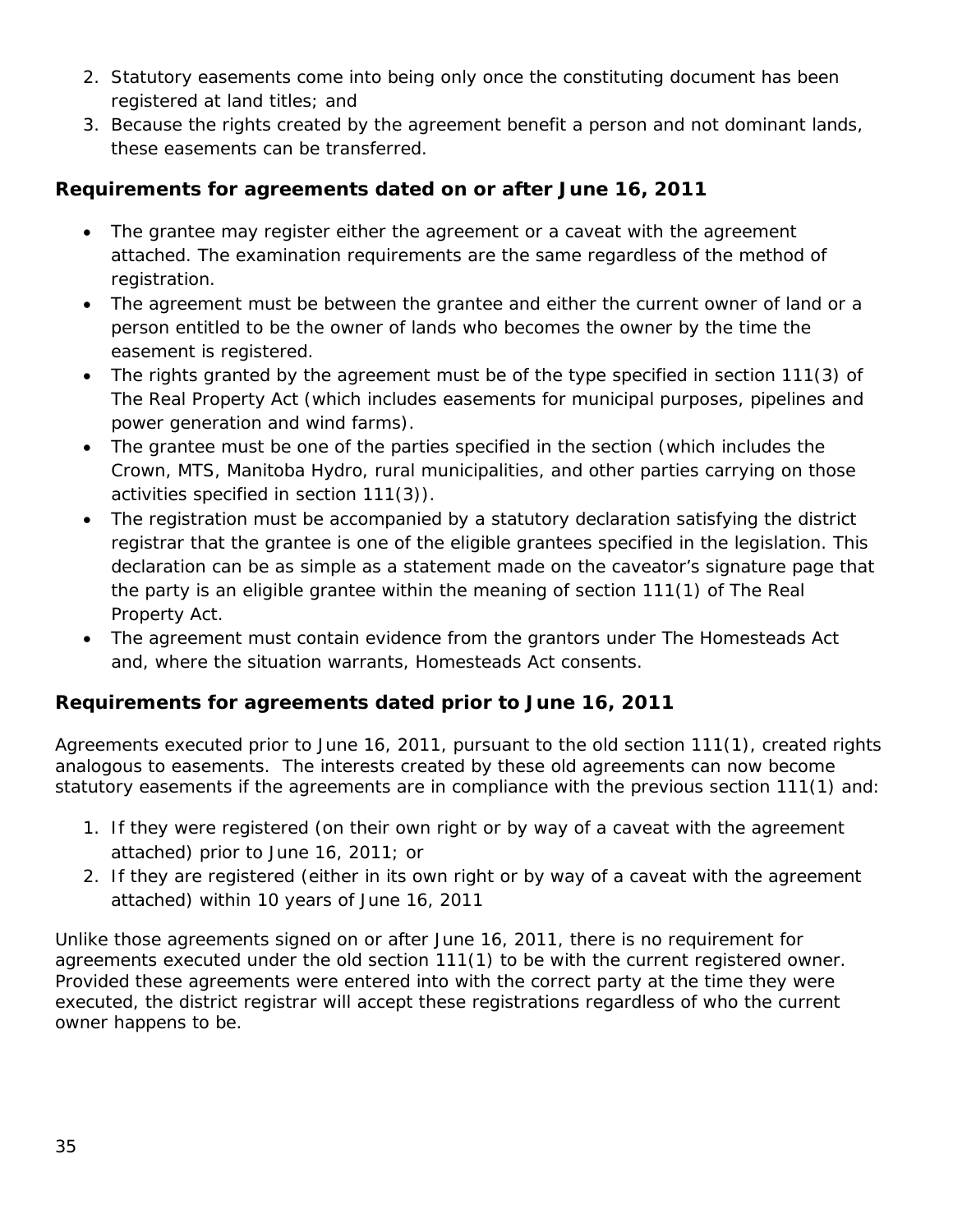#### **Titles for statutory easements**

As a result of the legislative changes, title can now issue for statutory easements. The title issuing process will be very similar to the issuance of titles for pipeline easements. In order to have a title issued, the owner of the statutory easement must file a request using the request/transmission form.

As a condition of issuing title, the district registrar may require a plan to be filed for the statutory easement. A plan will always be required if the statutory easement is for a pipeline.

Titles for statutory easements issue free and clear of encumbrances on the affected title, other than those relating to the easement itself.

Statutory easement titles may be encumbered, transferred (to another eligible grantee) and they may be subdivided.

To cancel the title to a statutory easement, the current registered owner of the easement title must file a discharge of the easement. If the title to the statutory easement is affected by encumbrances, the owners of the encumbrances must either discharge their encumbrances or consent to the discharge of the easement. In addition, a request to cancel the easement title must be filed. This request can be from either the owner of the statutory easement, the owner of the underlying freehold lands, or the solicitor and agent for either of these parties.

Where no title has issued, the owner of a statutory easement can discharge the easement in the ordinary course.

## <span id="page-35-0"></span>**Estates and death**

## **Discharge on behalf of unprobated estate**

With the proper supporting materials, the district registrar will accept a discharge signed on behalf of a deceased mortgagee by the executor(s) named in an unprobated will. The following is a summary of the materials required:

- 1. The death certificate from the Department of Vital Statistics for the mortgagee.
- 2. The original or a notarized copy of the will.
- 3. An affidavit from the executor named in the will, confirming:
	- i. That the testator named in the will and the party named in the death certificate is one and the same person as the mortgagee in the mortgage to be discharged;
	- ii. That no other will has been found and the will attached as evidence is believed to be the last will and testament of the mortgagee;
	- iii. That the will has not been probated in any jurisdiction and that there are no other assets of the estate or circumstances that would require the will to be probated;
	- iv. That to the best of their knowledge, the will has not been revoked, either by the testator or by operation of law;
	- v. That the testator did not marry subsequent to the date of the will;
	- vi. That the mortgage debt is paid in full; and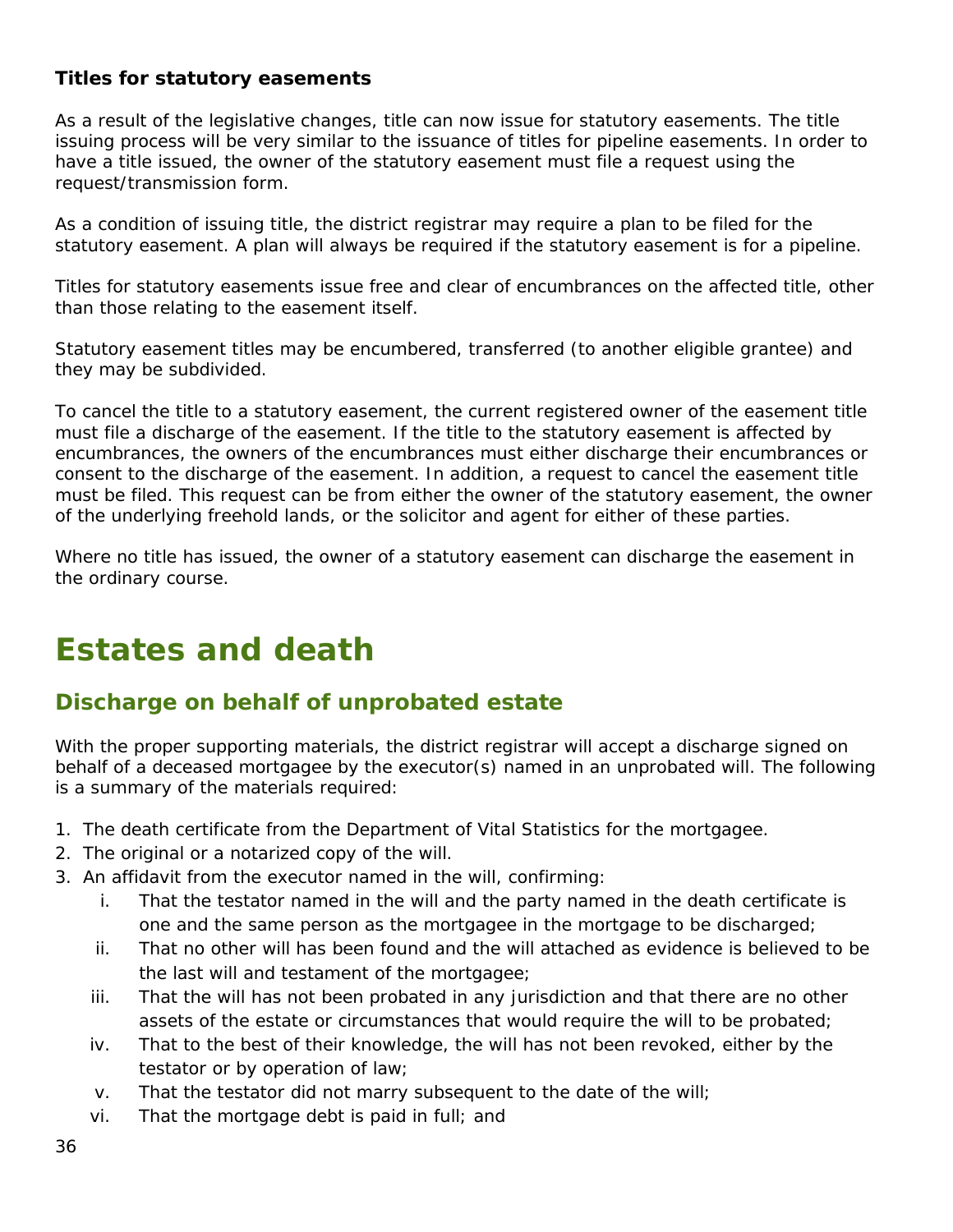- vii. The identity of all heirs.
- 4. Consent of the heirs named in the affidavit to the execution of the discharge by the executor.

# **Discharge by party entitled to administration**

With the proper supporting materials, the district registrar will accept a discharge signed on behalf of a deceased mortgagee who has left no will by a person entitled to administration of the estate of the mortgagee. The following is a summary of the materials required:

- 1. The death certificate from the Department of Vital Statistics for the mortgagee.
- 2. An affidavit from the person entitled to administration of the estate, confirming:
	- i. That no will has been located after a complete search;
	- ii. That the mortgage debt is paid in full;
	- iii. That there are no other assets of the estate or circumstances that would require the application for letters of administration;
	- iv. That the applicant(s) is are entitled to administration of the estate pursuant to *The Intestates Succession Act* of the Province of Manitoba;
	- v. The identity of all heirs-at-law pursuant to the Intestate Succession Act.
- 3. Consent of the heirs named in the affidavit to the execution of the discharge by the person entitled to administration.

# **Mortgaging estate lands**

The administrator of an estate may not mortgage the property vested in him as administrator without the approval of the court. There is no similar restriction on a mortgage executed by the executors of an estate.

See s. 46, *The Trustee Act*

# **Delegation of powers to attorney**

The trustee of an estate (executors or administrators) may delegate to another person by power of attorney all or any of the powers vested in them as trustee. This is subject to numerous strict restrictions:

- 1. The trustee must be intending to remain out of the province for a period exceeding one month (evidence on this point will be required, including evidence that at the time of the exercise of the power by the attorney, the donor was out of the province).
- 2. The person appointed may not be the only other co-trustee.
- 3. The power of attorney shall be attested to by at least one witness.
- 4. The power of attorney must be filed in the land titles office of each land titles district in which trust property is located, within 10 days after its execution, together with a statutory declaration by the donor that they intend to remain out of the province for a period exceeding one month from the date of the declaration, or from a date therein mentioned.

See s. 36, *The Trustee Act*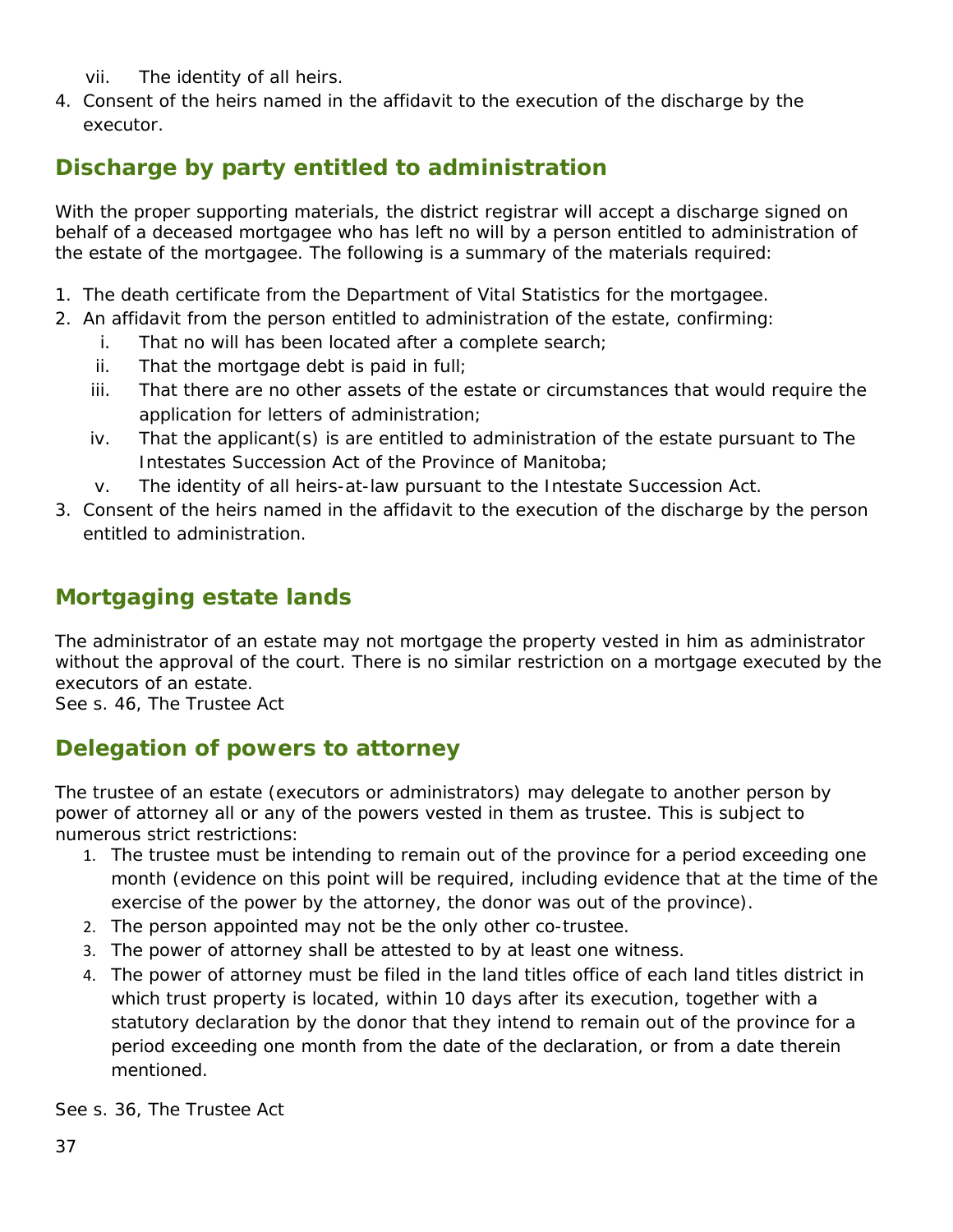The power of attorney does not come into operation unless the donor is out of the province, and is revoked by their return. See s. 36(3), *The Trustee Act*

## **Administration order for estate worth less than \$10,000**

An administration order granted where the value of an estate is less than \$10,000 is materially different from either a grant of probate or letters of administration. Unlike the grant of probate or the letters of administration, both of which give the parties appointed the authority to deal with land on behalf of a deceased person, an administration order vests the land or interest in land directly, without title having to first issue into the name of a trustee (either an administrator or an executor). Accordingly, there is no need for a transmission to move the property into the names of the executors/administrators. A transmission with the order attached will move the land directly from the deceased's name into the name of the ultimate beneficiary. The transmission is to be signed by the beneficiary, requesting that title issue into their name.

## **Joint tenancy**

#### **Both joint tenants deceased**

Where title is held in a joint tenancy and the joint tenants have died (provided that they did not die simultaneously) one document can be used to move title from the name of the deceased parties into the name of the executors/administrators for the estate of the joint tenant who died last. A request/transmission form is to be used, signed by the executors/administrators for the estate of the last deceased joint tenant. This must be accompanied by the grant of probate or letters of administration for that joint tenant, together with the death certificate for the first deceased. In box 2, "Application for", insert a phrase along the following lines of, "This is a survivorship request and transmission by the executors of the estate of Mary Brown." In this case, Mary Brown would be the joint tenant who was the last to die.

#### **Simultaneous death of joint tenants**

Where all joint tenants on a title die at the same time, or where the circumstances of death make it impossible to determine which died first, the joint tenancy is severed and the parties will be deemed to have held the title as tenants in common, each as to an equal share. In such a case a survivorship request will not be accepted and both estates will have to be probated. See s. 3, The Survivorship Act

#### **Proof of death – death certificate required**

Proof of death must come in the form of a death certificates from the Department of Vital Statistics. A funeral director or church death certificate is not sufficient, nor are grants of probate or letters of administration.

#### **Transfer by surviving joint tenant – no separate survivorship request required**

Where title is held by joint tenants and one of the tenants has died, the surviving joint tenant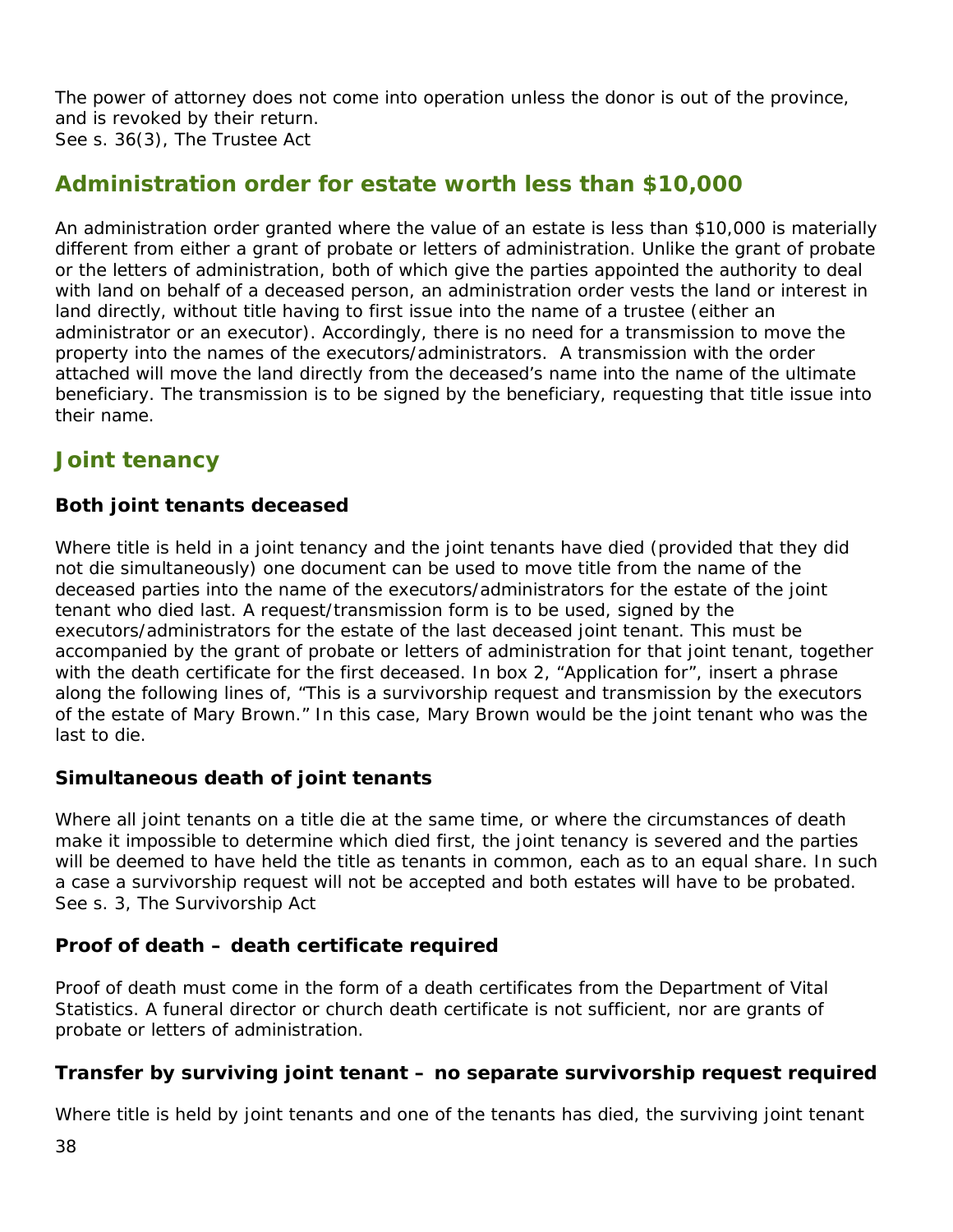can transfer the lands in the title without the need for a separate survivorship request. In such a case:

- Enter the names of all the current registered owners into box 3 of the eTransfer, including the deceased;
- Select "Deceased joint tenant" under the name of the deceased;
- Upload the death certificate as a supporting document with the transfer of land in the eRegistration portal;
- Insert a statement into the signature box for the transferor, confirming that the person in the death certificate and the person on the title are one and the same person and that the person signing the transfer is the surviving joint tenant.

#### **Discharge by surviving joint mortgagee / encumbrance holder**

Where a mortgage is held jointly and one of the mortgagees has died, the surviving mortgagee can discharge the mortgage without the need for a separate survivorship request. In such a case:

- Enter the names of all the mortgagees into box 1 of the eDischarge, including the deceased
- Select "Deceased joint interest holder" under the name of the deceased
- Upload the death certificate as a supporting document with the discharge in the eRegistration portal
- Insert a statement into the signature box for the mortgagee, confirming that the person in the death certificate and the mortgagee are one and the same person and that the person signing the discharge is the surviving joint interest holder.

The same process can be used for other joint interest holders. See **Real Property Applications** (below) for a discussion of Real Property Applications by the executors or administrators of an estate.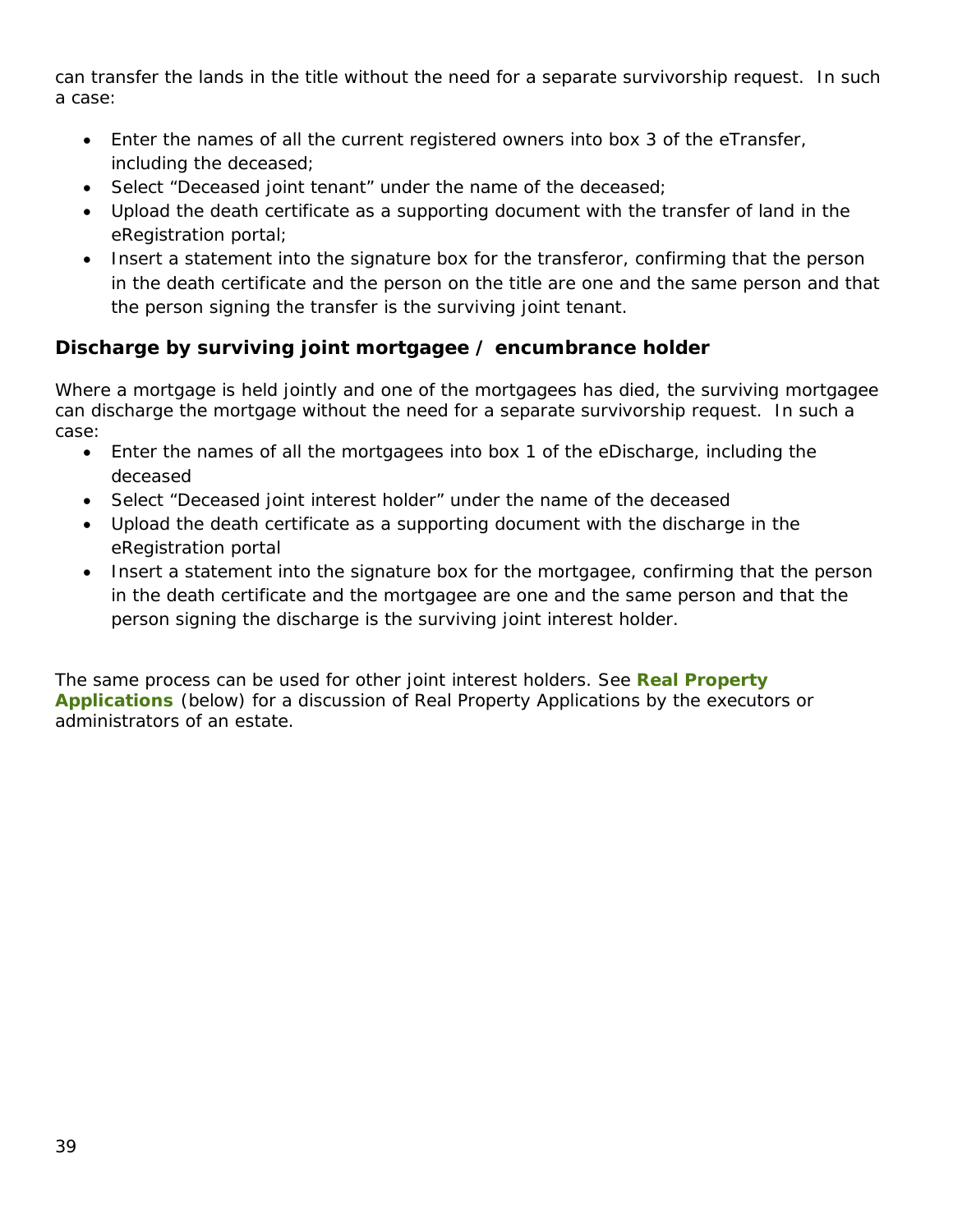# **Judgments and orders**

## **Registering a judgment**

#### **Notarized or true copy not accepted**

All judgments presented for registration must be either original copies or court certified copies. Notarial and "True" copies will not be accepted.

See s. 2, *The Judgments Act*

#### **Court certified copy required**

A Certificate of Decision from small claims court cannot be registered directly. After receiving the decision, the registrant must obtain a certificate of judgment from the court. This can then be registered.

See s. 2, *The Judgments Act*

#### **Form 21 (Registration of Judgment, Lien or Order form) required**

All judgments must be accompanied by a properly completed Registration of Judgment, Lien or Order form (form 21.1).

The form 21 can be found here: [teranetmanitoba.ca/land-titles/land-titles-forms/](http://teranetmanitoba.ca/land-titles/land-titles-forms/) 

Attached as **Schedule I** are some examples dealing with discrepancies between the name of the judgment debtor and the name of the registered owner. These may be of some assistance in completing this form.

#### **Judgment debtor not owner of targeted Lands**

A judgment can be registered against lands owned by a party who is not the judgment debtor provided that the judgment debtor has an interest in those lands. For this purposes, the expression, "interest in land," has the same meaning as it does for caveats.

The following circumstances do not create interests in land against which a judgment can be registered:

- The right to a marital property accounting;
- Rights under The Homesteads Act;
- Being the general beneficiary under the will of a deceased land owner.

Where the judgment debtor in not the owner of the subject land, but has an interest in the land, that interest in land must be set forth in box 6 of the Registration of Judgment, Lien or Order form (form 21.1).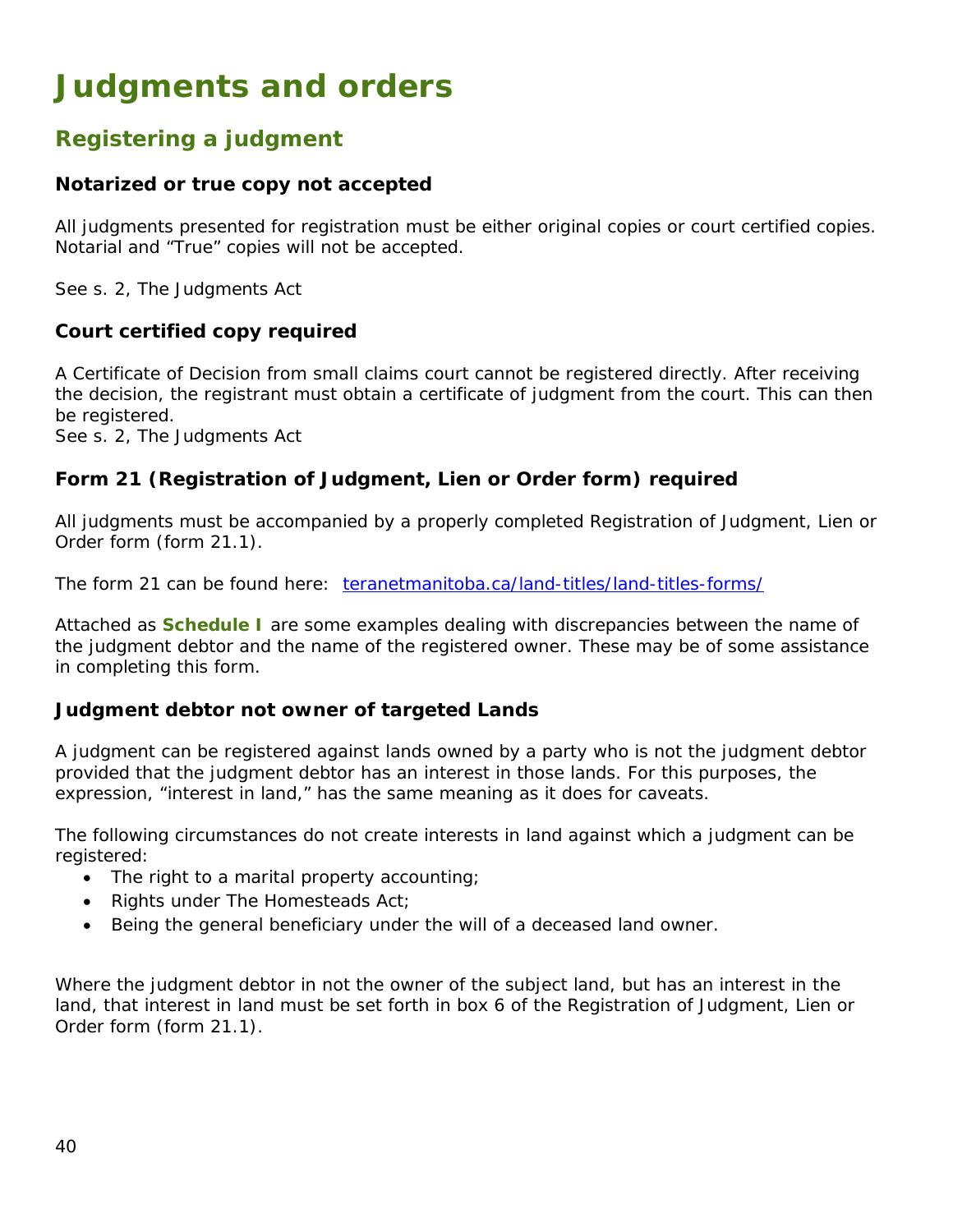# **Registering a court order**

#### **Court certified copy required**

To register a court order (such as a vesting order or an order discharging an encumbrance), a court certified copy of the order is required.

#### **Request/transmission form (Form 15) required**

This order should be attached to a request/transmission form.

When completing box 2 of the request/transmission form please insert wording like:

To discharge instrument no. 1234567/1 by virtue of the attached order; or

To vest title into the name of John Smith by virtue of the attached order.

Where the order vests land, it is important to ensure that the order either specifies the encumbrances that are to be carried forward (if any) or that the title is to issue free and clear of all encumbrances. Where there are multiple parties taking title pursuant to a vesting order, ensure that the tenancy the parties' intend is clearly expressed in Box 1 of the request/transmission form. In all cases where an order vests land, please ensure that the address for service for the new owner(s) is correctly set forth in Box 1 of the request/transmission form.

The form 15 can be found here: [teranetmanitoba.ca/land-titles/land-titles-forms/](http://teranetmanitoba.ca/land-titles/land-titles-forms/) 

#### **Appeal periods**

An Order is never final until all rights of appeal have expired.

On registration of an order that operates to cancel a title, terminate an interest in land, or discharge an instrument, you must include either:

- a) Consents by all parties or their solicitors;
- b) An undertaking by those having a right to appeal that no appeal will be commenced;
- c) A certificate from the court that issued the order that the time for appeal has expired and no appeal has been made;
- d) A certificate from the solicitor that all appeals have been finally disposed of or discontinued; or
- e) Where an appeal of the order has been made, a certified copy of the order, together with the certificate from the solicitor set out in paragraph d) above.

The only time the above is not required is where the order expressly states that it is not required or if the order was made ex parte and stated that it did not have to be served.

#### **Certificate of expired time for appeal**

A certificate from the Court or solicitor that the time for appeal has expired should include the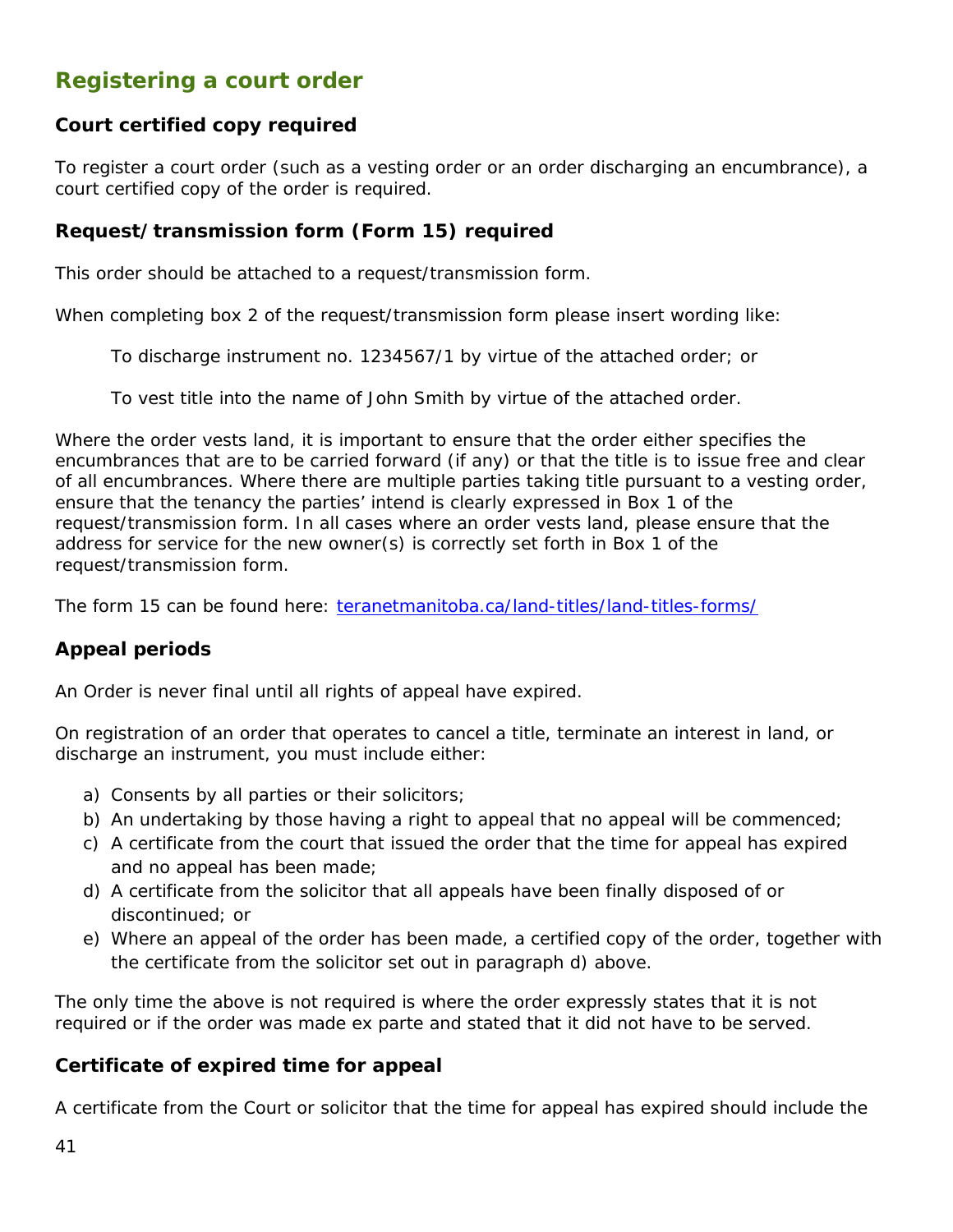following:

- 1. The date;
- 2. The style of cause;
- 3. That the date for appeal has expired in the proceedings and that no appeal has been filed OR that all appeals have been finally disposed of or discontinued; and
- 4. Where the proceedings relate to specific subject property these should be set out in the certificate as well.

# **Resuing and registering a judgment thereafter**

Where a certificate of judgment has been registered and the underlying judgment is not yet statute barred but that time is close, the judgment debtor has the option of resuing upon the judgment and registering the judgment from the resuit. In this case the new judgment has the same priority as the old judgment provided that the new judgment is registered within the 30 days after it is entered in court.

Please ensure than the new judgment is attached to the Registration of Judgment, Lien or Order form (form 21.1) and that box 8 of that form has been completed. See s. 8, The Judgments Act.

The form 21 can be found here: [teranetmanitoba.ca/land-titles/land-titles-forms/](http://teranetmanitoba.ca/land-titles/land-titles-forms/) 

# **Statute barred judgments**

The district registrar will not lapse a judgment where it has become barred by *The Limitations of Actions Act*. Nor will the registrar issue a thirty day notice on such a judgment. The Judgments Act specifically gives the power to vacate barred judgments to the court and not the district registrar.

See s. 11(1), *The Judgments Act*

# **Assignment of a judgment**

Judgments cannot be assigned in the land titles system; this is prohibited by The Judgments Act.

See s. 12(3), *The Judgments Act*

An assignment of a judgment is be registered in court. See s. 12(2), *The Judgments Act*

The process to record the assignment in the land titles system is as follows:

- 1. File the assignment of the subject judgment with the court.
- 2. Following the filing of the assignment, the court will issue a new certificate of judgment. It must contain words to the following effect:

I further certify that by an assignment dated the day of , 19, and registered in this court on the day of, 19, the above named judgment creditor assigned the said judgment to of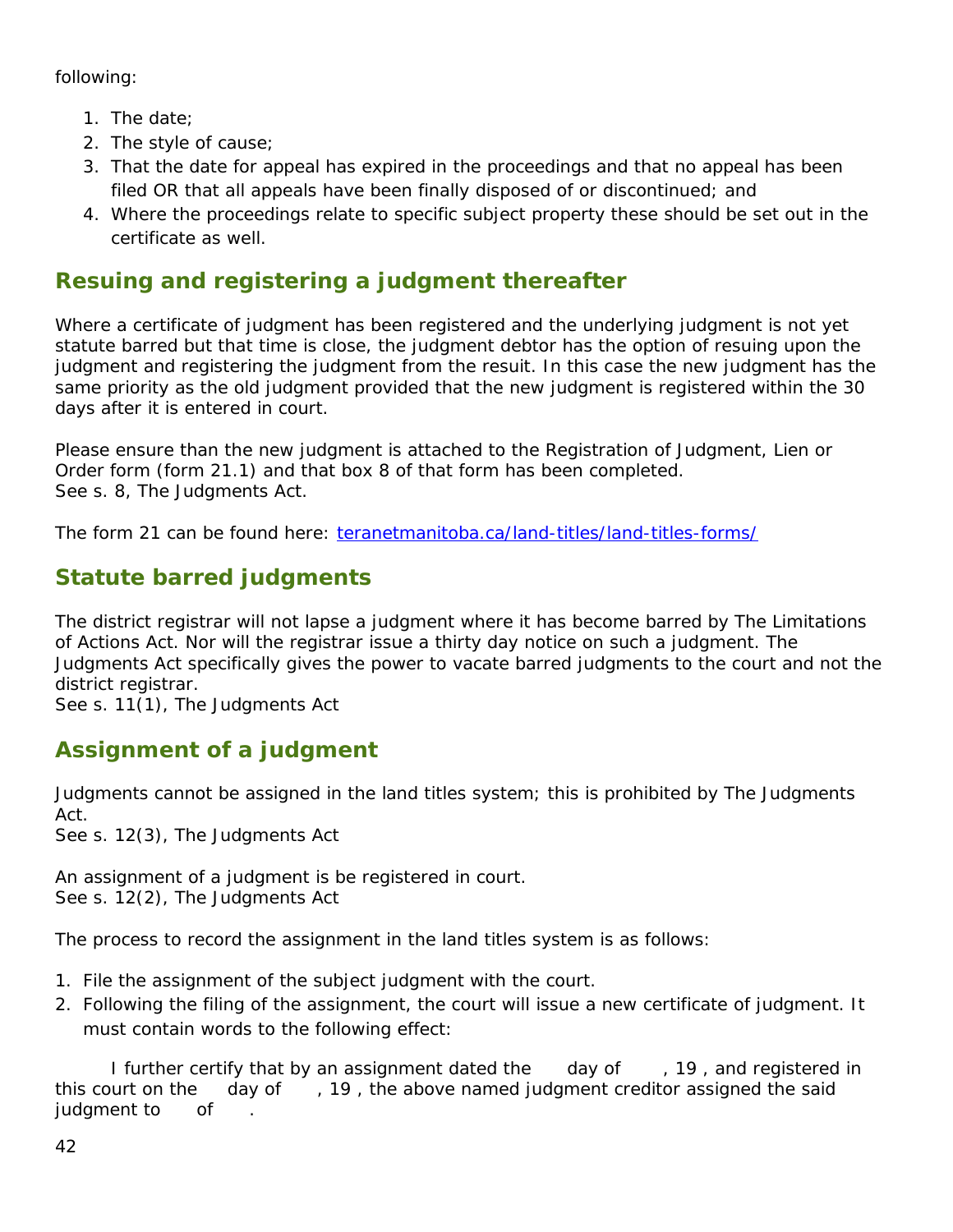3. Register the new judgment at land titles. The district registrar will target the new judgment at the original judgment and we will indicate on description line of the new judgment that it is a judgment based upon the assignment of a prior judgment.

## **Registered judgment failing to bind or form a lien on targeted land**

In certain cases, validly issued and properly registered judgments will not bind or form a lien on the lands of the judgment debtor. Specifically, where there is a bona fide sale or transfer, a bona fide agreement for sale or where the debtor has given a bona fide option to purchase which is subsisting at the time of the registration, the judgment may not bind the targeted lands.

See s. 10, *The Judgments Act*.

Where there appear to be competing priorities between a judgment and a transfer of land, *The Real Property Act* gives the district registrar the authority to take evidence and decide whether or not a certificate of judgment affects the land and to determine the priority of the judgment. See s. 74, *The Real Property Act*

See also **Discharges** (above) for discharging judgments.

# **Lapsing instruments from title**

Certain instruments registered against titles may be removed from the title by way of a request to the district registrar. This request is to be made using the request/transmission form. Below is a list of instruments that can be lapsed together with the circumstances where a request to lapse will be approved.

## **Caveats**

A caveat that has expired on its face can be lapsed. No review of outside evidence should be required to determine if the interest in the caveat has expired – it must be clear based on a review of the caveat itself.

See s. 150(1.1), *The Real Property Act*

## **Building restriction caveats**

Building restriction caveats expire 50 years after their registration in the land titles system, or earlier if an earlier date is specified the agreement giving rise to the BRC (this agreement must be attached to the BRC).

See s. 159(1), *The Real Property Act*

## **PPSA registrations**

Notices registered after September 5, 2000 can be lapsed if the notice has not been renewed or amended and provided that the date set forth in the notice as the expiry date has passed. Notices that do not expire cannot be lapsed.

See s. 49(6), *The Personal Property Security Act*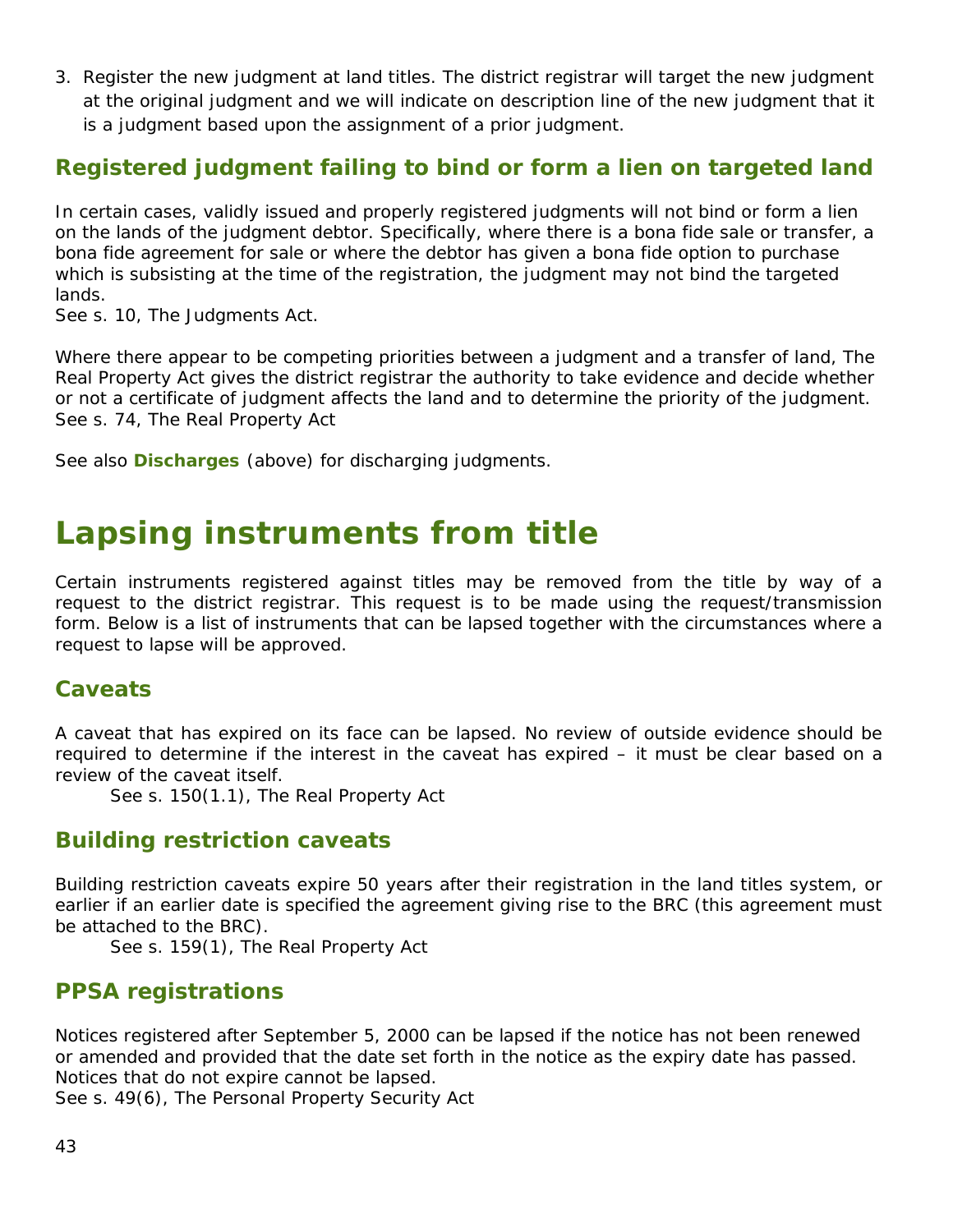Notices registered prior to September 5, 2000 can be lapsed three years and thirty days following registration in land titles provided that no renewals have been registered and also provided that the registration was not a corporate security. A review of the original registration will be required to determine if the document is a corporate security.

## **Builders' liens**

Builders' liens expire two years after their registration in land titles, provided that no pending litigation order has been filed pursuant to that or any other builders' lien registered on the affected title.

See s. 49(2), *The Builders' Liens Act*

## **Judgments**

The district registrar will not lapse judgments that appear to be statute barred. The Judgments Act gives the power to vacate a statute barred judgment to the courts and not to the district registrar.

See s. 11(1), *The Judgments Act*

# **Mortgages**

## **Use of eMortgage form**

All mortgages must be completed using the eMortgage smart form.

## **Corporations**

Where the **mortgagor** is a corporation, the district registrar will require the evidence of corporate status. See **Transfers** (below) for an explanation of the type of evidence required.

Where the **mortgagee** is a corporation, evidence may be required as to corporate status. If the mortgagee is a Manitoba company in good standing no further evidence needs to be provided – our staff will search the Companies Office database. If the mortgagee is extraprovincially registered, a certificate of status (or equivalent) from the foreign jurisdiction must be provided. This document can be no more than two years old.

There are certain exceptions to these requirements, and in those cases the district registrar will require such evidence as to corporate status as the situation warrants (e.g. Insurance companies, religious societies, charter banks, and statutorily created organisations). This evidence can either be uploaded as a supporting document with the mortgage in the eRegistration portal or registered on its own for deposit into the land titles deposit index. If this evidence is placed in the deposit index it can be referred to in future transactions.

# **Interest of multiple mortgagees**

Where a mortgage has multiple mortgagees, and it is the parties' intent that the mortgage vest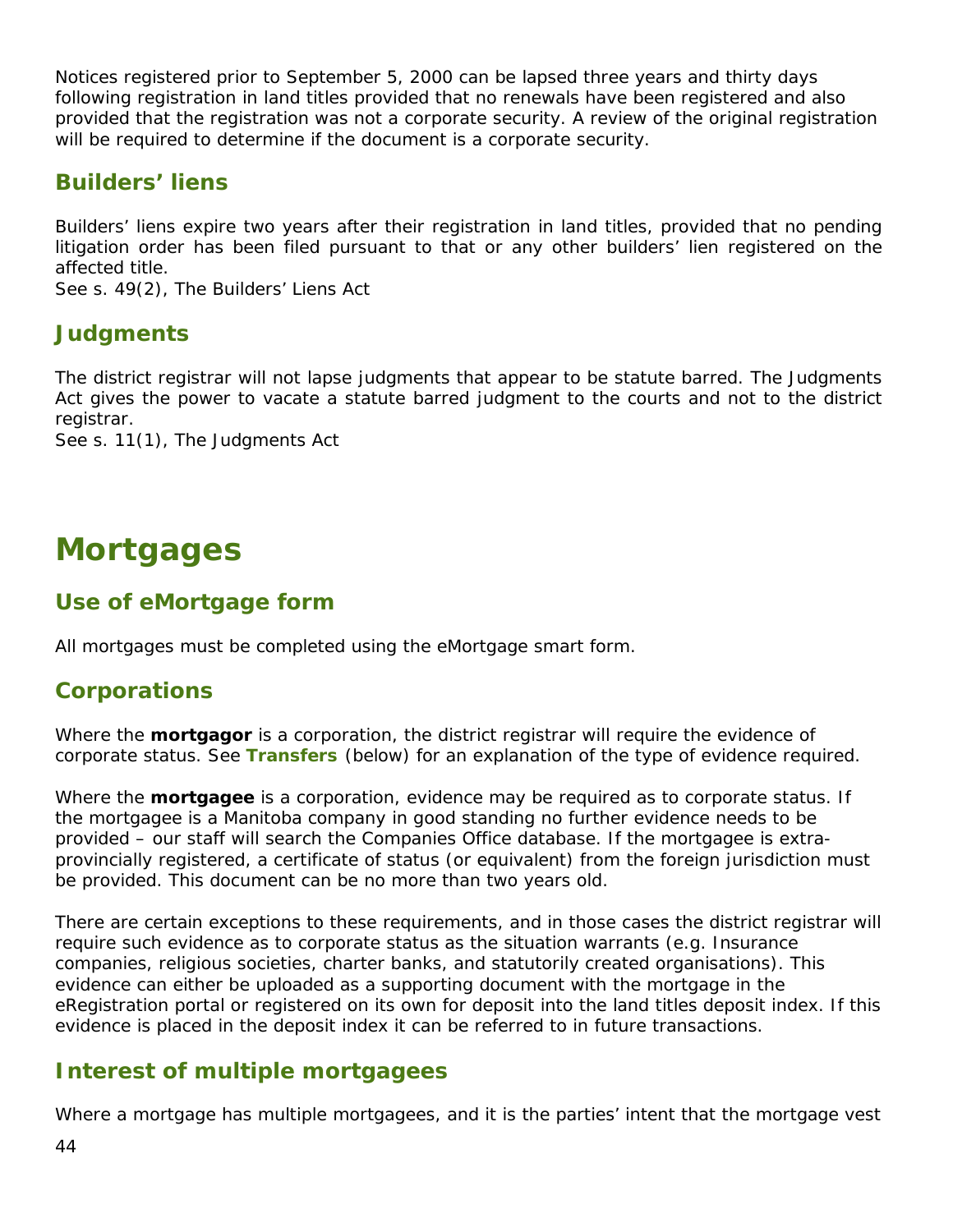in the remaining mortgagees in the event of the death of any one of them (a right of survivorship), the mortgage should express this. To indicate that a mortgage is to be held jointly select, "The mortgagees hold the mortgage jointly" in box 4 of the eMortgage. The district registrar will not assume that multiple mortgagees are joint tenants unless this is indicated.

Mortgagees cannot hold a mortgage as tenants in common of specified interests (i.e. each as to an undivided one-half interest). See s. 96(3), *The Real Property Act*

Where multiple mortgagees wish to, they can specify the amount of the mortgage monies contributed by each mortgagee and the amount of the proceeds from the mortgage each is entitled to. Box 4 of the eMortgage provides for this information to be entered in boxes captioned, "Share or fractional interest of the mortgage monies contributed," and, "Details of any agreement for sharing the proceeds of the mortgage." See s. 96(3)(a)-(c), *The Real Property Act*

## **Mortgages by one of several joint tenants**

Given the specific nuances of *The Real Property Act* of Manitoba, it is the position of the district registrar that a mortgage by some but not all of the joint owners of land has the effect of severing the joint tenancy.

Accordingly, prior to the registration of such a mortgage, a notice of intent to sever the joint tenancy will have to be served by the party mortgaging their interest on all of their co-joint tenants. Once this has been done, proof of the service attached to a request to sever the tenancy and issue titles accordingly will have to be registered. Once the joint tenancy has been severed, the mortgage by one of the owners can then be registered. See s. 79(1)-(5), *The Real Property Act*

## **Mortgages without a principal amount**

While the district registrar currently accepts mortgages that do not disclose a principal amount we would ask that you include in your documentation some indication that the lack of principal amount was a deliberate choice and is not the result of a typographical error. The district registrar does not recommend leaving the principal amount blank as there is case law to suggest that this may impair your security.

#### **Mortgages registered in series behind other charg**es

Mortgages registered subsequent in series to other encumbrances charging the same lands must be made subject to those encumbrances. This can be done by selecting, "Registered prior in series" in box 3 of the eMortgage and then indicating the instrument type for that charge.

## **Discrepancies between a name on title and in a mortgage**

The name of the mortgagor must be exactly the same as the name of the registered owner on title. Name discrepancies are often noted where a mortgage affects multiple titles and the complete name of the registered owner is not consistent from one title to the next. Where there is a name discrepancy, a request/transmission form must be filed prior in series to the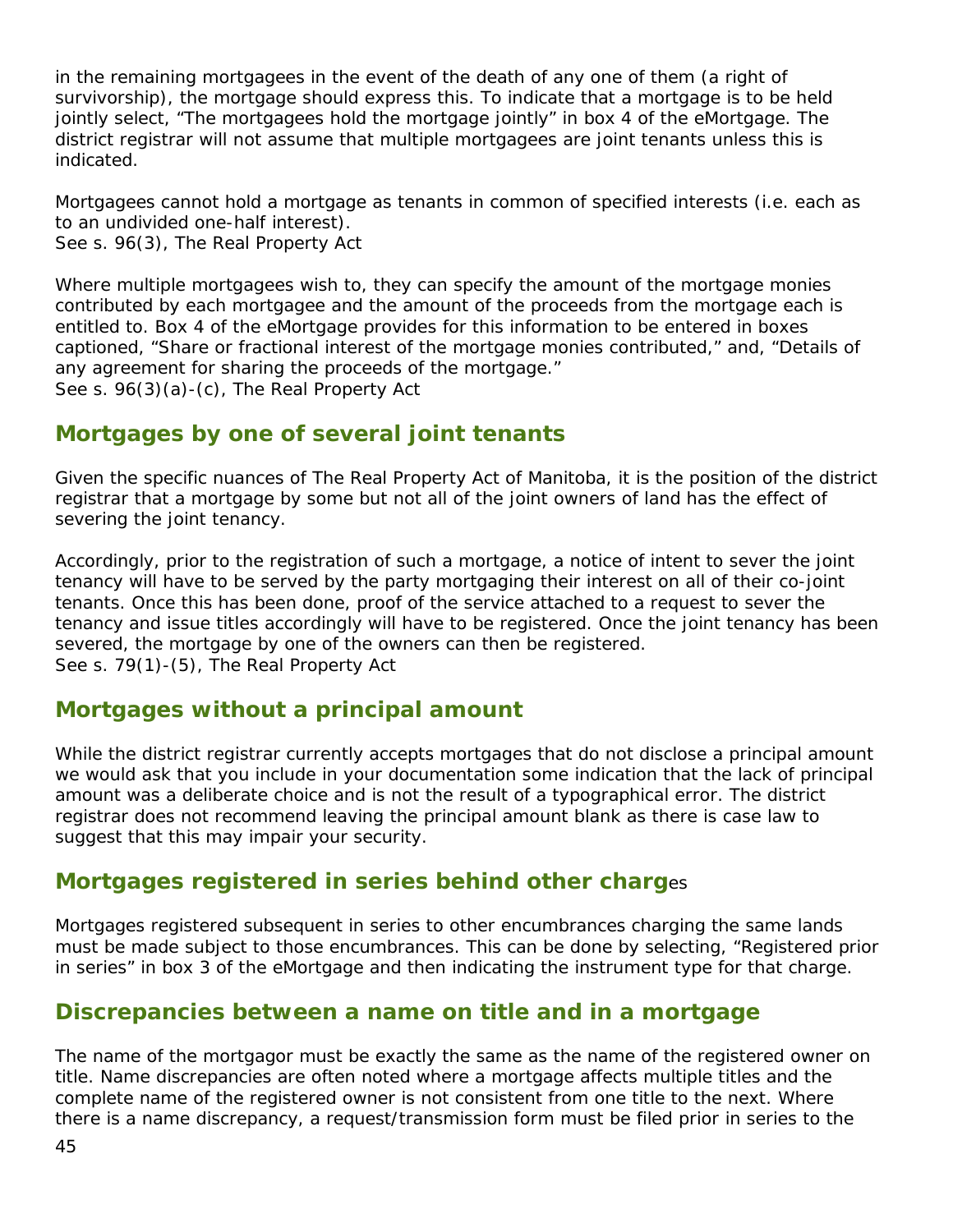mortgage to correct the name of the registered owner on the incorrect title. See **Witnessing rules** (below) for a summary of the rules governing the witnessing of mortgages.

# **Personal property security notices**

## **Registration in the Manitoba land titles system**

Form 25.1 is used to register these notices. It can be found here: [teranetmanitoba.ca/land](http://teranetmanitoba.ca/land-titles/land-titles-forms/)[titles/land-titles-forms/](http://teranetmanitoba.ca/land-titles/land-titles-forms/) 

## **Discharge**

Notices are discharged using the standard discharge form. Like all other land titles documents, notices may be either fully discharged or discharged in part.

An agent may execute the discharge, provided they are the same agent (the same person) who signed the notice.

## **Assignment**

Notices can be assigned or transferred using the transfer of security interest form (form 26.1). It can be found here: [teranetmanitoba.ca/land-titles/land-titles-forms/](http://teranetmanitoba.ca/land-titles/land-titles-forms/) 

#### **Amendment and renewal**

Notices may be renewed or amended using either the request/transmission form (form 15.1) or the amending agreement form (form 9.1). They can be found here: [teranetmanitoba.ca/land-titles/land-titles-forms/](http://teranetmanitoba.ca/land-titles/land-titles-forms/) 

## **Lapsing**

Notices registered after September 5, 2000 can be lapsed if the notice has not been renewed or amended and provided that the date set forth in the notice as the expiry date has passed. Notices that do not expire cannot be lapsed. See s. 49(6), The Personal Property Security Act

Notices registered prior to September 5, 2000 can be lapsed three years and thirty days following registration in land titles provided that no renewals have been registered and also provided that the registration was not a corporate security. A review of the original registration will be required to determine if the document is a corporate security.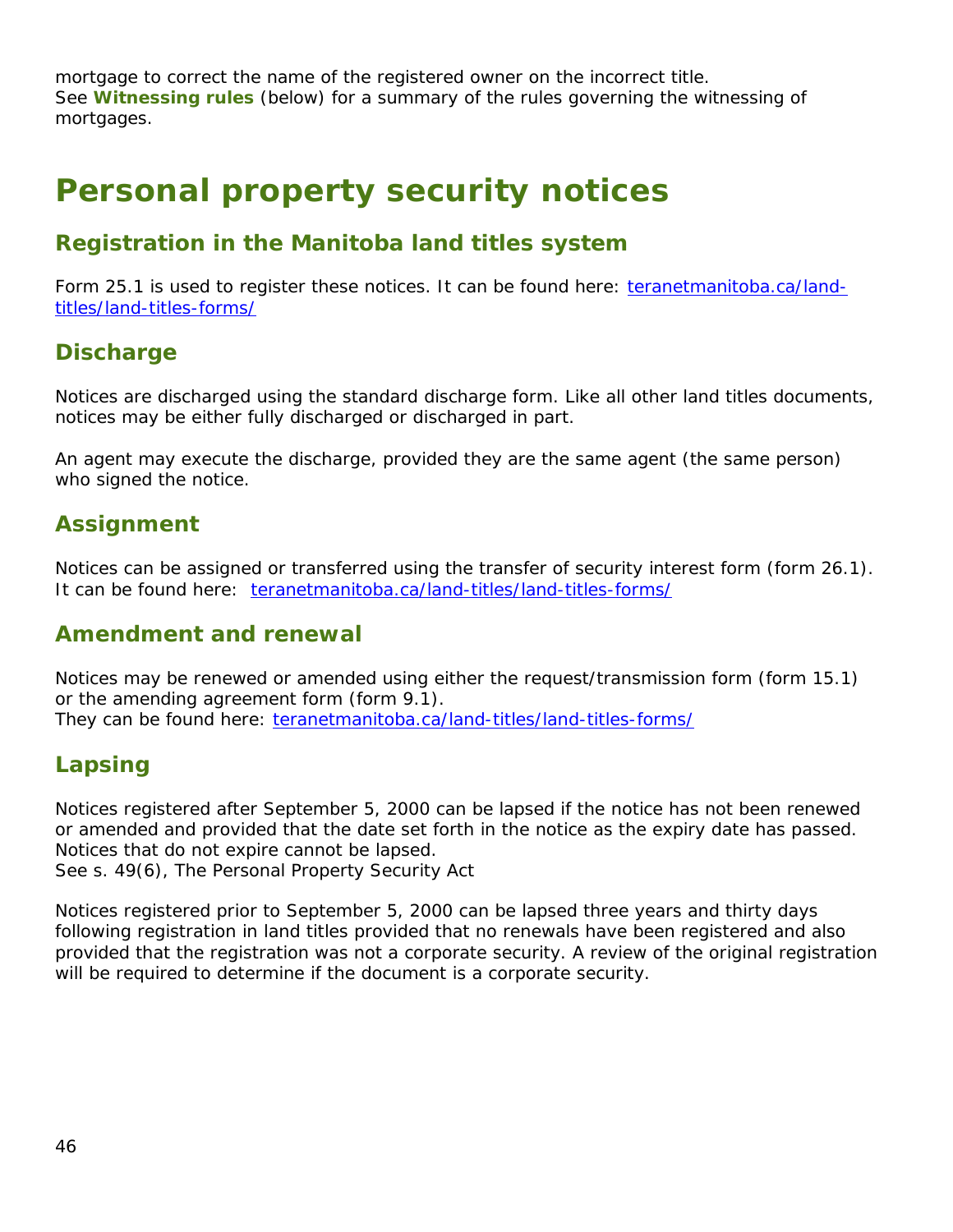# **Postponements**

# **Registration**

Form 8.1 is used to register a postponement. It can be found here: [teranetmanitoba.ca/land](http://teranetmanitoba.ca/land-titles/land-titles-forms/)[titles/land-titles-forms/](http://teranetmanitoba.ca/land-titles/land-titles-forms/) 

## **Effect**

Postponements change the registration priority of the affected instruments, changing them visà-vis each other. See s. 109(2), *The Real Property Act*

## **Cannot postpone to prior instrument**

A postponement will not be accepted by the district registrar to postpone the registration of an encumbrance to one that already has registration priority.

## **Priority of advances**

Where the holder of a mortgage or encumbrance has advanced funds before a prior mortgage or encumbrance and the parties wish to avoid the effect of *The Mortgage Act* as it relates to their respective priorities, they can execute a postponement of advances agreement. This is a private agreement between the parties and does not have any effect on the priority of registrations or on other instruments. If the parties wish, they can give notice of this agreement by way of caveat, selecting, "Postponement of Advances" form the drop-down list in box 3 of the eCaveat. The registration numbers of the relevant instruments should be entered into box 6 of the eCaveat.

See s. 17, *The Mortgage Act*

## **Multiple instrument postponements**

Where parties are seeking to postpone one instrument to multiple subsequent instruments, one postponement form can be used and one registration fee will be charged.

Where parties are seeking to postpone multiple instruments to one instrument, separate postponements will be required for each instrument to be postponed, and a separate fee will be charged for each such postponement.

See **Witnessing rules** (below) for a summary of the rules governing the witnessing of postponements.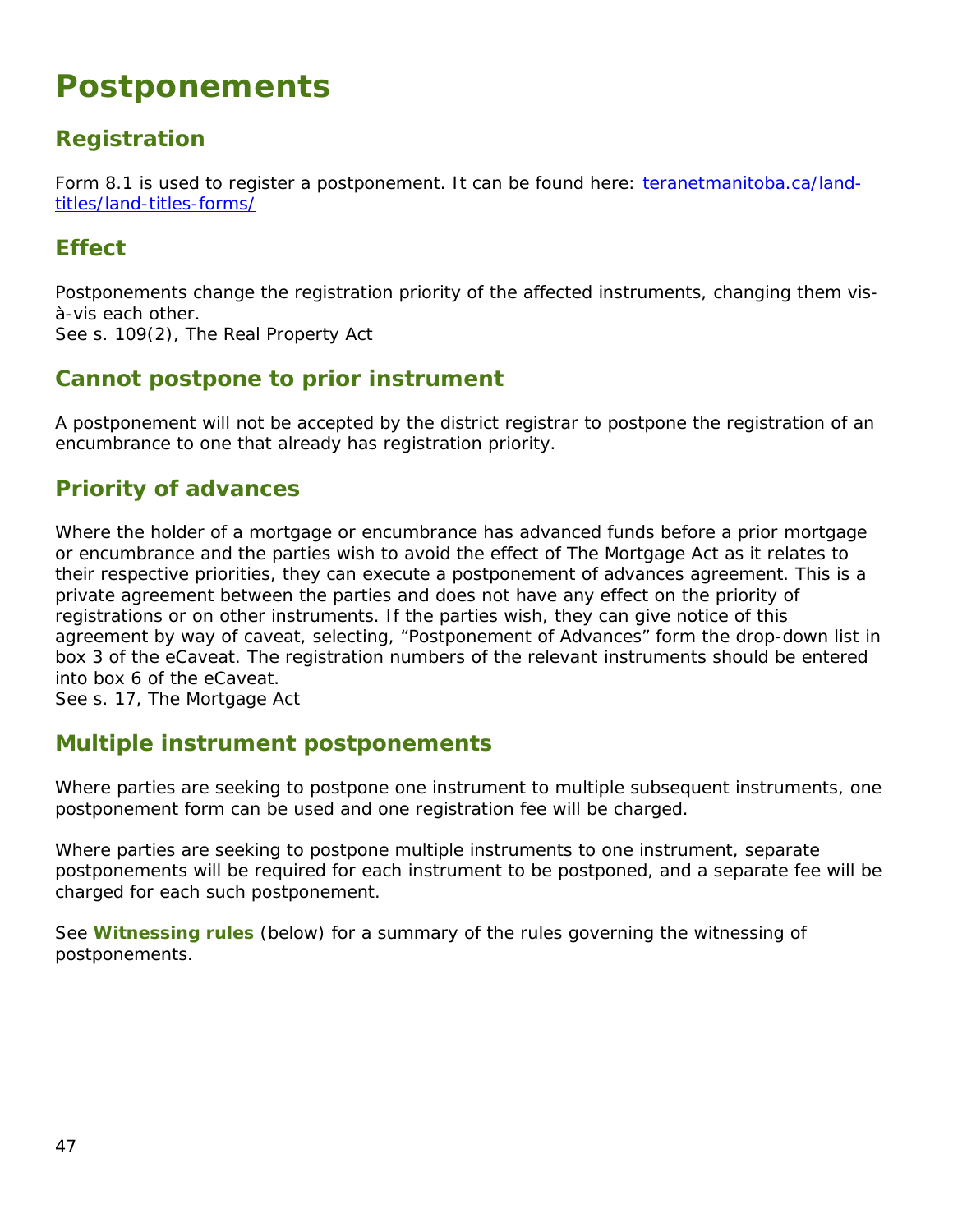# **Powers of attorney**

## **Language construed strictly**

Every power of attorney used to convey land and interests in land will be reviewed in its entirety. In keeping with the common law, the language will be construed quite strictly. Where a power of attorney contains a specific grant, accompanied by general language, the general language will be strictly construed, and the district registrar will only accept the document for those purposes necessarily associated with the specific grant.

See:

- Bryant Powis and Bryant Ltd. v. La Banque du Peuple [1893] A.C. 170
- Taylor v. Wallbridge (1879) 2 S.C.R. 616 at page 678
- Attwood v. Munnings (1827) 7 B. & C. 278
- Arpin v. Leclaire [1930] 2 D.L.R.427 [Man. K.B.]

## **Power of attorney limited to specific transaction**

Where a power of attorney is only intended to be used for a specific real property transaction, the power of attorney should contain the legal description of the relevant lands. Where the power of attorney contains a civic address and not the legal description, at the time of execution of the relevant document (transfer, mortgage, etc.) the attorney should include a statement on their signature page providing that the lands as described by the civic address are the same lands as the lands legally described in the conveyance document. For example: The property legally described as Lot 1, Block 2, Plan 3 WLTO is the same as the property with the civic address of 123 Main Street.

## **Specific provisions required**

There are certain powers that an attorney constituted by a properly drafted power of attorney cannot exercise without specific authorization. The following is a discussion of those powers.

#### **Power to mortgage**

Where a power of attorney document contains an enumerated list of the powers that the attorney can exercise, the attorney will only have the power to execute mortgages if there is a specific grant of that power.

See Andrews v. Sinclair [1923] 2 W.W.E. 166 [C.A.]

#### **Transfers for less than fair market value / power to gift**

Absent a specific provision in a power of attorney allowing for conveyances at less than fair market value, the district registrar will not accept such a conveyance. This applies to gifts as well as to any other conveyances for nominal or insufficient consideration.

#### **Transfers to an attorney**

48 Unless specifically authorized by the power of attorney, named attorneys may not use the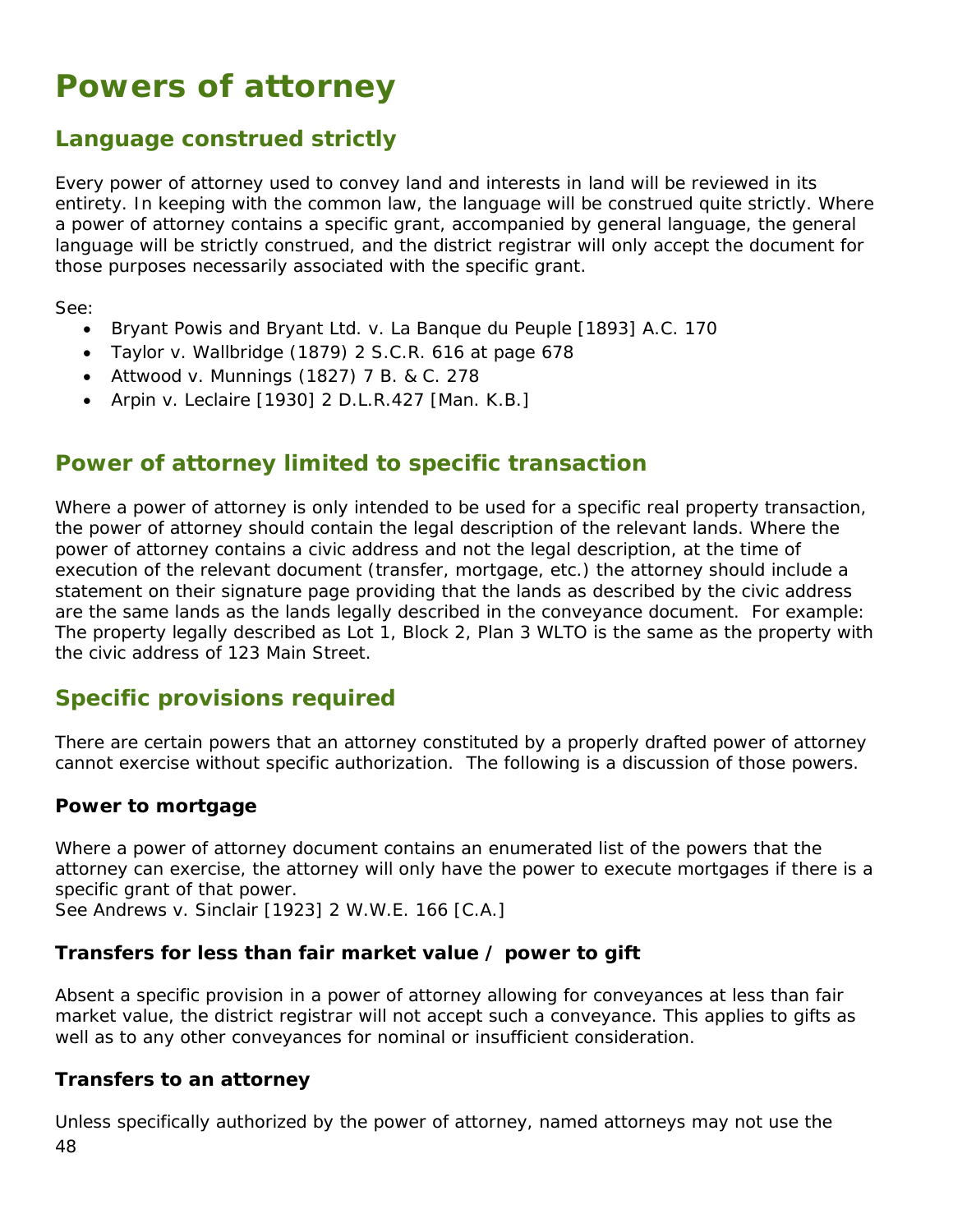power of attorney to transfer a donor's land to themselves nor can they otherwise benefit from the exercise of their power (for example the execution of a discharge of mortgage on behalf of a donor where the affected lands are owned by the attorney).

Due to the trust created by the power of attorney, in those situations where a power of attorney names multiple attorneys, or has alternate attorneys, the district registrar will not accept a conveyance to any of the attorneys, even if they are not the party actually signing the conveyance. Furthermore, such a conveyance will not be accepted even under those circumstances where the intended transferee has renounced their right to be an attorney under the power of attorney document without leave of the court. See Elford v. Elford (1922), 69 DLR 284 (SCC)

#### **Continuing to act after mental incompetence of donor**

At common law powers of attorney are terminated by the mental incompetence of the donor.

See:

- Drew v. Nunn (1879), 4 Q.B.D. 661 (C.A.)
- Axler v. Axler, 1993 CarswellOnt 566, 50 E.T.R. 93
- Parnall v. British Columbia, 2004 BCCA 100, [2004] B.C.W.L.D. 371, 236 D.L.R. (4th) 433, 26 B.C.L.R. (4th) 45, 193 B.C.A.C. 309, 316 W.A.C. 309, 9 E.T.R. (3d) 117

Legislation in Manitoba allows powers of attorney to continue after mental incompetence, but only if there is a specific provision in the power of attorney which provides that it is to continue despite the mental incompetence of the donor. See s. 10(1), *The Powers of Attorney Act*

To be validly constituted these enduring powers of attorney must be witnessed in accordance with the provisions of the legislation. See **Witnessing the power of attorney document** (below).

#### **Homesteads Act Consents, Releases, etc.**

The power of attorney document must contain a specific provision allowing the attorney to execute releases and consents under *The Homesteads Act*. See s. 23(1), The Homesteads Act

In addition, for those powers to be effective, Form 9 under *The Homesteads Act*  (Acknowledgement by Spouse or Common-law Partner for Power of Attorney) must be executed and attached to the power of attorney. See s. 23(3) & 23(4), *The Homesteads Act*

Form 9 can be found here: [http://web2.gov.mb.ca/laws/regs/current/\\_pdf-regs.php?reg=121/93](http://web2.gov.mb.ca/laws/regs/current/_pdf-regs.php?reg=121/93)

## **Witnessing the power of attorney document**

See **[Witnessing rules](#page-67-0)** (below) for the rules governing the witnessing of those powers of attorney that do not continue after mental incompetence. The rules governing the witnessing of enduring powers of attorney are as follows: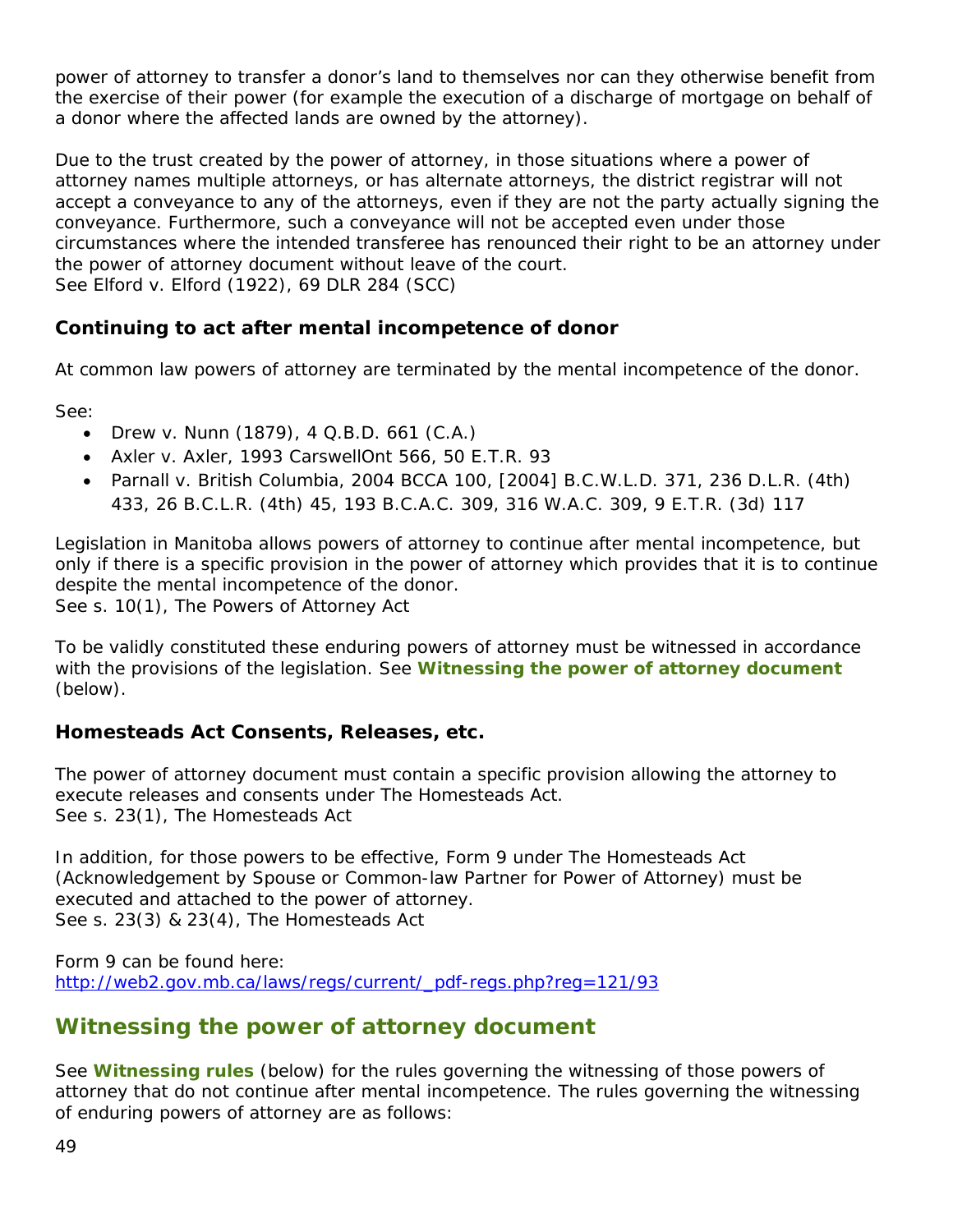#### **Manitoba enduring powers of attorney**

Where a power of attorney signed in Manitoba provides that it is to continue despite the mental incompetence of the donor and was executed subsequent to April 7, 1997, the witness to the signature of the donor must be one of the parties provided for in *The Powers of Attorney Act*. See s. 11(1), The Powers of Attorney Act

If the witness is a lawyer and they provide their name, position and address no affidavit of witness is required. In all other cases an affidavit of witness is required.

#### **Foreign enduring powers of attorney**

Enduring powers of attorney executed outside of Manitoba are only acceptable for registration in Manitoba if they are valid according to the laws of the jurisdiction in which they were executed. The rules governing the witnessing of enduring powers of attorney in *The Powers of Attorney Act* do not apply to enduring powers of attorney executed outside of Manitoba. See s. 25, The Powers of Attorney Act

In order to accept a foreign enduring power of attorney (one executed outside of the Province of Manitoba), the district registrar must be provided with proof that the document is valid in the jurisdiction in which it was executed. This proof should come in the form of a letter from a lawyer entitled to practice in that foreign jurisdiction. This letter must:

- 1. Be signed by the lawyer personally;
- 2. Contain sufficient information to identify the power of attorney in question (i.e. the name of the donor, the name of the attorney, the date of execution, and the location of execution); and
- 3. State that the document is a valid enduring power of attorney according to the laws of that jurisdiction and would be legally valid to convey/mortgage (as appropriate) land.

This letter can come from a Manitoba lawyer where the Manitoba lawyer states that he or she is familiar with the applicable laws of that foreign jurisdiction.

#### **Ontario enduring powers of attorney**

The district registrar is aware that for an enduring power of attorney to be valid in Ontario, it must be witnessed by two persons.

## **Powers of Attorney from Corporations**

The donor in a power of attorney from a corporation must be the corporate entity. The district registrar will not accept a power of attorney, where the attorney has been appointed by an officer or employee of a corporate entity in their personal capacity, even if the power of attorney document explicitly gives the attorney the authority to act on their behalf for the corporate entity.

## **Notary Copies**

50 Either the original power of attorney document or a notarized copy of such original is required.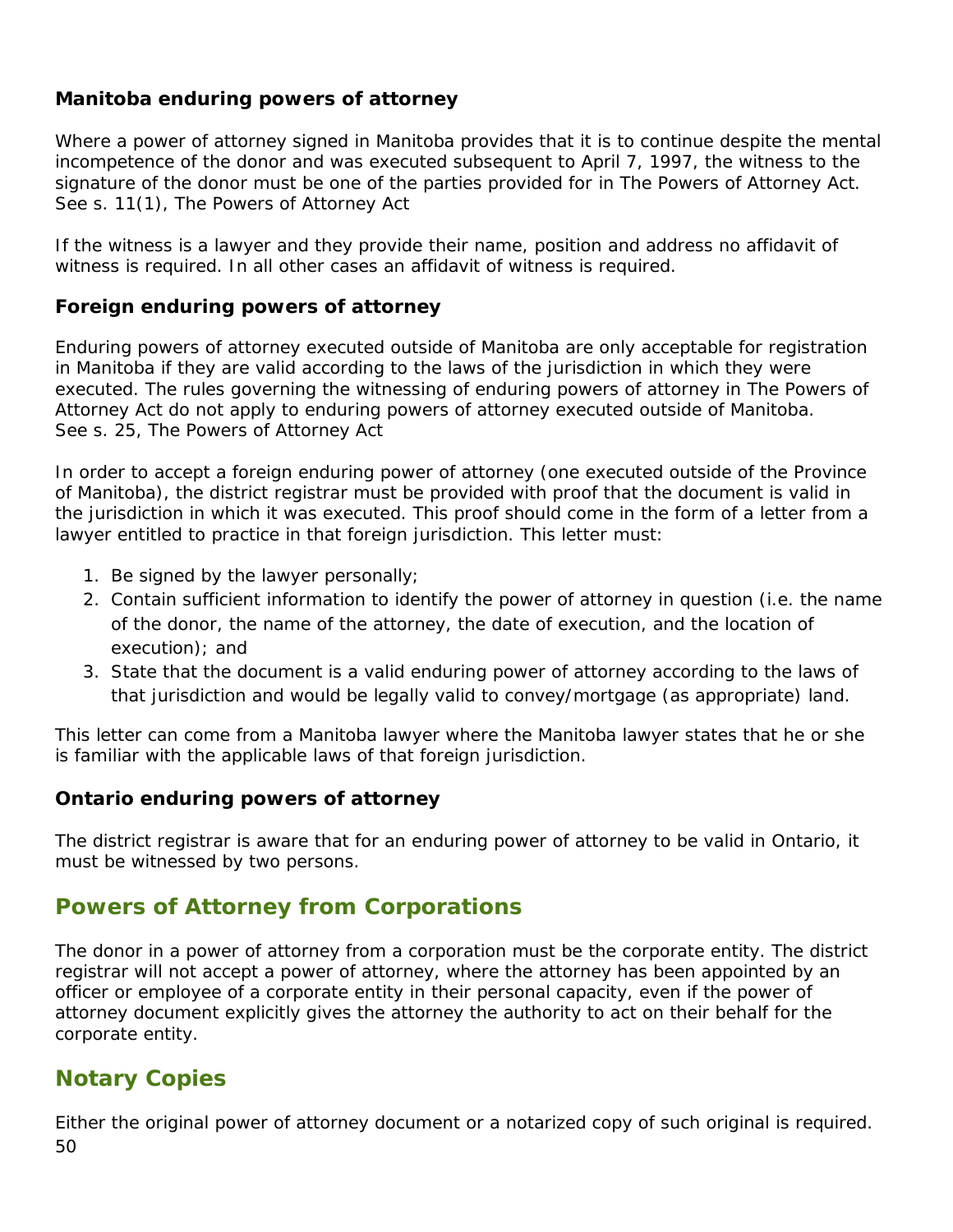Notarized copies of notarized copies and notarized copies of facsimile or photocopies will not be accepted. When submitted through the eRegistration portal, the scanned image may be of either the original or of a notarized copy.

Notarized copies can only be made by a notary public. Notarized copies cannot be made by any other officer, including bank officials, commissioners for oaths and postmasters.

When making a notarized copy, the best practice is to use a stamp containing sufficient information to fully identify the document in question.

Here is a sample of an acceptable stamp:

| <b>COMPARED WITH THE</b><br>ORIGINAL<br>CONSISTING OF PAGES<br>AND<br>CERTIFIED TO BE A TRUE<br>COPY OF |
|---------------------------------------------------------------------------------------------------------|
| DATED THE<br>DAY OF                                                                                     |
|                                                                                                         |

#### **Homesteads Act Issues**

### **Executing Homesteads Act consents, release, etc.**

*Specific Authority Required*

Absent specific authorization, an attorney cannot execute a consent to a disposition, a consent to a change of homestead or a release of homestead. See s. 23(1), *The Homesteads Act.*

In addition, for those powers to be effective, Form 9 under *The Homesteads Act*  (Acknowledgement by Spouse or Common-law Partner for Power of Attorney) must be executed and attached to the power of attorney. See s. 23(3) & 23(4), *The Homesteads Act*

Form 9 can be found here: [http://web2.gov.mb.ca/laws/regs/current/\\_pdf-regs.php?reg=121/93](http://web2.gov.mb.ca/laws/regs/current/_pdf-regs.php?reg=121/93)

#### **Spouse cannot execute Homesteads Act consents, release, etc.**

Under no circumstances can an attorney execute a consent, a release, a consent to terminate a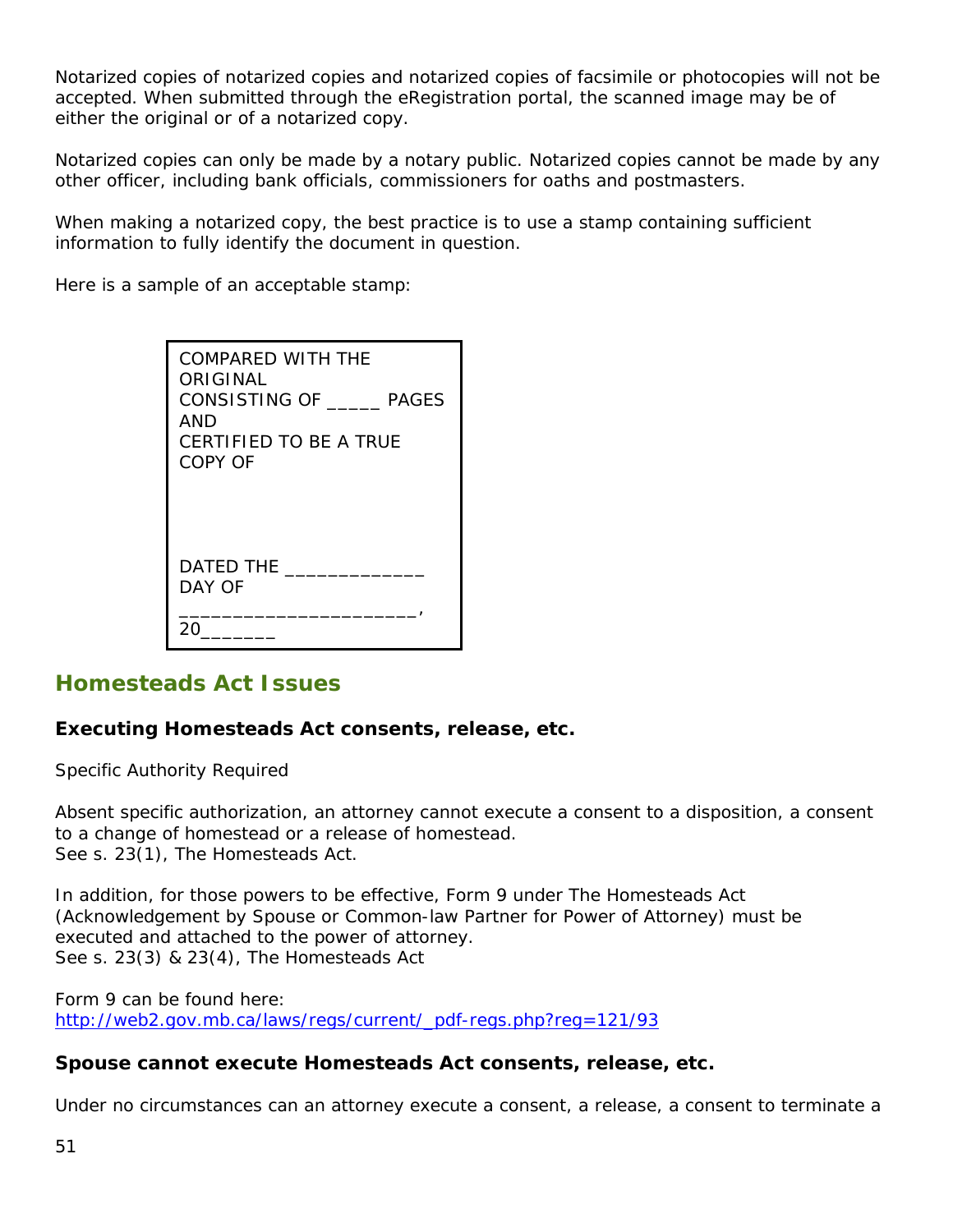release or a discharge of homestead notice as attorney for his or her spouse or common law partner. Furthermore, where the attorney is prohibited from acting, they cannot appoint a substitute attorney to act on their behalf to carry out the prohibited action. See s. 23(2), *The Homesteads Act*

### **Disposition of the homestead**

Parties are prohibited from executing dispositions of homestead property (transfer, mortgage, etc.) as attorney for their spouse/common law partner where the donor of the power of attorney owns an estate or interest in the property in addition to their *Homesteads Act* rights. Where homestead property is jointly held by a husband and wife, or by common law partners, each spouse or common law partner has an ownership interest in the property in addition to their *Homesteads Act* rights.

In such cases, the spouses and common law partner cannot act as attorney on behalf of their spouse or common law partner in a disposition of that property. See s. 24 and s. 4(d), *The Homesteads Act*

#### **Homesteads Act special authority clause**

Many modern powers of attorney contain a clause allowing alternate attorneys to act where the primary attorney, the spouse or common-law partner of the donor, cannot act due to the operation of *The Homesteads Act.* A typical clause will allow the alternate attorneys to execute releases and consents under *The Homesteads Act*. This addition is helpful, however many such clauses are lacking in one of essential element: they do not provide for the execution of a disposition of jointly held homestead property.

In order to protect from the difficulties that this situation can give rise to, powers of attorney need include a clause specifically authorizing an alternate attorney to act in place of the primary attorney for dispositions of jointly held property that is the parties homestead where the primary attorney cannot act because they are also the spouse or common law partner of the donor.

## **Substitute attorneys**

#### **Termination of authority of substitute attorney**

Many powers of attorney authorize an attorney to appoint substitute attorneys. The authority of such substitutes derives from and depends upon the authority of the named attorney. Accordingly, if the original attorney becomes incapable of acting, the authority of the substitute is terminated. This would happen where the named attorney becomes bankrupt, mentally incompetent or dies.

See Potasky v. Potasky (2002), [2002] 7 W.W.R. 504

## **Powers of substitute attorney limited to those of the named attorney**

A substitute attorney appointed by a named attorney cannot have more authority than the named attorney. If the named attorney cannot exercise a particular power, the substitute attorney cannot either, even where the document creating the delegation purports to allow this. Furthermore, where an attorney is prohibited by law from doing some act (i.e. executing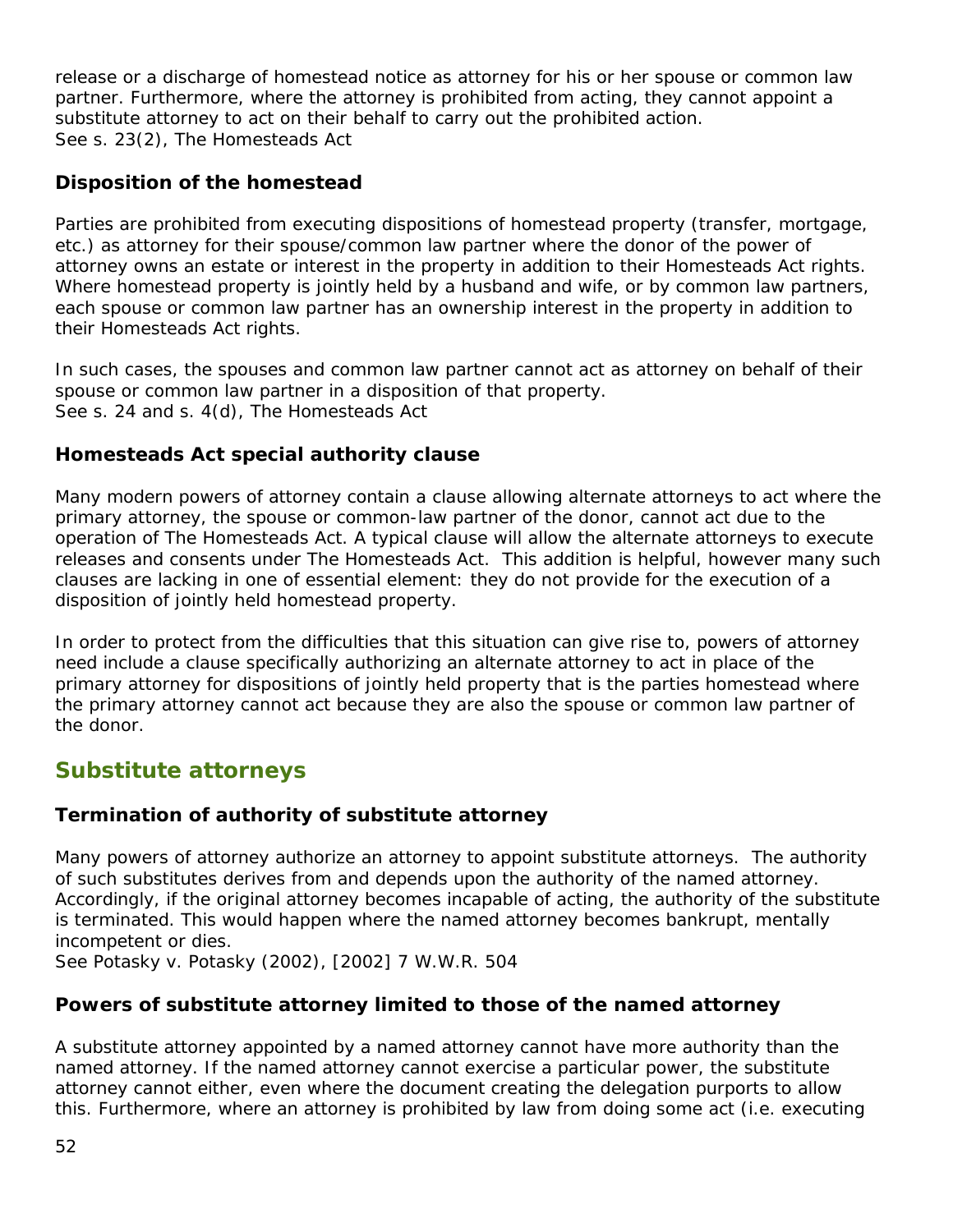*Homesteads Act* consents and releases), a substitute attorney named by them cannot exercise this power.

# **Alternate attorney acting**

#### **Generally**

An alternate attorney under a power of attorney can only act under those circumstances specified in the power of attorney document. The district registrar will require evidence supporting the right of the alternate attorney to act.

#### **No Provision in power of attorney for when alternate to act**

Where the power of attorney document does not specify when the alternate may act, they can only act when the authority of the primary attorney has been terminated by operation of law. The district registrar is guided by *The Powers of Attorney Act*. In these cases, the district registrar will accept dispositions by an alternate attorney where the primary attorney has become bankrupt, mentally incompetent or has died. An alternate will also be able to sign where the first named attorney is legally incapable of doing so because the document in question effects a disposition of homestead property. See s. 13(d), *The Powers of Attorney Act*

#### **Alternate attorney executing a disposition of the homestead**

Many modern powers of attorney contain a clause allowing alternate attorneys to act where the primary attorney, the spouse or common-law partner of the donor, cannot act due to the operation of The Homesteads Act. A typical clause will allow the alternate attorneys to execute releases and consents under The Homesteads Act. This addition is helpful, however many such clauses are lacking in one of essential element: they do not provide for the execution of a disposition of jointly held homestead property.

In order to protect from the difficulties that this situation can give rise to, powers of attorney need include a clause specifically authorizing an alternate attorney to act in place of the primary attorney for dispositions of jointly held property that is the parties homestead where the primary attorney cannot act because they are also the spouse or common law partner of the donor.

## **Powers of attorney from trustees**

The trustee of an estate (executors or administrators) may delegate to another person by power of attorney all or any of the powers vested in them as trustee. This is subject to numerous strict restrictions:

- 1. The trustee must be intending to remain out of the province for a period exceeding one month (evidence on this point will be required, including evidence that at the time of the exercise of the power by the attorney, the donor was out of the province).
- 2. The person appointed may not be the only other co-trustee.
- 3. The power of attorney shall be attested to by at least one witness.
- 4. The power of attorney must be filed in the land titles office of each land titles district in which trust property is located within 10 days after its execution, together with a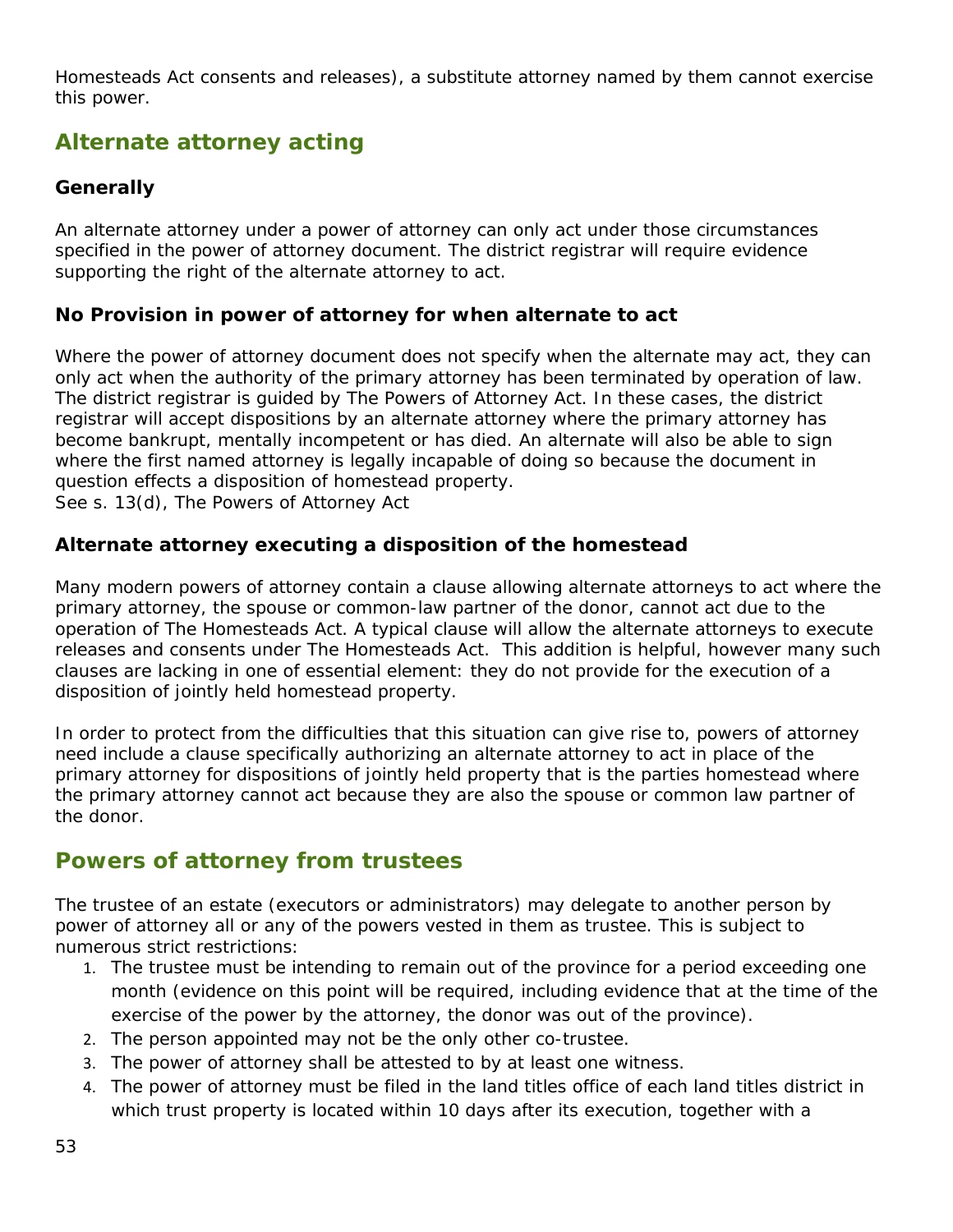statutory declaration by the donor that they intend to remain out of the province for a period exceeding one month from the date of the declaration, or from a date therein mentioned.

See s. 36, *The Trustee Act*

The power of attorney does not come into operation unless the donor is out of the province, and is revoked by their return. See s. 36(3), *The Trustee Act*

## **Springing powers of attorney**

Where a power of attorney contains a clause providing that the power comes into force upon the occurrence of a specified contingent event (i.e. mental incompetence) the district registrar must be satisfied that the specified condition has occurred. Mere execution of a document by the attorney in a springing power of attorney is not as proof that the power they are relying on has vested.

If a springing power of attorney sets forth the manner for determining if the specified event has occurred, the district registrar will require this evidence. For example, if a power comes into force upon the mental incompetence of the donor and the power of attorney states that the declaration of one doctor is required, the district registrar must receive this declaration.

If the specified condition is the mental incompetence of the donor, and the power of attorney does not specify the manner for determining if this has occurred, the declaration of two duly qualified medical practitioners will be required. See s. 6(4), The Powers of Attorney Act

## **Multiple named attorneys**

#### **Power of attorney without enduring clause**

At common law, a donor can appoint multiple attorneys to act jointly, concurrently or successively. Where a power of attorney document does not contain a clause that the powers continue after the mental incompetence of the donor, the district registrar will allow multiple attorneys to act jointly, concurrently or successively, provided that this is in accordance with the power of attorney document.

#### **Power of attorney with an enduring clause**

#### *Joint attorneys*

For those powers of attorney that continue after mental incompetence, *The Powers of Attorney Act* has created special rules governing the decision making for attorneys appointed jointly The Act provides that in those situations where the attorneys cannot come to a unanimous decision, the decision of a majority will be deemed to be the decision of all. See s. 18(1), *The Powers of Attorney Act*

The Act further provides that where the attorneys cannot form a simple majority, the first named attorney shall be entitled to make the decision.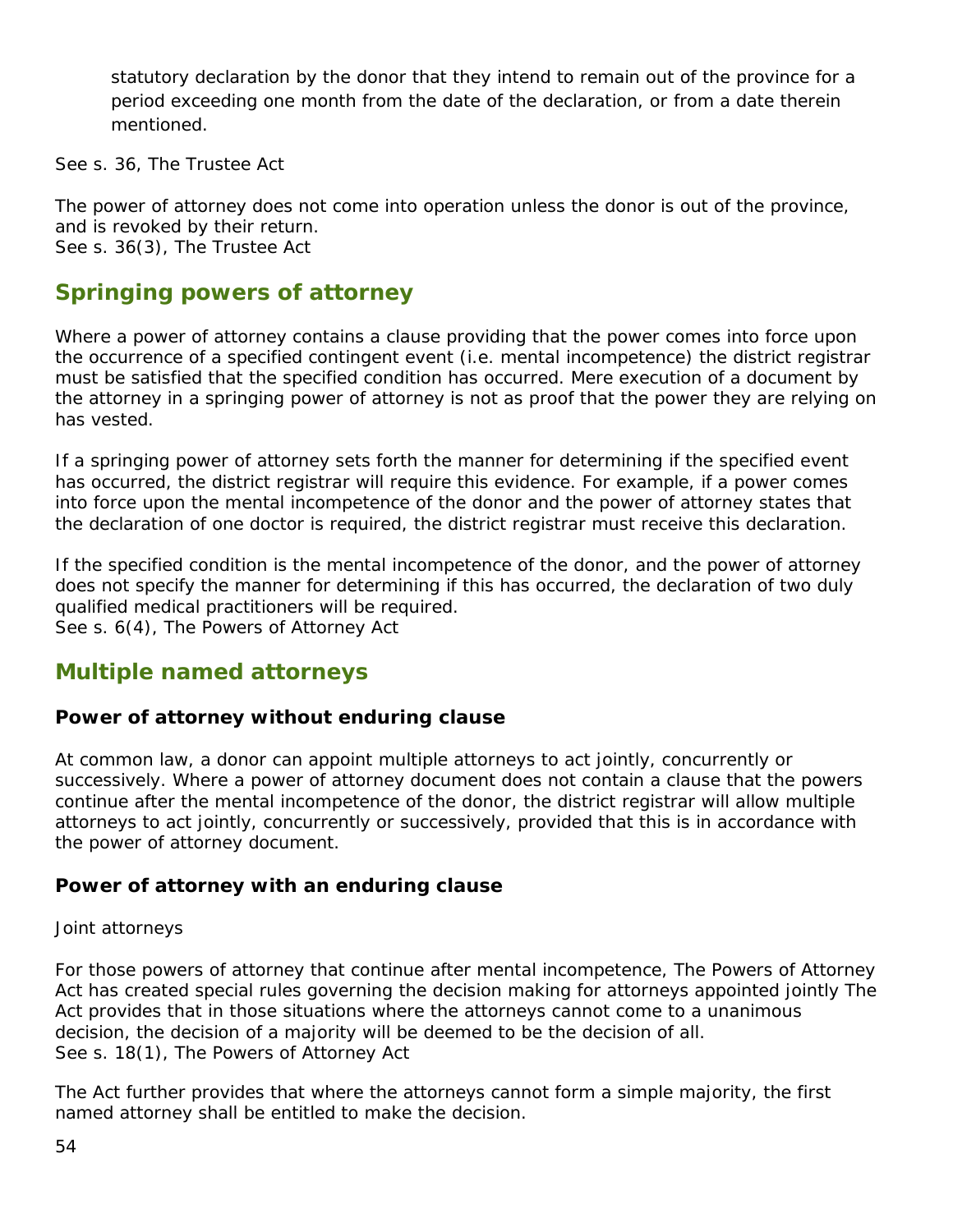#### See s. 18(2), *The Powers of Attorney Act*

Where joint attorneys cannot come to a unanimous decision and the power of attorney provides that it continues after mental incompetence, the district registrar will accept execution by less than all of the attorneys. In such cases the registrar will require evidence that the decision was that of the majority (where available) or of the first named where a majority cannot be obtained.

#### *Joint vs. Consecutive vs. Concurrent*

Section 17(1) of *The Powers of Attorney Act* allows a donor in an enduring power of attorney to appoint any number of persons to act jointly or successively as the their attorneys. This section does not contemplate the appointment of concurrent attorneys.

Section 17(2) of the Act provides that where multiple attorneys are appointed to act, and the document does not indicate whether they are to act jointly or successively, they are to act successively, in the order in which they are named.

Read together, sections 17(1) and 17(2) suggest that where a party has appointed multiple attorneys in an enduring power of attorney, they must be either joint or successive, and if they are anything else, they will be treated as successive.

This interpretation of section 17 makes sense when one considers the special circumstances in which an enduring power of attorney is intended to be used. Specifically, an enduring power of attorney will be relied upon to manage a person's affairs after that person has become incompetent. In such cases, section 17 provides a safeguard against the possibility of multiple attorneys going off in separate and contradictory directions to the detriment of the donor. Control of multiply appointed attorneys is usually exercised by the donor; they can remove attorneys where they aren't acting appropriately. When the donor is no longer available, there is no one to reign in attorneys that aren't cooperating.

This isn't the only instance where legislation has the effect of frustrating the express wording in a power of attorney. Absent the presence of form 9 under *The Homesteads Act*, an attorney cannot execute consents or releases, even if specifically authorized. A spouse or common law partner can never execute consents or releases as attorney for their spouse or common law partner, even if specifically authorized to do so, even if the form 9 is attached. An entire enduring power of attorney will be of no force and effect if it isn't witnessed in accordance with section 11.

The restrictive interpretation seems to be in keeping with the effect of section 18 of the Act. That section (discussed above) sets up special decision making rules for jointly appointed attorneys in enduring powers of attorney. Once again, these rules seemed aimed at creating a clear mechanism for determining who is capable of making the decision for a party who has become mentally incompetent. Like section 17, section 18 can also have the effect of overriding the apparently clear wishes of a donor. Specifically, even where a donor has set up a regime appearing to require unanimous decision making, the Act allows for a simple majority, or where that isn't available, for the first named to act on his or her own.

It is important to note that the enduring power of attorney does not exist at common law and is a creation of statue. Accordingly the rules of the common law do not apply to these documents.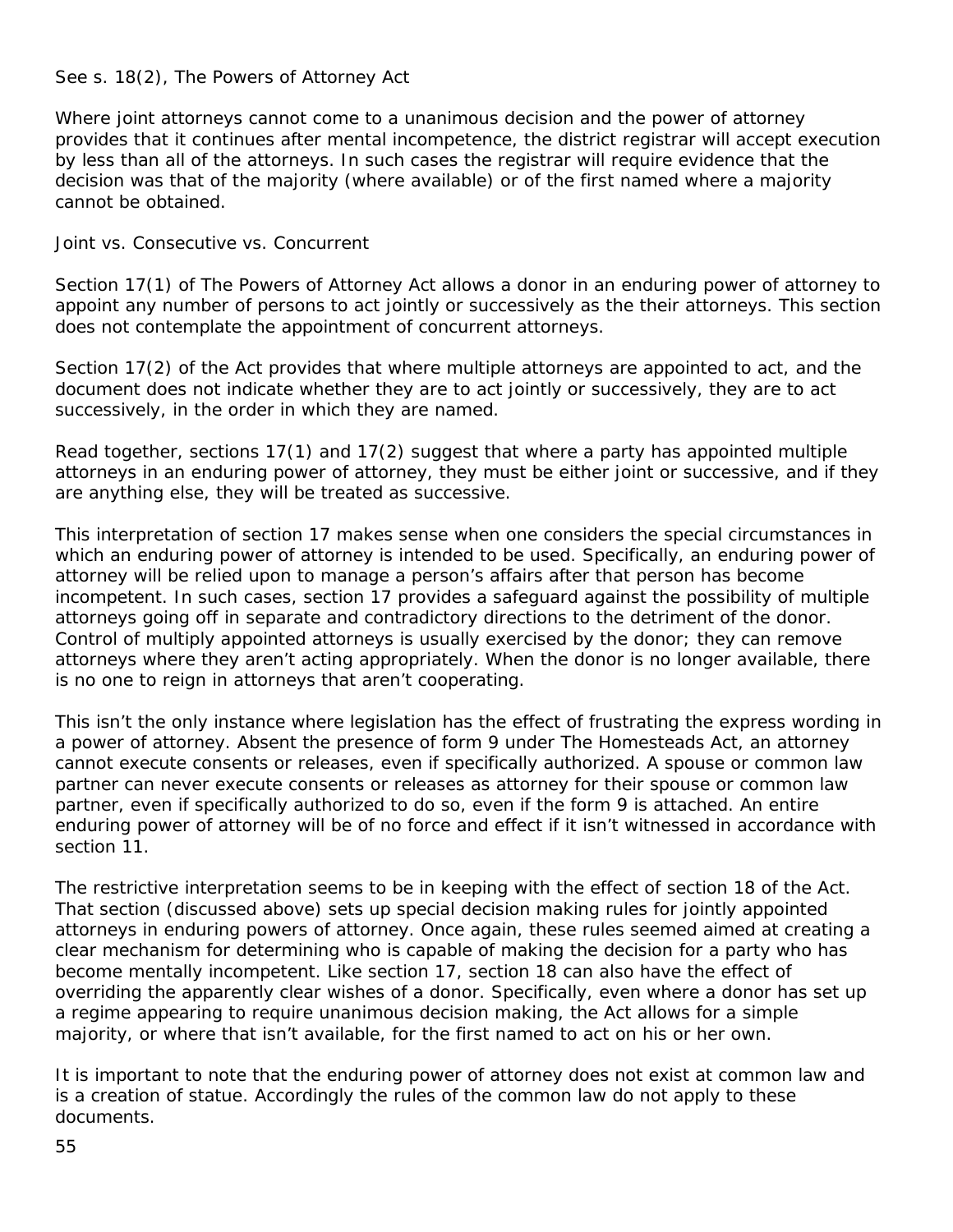# **The Real Property Application (RPA)**

## **Execution / Witnessing requirements**

See **Witnessing rules** (below) for a summary of the rules governing the witnessing of real property applications.

## **RPA not to be registered in series**

Other than a mortgage of the subject lands, new system documents (for example a transfer of land) are not to be registered in series with an RPA. See s. 30(1) and s. 99, *The Real Property Act*

## **Direction**

A direction is to be inserted into an RPA when the party taking title will be different from the party making the application. With the insertion of a direction clause, the RPA acts not only to move lands from the old system into the Torrens system, but also as a transfer of those lands from the applicant to the directee.

Where an RPA contains a direction, much as in a transfer of land, the RPA must contain *Homesteads Act* evidence*, Farmlands Ownership Act* evidence, and evidence as to the fair market value as required by *The Tax Administration and Miscellaneous Taxes Act*. This information must be provided by way of an affidavit attached to the RPA. See **Schedule VII** for a sample of such an affidavit.

## **Applications by executors of administrators**

Where old system lands are owned by a person who has passed away, and the parties involved want to have a new system certificate of title for those lands, an application may be made by the executors or administrators of the estate. Evidence of their appointment in the form of letters of administration or a grant of probate must accompany the RPA.

Where an application is made by the executors or administrators of an estate, title will issue into the name of the executors or administrators in that capacity unless the RPA contains a direction. Once the new system title has issued, the executors or administrators are free to transfer the lands to a purchaser or a beneficiary without the need for any special evidence regarding the estate.

#### **Direction by executors or administrators**

Where the parties intend for title to issue into the name of a party other that the executors or administrators in their capacity as executors of administrators, a directed real property application must be filed. In addition to all other requirements of a regular RPA, the district registrar will require evidence concerning the estate.

The district registrar will not permit a disposition other than in accordance with the will (if there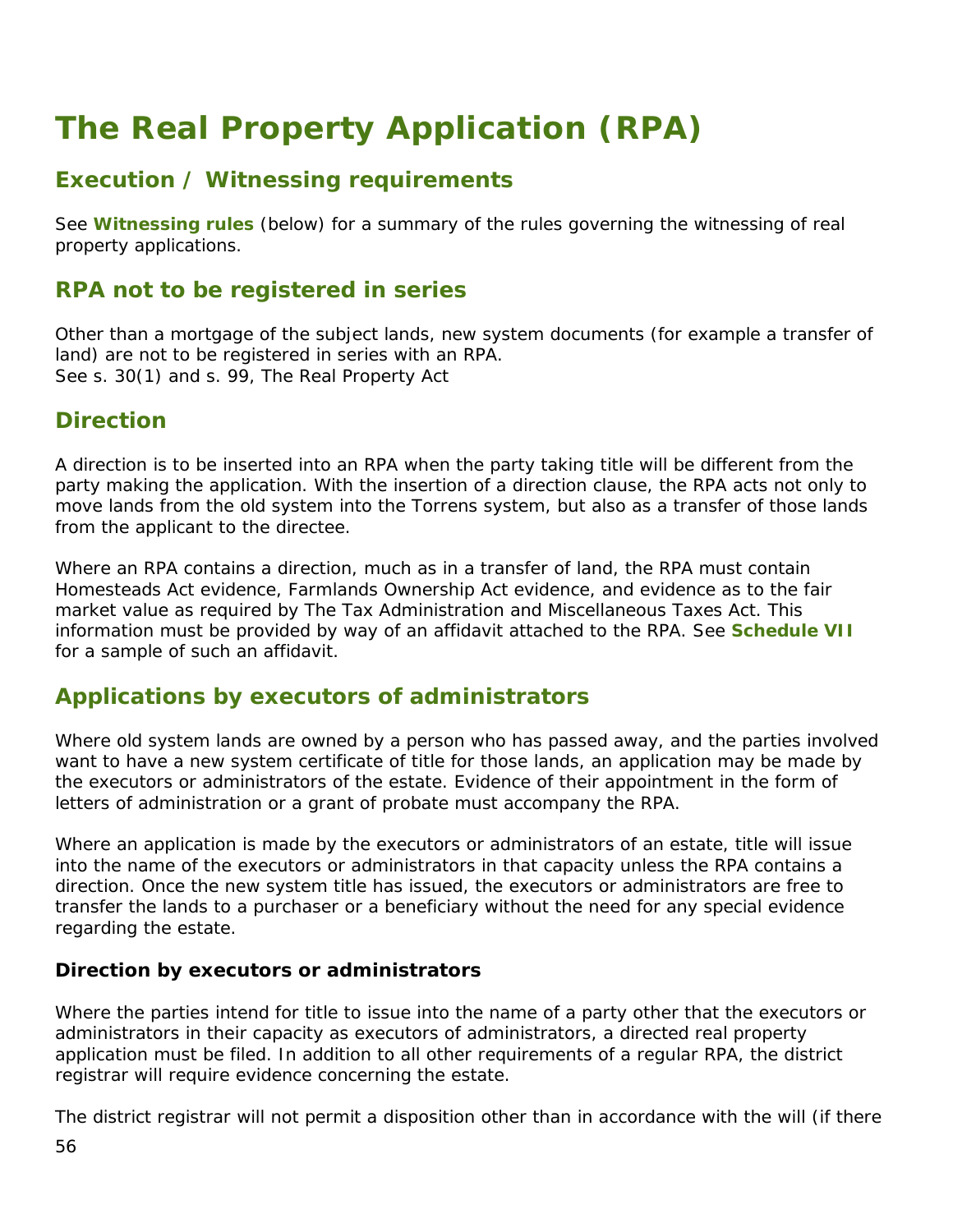is a will).

The following is a list of the evidence that must be presented with a directed RPA by an estate:

- 1. Grant of probate or letters of administration
- 2. Evidence in the form of the affidavit of debts and heirs, including:
	- a) Publication of notice to creditors under *The Trustee Act*, with no claims filed within the designated time;
	- b) All debts, claims and liabilities against the deceased in the estate are paid and that there are no outstanding and unpaid income taxes or succession duties, if applicable (evidence that all income taxes of the deceased in the estate have been paid should be sufficient, without requiring a copy of the clearance certificate also to be filed);
	- c) Particulars of a surviving spouse/common law partner and children;
	- d) Evidence that the executor has not been served with an application under *The Dependants Relief Act* (note that the limitation period under The *Dependants Relief Act* is six months from the date of the grant of probate or letters of administration);
	- e) If the land is homestead, the consent of the surviving spouse/common law partner;
	- f) For deaths which took place after August 15, 1993, where there is a surviving spouse/common law partner, evidence that the personal representative served the surviving spouse/common law partner with the notice under section 31 of *The Family Property Act* within one month after the grant of probate or letters of administration and that no application for an accounting and equalization has been made by the surviving spouse/common law partner (the surviving spouse/common law partner has six months from the date of the grant of probate or letters of administration to file an application for an accounting and equalization under *The Family Property Act*).

The above rules and evidentiary requirements will also be applied if there has been a disposition of the subject the lands in the old system by the executors or administrators of an estate.

# **Registration Details Application (RDA)**

Registrations submitted in paper, and not through the eRegistration portal, must be accompanied by a form called the registration details application or RDA for short.

When completed the RDA form will contain a list of documents to be registered in series, including the order in which they are to be registered. It must contain a complete and current list of the titles and instruments affected by the documents to be registered.

Please ensure that your full name, address, phone number (together with extension number where applicable), and your e-mail address are all on the RDA. A document series submitted without an RDA or with an incomplete or illegible RDA form will be returned without registration.

If the documents that you have submitted are not suitable for registration the reasons for rejection will be endorsed on the RDA.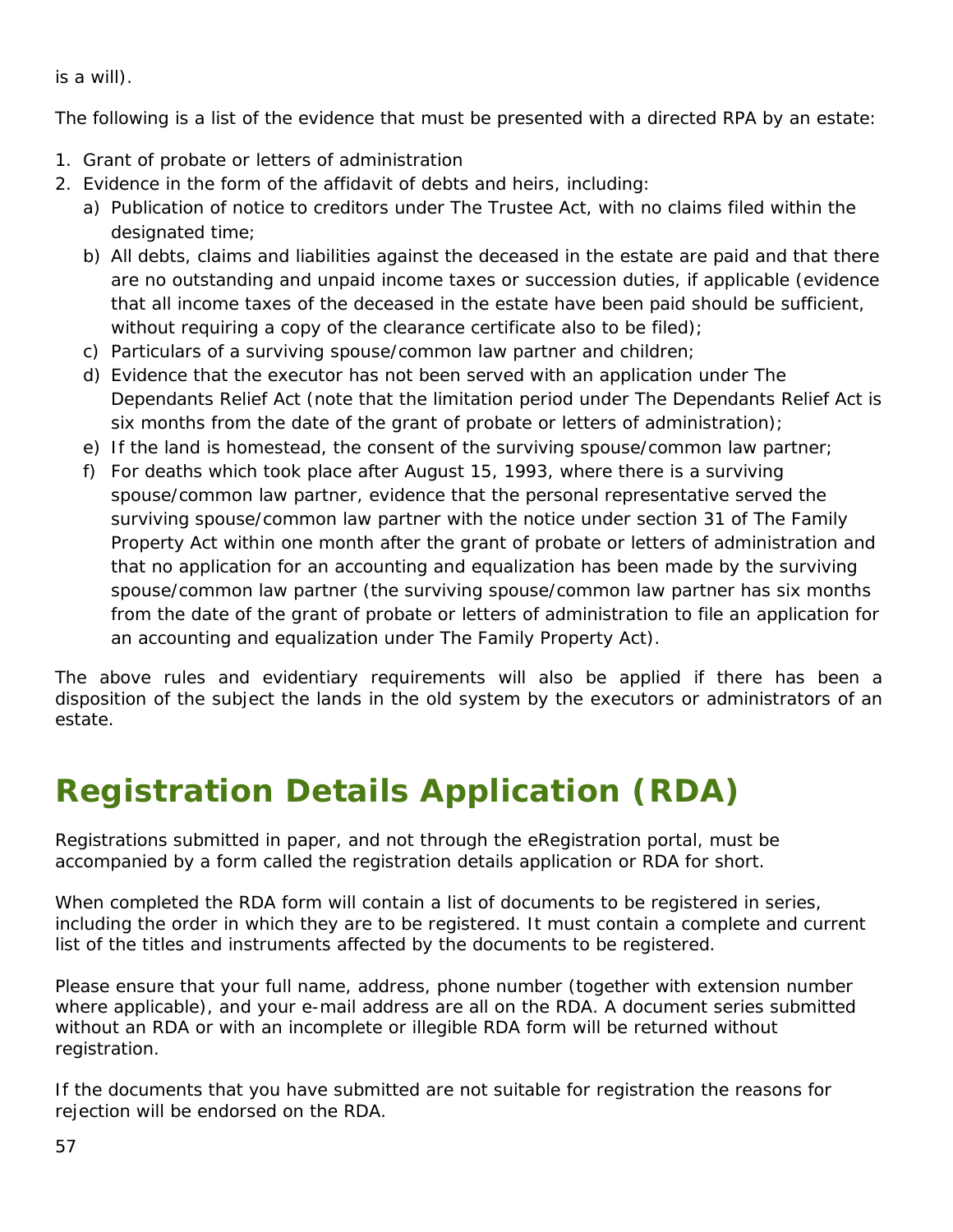See s. 63(1), *The Real Property Act*

The RDA form can be found here: <https://teranetmanitoba.ca/land-titles/land-titles-forms/>

Instruments or series of instruments submitted through eRegistration do not need to be accompanied by a separate Registration Details Application (RDA) form. The information contained in eRegistration constitutes the approved RDA form. It captures all of the information and provides all of the relevant functionality of the RDA form.

# **Religious societies**

Numerous religious organizations and associations hold land and interests in land in the Province of Manitoba. Some religious organizations have specific legislation (either federal or provincial) to govern them. Where such specific legislation exists, any dealing with land by that religious group is governed by the provisions of their particular legislation. One example of such legislation is *The Catholic Parishes and Missions Incorporation Act*, R.S.M. 1990, c. 27

Most other religious organizations in Manitoba are governed by *The Religious Societies' Lands Act*. This legislation governs the manner in which religious societies that don't have specific governing legislation carry on their business. In particular, this act controls the manner in which religious societies acquire and dispose of interests in land.

The relevant sections of *The Religious Societies' Lands Act* are summarized as follows:

## **Transfer to a religious society**

#### **Transfers Expire**

Transfers to a religious society must be registered at land titles within 12 months of execution, otherwise they are deemed void and cannot be accepted. Where a transfer is deemed void, the Registrar-General of land titles may, at the Registrar's absolute discretion, approve the document, if the Registrar determines that it is in the best interest of all parties to so do. See s. 14(1) and s. 14(2), *The Religious Societies' Lands Act*

#### **Transfer from a religious society**

When a religious society is transferring land in the ordinary course, the religious society can do this by way of a transfer executed by the trustees of the religious society accompanied by both:

- 1. A copy of a resolution adopted by the society at a regular annual meeting or a special meeting of the society, approving the sale (see below for rules governing resolutions); and
- 2. A court certified copy of an order by a judge of the Court of Queen's Bench approving the sale.

See s. 21 and s. 22(1), The Religious Societies' Lands Act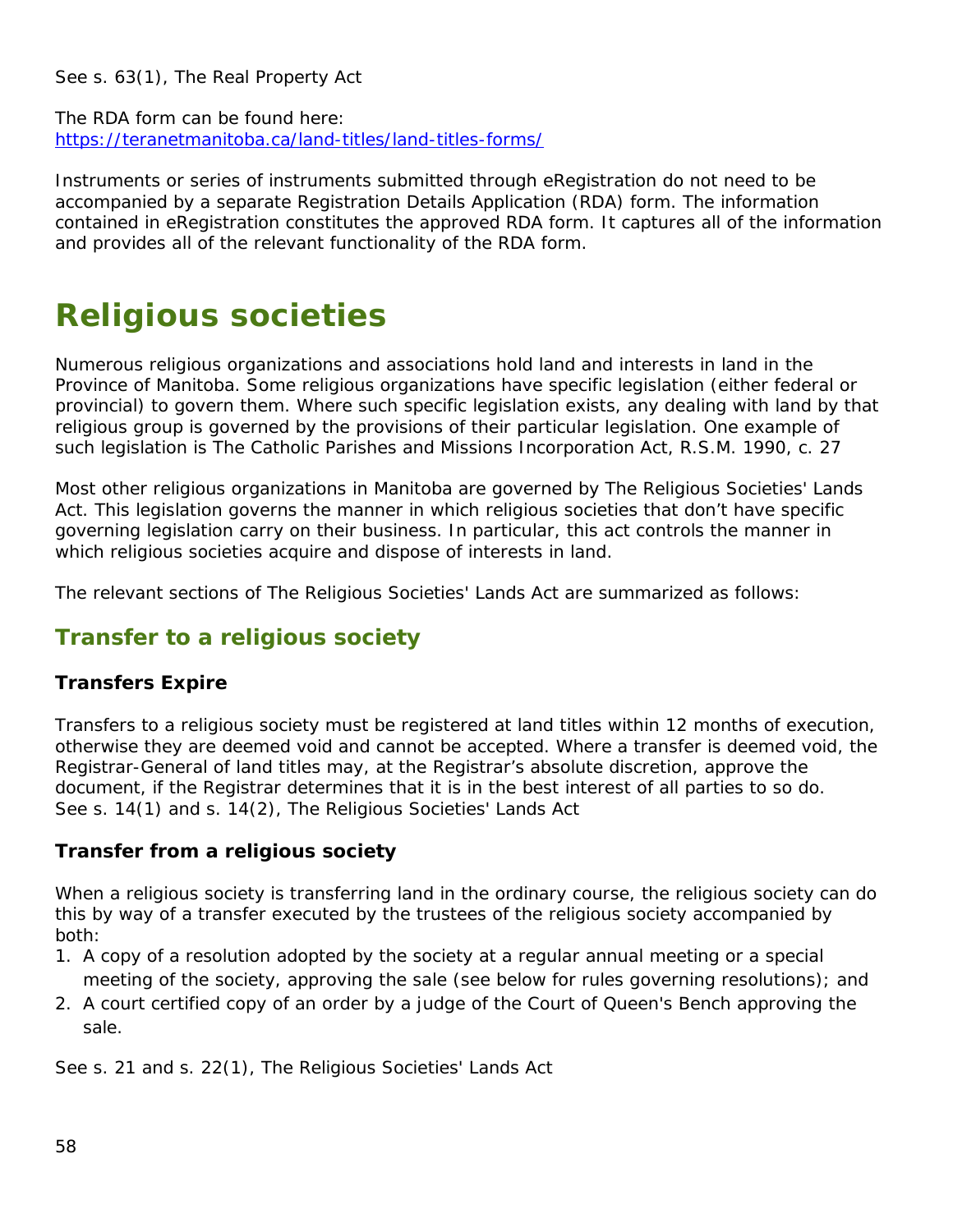The rules governing transfers by religious societies do not apply to religious societies in the following circumstances:

#### **Transfer to an incorporated board of which the society forms part**

When a religious society transfers land to an incorporated board of the denomination of which the society forms a part, the religious society can do this by way of a transfer executed by all of the trustees of the religious society, accompanied by either:

- 1. A copy of a resolution adopted by the society at a regular annual meeting or a special meeting of the society, approving the sale (see below for rules governing resolutions); or
- 2. A court certified copy of an approval of by a judge of the Court of Queen's Bench.

See s. 24 and s. 26, *The Religious Societies' Lands Act*

#### **Religious societies uniting**

When a religious society is uniting with another society of the same denomination, the trustees may transfer to the trustees of the last mentioned society by way of a transfer executed by all of the trustees of the religious society, accompanied by either:

- 1. A copy of a resolution adopted by the society at a regular annual meeting or a special meeting of the society, approving the sale (see below for rules governing resolutions); or
- 2. A court certified copy of an approval of by a judge of the Court of Queen's Bench.

See s. 24 and s. 26, *The Religious Societies' Lands Act*

#### **Sales more than 10 years old**

Where a sale of land by the trustees of a religious society is more than ten years old, and has not been approved by a judge of the Court of Queen's Bench, the Registrar-General of land titles may confirm the sale upon such terms as the Registrar-General orders. See s. 23, The Religious Societies' Lands Act

#### **Transfer of cemetery to a cemetery company or municipality**

A religious society may transfer any land used by it for cemetery purposes to either a company incorporated under *The Corporations Act* for the purpose of operating of cemetery or to a municipality.

This is done by way of a transfer executed by all of the trustees of the religious society, accompanied by a copy of a resolution adopted by the society at a regular annual meeting or a special meeting of the society, approving the sale (see below for rules governing resolutions). See s. 27(1), *The Religious Societies' Lands Act*

## **Mortgage from a religious society**

A religious society may mortgage lands by way of a mortgage signed by all or a majority of the trustees of the religious society.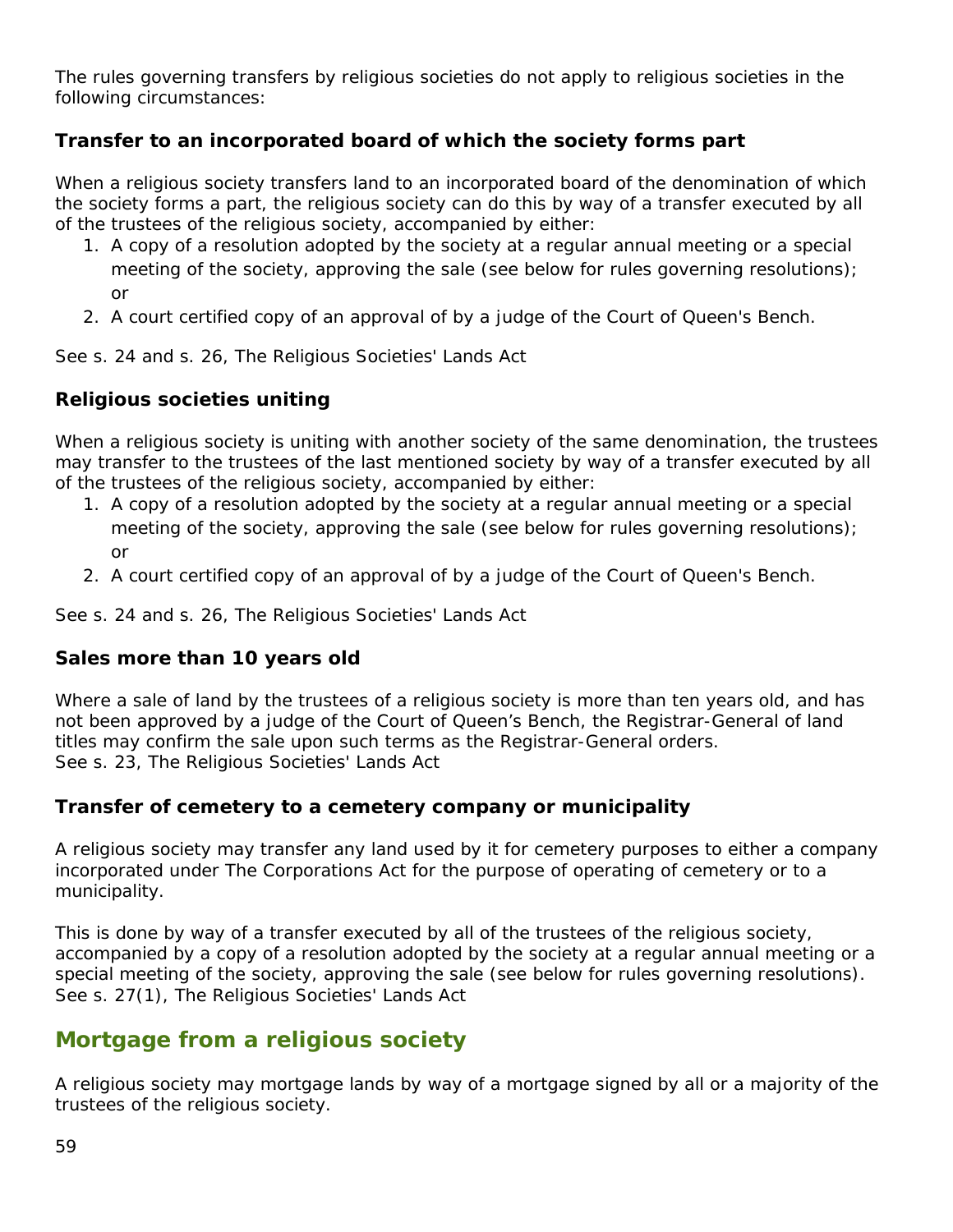## **Update named trustees**

Where a certificate of title is in the name of named trustees of a religious society, and the trustees want to update the names to the current trustees, the religious society can file a request using the request/transmission form. Please attach to the request a copy of a resolution containing the names of all current trustees (see below for rules governing resolutions).

See s. 10(1), *The Religious Societies' Lands Act*

## **Rules governing resolutions**

A resolution appointing or confirming trustees, or approving a sale, must be adopted at either a special or annual meeting of the religious society. A copy of that resolution is to be signed by the chairman and secretary of the meeting. The district registrar will accept a copy of this document certified by the secretary (or equivalent) of the religious society. See s. 11(1), s. 11(2) and s. 11(4), *The Religious Societies' Lands Act*

# **Schedules**

#### **Use**

Schedules are to be attached to documents where there is insufficient room in that document or in a particular box of that document for the information required for that document.

Schedules are not to be used with the eDischarge, eMortgage, eTransfer or eCaveat smart forms. The boxes on these forms expand as required.

#### **Statements in schedules deemed sworn**

*The Real Property Act* provides that any statements set out in a document, the form of which has been approved for use under that Act by the Registrar-General, and signed by the party making that statement, has the same validity as an oath, affidavit, affirmation or statutory declaration made under *The Manitoba Evidence Act*. The schedule is such a form, and accordingly, the completion and signing of it has the same effect as if the evidence contained therein was given in an oath, affidavit, affirmation or statutory declaration by the signatory. See s. 194, *The Real Property Act*

## **Document incorporates schedule by reference**

The following requirements must be observed for the contents of a schedule to be incorporated into the body of a document:

1. The schedule must be referred to in the body of the original document. This is typically done by inserting a given letter into the box provided following the expression "see schedule".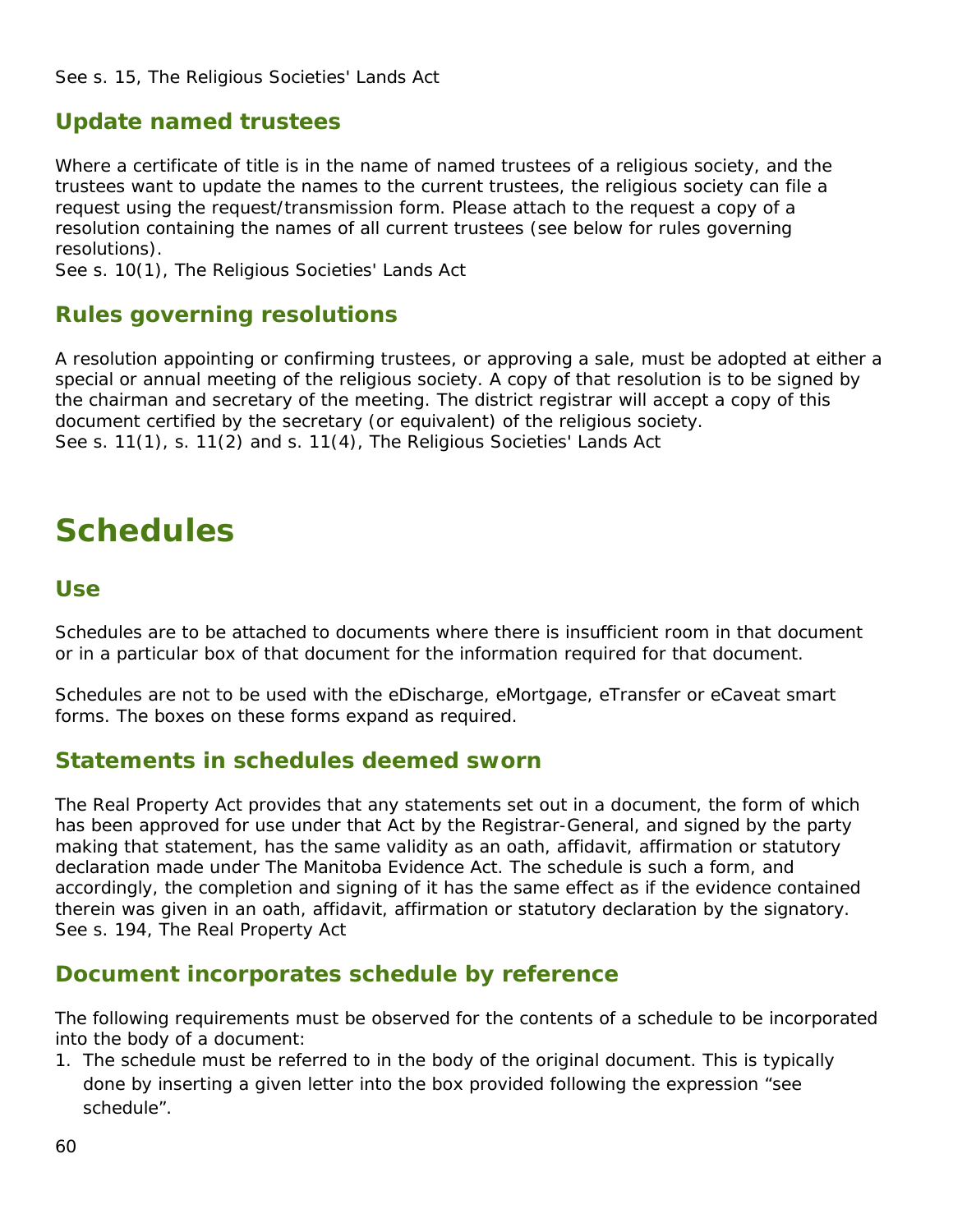- 2. The schedule must contain the following particulars:
	- i. It must specify the type of document to which it is attached;
	- ii. It must specify the parties to the document;
	- iii. It must provide the total number of pages in the schedule;
	- iv. The last page must be signed by all parties signing the document;
	- v. All other pages must be initialled by all parties signing the document; and

vi. It must specify the date of the document to which it is attached (see below for discussion).

3. The original document must be signed by the appropriate parties (see below for discussion).

# **Date**

When completing a schedule, the date to be inserted must be the execution date of the document that the schedule forms a part of. Do not use the date that the schedule was signed unless, of course, this happens to be the very same date.

The reason for this rule lies in the purpose behind the wording at the bottom of the schedule: this wording, including the date, is required so as to identify the document that the schedule forms a part of and the inclusion of the date of that document will make that process more certain.

The date of a document is the date on which the document was *executed* and not the date that any supporting evidence was signed (such as *Farmlands Ownership Act* evidence or *Tax Administration and Miscellaneous Taxes Act* evidence). Where multiple parties have executed a document, the date of the document is the date that the last person executed the document.

# **Original document must be signed**

Where there is insufficient room on a document for proper execution, the execution portion of the document is often moved to a schedule. This typically occurs in two situations: 1. where there are a large number of people executing a document; and 2. where the document is being executed by an attorney under a power of attorney and there is insufficient room in the document for the required evidence.

In these cases, it is not sufficient to ensure that the schedule is properly executed. Where the execution has been moved to a schedule at least one of the parties must also sign on the original document. All formalities and rules regarding both execution, dating and witnessing must be followed.

Execution is required on the original document to ensure that the document the schedule is meant to be attached to and form a part of is the document that it is actually attached to it. It makes no sense for a schedule to say that it is a schedule to a transfer dated June 23, 2010 where the execution portion of the transfer is blank and contains no date whatsoever. The logic behind this requirement is the same logic that requires the bottom portion of a schedule to be signed in the first place.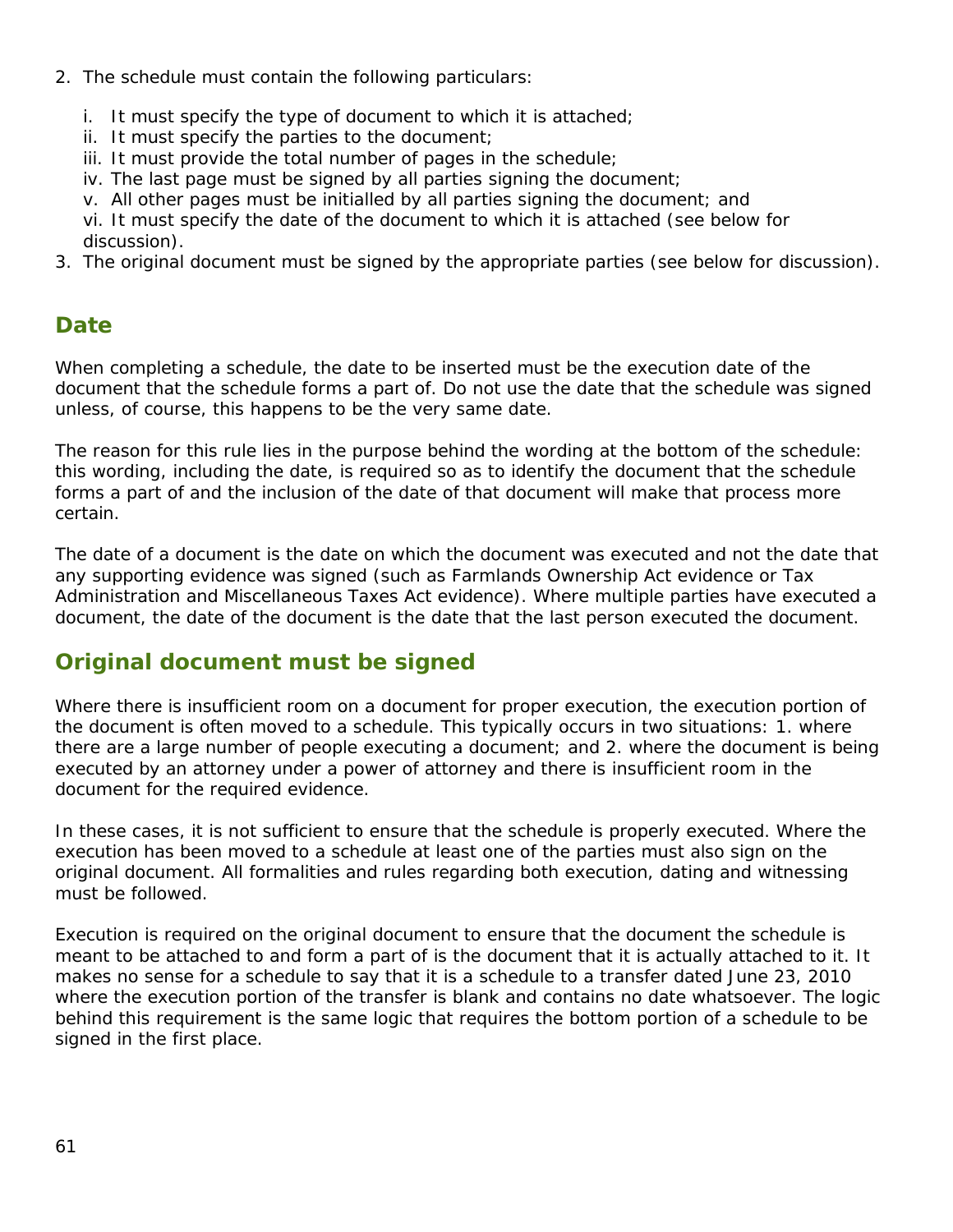## **Supporting pieces of evidence are not schedules**

Where pieces of evidence such as a birth or death certificates are being submitted, they are to be attached to the document without being marked as schedules. Schedules contain information that belongs in the original document but for which there is insufficient room.

# **Severance of Joint Tenancy**

## **Severance by a joint tenant with notice**

The process to be followed to sever a joint tenancy by notice (in accordance with section 79 of *The Real Property Act*) is as follows:

- 1. Complete Notice of Intention to Sever Joint Tenancy (form 20). Do not register this at Land Titles.
	- i. At common law there is no notion of a severance allowing a party to claim an unequal share. While form 20 leaves the fractional interest to be claimed blank, it does not specifically allow or even contemplate an unequal claim. For a joint tenancy to exist, the parties must have equal shares. Those who believe they are entitled to a greater share must make application to court for an order of partition.
- 2. Personally serve the form 20.
- 3. Wait 30 days.
- 4. Register the severing instrument with Land Titles
	- i. The severing instrument can be a conveyance of an interest by the joint tenant to a third party or, for a severance by a joint tenant without a disposition, the severing instrument can either be a Transfer of Land by the severing joint tenant to themselves or it can be a request/transmission.
	- ii. An affidavit of service of the form 20 (with a copy of the actual form 20 that was served attached thereto as an exhibit) must be submitted with the severing instrument. When using eRegistration, this affidavit is to be added to the severing instrument as a supporting document.

Where a joint tenant served with the form 20 wishes to contest the severance, they must file evidence with the district registrar confirming that they have taken court proceedings to oppose the severance. This should include court certified copies of the originating document in court (Statement of Claim), together with any relevant motions. The evidence should be attached to a request/transmission form (form 15) and submitted in the eRegistration portal as a miscellaneous (MISC) instrument.

Once evidence of proceedings has been filed the district registrar will not complete the registration of the severing instrument; nor will land titles process a survivorship request in the event that either of the joint tenants dies, unless either a court order or consent to that registration by the estate of the deceased joint tenant is received. This is because there is no certainty as to whether or not the joint tenancy has been severed.

The forms (transfer, request/transmission and form 20) can be found here: [teranetmanitoba.ca/land-titles/land-titles-forms/](http://teranetmanitoba.ca/land-titles/land-titles-forms/)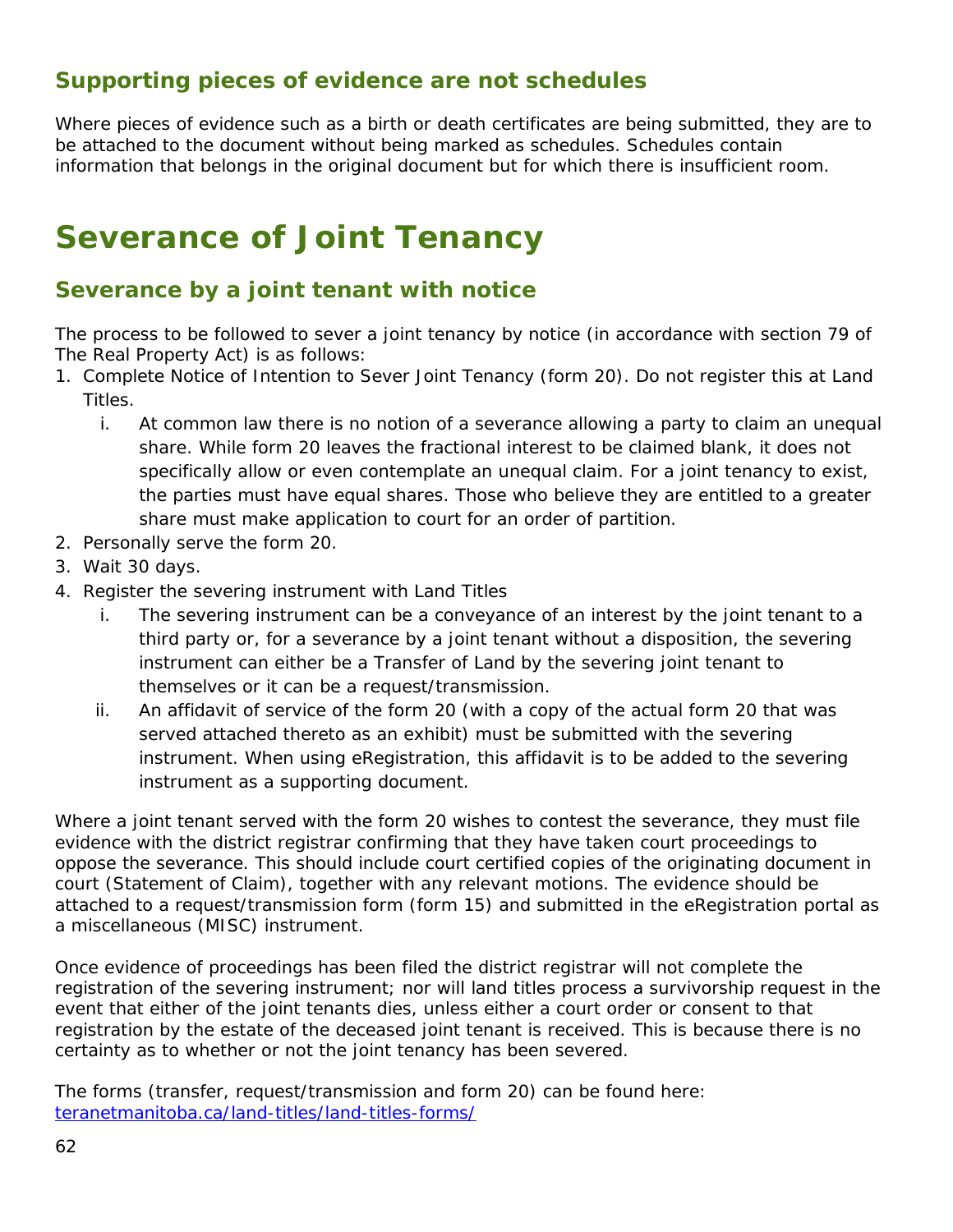# **Thirty day notices**

One method for removing unwanted judgments, caveats and builders' liens from a certificate of title is through the use of a thirty day notice. The thirty day notice process is not suitable for all situations and can lead to unwanted litigation. Accordingly, serious consideration to the circumstances and the consequences must be given prior to making an application for such a notice.

## **Not available for certain documents**

The district registrar will not issue a thirty day notice for district registrar caveats, building restriction caveats, easement agreement caveats, judgments for child support, or judgments for spousal support.

Where the instrument in question is a judgment, and the applicant is requesting the notice based upon the fact that, in their opinion, the courts made an error in issuing the judgment, the district registrar will not issue the notice. The correct procedure is to file an appeal with the courts within the required time.

The district registrar will not issue a thirty day notice to remove a judgment because the judgment has been on title for a length of years (i.e. for 10 years). Legislation gives the power to vacate a statute barred judgment to the courts and not to the district registrar. See s. 11(1), The Judgments Act

## **The process**

#### **Application for the notice**

The thirty day notice process is started by filing a request/transmission form asking that a thirty day notice be issued. In box 2 of the request form insert language to the effect of "Request thirty day notice regarding caveat 1234567/1."

Where the instrument to be removed is a builders' lien, the district registrar will automatically issue the thirty day notice upon receipt of the request.

Where the instrument to be removed is a caveat or a judgment, the district registrar will not issue the thirty day notice automatically or as a matter of right. In addition to requesting the notice, the applicant must add into box 2 evidence in the form of a statement or series of statements advising why the caveat or judgment is not properly registered against the title.

#### **Service**

Upon being satisfied that it is appropriate to issue a thirty day notice, the district registrar will prepare and forward the notice to the applicant.

It is the applicant's responsibility to serve the thirty day notice as directed therein.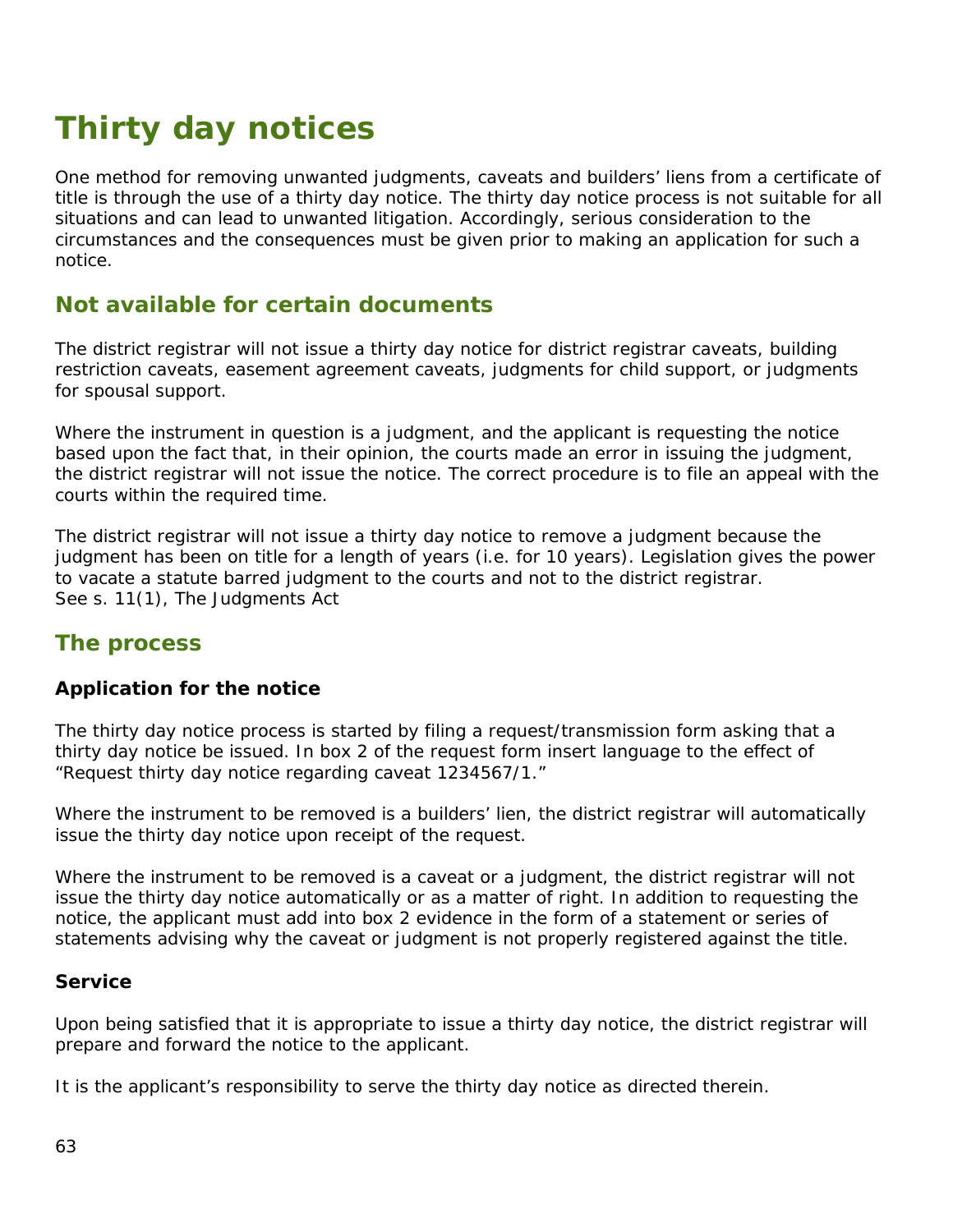Where there appears to be a good address for service on file in the land titles system for the holder of the subject instrument, the district registrar will give instructions for service of the notice to be made by sending it by registered mail to that address.

Where there is no suitable address, personal service will be ordered.

#### **Application for Removal of the Instrument**

Once service of the thirty-day notice has been made and the time period specified in the notice has passed without any action having been taken by the claimant in the subject instrument, a second request may be filed.

In box 2 of the second request insert language to the effect of "Request lapse of caveat 1234567/1 by virtue of service of thirty day notice. Proof of service attached hereto."

Affix to the request an affidavit of service with attached thereto a copy of the thirty day notice that was served as an exhibit.

Upon receipt of such a properly completed request, with appropriate evidence and where no action has been taken by the claimant, the district registrar will remove the subject registration from title.

Where registered mail service has been ordered, the notice must actually be delivered. A notice which has been sent but not accepted has not been served.

## **Failure to Serve / Substitutional Service**

In the event that service of the notice cannot be effected in accordance with the instructions in the notice, application may be made for an order of substitutional service. This application is made using the request/transmission form.

In box 2 of the request form insert language to the effect of "Request for an order of substitutional service upon 1234321 Manitoba Ltd. by virtue of the attached affidavit of attempted service."

Attach to the request form your affidavit of attempted service. The affidavit must detail the efforts made to serve the party and the efforts made to locate the party where service has failed.

Upon receipt of an application for substitutional service, the district registrar will review the attempted service affidavit and either request further information or issue an order of substitutional service.

Once an order of substitutional service has been issued, service of the notice must then be made in accordance with that order.

Once proper service has been made and the time period specified has passed without any action having been taken by the claimant in the original instrument, the request to lapse may be filed.

64 No order of substitutional service is required where the thirty day notice calls for registered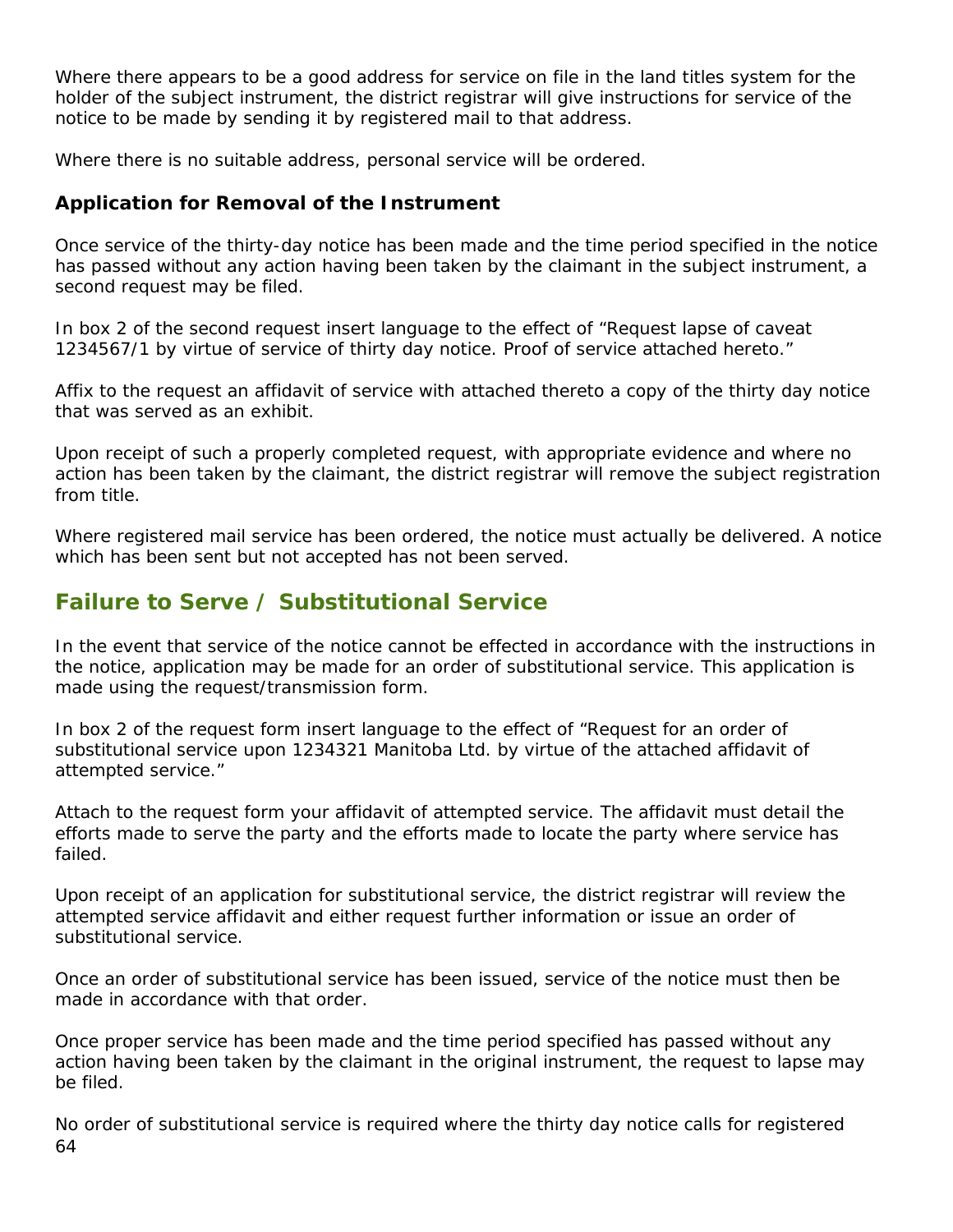mail service but the notice was actually served personally on the holder of the subject instrument. Personal service is always valid.

## **Pending Litigation Order / Proof of Proceedings**

The district registrar will not lapse an instrument through the thirty day notice process where appropriate proof of proceedings has been filed with them.

#### **Builders' Liens**

The district registrar will not lapse a builder's lien from title where a pending litigation order drawn in accordance with Form 9 in the Schedule to *The Builders' Liens Act* has been registered.

See s. 50(1) The Builders' Liens Act

It is important to note that the pending litigation order does not have to have been registered by the specific party served with the thirty day notice. See s. 61(1), The Builders' Liens Act

#### **Caveats and judgments**

The district registrar will not lapse a caveat or a judgment from title where the registrant has, within the time period specified in the notice, filed with the district registrar proof of proceedings taken in the Court of Queen's Bench to establish/protect their claim. This can include a pending litigation order.

See s. 75(12) and s. 150(1), *The Real Property Act*

# **Transfers**

## **Use of eTransfer form**

Transfers of land must be completed using the eTransfer smart form, with the following exceptions:

- Transfers under power of sale in mortgage sale and foreclosure proceedings
- Transfers of mortgages
- Transfers of leasehold titles
- Transfers of encumbrances

# **Corporations**

Where land is transferred either to or from corporation, a search of the companies office database will be made to ascertain if the corporation has the corporate status to permit the transaction. A body corporate is deemed to be carrying on business in Manitoba if it is the registered owner of real property situate in Manitoba. *The Corporations Act* requires bodies corporate carrying on business in Manitoba to be registered under that act. A transfer will not be accepted where either a transferor or a transferee does not have the requisite corporate status.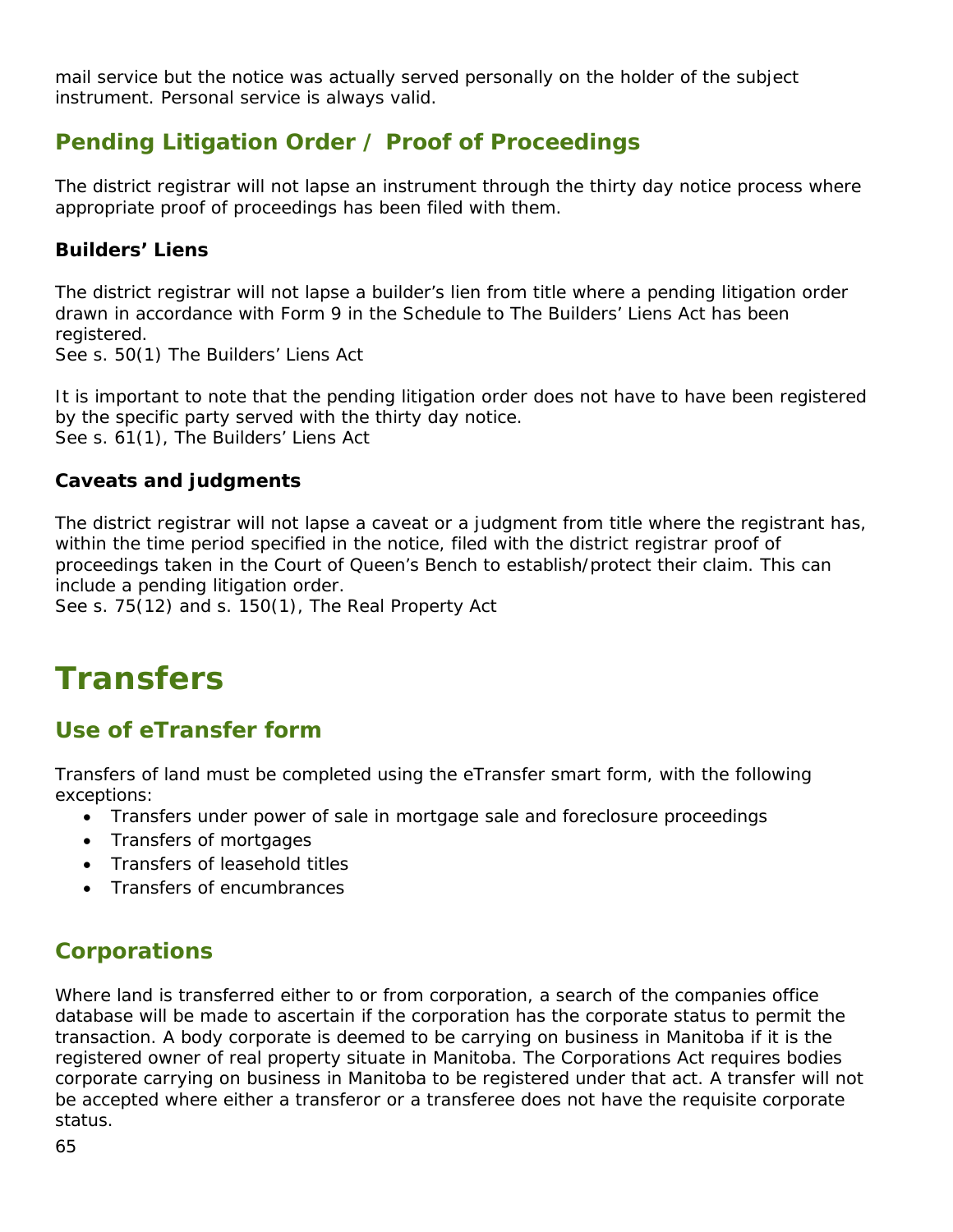See s. 187(2) and s. 187(3), *The Corporations Act*

There are certain exceptions to the requirement for registration in the companies office. Where that registration is not required the district registrar may require such other sufficient evidence as to corporate status as the situation warrants (e.g. Insurance companies, religious societies, charter banks, and statutorily created organisations). This evidence can either be attached to the transfer or it can be registered at a prior time for deposit into the land titles deposit index. If this evidence is placed in the deposit index it can be referred to in future transactions.

## **Full and complete name required**

The full and complete names of all transferees must be set out in every transfer. Initials used in place of full names are not allowed.

In the event that an individual uses an initial, not because they do not wish to set out their full middle name, but rather for identification purposes, the transfer of land must contain a statement signed from the transferee to that effect.

## **Land transfer tax**

#### **Tax Payable on Transfer**

By operation of *The Tax Administration and Miscellaneous Taxes Act*, land transfer tax is payable upon registration of a transfer of land (unless the conveyance is exempted by that Act). The amount of tax to be paid depends upon the fair market value of the land.

#### **Fair market value means**

Fair market value means the value of the land being transferred, including all improvements and buildings, at the time a transfer of land is registered at land titles. Typically this will be amount paid by a knowledgeable and willing buyer to a knowledgeable and willing seller where the parties are unconnected and equally motivated.

#### **Fair Market Value does not mean**

- The value of the lands at the time the transfer was signed.
- The value of the lands at the time the parties agreed to buy and sell the lands.
- The value of the lands at the time the offer to purchase was signed.
- The value of the lands at the time the evidence as to value in the transfer form was signed.
- The amount that was paid for the lands where that amount is less than the true fair market value of the lands.

#### **Improvements made prior to registration of transfer**

Parties who are considering making improvements to a piece of property prior to filing a transfer of land should be aware of the fact that any improvements they make will affect the value of the subject lands and therefore the amount of tax they will be required to pay.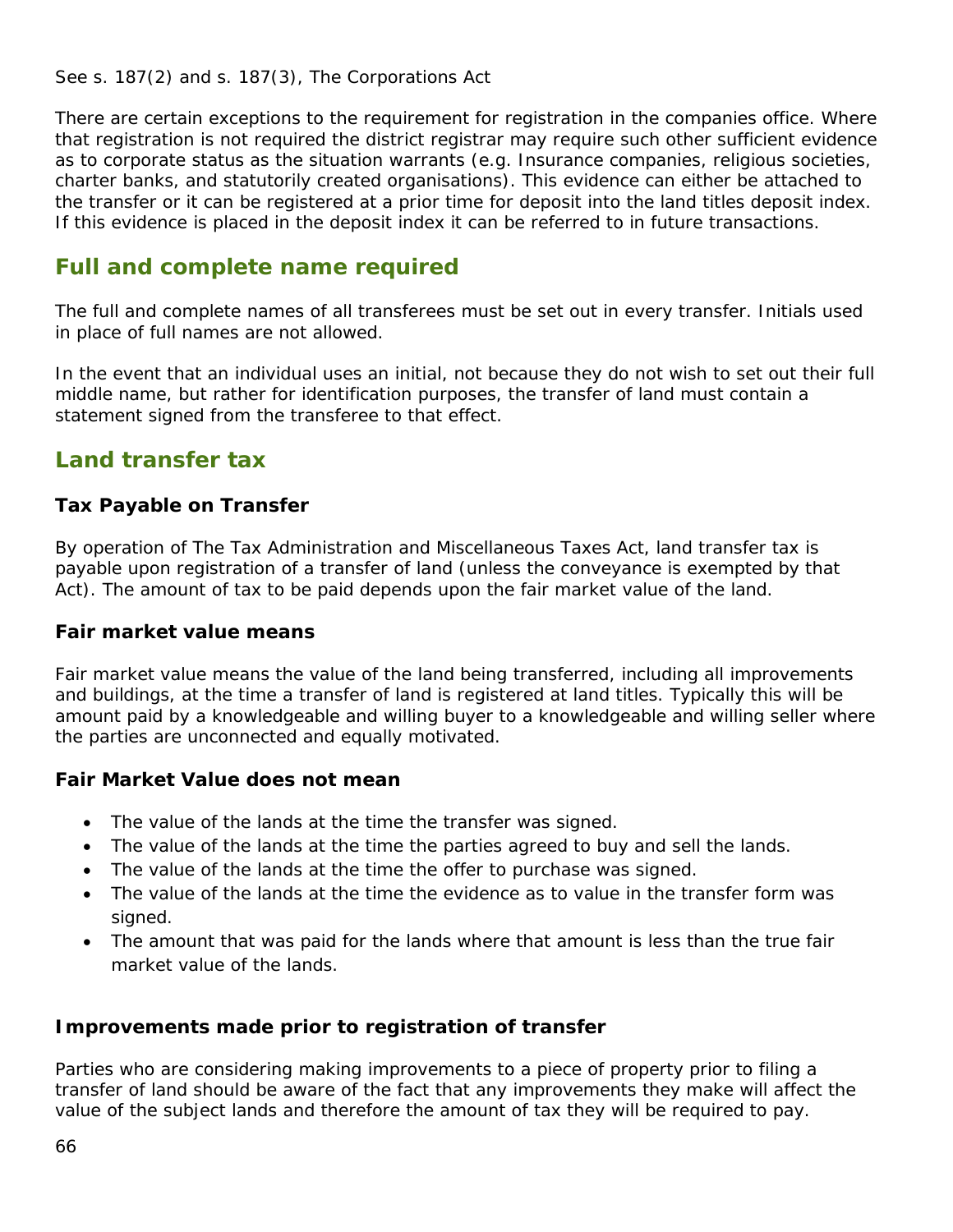#### **Evidence must be Current**

The district registrar will not accept a transfer of land where the sworn fair market value is more than six months old. This does not mean that parties can register transfers of land containing fair market value evidence that is not correct just because it was correct when it was signed and the six month time period has not passed - it is the value of the land at the time the transfer is registered that is the relevant value!

It is completely inappropriate to file a transfer which contains a value that does not reflect the fair market value of that property as of the filing date even if that information was correct at some point in time in the past.

#### **Exemptions from Land Transfer Tax**

In certain circumstances, transferees are exempt from paying land transfer tax. There are numerous circumstances when this tax may not be payable. The smart eTransfer provides relevant options based upon the nature of the transferee selected.

Pursuant to The Tax Administration and Miscellaneous Taxes Act, tax may not be payable where:

- The value of the land transferred is less than \$30,000.00
- The transferor is the director of *The Veteran Lands Act* and the transferee is a veteran or the spouse of a veteran or the common-law partner of a veteran
- The land is farmland, the transferee is a farmer, a spouse or common-law partner of a farmer, or a farmer and the farmer's spouse or common-law partner, and the land will continue to be used for farming
- The land is farmland, the transferee is a family farm corporation and the land will continue to be used for farming
- The land is farmland, the transferee is congregation within the meaning of section 143 of *The Income Tax Act* (Canada) and the land will continue to be used for farming
- The transferee is a registered charity as defined in *The Income Tax Act of Canada*
- The transfer is filed to correct an error in a previous transfer
- The transfer is to facilitate a scheme of subdivision to or from a trustee where there is no change of beneficial ownership
- The transfer is to change the type of tenure as between the existing owners of the land in question
- The transfer is a transfer of non-commercial property and the transferee is the registered owner's spouse or common-law partner (within the meaning of section 114 (1) (e) of *The Tax Administration and Miscellaneous Taxes Act*) or former spouse or former common-law partner or the executors/administrators of the registered owner's spouse or common-law partner
- The transfer is from a company which has dissolved and is to the company which held all of its shares immediately prior to dissolution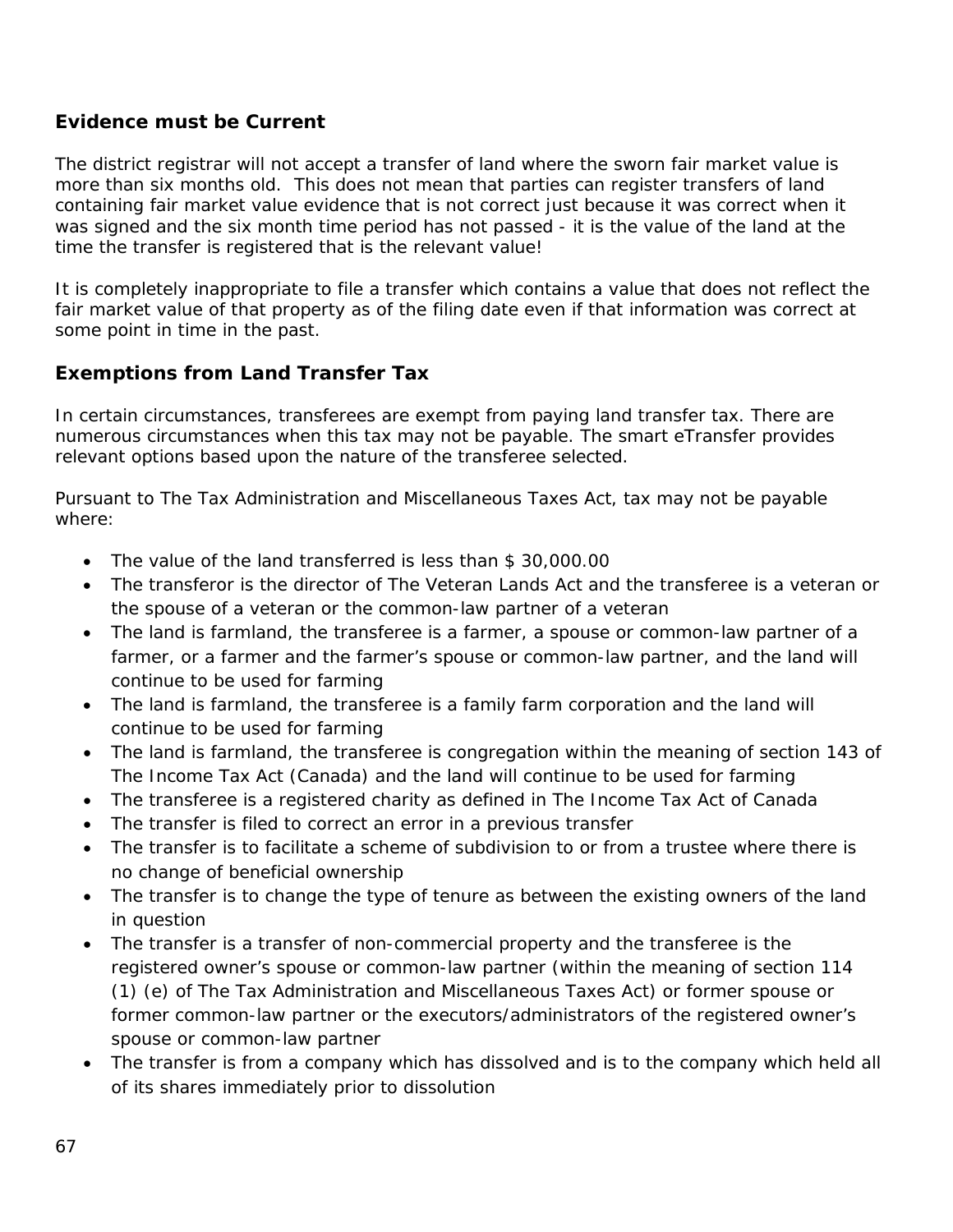- The transferee is acquiring the land for the use and benefit of an Indian band for treaty land entitlement purposes pursuant to s. 113(3) of The Tax Administration and Miscellaneous Taxes Act.
- The transferee is a non-profit corporation that is controlled by the transferor which is a registered charity as defined in s. 248(1) of the *Income Tax Act*.

See also **Estates** (above) for issues regarding transfers by the executors/administrators of an estate.

See **Witnessing rules** (below) for the rules governing the witnessing of transfers.

# <span id="page-67-0"></span>**Witnessing rules**

The law governing the witnessing of land titles documents has changed quite dramatically. In particular, changes now mandate a high standard for the witnessing of transfers and mortgages, although the law for other instruments has changed as well. A quick summary of the rules can be found at **Schedule VIII**.

# **What these rules apply to**

- 1. The witnessing of land titles documents executed on or after December 5, 2011.
- 2. Supplementary executions required to correct documents where they are signed on or after December 5, 2011.

## **What these rules do not apply to**

- 1. Documents executed prior to December 5, 2011.
- 2. The *execution* of documents. They only apply to the *witnessing* of the execution. Existing execution rules continue to apply to the execution with one exception: The corporate seal. Historically the seal has taken the place of a witness for corporate executions. This is no longer the case. All signatures on behalf of corporations will have to be witnessed.
- 3. The witnessing of affidavits, including supplementary affidavits required to provide missing evidence.
- 4. Documents registered by parties who are not the owners of interests in land, such as as caveats, judgments (Form 21), notices exercising powers of sale, builders' liens, personal property security notices, condominium liens and legal aid statements.
- 5. Documents or executions pursuant to *The Homesteads Act* of Manitoba. These executions are governed by that Act.
- 6. Land titles requests and transmissions. The signatures of parties executing these documents do not have to be witnessed.

## **Who these rules apply to**

These rules apply to corporations as well as to individuals. As a result, executions by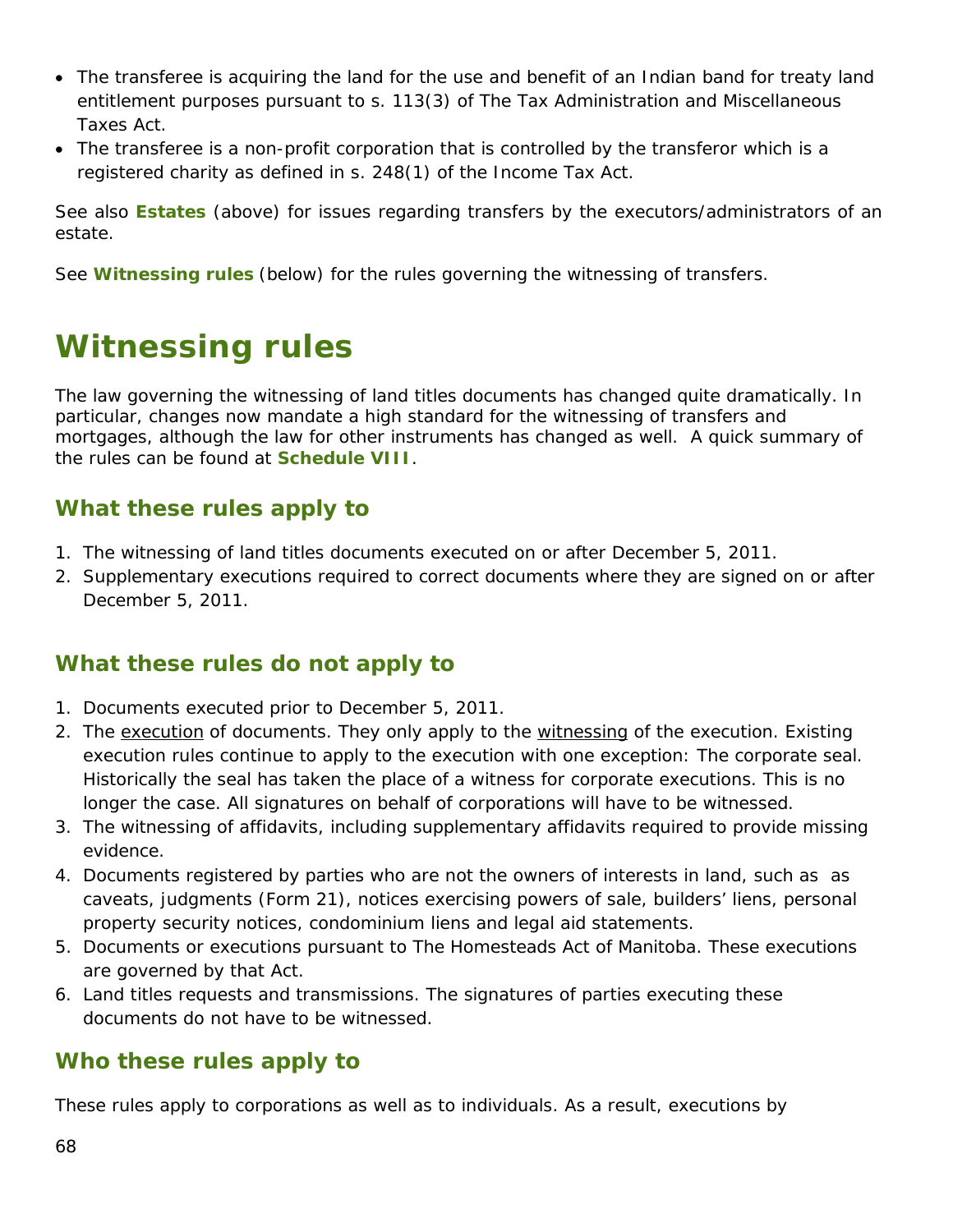corporations using a corporate seal in place of an appropriate witness will no longer be accepted.

## **Who these rules do not apply to**

These rules do not apply to the witnessing of documents executed by the governments of Manitoba and the other provinces and territories (and their agencies), the Government of Canada (and its agencies) and the governments of municipalities and local government districts. They also don't apply to documents executed by governments outside of Canada (and their agencies).

See **Witnessing rules for governments, municipalities and their agencies** (below) for a summary of the rules regarding the witnessing of disposition documents executed by governments and governmental agencies.

The witnessing rules have been incorporated into the smart eForms (the eDischarge, eCaveat, eMortgage and eTransfer) and as a result the options available on the signature pages will be in keeping with these rules.

## **Rules for transfers**

#### **Transfers witnessed within Canada**

The witnessing rules for transfers signed within Canada are set forth in section 72.5 of *The Real Property Act*. The signature of parties signing transfers executed within Canada may be witnessed by any one of the following persons signing as witness:

- 1. By a lawyer who is entitled to practice law in the province or territory where the transfer was executed;
- 2. If the transfer was signed in either British Columbia or Quebec, by a notary public who is authorized to practice in accordance with the laws of that province;
- 3. Where it is not possible to find a witness of the type set out in 1 or 2 (usually due to extreme remoteness), at the discretion of the District Registrar, before a person entitled to administer oaths either inside or outside Manitoba (as appropriate), as set out in sections 62 and 63 of *The Manitoba Evidence Act.*

In all cases, the witness must set forth their name, position and address beneath their signature as witness. No affidavit of execution is required.

#### **Transfers witnesses outside of Canada**

The witnessing rules for transfers signed outside of Canada are set forth in section 72.6 of *The Real Property Act*. The signature of parties signing transfers executed outside of Canada may be witnessed by any one of the following persons signing as witness:

- 1. By a lawyer who is entitled to practice law in the jurisdiction where the transfer was executed;
- 2. By a notary public who is authorized to practice in accordance with the laws of the jurisdiction where the transfer was executed;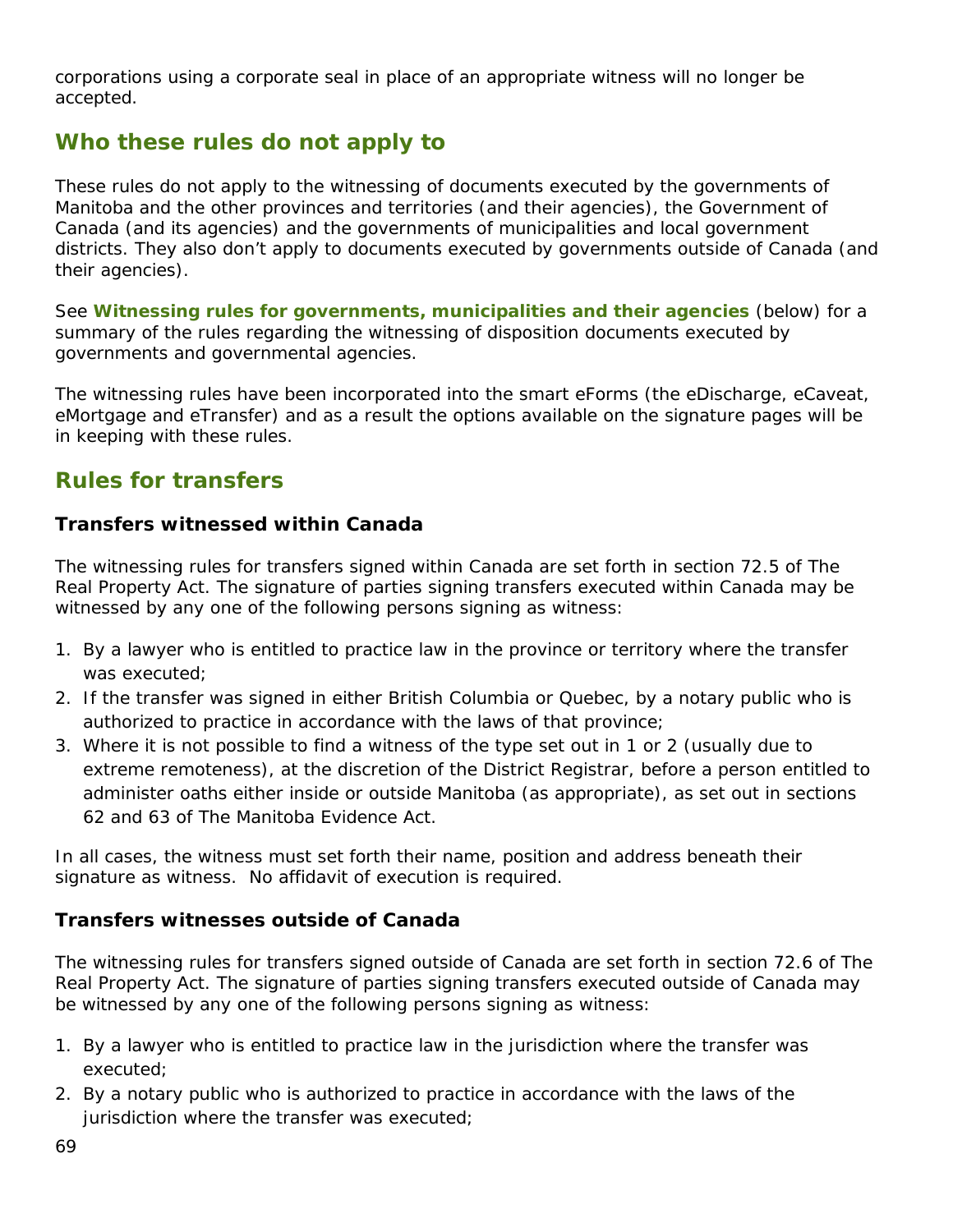3. By a person entitled to administer oaths outside of Manitoba (as set out in section 63 of *The Manitoba Evidence Act*).

In all cases, the witness must set forth their name, position and address beneath their signature as witness. No affidavit of execution is required.

**Notary certificate** also accepted: In addition to the above, transfers signed outside of Canada can be proven by a notary public in accordance with section 68 of *The Manitoba Evidence Act*. This involves a party signing before a notary public who, instead of signing the transfer as a witness, executes and attaches a certificate (in the form prescribed by that Act), affixing to it their seal of office.

## **Rules for mortgages**

#### **Mortgages witnessed within Canada**

The witnessing rules for mortgages signed within Canada are set forth in section 72.7 of *The Real Property Act*. The signature of parties signing mortgages executed within Canada may be witnessed by any one of the following persons signing as witness:

- 1. By a lawyer who is entitled to practice law in the province or territory where the mortgage was executed;
- 2. If the mortgage was signed in either British Columbia or Quebec, by a notary public who is authorized to practice in accordance with the laws of that province;
- 3. Where it is not possible to find a witness of the type set out in 1 or 2 (usually due to extreme remoteness), at the discretion of the District Registrar, before a person entitled to administer oaths either inside or outside Manitoba (as appropriate), as set out in sections 62 and 63 of *The Manitoba Evidence Act*;
- 4. Where the mortgagee is a financial institution, by an officer or employee of the financial institution or another designated person on behalf of the financial institution.

In all cases, the witness must set forth their name, position and address beneath their signature as witness. No affidavit of execution is required. For employees of financial institutions, they must also clearly set forth the fact that they are employees of the mortgagee financial institution.

#### **Mortgages Witnessed Outside of Canada**

The witnessing rules for mortgages signed outside of Canada are set forth in section 72.8 of *The Real Property Act*. The signature of parties signing mortgages executed outside of Canada may be witnessed by any one of the following persons signing as witness:

- 1. By a lawyer who is entitled to practice law in the jurisdiction where the mortgage was executed;
- 2. By a notary public who is authorized to practice in accordance with the laws of the jurisdiction where the mortgage was executed;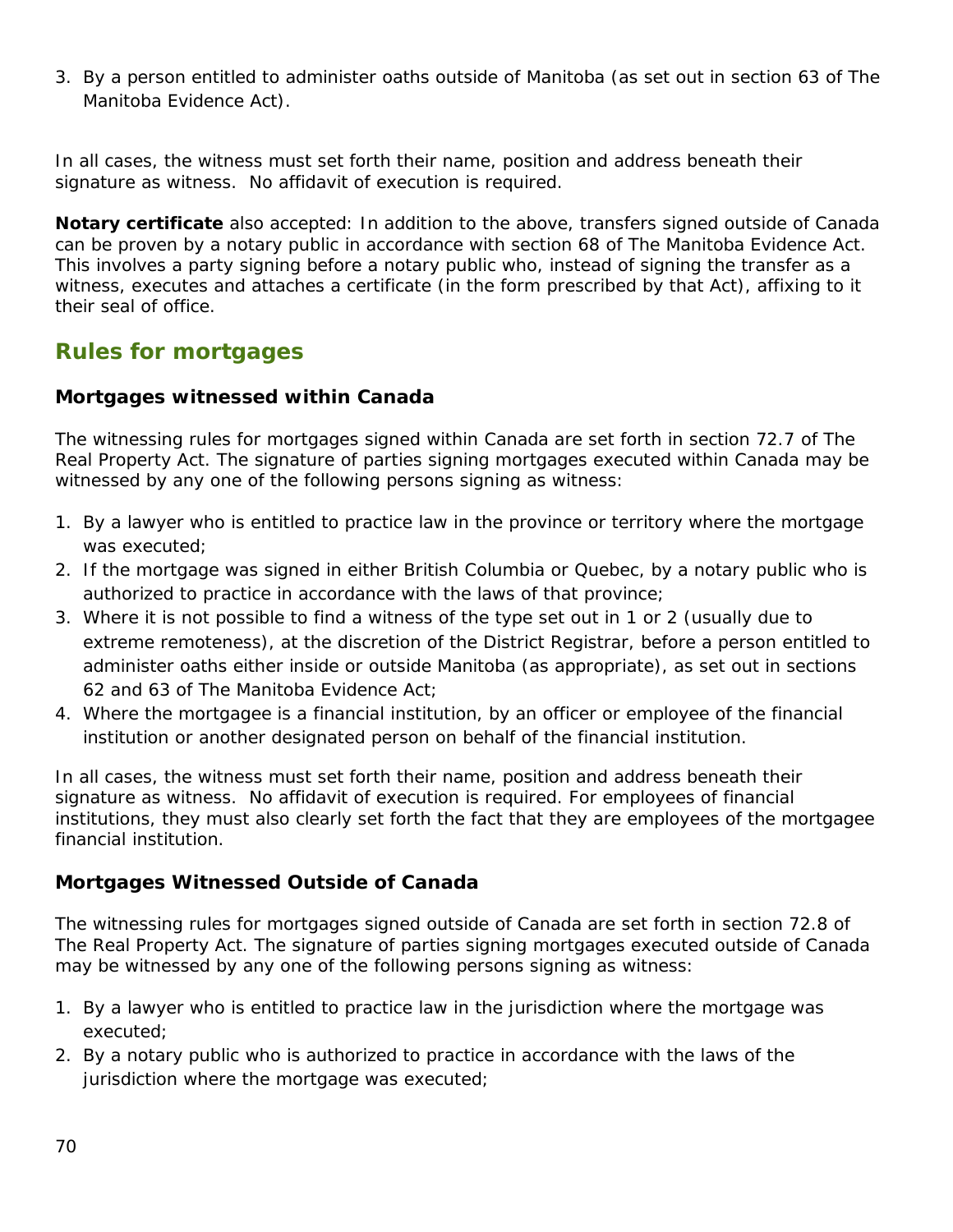- 3. By a person entitled to administer oaths outside of Manitoba (as set out in section 63 of *The Manitoba Evidence Act*);
- 4. Where the mortgagee is a financial institution, by an officer or employee of the financial institution or another designated person on behalf of the financial institution.

In all cases, the witness must set forth their name, position and address beneath their signature as witness. No affidavit of execution is required. For employees of financial institutions, they must also clearly set forth the fact that they are employees of the mortgagee financial institution.

**Notary certificate** also accepted: In addition to the above, mortgages signed outside of Canada can be proven by a notary public in accordance with section 68 of *The Manitoba Evidence Act*. This involves a party signing before a notary public who, instead of signing the mortgage as a witness, executes and attaches a certificate (in the form prescribed by that Act), affixing to it their seal of office.

## **Rules for documents other than transfers and mortgages**

The witnessing rules for documents other than transfers and mortgages are set forth in section 72.9 of *The Real Property Act*.

#### **Documents witnessed within Canada**

The signature of parties signing documents (other than transfers and mortgages) signed within Canada may be witnessed by any one of the following persons signing as witness:

- 1. By a **lawyer** who is entitled to practice law in the province or territory where the document was executed. The lawyer must set forth their name, position and address beneath their signature. No affidavit of execution is required;
- 2. If the document was signed in either British Columbia or Quebec, by a notary public who is authorized to practice in accordance with the laws of that province. The **notary public**  must set forth their name, position and address beneath their signature. No affidavit of execution is required;
- 3. By any **competent adult** person provided that they then swear an affidavit of subscribing witness. In that affidavit they must attests to the identity and age of the party whose signature they witnessed. This affidavit must be sworn or affirmed before a party set forth in section 62 of *The Manitoba Evidence Act* if the document was signed within Manitoba, and before a party set forth in section 63 of that Act if it was signed outside of Manitoba.

#### **Documents Witnessed Outside of Canada**

The signature of parties signing documents (other than transfers and mortgages) signed outside of Canada may be witnessed by any one of the following persons signing as witness:

1. By a **lawyer** who is entitled to practice law in the jurisdiction where the document was executed. The lawyer must set forth their name, position and address beneath their signature. No affidavit of execution is required;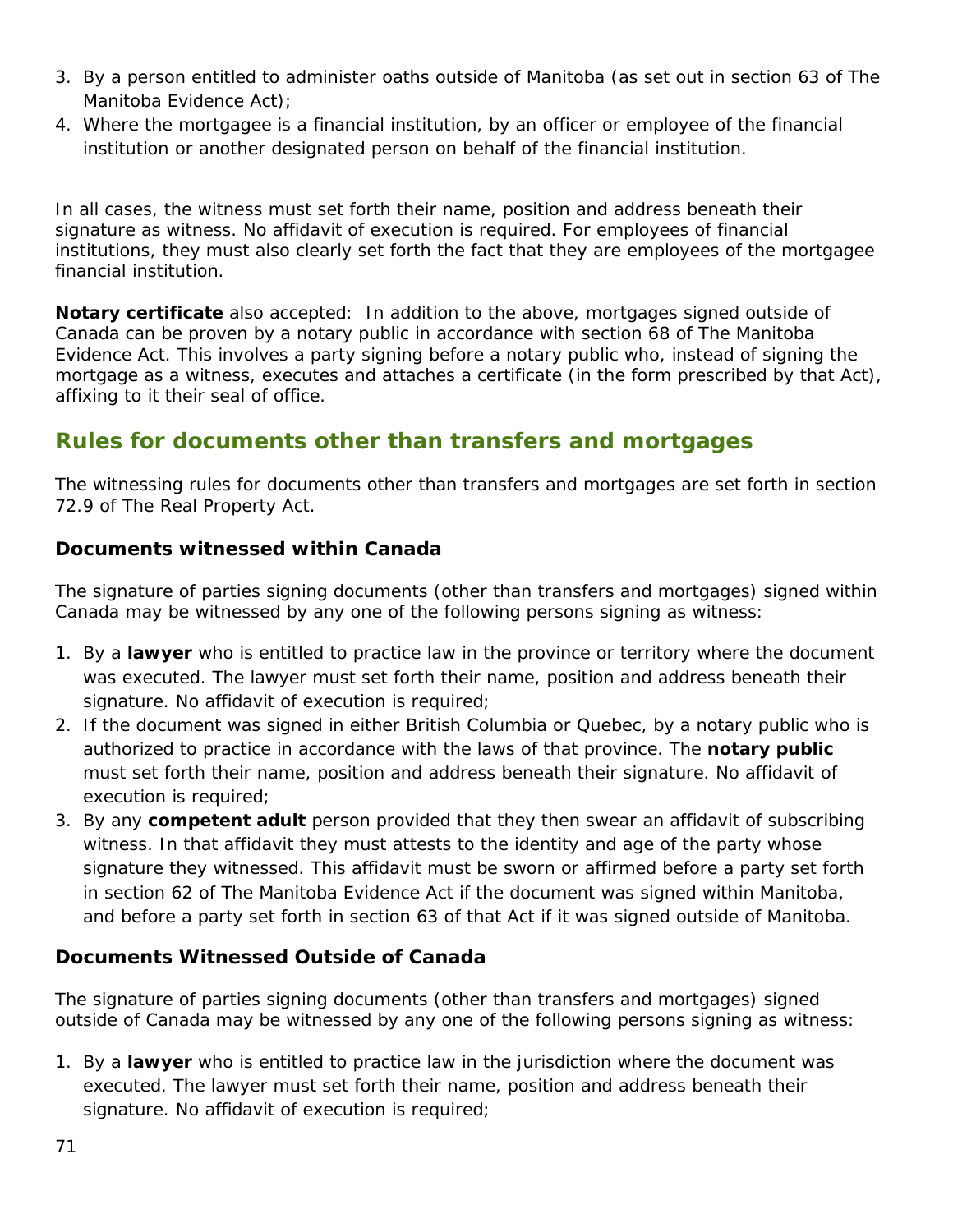- 2. By a notary public who is authorized to practice in accordance with the laws of the jurisdiction where the document was executed. The **notary public** must set forth their name, position and address beneath their signature. No affidavit of execution is required;
- 3. By a **person entitled to administer oaths outside of Manitoba** (as set out in section 63 of *The Manitoba Evidence Act*). The witness must set forth their name, position and address beneath their signature. No affidavit of execution is required;
- 4. By any **competent adult** person provided that they then swear an affidavit of subscribing witness. In that affidavit they must attests to the identity and age of the party whose signature they witnessed. This affidavit must be sworn or affirmed before a party set forth in section 63 of *The Manitoba Evidence Act*.

**Notary certificate** also accepted: In addition to the above, documents (other than transfers and mortgages) signed outside of Canada can be proven by a notary public in accordance with section 68 of *The Manitoba Evidence Act*. This involves a party signing before a notary public who, instead of signing the document as a witness, executes and attaches a certificate (in the form prescribed by that Act), affixing to it their seal of office.

## **Witnessing rules for governments, municipalities and their agencies**

All disposition documents executed by:

- the Government of Canada (together with its agencies);
- the Government of Manitoba (together with its agencies);
- the governments of Canadian territories and provinces other than Manitoba (together with their agencies);
- governments outside Canada (together with their agencies); or
- the government of a municipality or of a local government district within Canada

may be executed in any one of the following manners:

- under corporate seal of the entity, without the requirement for a witness;
- witnessed by a lawyer without the requirement for an affidavit of witness;
- witnessed by anyone permitted to administer oaths under *The Manitoba Evidence Act* without the requirement for an affidavit of witness; or
- witnessed by anyone accompanied by an affidavit of witness.

#### **Particular of witness required**

In all cases where there is a witness and no affidavit of witness (where the witness is a lawyer or anyone permitted to administer oaths under *The Manitoba Evidence Act*), the witness must provide their full particulars, including their name, the full title of their office or position and their address.

## **Exception for Government of Canada countersigned documents**

The above witnessing rules do not apply to those documents executed by the Government of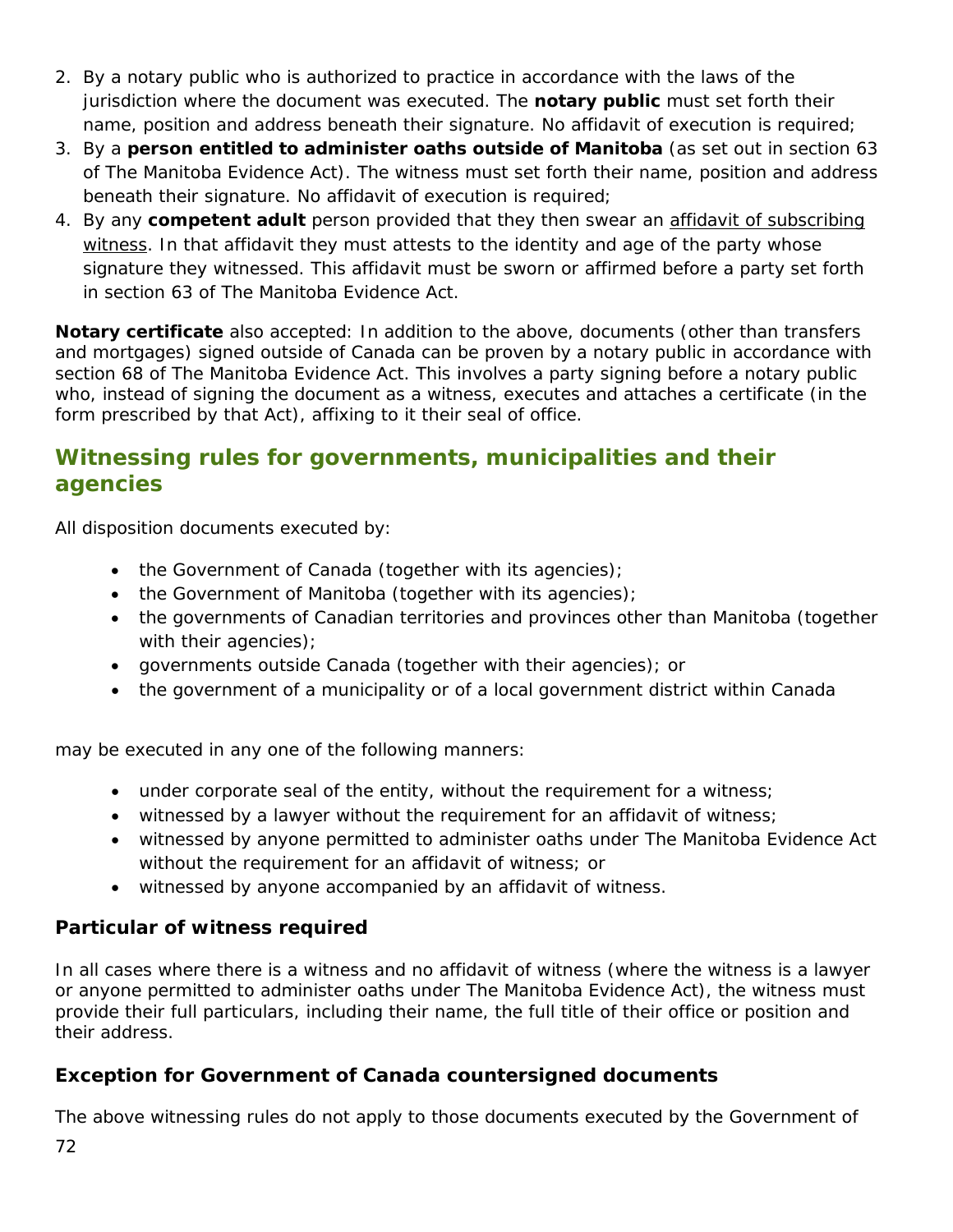Canada where the signature is not witnessed, but there is a proper counter-signature by an officer from the Department of Justice.

# **Ancillary notes**

- For the purposes of execution of documents, the expression *transfer* does not include a transfer of mortgage. The rules that apply to the execution of transfers of mortgages are those rules applying to other documents (documents other than transfers and mortgages).
- (As always) A person who signs a document as a party or on behalf of a party cannot either:
	- i. Be a witness to an execution in the document; or
	- ii. Take an affidavit of execution in that document.
- By signing as witness to a signature, the party so doing is representing that:
	- 1. Either:
		- i. The person whose signature they have witnessed is personally known to them; or
		- ii. The identity of the person whose signature they have witnessed has been proven to them.
	- 2. The person whose signature they have witnessed has acknowledged that he or she:
		- i. Is the person named in the instrument;
		- ii. Has attained the age of majority; and
		- iii. Has the authority to execute the instrument.

# **Sample information from witness**

The following are several samples of the information that needs to be set out below the signature of a witness to a signature on a document (the smart eForms will prompt for this information):

| Example 1                           | Example 2                       |
|-------------------------------------|---------------------------------|
|                                     |                                 |
| Susan Smith                         | Annette Browning                |
| Manitoba Practising Lawyer          | Employee of the Mortgagee       |
| 106 - 360 Main St. WPG MB R3K 3M5   | 123 Main Street WPG MB R1M 1A1  |
| Example 3                           | Example 4                       |
|                                     |                                 |
| Quincy Adams                        | Digory Kirke                    |
| Notary Public for British Columbia  | Witness Designated by Mortgagee |
| 123 Main Street Victoria BC V1A 1A1 | 123 Main Street WPG MB R1M 1A1  |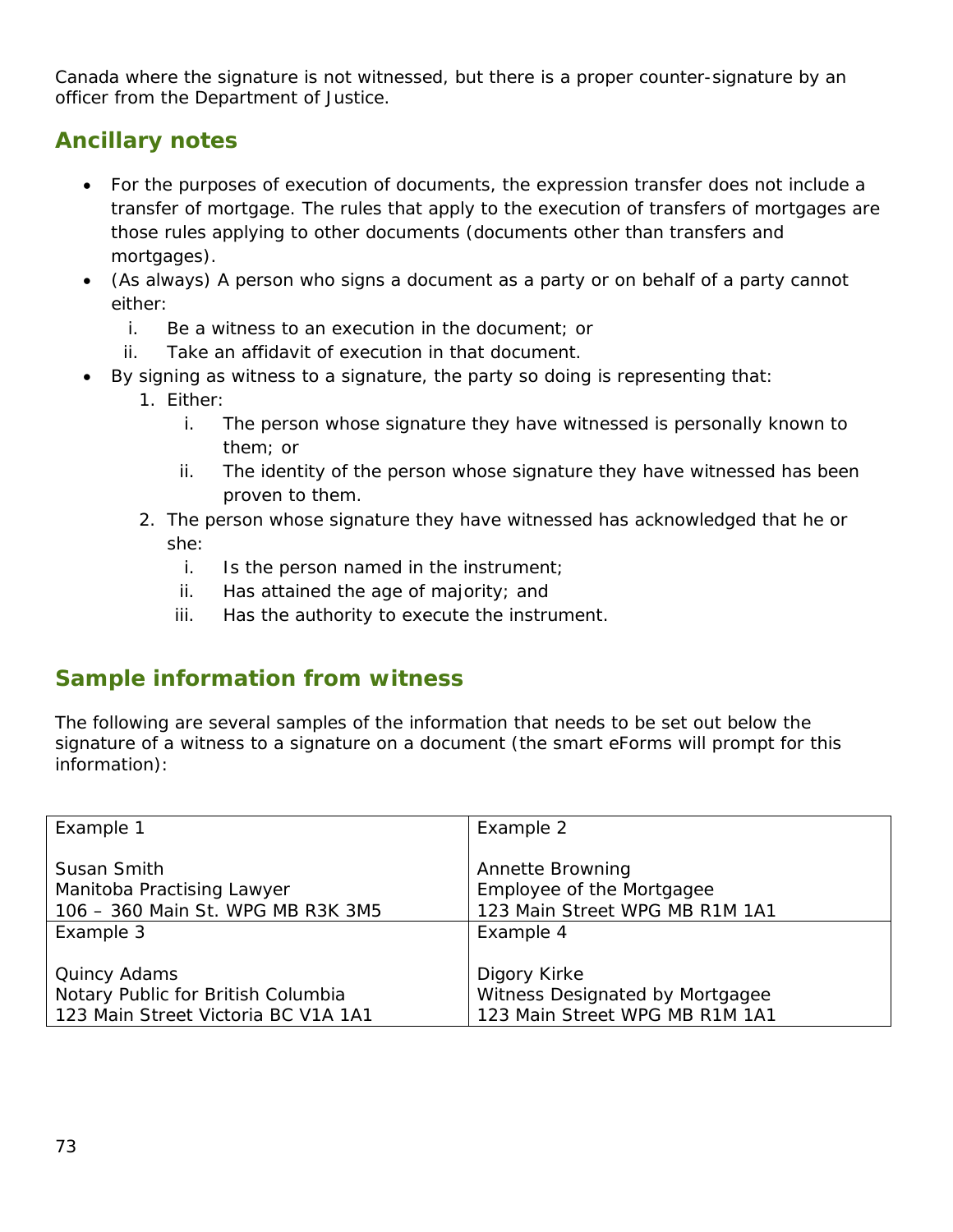# **Schedules**

### Schedule I

- A. Missing Middle Names
- Debtor name, box 1 Darlene Randall
- Name provided in box 5 Darlene Randall
- Name of registered owner on title Darlene Rose Marie Randall
- Box 6, statement A) selected (The debtor referred to in box 1 is (one of) the registered owner(s) of the above land)

### **Acceptable for registration**

- B. Different First Name
- Debtor name, box 1 Darlene Randall
- Name provided in box 5 Marie Randall
- Name of registered owner on title Marie Randall
- Box 6, statement A) selected (The debtor referred to in box 1 is (one of) the registered owner(s) of the above land)
- A statement of identity added to box 7 as number 6: 6. I believe that the debtor Darlene Randall as set out in box 1 is one and the same person as the Marie Randall set out in box 5 as the registered owner **Acceptable for registration**
- C. Registered Owner on Title Different from Registered Owner in Form
- Debtor name, box 1 Darlene Randall
- Name provided in box 5 Darlene Randall
- Name of registered owner on title John Doe Randall
- Box 6, statement A) selected (The debtor referred to in box 1 is (one of) the registered owner(s) of the above land)

### **Will be rejected, regardless of whatever statements are added**

- D. Different Last Name
- Debtor name, box 1 Darlene Randall
- Name provided in box 5 Darlene Smith
- Name of registered owner on title Darlene Smith
- Box 6, statement A) selected (The debtor referred to in box 1 is (one of) the registered owner(s) of the above land)
- A statement of identity added to box 7 as number 6: 6. I believe that the debtor Darlene Randall as set out in box 1 is one and the same person as the Darlene Smith set out in box 5 as the registered owner **Acceptable for registration**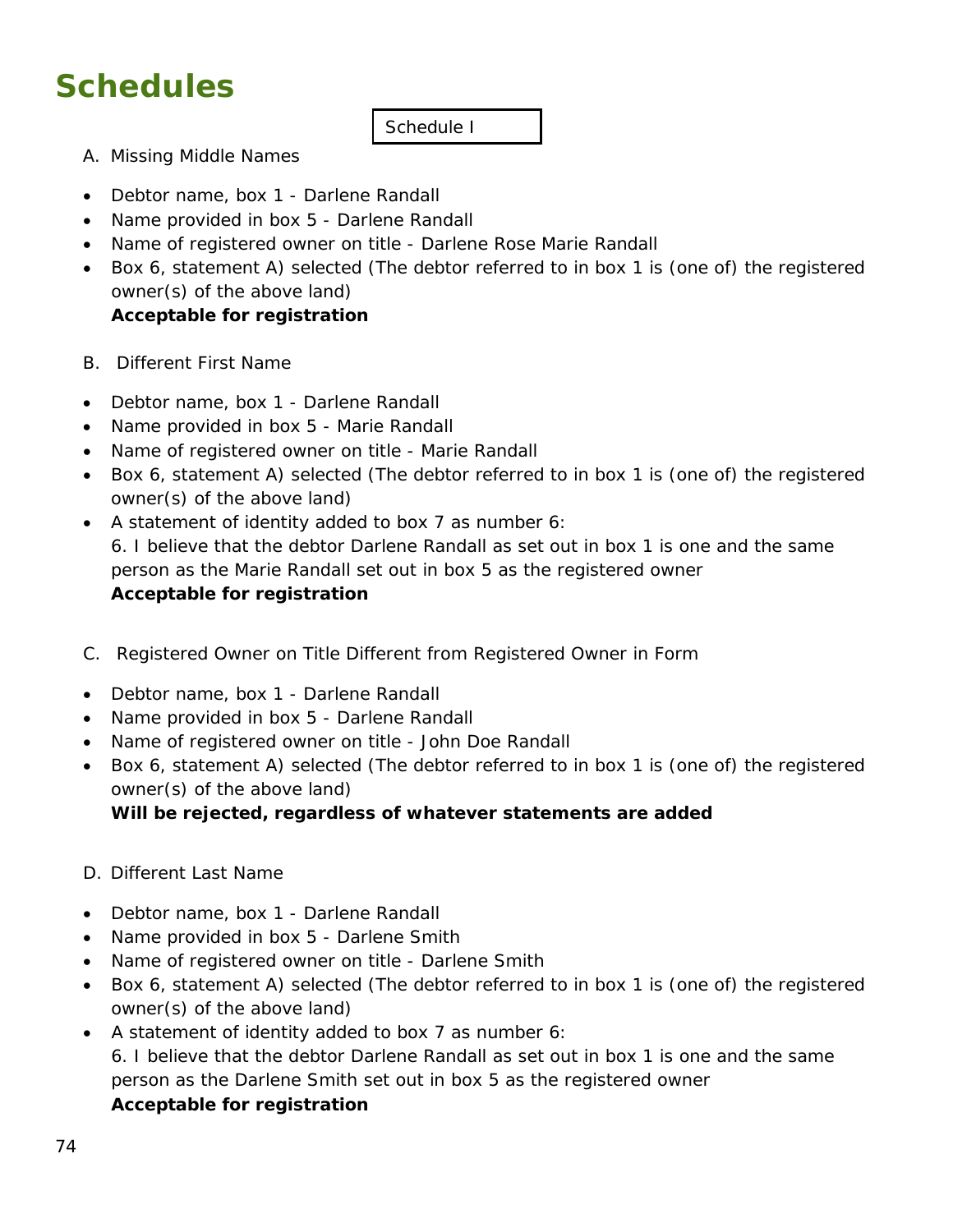Schedule II

# **Affidavit of lost duplicate title**

\_\_\_\_\_\_\_\_\_\_\_\_ .

In the matter of lost duplicate certificate of title number *\_\_\_\_\_\_\_\_\_\_\_\_\_\_\_.* 

I and I \_\_\_\_\_\_\_\_\_\_\_\_\_\_\_\_\_\_\_\_\_\_\_\_\_\_, (severally) make oath and say / hereby affirm:

1. THAT I am (one of) the registered owner(s) of the land described in certificate of title

- 2. THAT I have made a thorough search for duplicate certificate of title no. through all of my papers and in all locations where such a document would be stored or placed, and I have been unable to locate it.
- 3. THAT the said duplicate certificate of title has not been pledged, hypothecated or deposited by me or any other person on my behalf by way of lien or as security for a loan.

4. THAT to the best of my knowledge the said duplicate certificate of title is lost or has been destroyed.

5. (Insert additional information here)

6. THAT I make this affidavit for the purpose of inducing the District Registrar of the Land Titles Office to dispense with the production of duplicate certificate of title no. \_\_\_\_\_\_\_\_\_\_\_\_\_.

|                  | (Severally) Sworn / Affirmed |  |  |  |  |
|------------------|------------------------------|--|--|--|--|
| before me at the |                              |  |  |  |  |
|                  | in the Province              |  |  |  |  |
| Ωf               | this                         |  |  |  |  |
| day of           |                              |  |  |  |  |

A Commissioner for Oaths in and for the Province of Manitoba My Commission expires: A Notary Public in and for the Province of Manitoba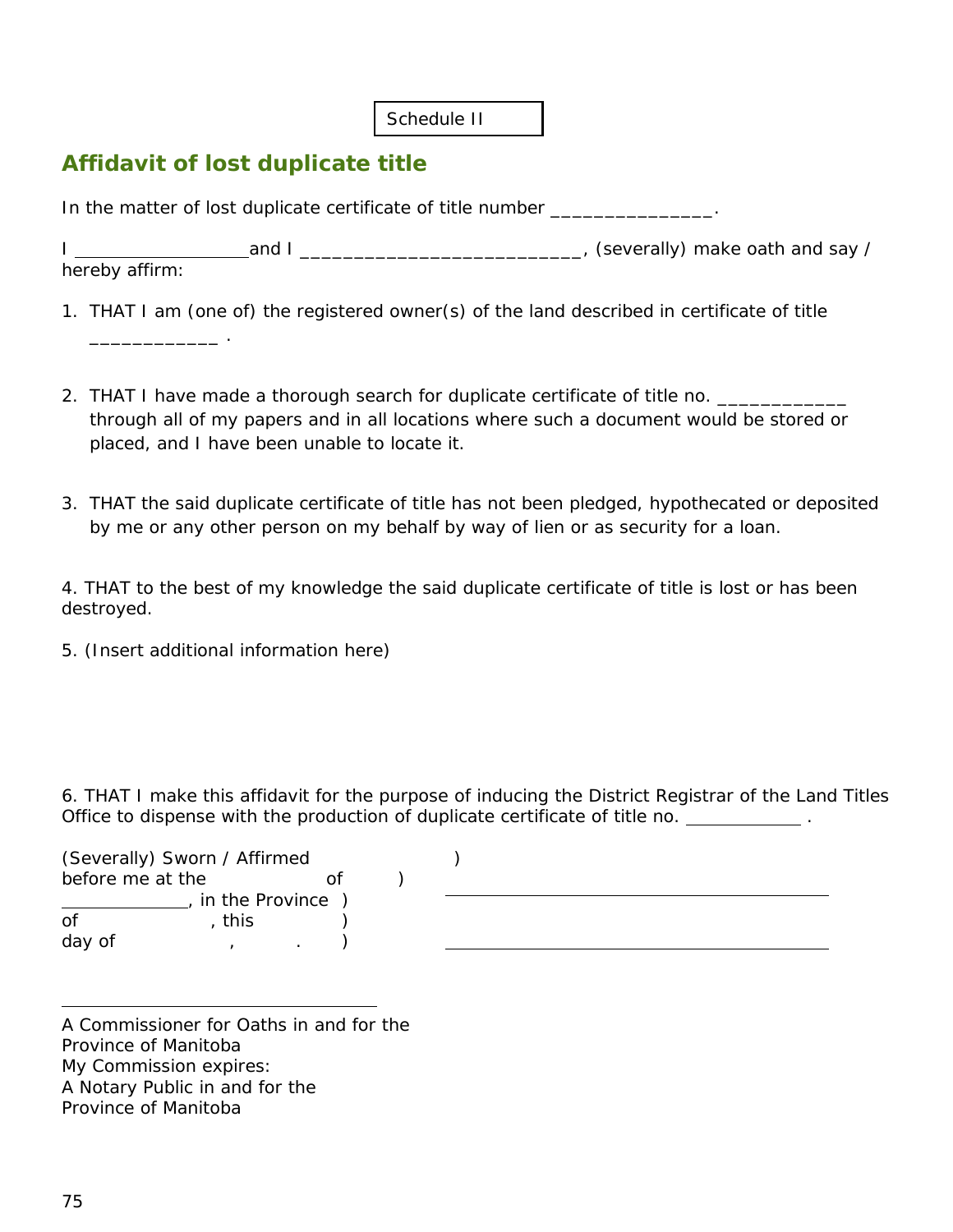Schedule III

# **Affidavit of lost duplicate title for corporation**

In the matter of lost duplicate certificate of title number *\_\_\_\_\_\_\_\_\_\_\_\_\_\_\_.* 

- I, Mary Brown, make oath and say / hereby affirm:
- 1. THAT I am the President of ABC Company Ltd. (the "Corporation"), the registered owner(s) of the land described in certificate of title number 1234567/1.
- 2. THAT I have made a thorough search for duplicate certificate of title no. 1234567/1 through all of the Corporation's papers and in all locations where such a document would be stored or placed, and I have been unable to locate it.
- 3. THAT the said duplicate certificate of title has not been pledged, hypothecated or deposited by me or any other person on behalf of the Corporation by way of lien or as security for a loan.

4. THAT to the best of my knowledge the said duplicate certificate of title is lost or has been destroyed.

5. (Inset additional information here)

6. THAT I make this affidavit for the purpose of inducing the District Registrar of the Land Titles Office to dispense with the production of the said duplicate certificate of title.

| Sworn / Affirmed before me at the            |  |
|----------------------------------------------|--|
|                                              |  |
| in the Province of _______<br>this<br>day of |  |
|                                              |  |

A Commissioner for Oaths in and for the Province of Manitoba My Commission expires: A Notary Public in and for the Province of Manitoba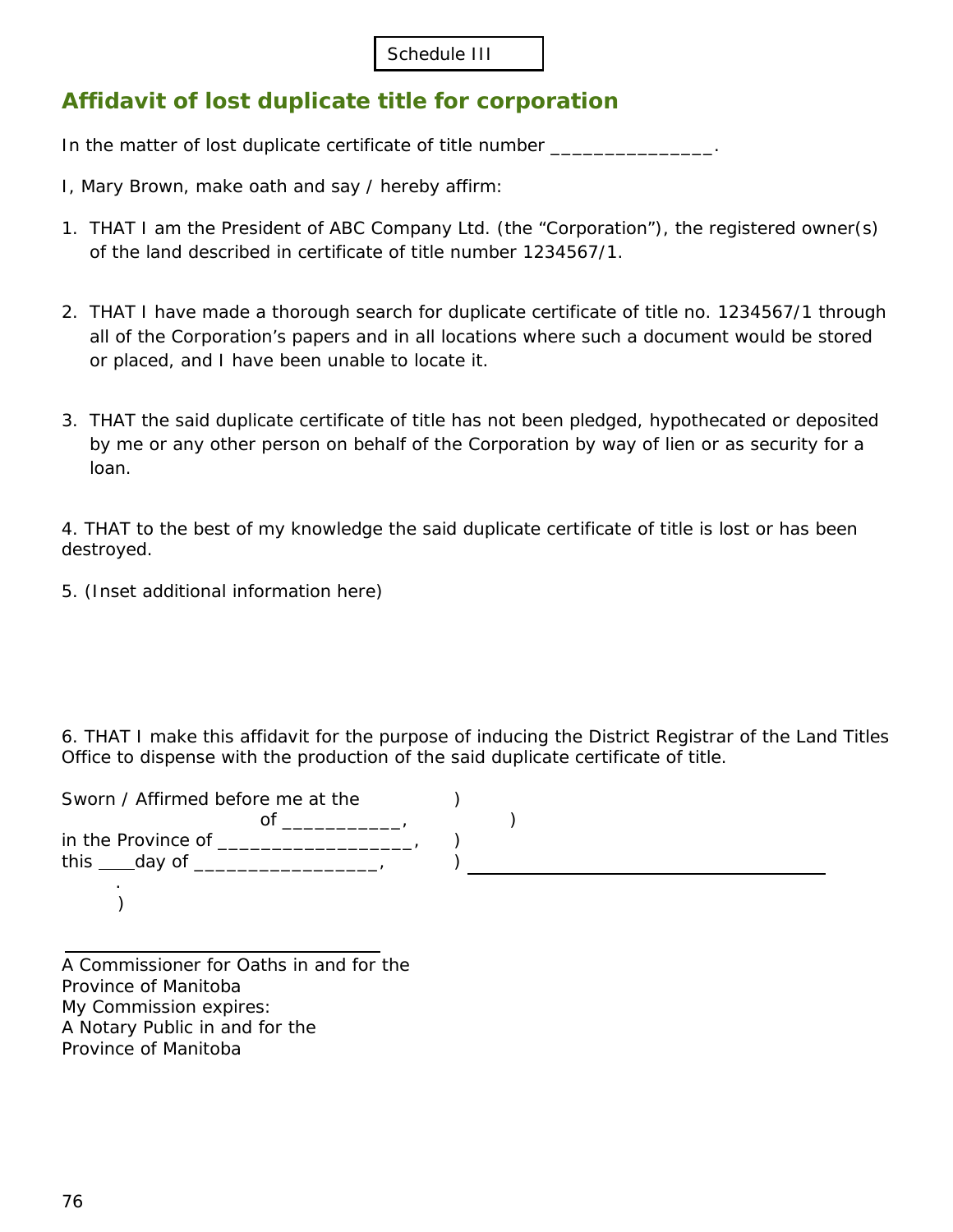# **Affidavit of lost duplicate title for estate**

In the matter of lost duplicate certificate of title number *\_\_\_\_\_\_\_\_\_\_\_\_\_\_\_.* 

I, \_\_\_\_\_\_\_\_\_\_\_\_\_\_\_\_\_\_\_\_\_\_\_\_\_\_\_\_\_\_\_\_, and I, \_\_\_\_\_\_\_\_\_\_\_\_\_\_\_\_\_\_\_\_\_\_\_\_\_\_\_\_\_\_\_\_, one of the executors/administrators of the estate of John Doe, deceased (severally) make oath and say / hereby affirm:

- 1. THAT I am one of the executors/administrators of the estate of John Doe, who is (one of) the registered owner(s) of the land described in certificate of title \_\_\_\_\_\_\_\_\_\_
- 2. THAT I have made a thorough search for duplicate certificate of title no. through all of the papers of the deceased and in all locations where such a document would be stored or placed, and I have been unable to locate it.
- 3. THAT the said duplicate certificate of title has not been pledged, hypothecated or deposited by the deceased or by me or by any other person on behalf of the deceased or on my behalf by way of lien or as security for a loan.
- 4. THAT to the best of my knowledge the said duplicate certificate of title is lost or has been destroyed.
- 5. (Insert additional information here)
- 6. THAT I make this affidavit for the purpose of inducing the District Registrar of the Land Titles Office to dispense with the production of duplicate certificate of title no. .

| (Severally) Sworn / Affirmed<br>before me at the |  |  |  |
|--------------------------------------------------|--|--|--|
| οf<br>in the Province                            |  |  |  |
| οf<br>this                                       |  |  |  |
| day of                                           |  |  |  |

A Commissioner for Oaths in and for the Province of Manitoba My Commission expires: A Notary Public in and for the Province of Manitoba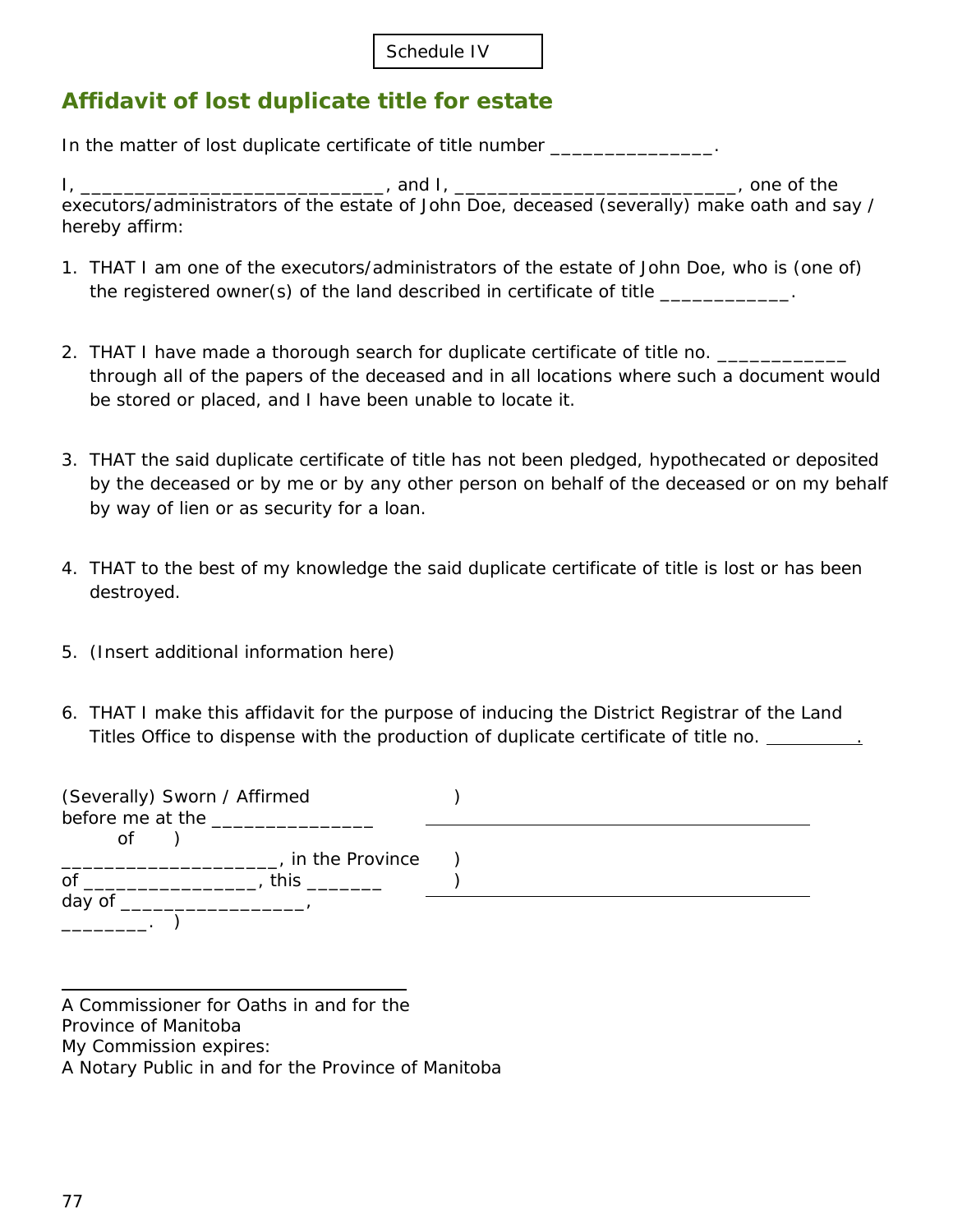Schedule V

# **Affidavit of lost duplicate title for power of attorney**

In the matter of lost duplicate certificate of title number *\_\_\_\_\_\_\_\_\_\_\_\_\_\_\_.* 

I, \_\_\_\_\_\_\_\_\_\_\_\_\_\_\_\_\_\_\_\_\_\_\_\_\_\_\_, and I, \_\_\_\_\_\_\_\_\_\_\_\_\_\_\_\_\_\_\_\_\_\_\_\_\_\_\_\_, (one of) the attorney(s) under a power of attorney from John Doe (the "Donor") (severally) make oath and say / hereby affirm that:

- 1. I am (one of) the attorney(s) for the Donor, who is (one of) the registered owner(s) of the land described in certificate of title number \_\_\_\_\_\_\_\_\_\_\_\_ (the "Title").
- 2. I have made a thorough search for the Title through all of the papers of the Donor and in all locations where such a document would be stored or placed, and I have been unable to locate it. The Donor is unable to perform this search because (s)he is out of the jurisdiction.
- 2. THAT I have made a thorough search for the Title through all of the papers of the Donor and in all locations where such a document would be stored or placed, and I have been unable to locate it. The Donor is unable to perform this search due to mental and or physical incapacity.
- 2. THAT the Donor has informed me, and I do verily believe that (s)he has made a thorough search for the Title through all of the Donor's papers and in all locations where such a document would be stored or placed, and (s)he has been unable to locate it. The Donor is unable to provide this evidence personally because (s)he is out of the jurisdiction.
- 3. THAT the Title has not been pledged, hypothecated or deposited by me, on behalf of the Donor, by way of lien or as security for a loan. To the best of my knowledge and belief the Title has not been pledged, hypothecated or deposited by the Donor or by any other person on behalf of the Donor by way of lien or as security for a loan. The Donor is unable to provide this evidence personally due to mental incapacity.
- 3. THAT the Title has not been pledged, hypothecated or deposited by me, on behalf of the Donor, by way of lien or as security for a loan. I am informed by the Donor that the Title has not been pledged, hypothecated or deposited by the Donor or by any other person on behalf of the Donor by way of lien or as security for a loan. The Donor is unable to provide this evidence personally due to physical incapacity.
- 3. THAT the Title has not been pledged, hypothecated or deposited by me, on behalf of the Donor, by way of lien or as security for a loan. I am informed by the Donor that the Title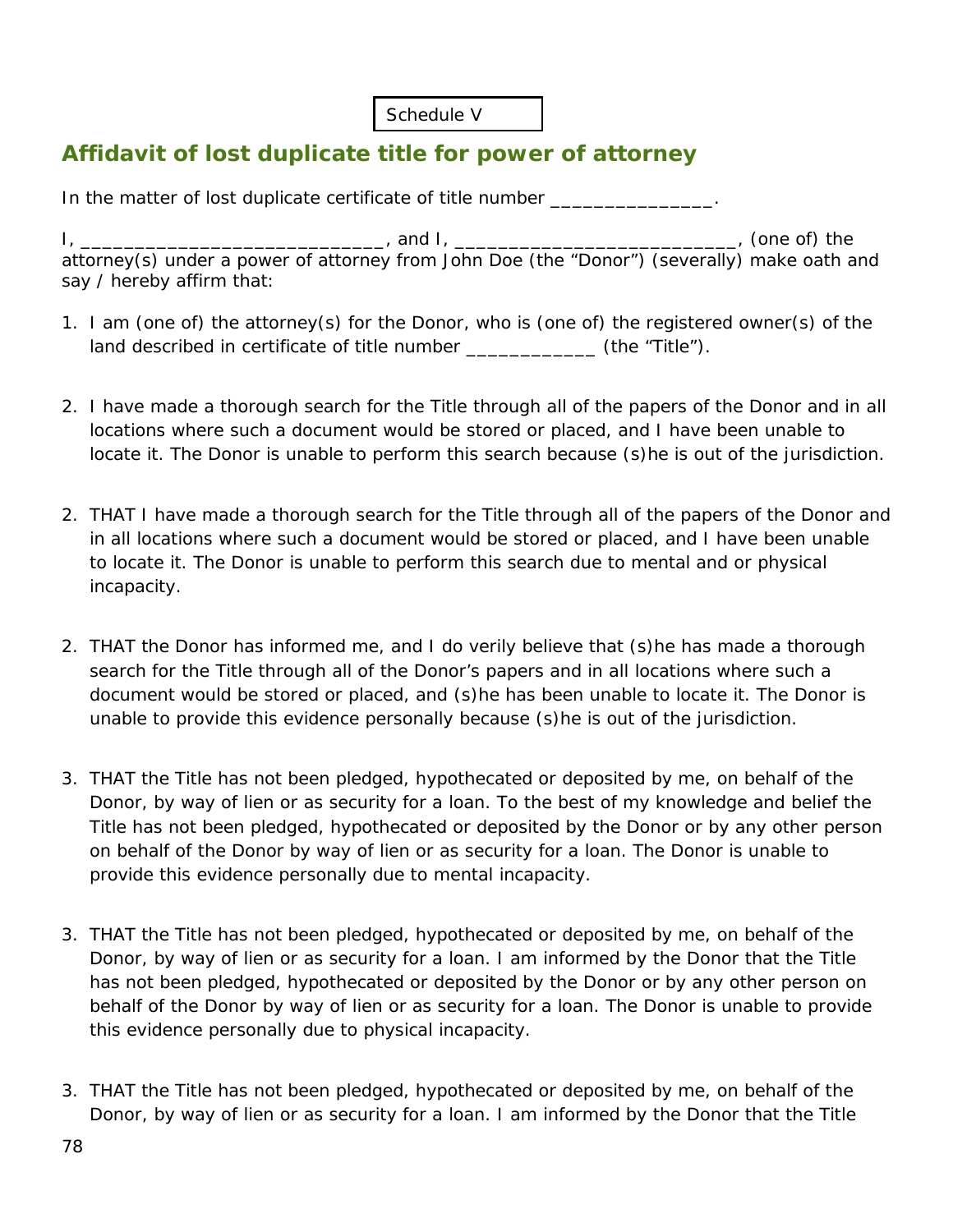has not been pledged, hypothecated or deposited by the Donor or by any other person on behalf of the Donor by way of lien or as security for a loan. The Donor is unable to provide this evidence personally because (s)he is out of the jurisdiction.

- 4. THAT to the best of my knowledge the Title is lost or has been destroyed.
- 4. THAT to the best of my knowledge the Title is lost or has been destroyed and the Donor informs me that to the best of the Donor's knowledge the Title is lost or has been destroyed.
- 5. (Inset additional information here)
- 6. THAT I make this affidavit for the purpose of inducing the District Registrar of the Land Titles Office to dispense with the production of the Title.

|    | (Severally) Sworn / Affirmed before me at the<br>ΩŤ | in the Province |  |  |
|----|-----------------------------------------------------|-----------------|--|--|
| of | this                                                | day             |  |  |
| Οf |                                                     |                 |  |  |
|    |                                                     |                 |  |  |
|    |                                                     |                 |  |  |

A Commissioner for Oaths in and for the Province of Manitoba. My Commission expires: A Notary Public in and for the Province of Manitoba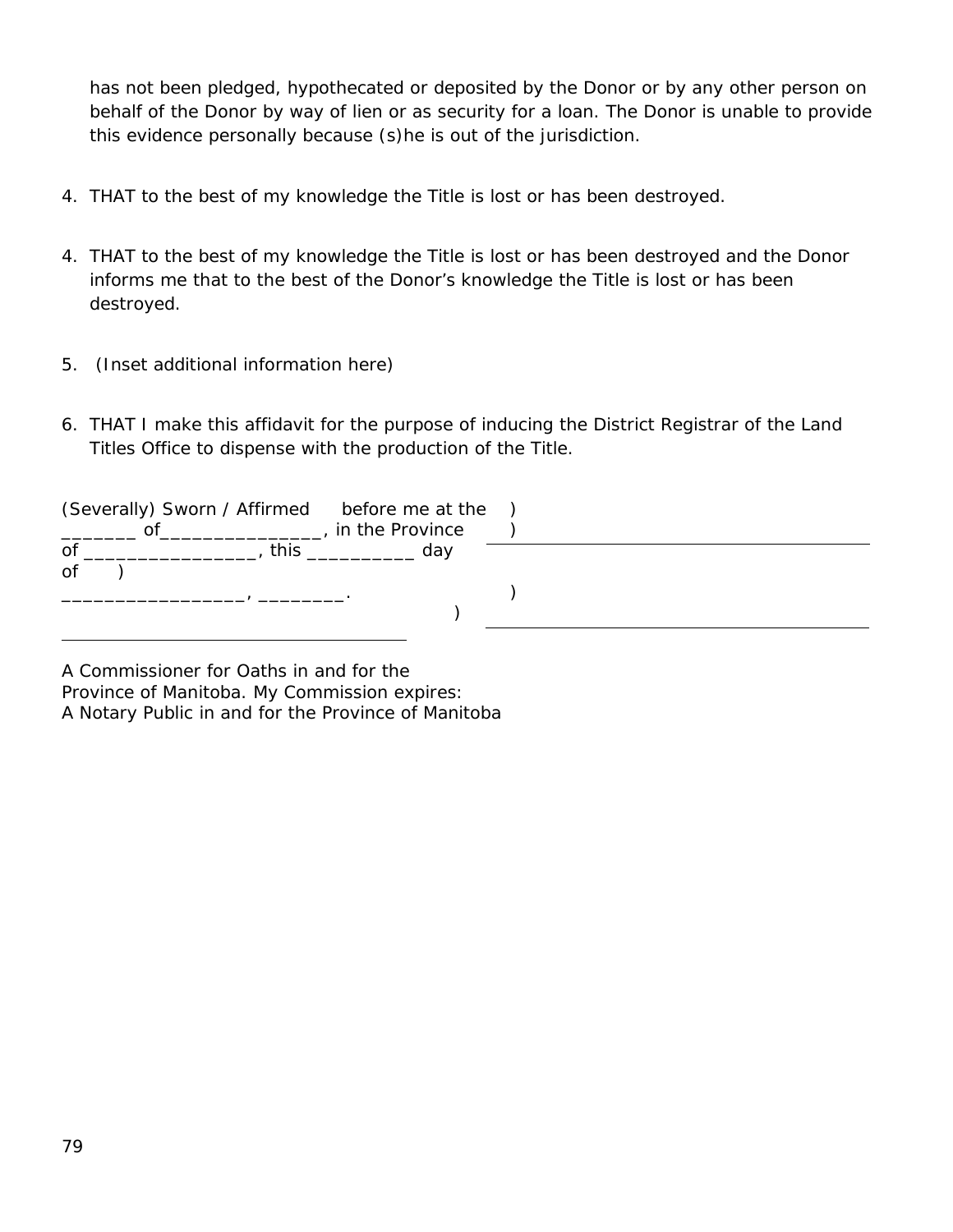| Schedule VI |  |
|-------------|--|
|             |  |

# **Affidavit of lost duplicate title for lender**

In the matter of lost duplicate certificate of title number *\_\_\_\_\_\_\_\_\_\_\_\_\_\_\_.* 

- I, \_\_\_\_\_\_\_\_\_\_\_\_\_\_\_\_\_\_\_\_\_\_\_\_\_\_\_\_\_\_\_\_\_, make oath and say / hereby affirm that:
	- 1. I am employed as a **All Equation Contract and Security** and Security and Security and Security and Security and Security and Security and Security and Security and Security and Security and Security and Security and Sec Manitoba Credit Union Limited (the "Credit Union") and as such I have personal knowledge of the facts and matters set forth in this affidavit.
	- 2. The Credit Union is the owner of caveat no. 1234567/1 registered against the lands described in certificate of title no. 2345678/1.
	- 3. I believe that duplicate certificate of title no. 2345678/1 (the "Duplicate Title") was received by the Credit Union.
	- 4. I have made a thorough search for the Duplicate Title through all of the Credit Union's papers and in all locations where such a document would be stored or placed, and I have been unable to locate it.
	- 5. The Credit Union has no record of having ever returned the Duplicate Title to the registered owners thereof, nor is there any record of the Credit Union having released the Duplicate Title to any other party.
	- 6. That to the best of my knowledge and belief, the Duplicate Title is lost or has been destroyed.
	- 7. THAT I make this Affidavit on behalf of the Credit Union to induce the Registrar of the Winnipeg Land Titles Office to dispense with the production of the Duplicate Title.

Sworn / Affirmed before me at the \_\_\_\_\_\_\_\_) of\_\_\_\_\_\_\_\_\_\_\_\_\_\_\_\_\_\_, in the Province of ) \_\_\_\_\_\_\_\_\_\_\_\_\_\_\_\_, this \_\_\_\_\_\_\_\_\_\_ day of  $\sum_{i=1}^{n}$ \_\_\_\_\_\_\_\_\_\_\_\_\_\_\_\_\_, \_\_\_\_\_\_\_\_. )

<sup>80</sup> A Commissioner for Oaths in and for the Province of Manitoba. My Commission expires: A Notary Public in and for the Province of Manitoba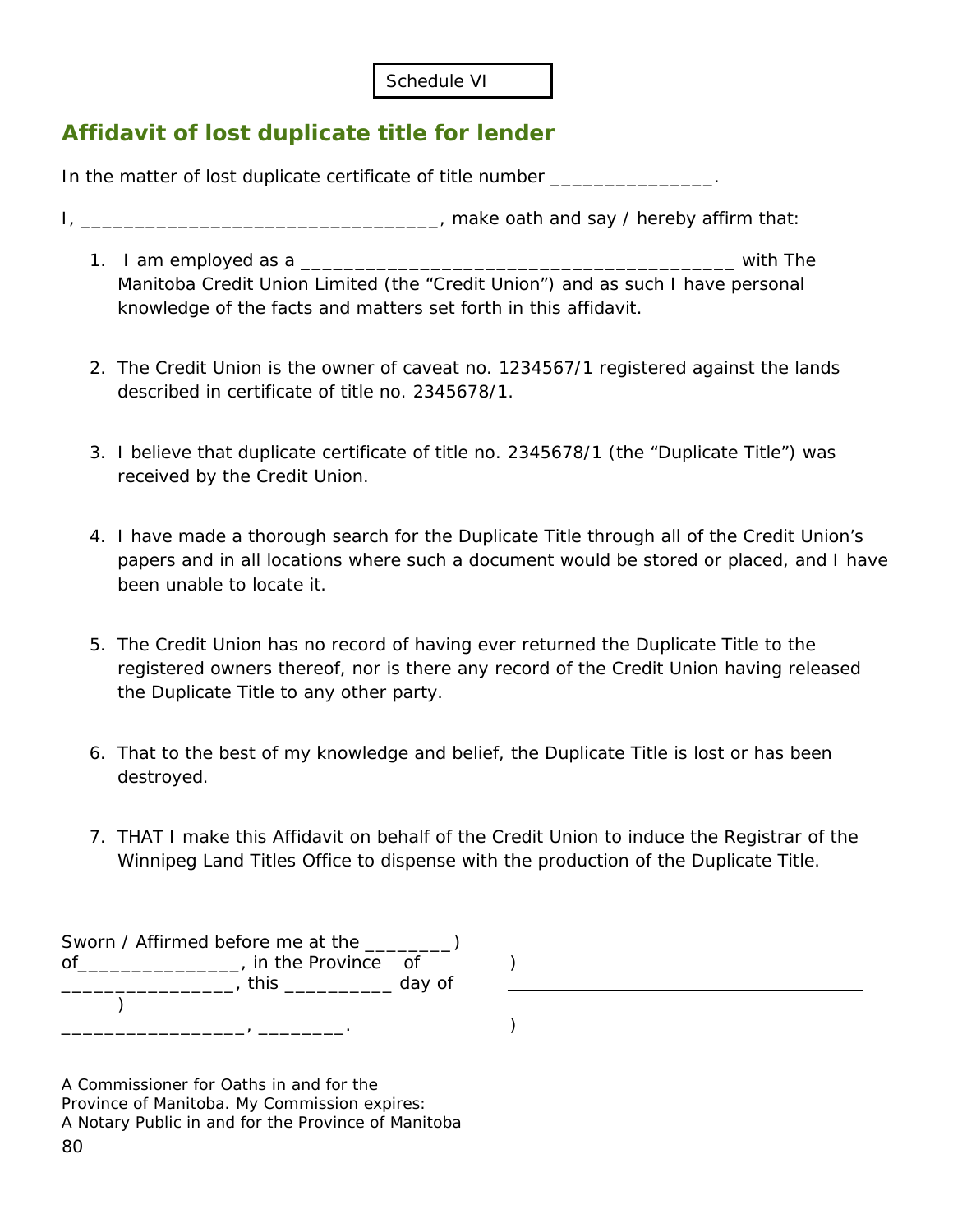# **Affidavit to accompany directed real property application**

|                                         | In the matter of the attached directed Real Property Application                                                                                                                                                                                   |                            |
|-----------------------------------------|----------------------------------------------------------------------------------------------------------------------------------------------------------------------------------------------------------------------------------------------------|----------------------------|
| make oath and say / hereby affirm that: |                                                                                                                                                                                                                                                    | <sub>-</sub> , (severally) |
|                                         | 1. I am (one of) the applicant(s) in the attached Directed Real<br>Property Application.                                                                                                                                                           |                            |
|                                         | 2. The fair market value of the land as a whole with respect to which<br>this Directed Real Property Act Application is tendered for<br>registration within the meaning of Part III of The Tax<br>Administration and Miscellaneous Taxes Act is \$ |                            |
|                                         | 3. The registration of this instrument does not contravene the                                                                                                                                                                                     |                            |

- provisions of *The Farms Land Ownership Act* because
- 4. The registration of this instrument does not contravene the provisions of *The Homesteads Act* because

| (Severally) Sworn / Affirmed<br>nτ | before me at the<br>in the Province |  |
|------------------------------------|-------------------------------------|--|
| this<br>of                         | day of                              |  |
|                                    |                                     |  |
|                                    |                                     |  |
|                                    |                                     |  |

A Commissioner for Oaths in and for the Province of Manitoba. My Commission expires: A Notary Public in and for the Province of Manitoba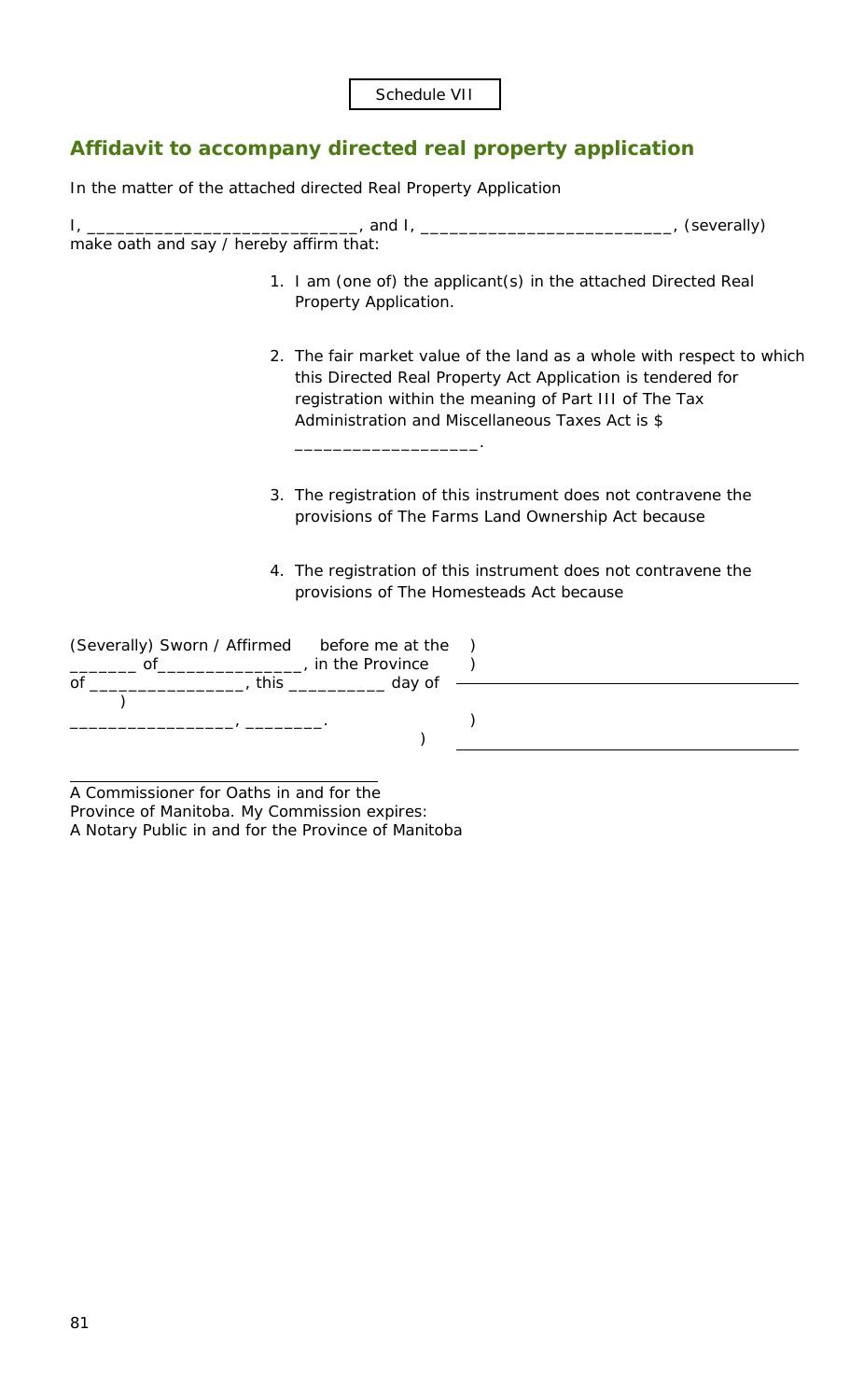### **Updated Nov 10, 2011 LAND TITLES DOCUMENT WITNESSING RULES**

For all documents signed after December 4, 2011

### **Corporate Seal ≠ Witnessed**

- "New System" Documents signed by a corporation or credit union must be witnessed.
- A corporate seal now *does nothing* for "New System" purposes.

### The new rules **apply** to:

These rules apply to all:

- Individuals,
- Corporations,
- Credit unions, and
- Other organizations.

## **Old System Documents & RPAs**

The rules for RPAs and O/S documents **haven't changed.**

For **Old System** documents & **RPAs**, signed by individuals, **ALL** witnesses (including lawyers & notary publics) must swear an Affidavit of Witness.

For ALL Old System document and RPAs signed by corporations - if a seal is used, no witness is needed.

### **No Parties as Witnesses**

No one who is a party or signs on behalf of a party can:

(i) Be a witness to the document; or

(ii) Take an Affidavit of Witness for that document.

### The new rules **don't apply** to:

A) Documents registered by parties who aren't owners of an interest in the land.

Examples:

- Caveat,
- Judgment (Form 21),
- Notice exercising power of sale,
- Builders' lien,
- Condominium lien,
- Legal aid statement
- B) Documents or executions under *The Homesteads Act*. Those are governed by that Act.

C) Documents executed by Federal & Provincial Governments or their Agencies

• The Government of Manitoba and its agencies;

• Municipalities and local government districts;

- The governments of other Canadian provinces and territories and their agencies;
- The Government of Canada and its agencies; or

• National, state or provincial

governments outside of Canada and their agencies.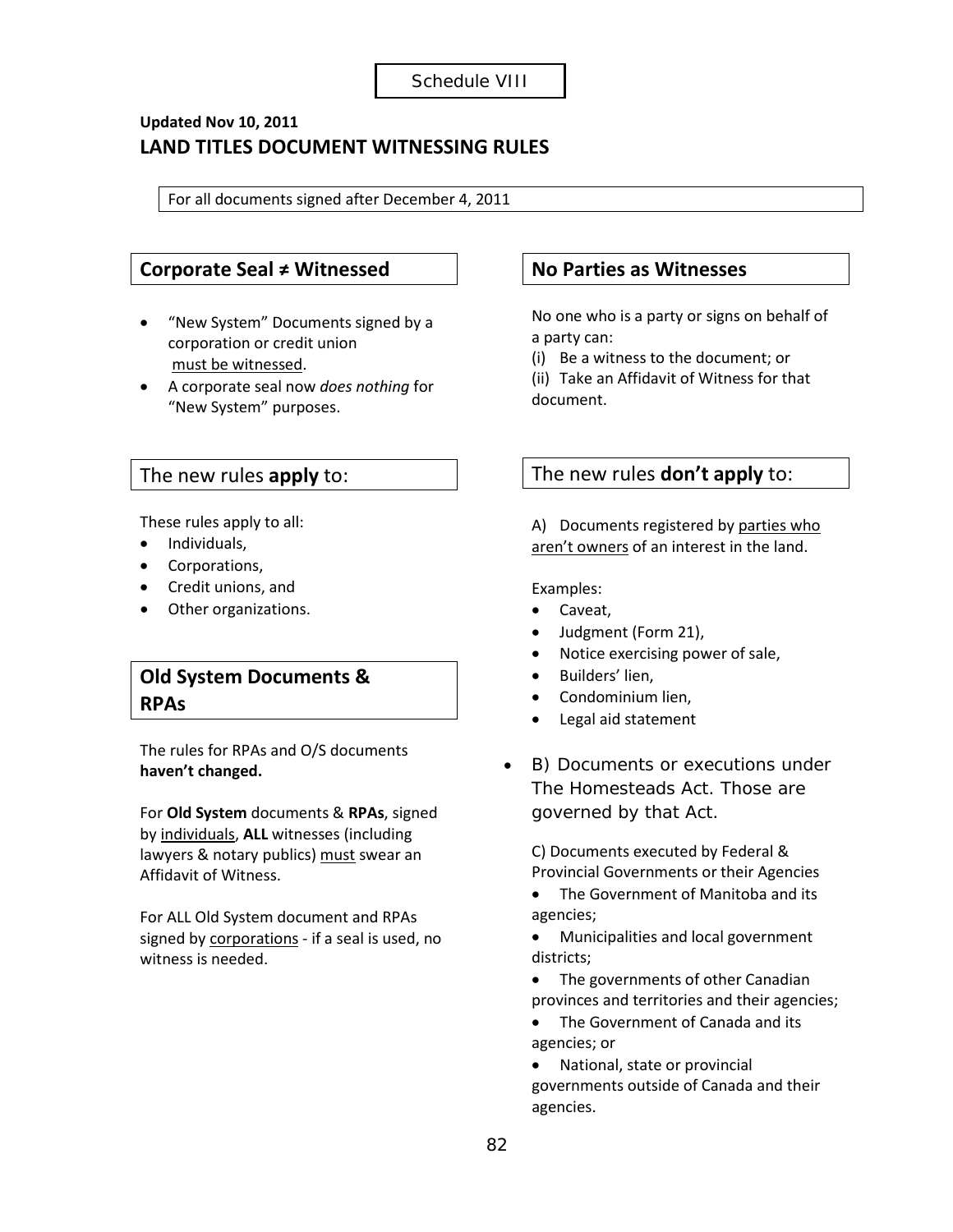#### **RULES FOR WITNESSING TRANSFERS OF LAND & ENCUMBRANCES (BUT NOT MORTGAGES)**

#### <span id="page-82-0"></span>**RULE 1** *- Transfers Signed in Canada*

#### **In Canada:**

Transfers must be witnessed by:

- A lawyer who practices in the province/territory where they're signed; or
- If signed in B.C. or Quebec by a lawyer or notary public authorized to practice in that province.
- If it's not possible to meet with a lawyer (or a notary in B.C. or Que.) the District Registrar may allow a person entitled to administer oaths (see s. 62 & 63 of *The Manitoba Evidence Act)* to be the witness. Example - if the party is at an extremely remote location.

Below their signature the witness must state:

- their name,
- position, and
- address.

No affidavit of execution is required.

See s. 72.5 of *The Real Property Act* (revised December 5, 2011).

**Important definition** *Transfer* includes:

> A transfer of land; or A transfer of encumbrance

*Transfer* DOES NOT include: A transfer of mortgage.

For a transfer of mortgage use the "General Witnessing Rules" on page 4 below.

#### <span id="page-82-1"></span>**RULE 2** *- Transfers Signed Outside Canada*

#### **Outside Canada:**

Transfers must be witnessed by:

- A lawyer who practices in the jurisdiction where the transfer is signed; or
- A notary public for the jurisdiction where the transfer is signed; or
- A person entitled to administer oaths outside of Manitoba (see s. 63 of *The Manitoba Evidence Act*).

Below their signature the witness must state:

- their name,
- position, and
- address.

No affidavit of execution is required.

**Alternative Execution** - a foreign notary public may – instead of signing as witness - execute the certificate prescribed by s. 68 of *The Manitoba Evidence Act*.

See s. 72.6 of *The Real Property Act* (revised December 5, 2011).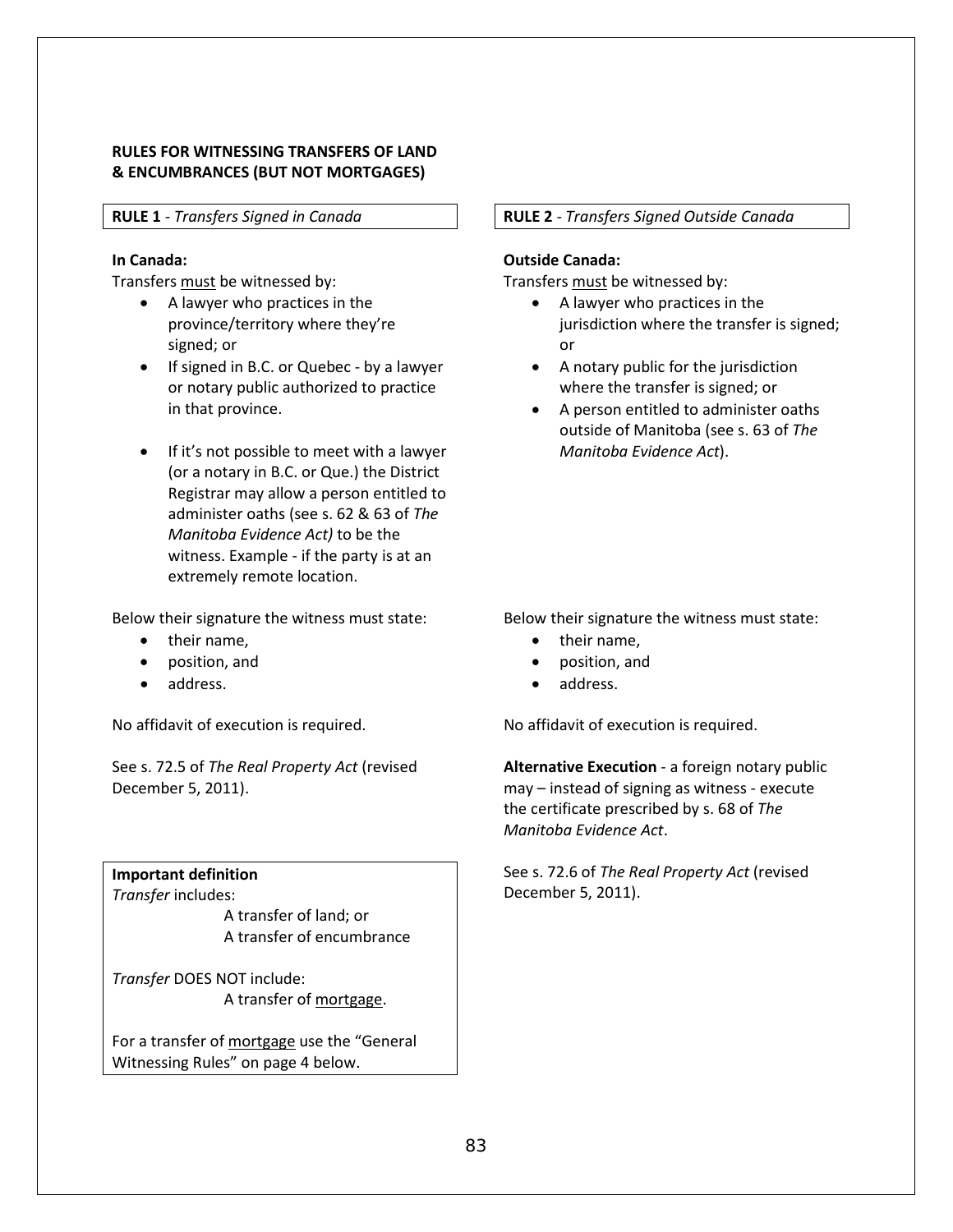#### **RULES FOR WITNESSING MORTGAGES**

<span id="page-83-0"></span>**RULE 3** *- Mortgages Signed in Canada*

#### **In Canada:**

Mortgages must be witnessed by:

- A lawyer who practices in the province/territory where they're signed; or
- If signed in B.C. or Quebec by a lawyer or notary public authorized to practice in that province; or
- If the mortgagee is a financial institution, by:
	- o an officer or employee of that financial institution or
	- o a person designated to act on behalf of that financial institution.
- If it's not possible to meet with one of the above witnesses, the District Registrar may allow a person entitled to administer oaths (see s. 62 & 63 of *The Manitoba Evidence Act)* to be the witness. Example - if the party is at an extremely remote location

Below their signature the witness must state:

- their name,
- position, and
- address, and
- (if applicable) that they are an officer or employee of that financial institution, or a person designated to act on behalf of that financial institution.

No affidavit of execution is required.

See s. 72.7 of *The Real Property Act* (revised December 5, 2011).

#### <span id="page-83-1"></span>**RULE 4** *- Mortgages Signed Outside Canada*

#### **Outside Canada:**

Mortgages must be witnessed by:

- A lawyer who practices in the jurisdiction where the mortgage is signed; or
- A notary public for the jurisdiction where the mortgage is signed; or
- If the mortgagee is a financial institution, by:
	- o an officer or employee of that financial institution or
	- o a person designated to act on behalf of that financial institution; or
- A person entitled to administer oaths outside of Manitoba (see s. 63 of *The Manitoba Evidence Act*).

Below their signature the witness must state:

- their name,
- position, and
- address, and
- (if applicable) that they are an officer or employee of that financial institution, or a person designated to act on behalf of that financial institution.

No affidavit of execution is required.

**Alternative Execution** - a foreign notary public may – instead of signing as witness - execute the certificate prescribed by s. 68 of *The Manitoba Evidence Act*.

See s. 72.8 of *The Real Property Act* (revised effective December 5, 2011).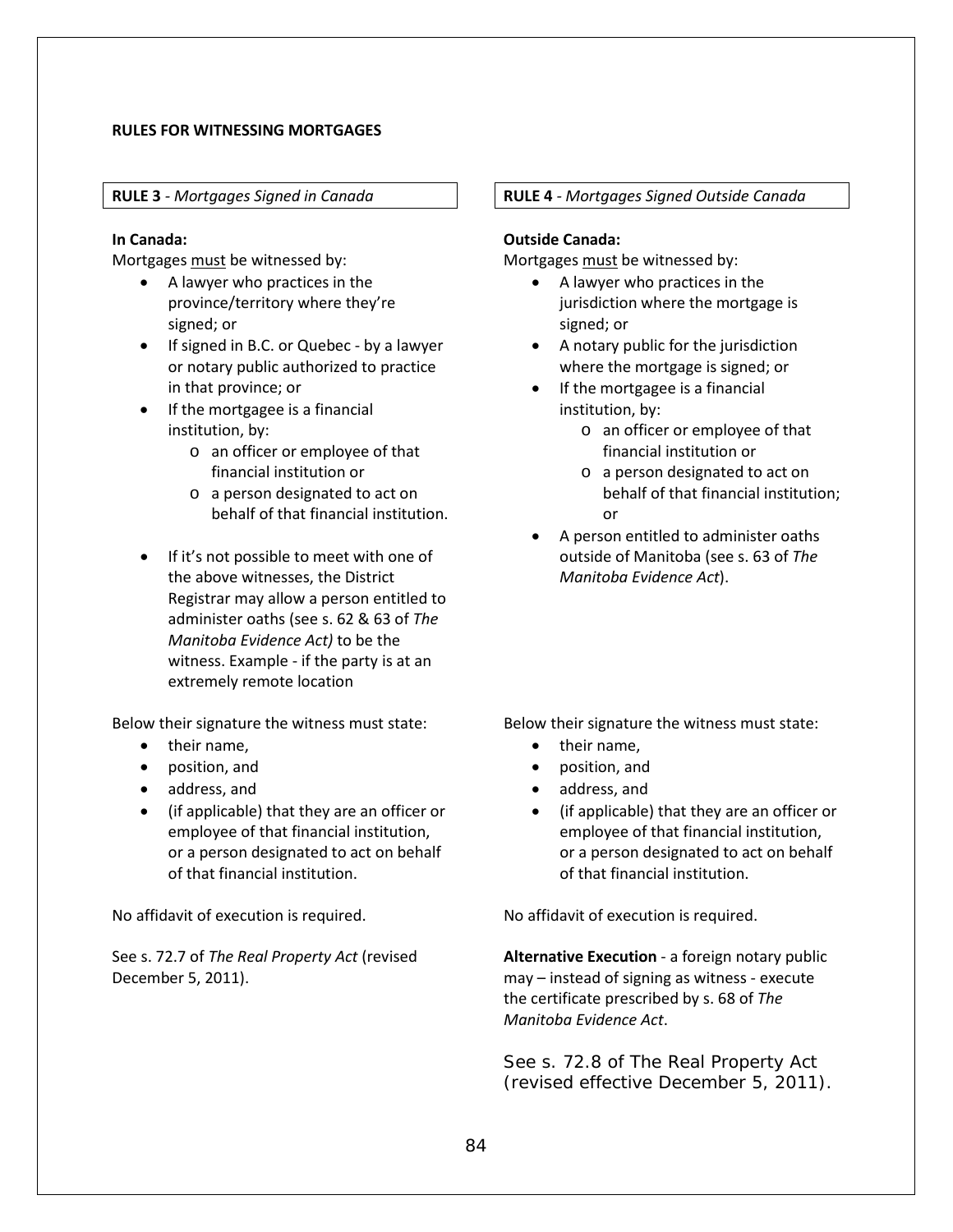#### **GENERAL WITNESSING RULES**

(For LTO documents other than Transfers & Mortgages.)

(Note - Caveats, Requests and Transmissions don't require a witness.)

<span id="page-84-0"></span>**RULE 5** *- Documents Signed in Canada*

#### **In Canada:**

All LTO documents (other than transfers, mortgages, caveats, requests and transmissions) may be witnessed by:

- A lawyer who practices in the province/territory where they're signed; or
- If signed in B.C. or Quebec by a lawyer or notary public authorized to practice in that province

Below their signature the witness must state:

- their name,
- position, and
- address.

No affidavit of execution is required.

#### **Alternative Execution**

Any competent adult can be the witness, provided:

- they are **not** a party to the instrument;
- they are not signing **on behalf of** a party to the instrument (e.g. signing as power of attorney for a party); and,
- they swear an "Affidavit of Subscribing Witness" where they attest to the identity and age of the party whose signature they witnessed.

If the document was signed **in Manitoba** this affidavit must be sworn or affirmed before a person authorized by s. **62** of *The Manitoba Evidence Act* .

If the document was signed **in Canada, but outside Manitoba**, this affidavit must be sworn or affirmed before a person authorized by s. **63** of *The Manitoba Evidence Act*.

<span id="page-84-1"></span>**RULE 6** *- Documents Signed Outside Canada*

#### **Outside Canada:**

All LTO documents (other than transfers, mortgages, caveats, requests and transmissions) may be witnessed by:

- A lawyer who practices in the jurisdiction where the document is signed; or
- A notary public for the jurisdiction where the document is signed; or
- A person entitled to administer oaths outside of Manitoba (see s. 63 of *The Manitoba Evidence Act*).

Below their signature the witness must state:

- their name,
- position, and
- address.

No affidavit of execution is required.

#### **Alternative Execution - One**

Any competent adult can be the witness, provided:

- they are **not** a party to the instrument;
- they are not signing **on behalf of** a party to the instrument (e.g. signing as power of attorney for a party); and,
- they swear an "Affidavit of Subscribing Witness" where they attest to the identity and age of the party whose signature they witnessed.

The affidavit must be sworn or affirmed before a person authorized by s. **63** of *The Manitoba Evidence Act*.

#### **Alternative Execution – Two**

A foreign notary public may – instead of signing as witness - execute the certificate prescribed by s. 68 of *The Manitoba Evidence Act*.

See s. 72.9 of *The Real Property Act* (revised effective December 5, 2011).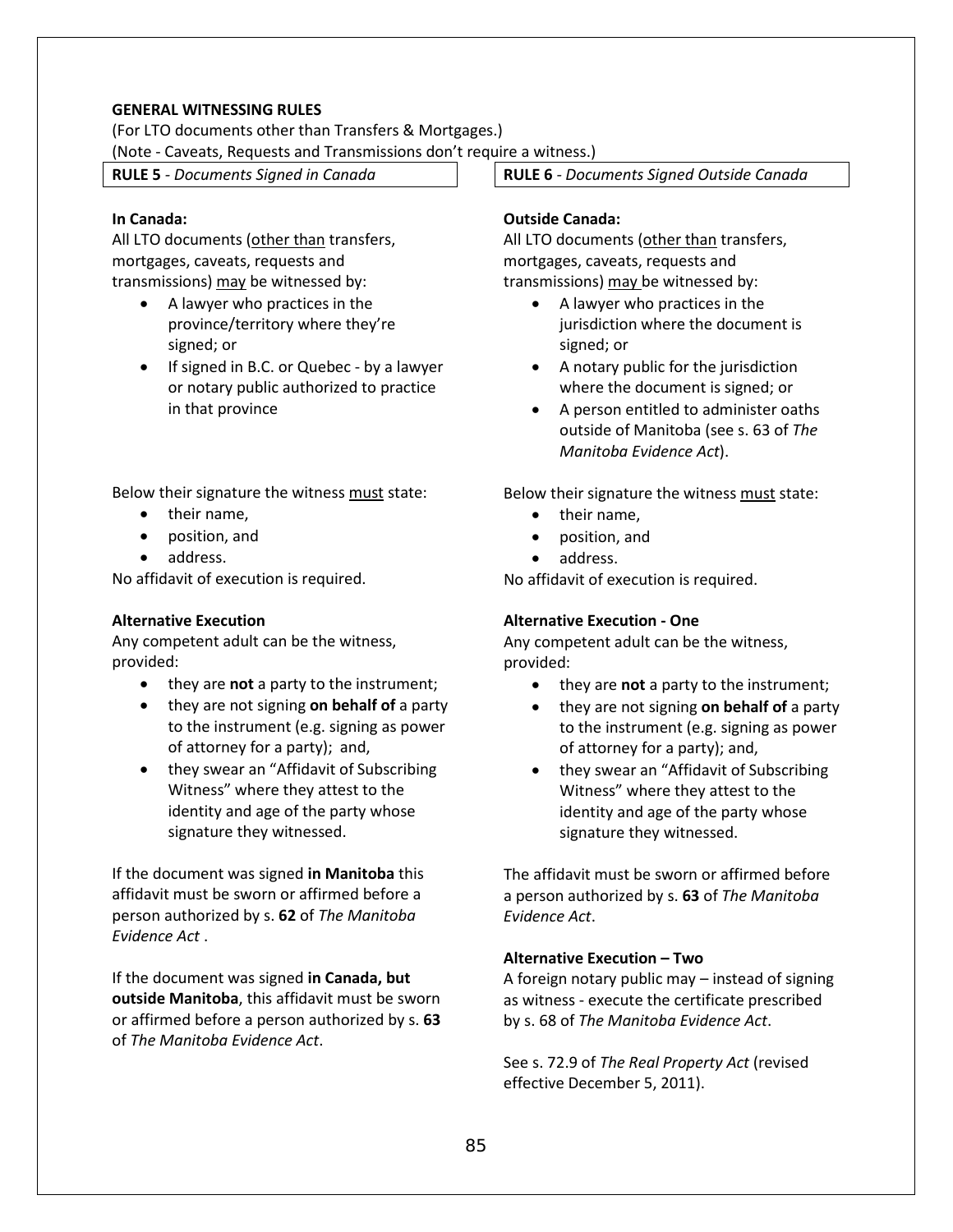# **INDEX of LTO WITNESSING RULES**

| Document Type                                                             | <b>Executed inside Canada</b><br>(See Rule) | <b>Executed outside Canada</b><br>(See Rule)                                                                                                              |
|---------------------------------------------------------------------------|---------------------------------------------|-----------------------------------------------------------------------------------------------------------------------------------------------------------|
| Amending agreements                                                       | $\overline{5}$                              | 6                                                                                                                                                         |
| Assignments of caveats                                                    | $\overline{5}$                              | $6 \overline{6}$                                                                                                                                          |
| <b>Builders</b> ' liens                                                   | <b>NO WITNESS REQUIRED</b>                  |                                                                                                                                                           |
| Caveats                                                                   | <b>NO WITNESS REQUIRED</b>                  |                                                                                                                                                           |
| Condominium declarations                                                  | $\overline{5}$                              | 6                                                                                                                                                         |
| Condominium liens, bylaws,<br>amending declarations,<br>amending by-laws. | <b>NO WITNESS REQUIRED</b>                  |                                                                                                                                                           |
| Consents (to easements,<br>condominium declarations,                      | Witnessed by:                               | Executed by a corporation with a seal, or                                                                                                                 |
| amending agreements)                                                      |                                             | A lawyer - stating their name, position, and address; or<br>A competent adult, with an Affidavit of Witness.                                              |
| Debentures                                                                | Witnessed by:                               | Executed by a corporation with a seal, or<br>A lawyer - stating their name, position, and address; or<br>A competent adult, with an Affidavit of Witness. |
| <b>Discharges</b>                                                         | $\overline{5}$                              | 6                                                                                                                                                         |
| Homesteads Act notices,<br>releases, consents, etc.                       |                                             | Governed by The Homesteads Act.<br>Witness requirements are usually found on the LTO form.                                                                |
| Instruments attached to<br>caveats                                        |                                             | <b>LAND TITLES DOES NOT EXAMINE EXECUTION</b>                                                                                                             |
| Instruments granting<br>statutory easements                               | $5\overline{)}$                             | <u>6</u>                                                                                                                                                  |
| Judgments (Form 21)                                                       | <b>NO WITNESS REQUIRED</b>                  |                                                                                                                                                           |
| Legal aid statements                                                      | <b>NO WITNESS REQUIRED</b>                  |                                                                                                                                                           |
| Mortgages                                                                 | $\overline{3}$                              | $\overline{4}$                                                                                                                                            |
| Mortgages of encumbrances<br>other than mortgages                         | $\overline{\mathbf{3}}$                     | $\overline{4}$                                                                                                                                            |